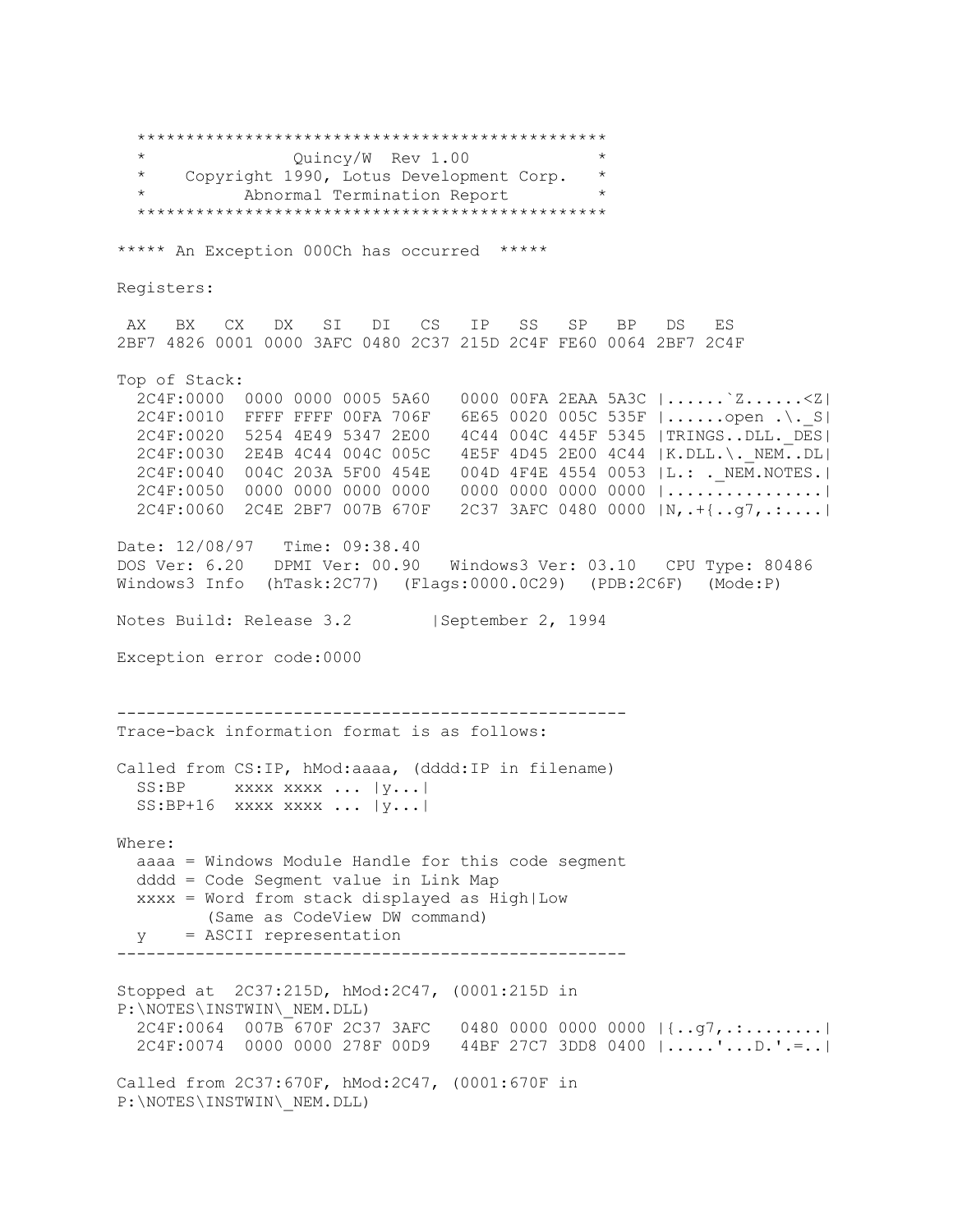2C4F:007A 00D9 44BF 27C7 3DD8 0400 0480 0111 3AFC |...D.'.=.......:| 2C4F:008A 3AFC 0480 0111 0000 0000 0000 0000 0000 |.:..............| 2C4F:009A 0000 0000 3AFC 0000 3DD8 0400 012E 2C4F |.....:...=....O,| 2C4F:00AA 0000 0000 2C4F 00D5 8094 05C7 012E 2C4F |....O,........O,| 2C4F:00BA 0000 0000 176F 1BC8 2C5F 2904 7FCC 05C7 |....o...\_,.)....| 2C4F:00CA 012E 2C4F 0000 0DA0 18D7 00F4 2C4F 00F1 |..O,........O,..| Called from 27C7:44BF, hMod:27DF, (0002:44BF in C:\WINDOWS\SYSTEM\COMMDLG.DLL) 2C4F:00D8 00F1 039E 180F 3DD8 0400 0480 0111 3AFC |.......=.......:| 2C4F:00E8 176F 3AFC 446A 27C7 0108 045C 3DD8 0400 |o..:jD.'..\..=..| Called from 180F:039E, hMod:05CF, (0019:039E in C:\WINDOWS\SYSTEM\USER.EXE) 2C4F:00F0 0108 045C 3DD8 0400 0480 0111 3AFC 2C4F |..\..=.......:O,|  $2C4F:0100$  0080 3DD8 2904 0000 0128 3AB4 05C7 3DD8  $|...;...;...|=$ Called from 180F:045C, hMod:05CF, (0019:045C in C:\WINDOWS\SYSTEM\USER.EXE) 2C4F:0108 0128 3AB4 05C7 3DD8 0400 0480 0111 3AFC |(..:...=.......:| 2C4F:0118 0429 180F 3DD8 0080 395F 0111 3AFC A7B4 | ) ....=.. 9...:..| Called from 05C7:3AB4, hMod:05CF, (0001:3AB4 in C:\WINDOWS\SYSTEM\USER.EXE) 2C4F:0128 0138 0A32 1807 3DD8 0400 0480 0111 3AFC |8.2....=.......:| Called from 1807:0A32, hMod:05CF, (001A:0A32 in C:\WINDOWS\SYSTEM\USER.EXE) 2C4F:0138 0150 00E6 17EF 0400 0080 0080 000C 7FCC |P...............| 2C4F:0148 05C7 01AE 2C4F 0001 0164 143B 17F7 01CC |....O,..d.;.....| Called from 17EF:00E6, hMod:05CF, (001D:00E6 in C:\WINDOWS\SYSTEM\USER.EXE) 2C4F:0150 0164 143B 17F7 01CC 2C4F 0080 0080 4758 |d.;.....O,....XG| 2C4F:0160 0000 079F 0178 0D66 1807 01CC 2C4F 0000 |....x.f.....O,..| Called from 17F7:143B, hMod:05CF, (001C:143B in C:\WINDOWS\SYSTEM\USER.EXE) 2C4F:0164 0178 0D66 1807 01CC 2C4F 0000 000C 0080 |x.f.....O,......| 2C4F:0174 3DD8 0007 0188 001A 01CC 2C4F 0000 000C |.=........O,....| Called from 1807:0D66, hMod:05CF, (001A:0D66 in C:\WINDOWS\SYSTEM\USER.EXE) 2C4F:0178 0188 001A 01CC 2C4F 0000 000C 3DD8 2C4F |......O,.....=O,| Called from 01CC:001A, hMod:????, (0000:001A in \*File Name Not Available\*) 2C4F:0188 01A8 3AB4 05C7 01CC 2C4F 0000 000C 3DD8 |...:....O,.....=| 2C4F:0198 0002 1807 4758 0007 176F 826F 05C7 817E |....XG..o.o...~.| Called from 05C7:3AB4, hMod:05CF, (0001:3AB4 in C:\WINDOWS\SYSTEM\USER.EXE) 2C4F:01A8 01BC 19C3 05C7 01CC 2C4F 0000 000C 3DD8 |........O,.....=| 2C4F:01B8 19AD 2BF7 03CE 2208 2C37 01CC 2C4F 3DD8 |...+..."7,..O,.=|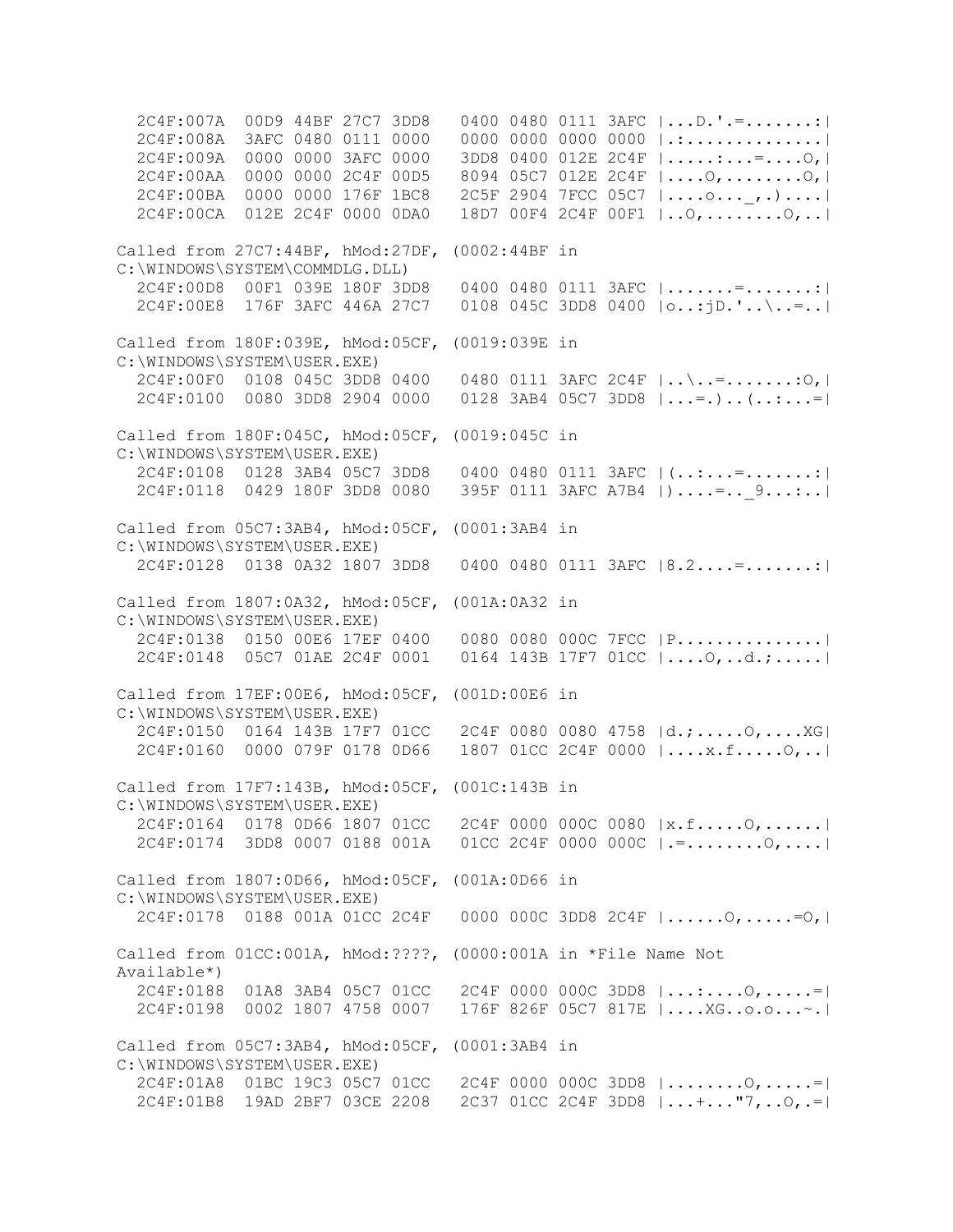| Called from 05C7:19C3, hMod:05CF, (0001:19C3 in<br>C:\WINDOWS\SYSTEM\USER.EXE) |                     |                     |                |                                                                                            |
|--------------------------------------------------------------------------------|---------------------|---------------------|----------------|--------------------------------------------------------------------------------------------|
| 2C4F:01BC                                                                      | 03CE 2208 2C37 01CC | 2C4F 3DD8 475E 0000 |                | $  \ldots$ "7, 0, .=^G                                                                     |
| 2C4F:01CC                                                                      | 7373 656D 2E6D 0031 | 656D 003A 0000      | 0000           | $ $ ssmem.1.me:                                                                            |
| 0000 0000<br>2C4F:01DC                                                         | 0000<br>0000        | 0000 0000 0000      | 0000           |                                                                                            |
| 2C4F:01EC<br>0000<br>0000                                                      | 0000<br>0000        | 0000 0000 0000      | 0000           |                                                                                            |
| 2C4F:01FC<br>0000<br>0000                                                      | 0000<br>0000        | 0000<br>0000 0000   | 0000           |                                                                                            |
| 0000<br>2C4F:020C<br>0000                                                      | 0000<br>0000        | 0000 0000 0000      | 0000           |                                                                                            |
|                                                                                | 0000                | 0000 0000           | 0000           |                                                                                            |
| 2C4F:021C<br>0000<br>0000                                                      | 0000                | 0000                |                |                                                                                            |
| 2C4F:022C<br>0000<br>0000                                                      | 0000<br>0000        | 0000<br>0000 0000   | 0000           |                                                                                            |
| 2C4F:023C<br>0000<br>0000                                                      | 0000<br>0000        | 0000<br>0000 0000   | 0000           |                                                                                            |
| 2C4F:024C<br>0000<br>0000                                                      | 0000<br>0000        | 0000<br>0000 0000   | 0000           |                                                                                            |
| 0000<br>2C4F:025C<br>0000                                                      | 0000<br>0000        | 0000<br>0000 0000   | 0000           |                                                                                            |
| 2C4F:026C<br>0000<br>0000                                                      | 0000<br>0000        | 0000<br>0000 0000   | 0000           |                                                                                            |
| 2C4F:027C<br>0000<br>0000                                                      | 0000<br>0000        | 0000<br>0000 0000   | 0000           |                                                                                            |
| 0000<br>2C4F:028C<br>0000                                                      | 0000<br>0000        | 0000<br>0000 0000   | 0000           |                                                                                            |
| 0000<br>2C4F:029C<br>0000                                                      | 0000<br>0000        | 0000 0000<br>0000   | 0000           |                                                                                            |
| 0000<br>2C4F:02AC<br>0000                                                      | 0000<br>0000        | 0000 0000<br>0000   | 0000           |                                                                                            |
| 0000<br>2C4F:02BC<br>0000                                                      | 0000<br>0000        | 0000 0000<br>0000   | 0000           |                                                                                            |
| 2C4F:02CC<br>7373<br>656D                                                      | 2E6D<br>0031        | 656D 003A 0000      | 0000           | $ {\tt ssmem.1.me:}\ldots. $                                                               |
| 2C4F:02DC<br>0000<br>0000                                                      | 0000<br>0000        | 0000<br>0000 0000   | 0000           |                                                                                            |
| 0000<br>2C4F:02EC<br>0000                                                      | 0000<br>0000        | 0000 0000<br>0000   | 0000           |                                                                                            |
| 0000<br>2C4F:02FC<br>0000                                                      | 0000<br>0000        | 0000<br>0000 0000   | 000F           |                                                                                            |
| 2C4F:030C<br>000F                                                              | 220F 0368<br>27E6   | 2237<br>040C 2C4F   | 050C           | $ "$ h'7"0,                                                                                |
| 2C4F:031C<br>2C4F                                                              | 000F 220F 050C      | 0000 0000<br>000F   | 000F           | $ 0, \ldots$ "                                                                             |
| 2C4F:032C<br>0000                                                              | 0000 278F<br>0391   | 27C7 278F<br>44BF   | 0399           | $  \ldots   \ldots   \ldots  $ . $  \ldots  $                                              |
| 2C4F:033C<br>44BF                                                              | 27C7 040C 2C4F      | 000C 3AFC<br>0000   | 3AFC           | .D. '0, : . :                                                                              |
| 2C4F:034C<br>0000                                                              | 000C 220F 0000      | 0001 0000<br>0000   | 0000           | "                                                                                          |
| 2C4F:035C<br>2C4F                                                              | 3AFC 0000<br>040C   | 2C4F<br>03EE 2C4F   | 0000           | $ 0, \ldots, 0, \ldots, 0, \ldots $                                                        |
| 2C4F:036C<br>0000                                                              | 2C4F 0395<br>1647   | 927E 055C 0028      | 9343           | $\vert \ldots \circ$ , $\ldots \circ \cdot \circ \cdot \setminus \ldots \circ \cdot \vert$ |
|                                                                                | 3AFC 1647 1B38      | 05C7 040C 2C4F      |                |                                                                                            |
| 2C4F:037C<br>0000                                                              | 055C 176F 039C      |                     | 055C           | $  \ldots$ : G. 80, \.                                                                     |
| 2C4F:038C<br>1647                                                              |                     | 6338                | 05C7 040C 2C4F | $ G_{\cdot}\rangle$ . o8c0,                                                                |
| 2C4F:039C<br>03AE                                                              | 3AFC 0000<br>03AE   | 3AFC 176F<br>5EB7   | 3AFC           | $  \dots : \dots \dots' : \circ \dots :  $                                                 |
| 2C4F:03AC                                                                      | 479C 0004 0AD4 4754 | 932F 0044<br>0AD4   | 0000           | .GT G/ .D                                                                                  |
| 4758<br>2C4F:03BC<br>0000                                                      | 0480<br>0000        | 03D2 64AC 0003      | 3D90           | $\vert$ XG $d$ =                                                                           |
| 2C4F:03CC<br>2C4F<br>03E5                                                      | 6537 05C7           | 0000                | 0000 3DD8 176F | $ 0,7e. = 0.$                                                                              |
| Called from 2C37:2208, hMod:2C47, (0001:2208 in<br>P:\NOTES\INSTWIN\ NEM.DLL)  |                     |                     |                |                                                                                            |
| 2C4F:03CE 03E5 6537 05C7 0000                                                  |                     |                     |                | 0000 3DD8 176F 3AFC   7e= o:                                                               |
| 2C4F:03DE 0480 3DD8 0001 03F8                                                  |                     |                     |                | 65A7 0003 0000 0000 $ $ =e                                                                 |
|                                                                                |                     |                     |                |                                                                                            |
| Called from 05C7:6537, hMod:05CF, (0001:6537 in                                |                     |                     |                |                                                                                            |
| C:\WINDOWS\SYSTEM\USER.EXE)                                                    |                     |                     |                |                                                                                            |
| 2C4F:03E4 03F8 65A7 0003 0000                                                  |                     |                     |                | 0000 21B6 2C37 3D90 $ e 7, .= $                                                            |
| 2C4F:03F4 2BF7 000F 060E 21AB                                                  |                     |                     |                |                                                                                            |
| Called from 05C7:65A7, hMod:05CF, (0001:65A7 in                                |                     |                     |                |                                                                                            |
| C:\WINDOWS\SYSTEM\USER.EXE)                                                    |                     |                     |                |                                                                                            |
| 2C4F:03F8 060E 21AB 2C37 0000                                                  |                     |                     |                | 0000 21B6 2C37 3AFC $ !7,17,!7 $                                                           |
| 2C4F:0408 3AFC 0000 6153 6576                                                  |                     |                     |                | 4120 7474 6361 6D68   .: Save Attachm                                                      |
| 2C4F:0418 6E65 0074 0000 0000                                                  |                     |                     |                | 0000 0000 0000 0000 $ $ ent                                                                |
| 2C4F:0428 0000 0000 0000 0000                                                  |                     |                     |                | 0000 0000 0000 0000                                                                        |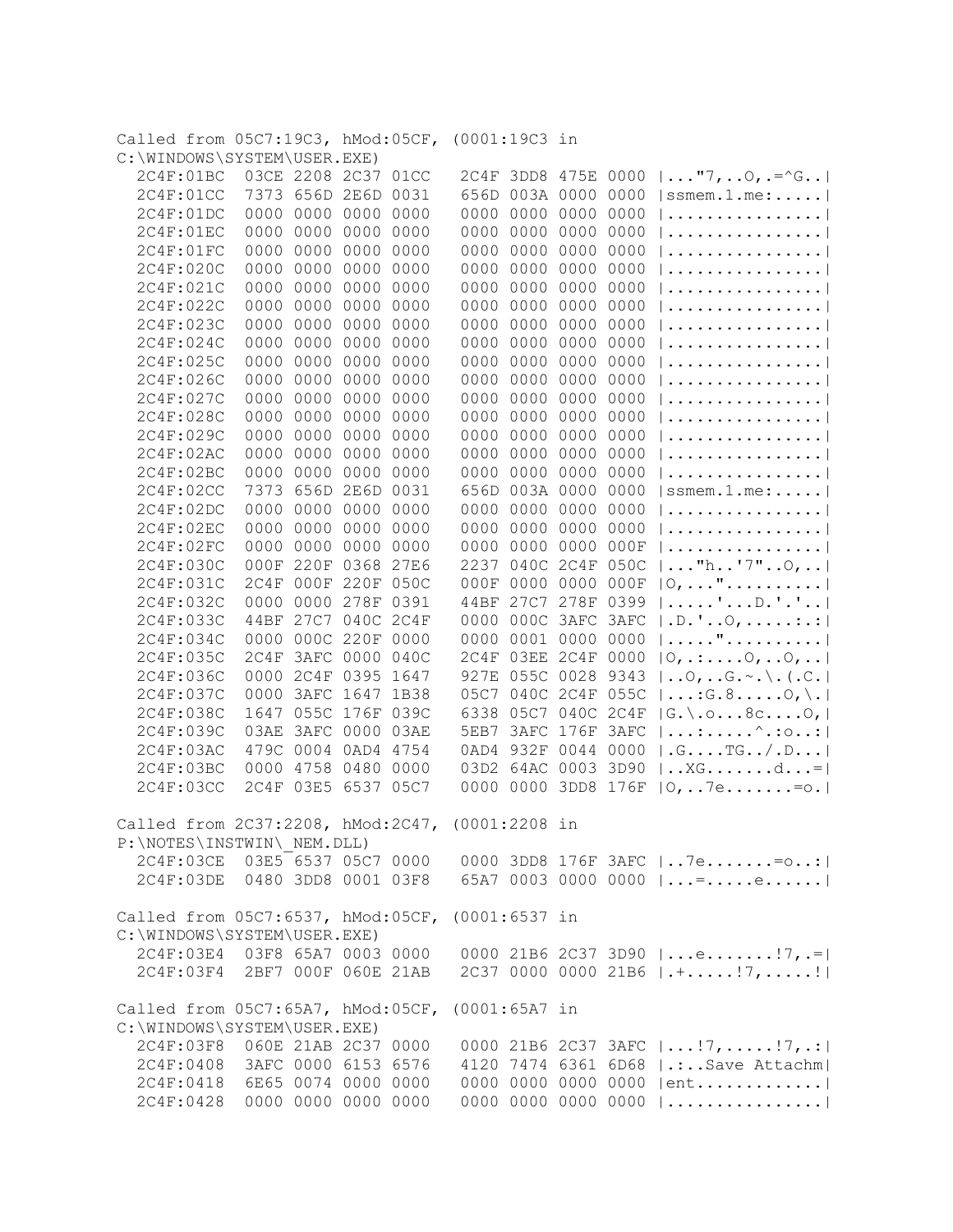| 2C4F:0438                                       |                     | 0000 0000 0000 0000 |      |      |               |           | 0000 0000 0000 0000 |                                                               |
|-------------------------------------------------|---------------------|---------------------|------|------|---------------|-----------|---------------------|---------------------------------------------------------------|
| 2C4F:0448                                       |                     | 0000 0000 0000 0000 |      |      |               |           | 0000 0000 0000 0000 |                                                               |
| 2C4F:0458                                       |                     | 0000 0000 0000 0000 |      |      |               |           | 0000 0000 0000 0000 |                                                               |
| 2C4F:0468                                       |                     | 0000 0000 0000 0000 |      |      |               |           | 0000 0000 0000 0000 |                                                               |
| 2C4F:0478                                       |                     | 0000 0000 0000 0000 |      |      |               |           | 0000 0000 0000 0000 |                                                               |
| 2C4F:0488                                       |                     | 0000 0000 0000 0000 |      |      |               |           | 0000 0000 0000 0000 |                                                               |
| 2C4F:0498                                       |                     | 0000 0000 0000      |      | 0000 |               |           | 0000 0000 0000 0000 |                                                               |
| 2C4F:04A8                                       |                     | 0000 0000 0000      |      | 0000 |               |           | 0000 0000 0000 0000 |                                                               |
| 2C4F:04B8                                       |                     | 0000 0000 0000      |      | 0000 |               |           | 0000 0000 0000 0000 |                                                               |
| 2C4F:04C8                                       |                     | 0000 0000 0000      |      | 0000 |               | 0000 0000 | 0000 0000           |                                                               |
| 2C4F:04D8                                       |                     | 0000 0000 0000      |      | 0000 |               | 0000 0000 | 0000 0000           |                                                               |
| 2C4F:04E8                                       | 0000                | 0000 0000           |      | 0000 |               | 0000 0000 | 0000 0000           |                                                               |
| 2C4F:04F8                                       |                     | 0000 0000 0000      |      | 0000 |               |           | 0000 0000 0000 0000 |                                                               |
| 2C4F:0508                                       | 0000                | 0000 6153           |      | 6576 | 4120          |           | 7474 6361 6D68      | Save Attachm                                                  |
| 2C4F:0518                                       |                     | 6E65 0074 0000      |      | 0000 | 0000          | 0000      | 0000 0000           | $ ent$                                                        |
| 2C4F:0528                                       | 0000                | 0000 0000           |      | 0000 |               | 0000 0000 | 0000 0000           |                                                               |
| 2C4F:0538                                       | 0000                | 0000 0000           |      | 0000 | 0000          | 0000      | 0000 0000           |                                                               |
| 2C4F:0548                                       | 0000                | 0000                | 0000 |      | 0000          | 0000      | 0000 0000           |                                                               |
|                                                 |                     |                     |      | 0000 |               |           |                     |                                                               |
| 2C4F:0558                                       |                     | 0000 0000           | 0000 | 0000 | 0000          | 0000      | 0000 0000           |                                                               |
| 2C4F:0568                                       |                     | 0000 0000           | 0000 | 0000 | 0000          | 0000      | 0000 0000           |                                                               |
| 2C4F:0578                                       |                     | 0000 0000           | 0000 | 0000 | 0000          | 0000      | 0000 0000           |                                                               |
| 2C4F:0588                                       |                     | 0000 0000           | 0000 | 0000 | 0000          | 0000      | 0000 0000           |                                                               |
| 2C4F:0598                                       |                     | 0000 0000           | 0000 | 0000 | 0000          | 0000      | 0000 0000           |                                                               |
| 2C4F:05A8                                       |                     | 0000 0000           | 0000 | 0000 | 0000          | 0000      | 0000 0000           |                                                               |
| 2C4F:05B8                                       |                     | 0000 0000           | 0000 | 0000 | 0000          | 0000      | 0000 0000           |                                                               |
| 2C4F:05C8                                       |                     | 0000 0000 0000      |      | 0000 | 0000          |           | 0000 0000 0000      |                                                               |
| 2C4F:05D8                                       |                     | 0000 0000 0000 0000 |      |      | 0000          | 0000      | 0000 0000           |                                                               |
| 2C4F:05E8                                       |                     | 0000 0000           | 0000 | 0000 |               |           | 0000 0000 0000 0000 | $  \ldots \ldots \ldots \ldots \ldots  $                      |
| 2C4F:05F8                                       |                     | 0000 0000 0000      |      | 0000 |               |           |                     | 0000 0000 0000 0000 $ $                                       |
| 2C4F:0608                                       |                     | 0000 0000 2BF7      |      | 0625 |               |           |                     | 670F 2C37 3AFC 0480 $  \dots + \frac{1}{2}, q7, \dots  $      |
|                                                 |                     |                     |      |      |               |           |                     |                                                               |
| Called from 2C37:21AB, hMod:2C47,               |                     |                     |      |      | (0001:21AB in |           |                     |                                                               |
| P: \NOTES\INSTWIN\ NEM.DLL)                     |                     |                     |      |      |               |           |                     |                                                               |
| 2C4F:060E                                       |                     | 0625 670F 2C37 3AFC |      |      |               |           |                     | 0480 0000 0000 0000  %g7,.:                                   |
| 2C4F:061E                                       |                     | 0000 0000 278F 0683 |      |      |               |           |                     | 44BF 27C7 3DD8 0400  'D.'.=                                   |
| Called from 2C37:670F, hMod:2C47, (0001:670F in |                     |                     |      |      |               |           |                     |                                                               |
| P:\NOTES\INSTWIN\ NEM.DLL)                      |                     |                     |      |      |               |           |                     |                                                               |
| 2C4F:0624                                       |                     | 0683 44BF 27C7 3DD8 |      |      |               |           |                     | 0400 0480 0111 3AFC    D. ' .= :                              |
| 2C4F:0634                                       | 3AFC 0480 0111 0000 |                     |      |      |               |           |                     | 0000 0000 0000 0000 $ $ .:                                    |
| 2C4F:0644                                       | 0000 0000 3AFC 0000 |                     |      |      |               |           |                     | $3DD8 0400 06D8 2C4F   \dots :  =  0,  $                      |
| 2C4F:0654                                       | 0000 0000 2C4F 067F |                     |      |      |               |           |                     | 8094 05C7 06D8 2C4F    0,  0,                                 |
| 2C4F:0664 0000 0000 176F 1BC8                   |                     |                     |      |      |               |           |                     | 2C5F 2904 7FCC 05C7  o_,.)                                    |
| 2C4F:0674 06D8 2C4F 0000 0DA0                   |                     |                     |      |      |               |           |                     | 18D7 069E 2C4F 069B    0,  0,                                 |
|                                                 |                     |                     |      |      |               |           |                     |                                                               |
| Called from 27C7:44BF, hMod:27DF,               |                     |                     |      |      | (0002:44BF in |           |                     |                                                               |
| C:\WINDOWS\SYSTEM\COMMDLG.DLL)                  |                     |                     |      |      |               |           |                     |                                                               |
| 2C4F:0682 069B 039E 180F 3DD8                   |                     |                     |      |      |               |           |                     | 0400 0480 0111 3AFC $ $ =                                     |
| 2C4F:0692 176F 3AFC 446A 27C7                   |                     |                     |      |      |               |           |                     | 06B2 045C 3DD8 0400 $ 0:jD." \ .= $                           |
| Called from 180F:039E, hMod:05CF, (0019:039E in |                     |                     |      |      |               |           |                     |                                                               |
| C:\WINDOWS\SYSTEM\USER.EXE)                     |                     |                     |      |      |               |           |                     |                                                               |
| 2C4F:069A 06B2 045C 3DD8 0400                   |                     |                     |      |      |               |           |                     | 0480 0111 3AFC 2C4F $  \dots \dots = \dots \dots \dots \dots$ |
| 2C4F:06AA 0080 3DD8 2904 0000                   |                     |                     |      |      |               |           |                     | 06D2 3AB4 05C7 3DD8 $  = .$ =                                 |
|                                                 |                     |                     |      |      |               |           |                     |                                                               |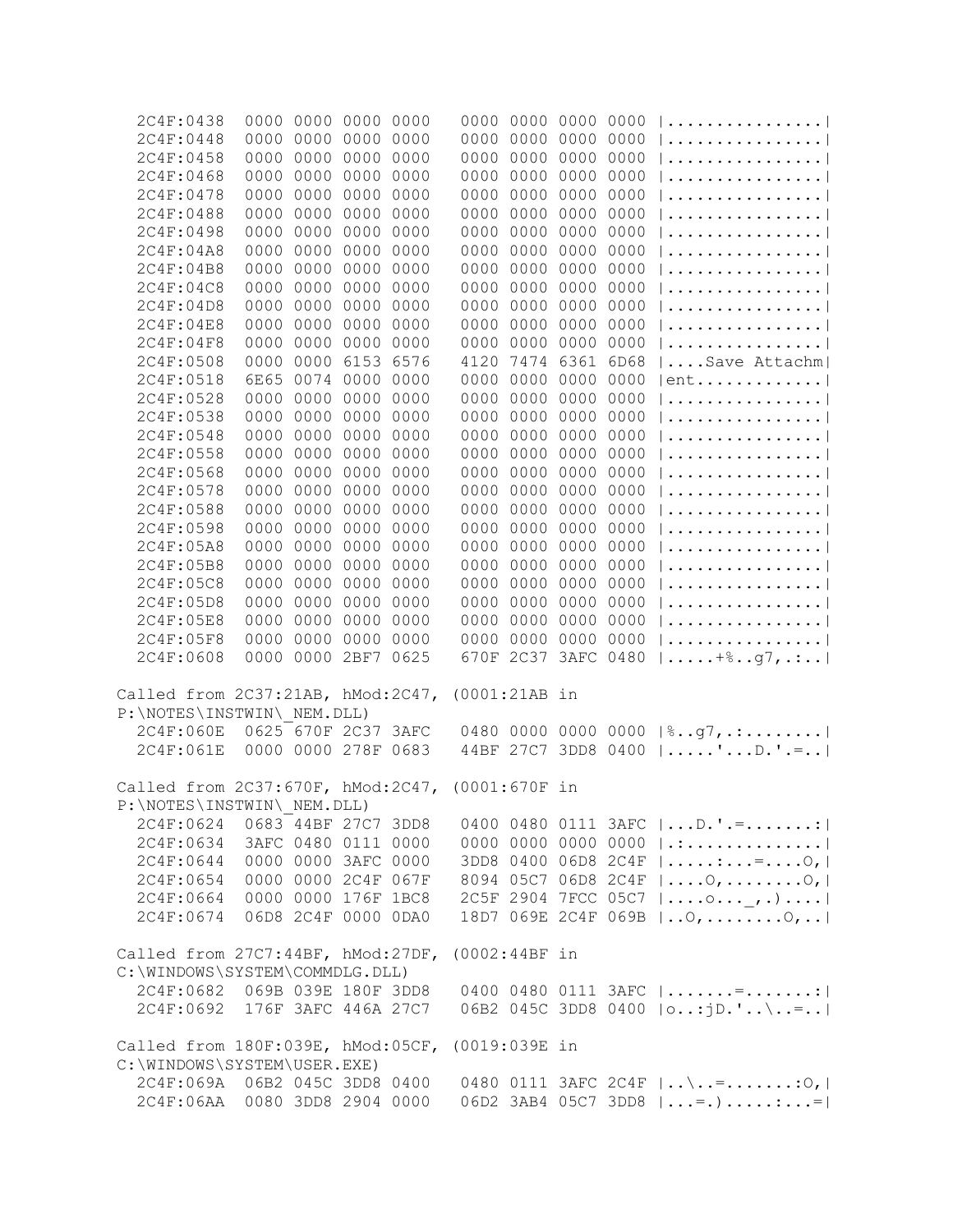Called from 180F:045C, hMod:05CF, (0019:045C in C:\WINDOWS\SYSTEM\USER.EXE) 2C4F:06B2 06D2 3AB4 05C7 3DD8 0400 0480 0111 3AFC |...:...=.......:| 2C4F:06C2 0429 180F 3DD8 0080 395F 0111 3AFC A7B4 |)....=..\_9...:..| Called from 05C7:3AB4, hMod:05CF, (0001:3AB4 in C:\WINDOWS\SYSTEM\USER.EXE) 2C4F:06D2 06E2 0A32 1807 3DD8 0400 0480 0111 3AFC |..2....=.......:| Called from 1807:0A32, hMod:05CF, (001A:0A32 in C:\WINDOWS\SYSTEM\USER.EXE) 2C4F:06E2 06FA 00E6 17EF 0400 0080 0080 000C 7FCC |................| 2C4F:06F2 05C7 0758 2C4F 0001 070E 143B 17F7 0776 |..X.O,....;...v.| Called from 17EF:00E6, hMod:05CF, (001D:00E6 in C:\WINDOWS\SYSTEM\USER.EXE) 2C4F:06FA 070E 143B 17F7 0776 2C4F 0080 0080 4710 |..;...v.O,.....G| 2C4F:070A 0000 079F 0722 0D66 1807 0776 2C4F 0000 |....".f...v.O,..| Called from 17F7:143B, hMod:05CF, (001C:143B in C:\WINDOWS\SYSTEM\USER.EXE) 2C4F:070E 0722 0D66 1807 0776 2C4F 0000 000C 0080 |".f...v.O,......| 2C4F:071E 3DD8 0007 0732 001A 0776 2C4F 0000 000C |.=..2...v.O,....| Called from 1807:0D66, hMod:05CF, (001A:0D66 in C:\WINDOWS\SYSTEM\USER.EXE) 2C4F:0722 0732 001A 0776 2C4F 0000 000C 3DD8 2C4F |2...v.O,.....=O,| Called from 1807:001A, hMod:05CF, (001A:001A in C:\WINDOWS\SYSTEM\USER.EXE) 2C4F:0732 0752 3AB4 05C7 0776 2C4F 0000 000C 3DD8 |R..:..v.O,.....=| 2C4F:0742 0002 1807 4710 0007 176F 826F 05C7 817E |.....G..o.o...~.| Called from 05C7:3AB4, hMod:05CF, (0001:3AB4 in C:\WINDOWS\SYSTEM\USER.EXE) 2C4F:0752 0766 19C3 05C7 0776 2C4F 0000 000C 3DD8 |f.....v.O,.....=| 2C4F:0762 19AD 2BF7 0978 2208 2C37 0776 2C4F 3DD8 |...+x.."7,v.O,.=| Called from 05C7:19C3, hMod:05CF, (0001:19C3 in C:\WINDOWS\SYSTEM\USER.EXE) 2C4F:0766 0978 2208 2C37 0776 2C4F 3DD8 4716 0000 |x.."7,v.O,.=.G..| 2C4F:0776 7373 656D 2E6D 0031 656D 003A 0000 0000 |ssmem.1.me:.....| 2C4F:0786 0000 0000 0000 0000 0000 0000 0000 0000 |................| 2C4F:0796 0000 0000 0000 0000 0000 0000 0000 0000 |................| 2C4F:07A6 0000 0000 0000 0000 0000 0000 0000 0000 |................| 2C4F:07B6 0000 0000 0000 0000 0000 0000 0000 0000 |................| 2C4F:07C6 0000 0000 0000 0000 0000 0000 0000 0000 |................| 2C4F:07D6 0000 0000 0000 0000 0000 0000 0000 0000 |................| 2C4F:07E6 0000 0000 0000 0000 0000 0000 0000 0000 |................| 2C4F:07F6 0000 0000 0000 0000 0000 0000 0000 0000 |................| 2C4F:0806 0000 0000 0000 0000 0000 0000 0000 0000 |................| 2C4F:0816 0000 0000 0000 0000 0000 0000 0000 0000 |................| 2C4F:0826 0000 0000 0000 0000 0000 0000 0000 0000 |................|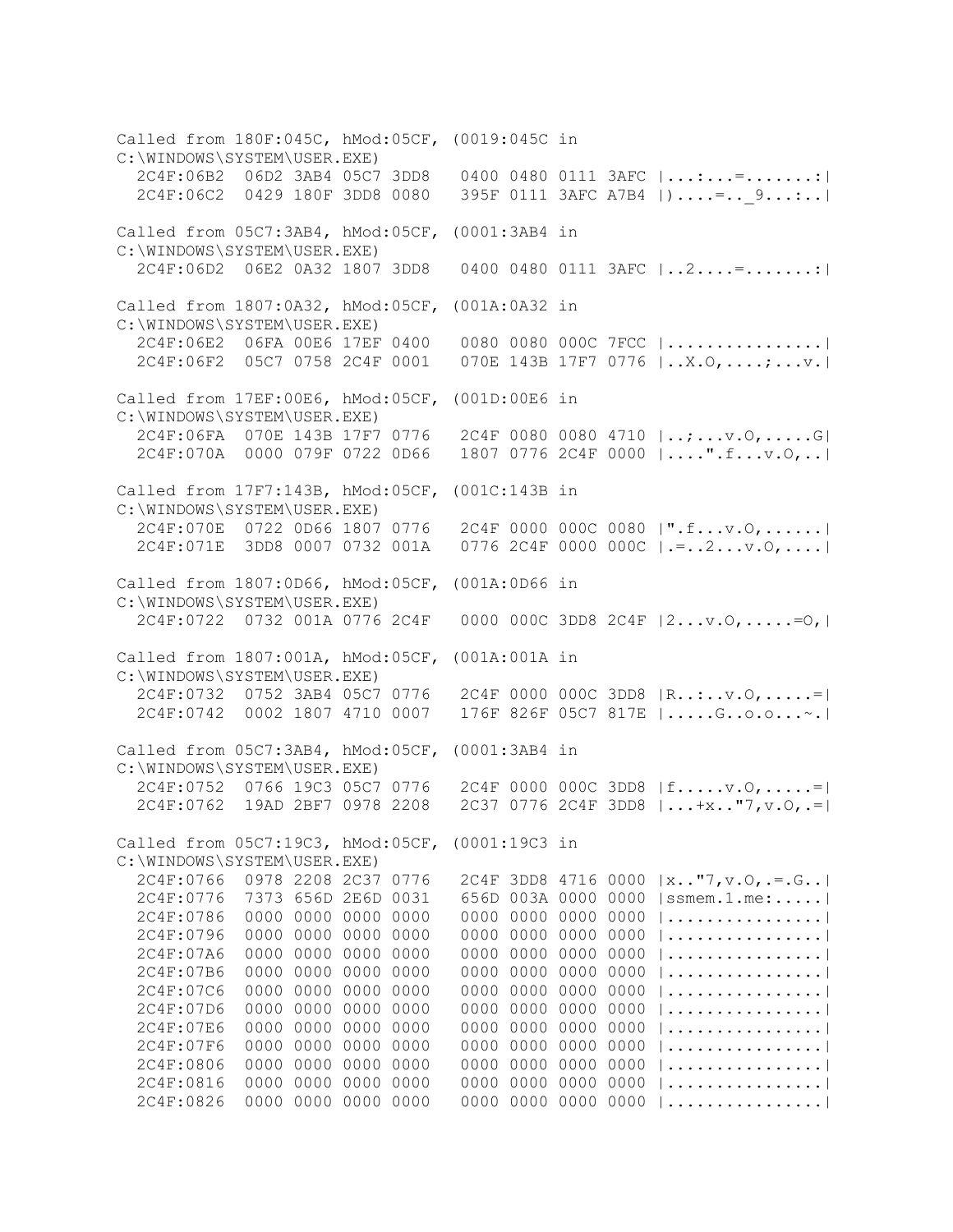| 2C4F:0836                         |                     | 0000 0000 0000 0000 |                |      |                 | 0000 0000 0000 0000 |           |      | $  \ldots \ldots \ldots \ldots \ldots  $ |
|-----------------------------------|---------------------|---------------------|----------------|------|-----------------|---------------------|-----------|------|------------------------------------------|
| 2C4F:0846                         |                     | 0000 0000 0000 0000 |                |      |                 | 0000 0000 0000 0000 |           |      |                                          |
| 2C4F:0856                         |                     | 0000 0000 0000 0000 |                |      |                 | 0000 0000 0000 0000 |           |      |                                          |
| 2C4F:0866                         |                     | 0000 0000 0000 0000 |                |      |                 | 0000 0000 0000 0000 |           |      |                                          |
| 2C4F:0876                         |                     | 7373 656D 2E6D 0031 |                |      |                 | 656D 003A 0000 0000 |           |      | $ $ ssmem.1.me:                          |
| 2C4F:0886                         |                     | 0000 0000 0000 0000 |                |      |                 | 0000 0000 0000 0000 |           |      |                                          |
| 2C4F:0896                         |                     | 0000 0000 0000 0000 |                |      |                 | 0000 0000           | 0000 0000 |      |                                          |
| 2C4F:08A6                         |                     | 0000 0000 0000 0000 |                |      |                 | 0000 0000 0000 000F |           |      |                                          |
| 2C4F:08B6                         |                     | 000F 220F 0912 27E6 |                |      |                 | 2237 09B6 2C4F 0AB6 |           |      | $  \ldots$ "'7" $0, \ldots$              |
| 2C4F:08C6                         |                     | 2C4F 000F 220F 0AB6 |                |      |                 | 000F 0000 0000 000F |           |      | $ 0, \ldots$ "                           |
| 2C4F:08D6                         |                     | 0000 0000 278F 093B |                |      |                 | 44BF 27C7 278F 0943 |           |      | $  \ldots  $ ; $D$ . $C$ . $ $           |
| 2C4F:08E6                         |                     | 44BF 27C7 09B6 2C4F |                |      |                 | 0000 000C 3AFC 3AFC |           |      | $ .D.$ ' $\circ$ , :.:                   |
|                                   |                     |                     |                |      |                 |                     |           |      | ".                                       |
| 2C4F:08F6                         |                     | 0000 000C 220F 0000 |                |      |                 | 0000 0001 0000 0000 |           |      |                                          |
| 2C4F:0906                         |                     | 2C4F 3AFC 0000 09B6 |                |      |                 | 2C4F 0998 2C4F 0000 |           |      | $ 0, \ldots .0, .0, \ldots $             |
| 2C4F:0916                         |                     | 0000 2C4F 093F 1647 |                |      |                 | 927E 055C 0028 9343 |           |      | $ 0, ?.G. \sim . \backslash . (.C.  $    |
| 2C4F:0926                         |                     | 0000 3AFC 1647 1B38 |                |      |                 | 05C7 09B6 2C4F 055C |           |      | $ \ldots$ : G. 80, \.                    |
| 2C4F:0936                         |                     | 1647 055C 176F 0946 |                |      |                 | 6338 05C7 09B6 2C4F |           |      | $ G_{\cdot}\rangle$ . o. F. 8c0,         |
| 2C4F:0946                         |                     | 0958 3AFC 0000 0958 |                |      |                 | 5EB7 3AFC 176F 3AFC |           |      | $ X$ : $X$ ^.:0:                         |
| 2C4F:0956                         |                     | 4754 0004 0AD4 470C |                |      |                 | 0AD4 932F 0044 0000 |           |      | $ TG \ldots .G \ldots .G \ldots  $       |
| 2C4F:0966                         |                     | 0000 4710 0480 0000 |                |      |                 | 097C 64AC 0003 3D90 |           |      | $ G d= $                                 |
| 2C4F:0976                         |                     | 2C4F 098F 6537 05C7 |                |      |                 | 0000 0000 3DD8 176F |           |      | $ 0,7e. = 0.$                            |
|                                   |                     |                     |                |      |                 |                     |           |      |                                          |
| Called from 2C37:2208, hMod:2C47, |                     |                     |                |      | $(0001:2208$ in |                     |           |      |                                          |
| P:\NOTES\INSTWIN\ NEM.DLL)        |                     |                     |                |      |                 |                     |           |      |                                          |
| 2C4F:0978                         | 098F 6537 05C7 0000 |                     |                |      |                 |                     |           |      | 0000 3DD8 176F 3AFC   7e= o:             |
| 2C4F:0988                         |                     | 0480 3DD8 0001 09A2 |                |      |                 |                     |           |      | 65A7 0003 0000 0000 $ $ = e              |
|                                   |                     |                     |                |      |                 |                     |           |      |                                          |
| Called from 05C7:6537, hMod:05CF, |                     |                     |                |      | $(0001:6537$ in |                     |           |      |                                          |
| C:\WINDOWS\SYSTEM\USER.EXE)       |                     |                     |                |      |                 |                     |           |      |                                          |
| 2C4F:098E                         | 09A2 65A7 0003 0000 |                     |                |      |                 |                     |           |      | 0000 21B6 2C37 3D90 $ e 7, .= $          |
| 2C4F:099E                         |                     | 2BF7 000F 0BB8 21AB |                |      |                 |                     |           |      | 2C37 0000 0000 21B6 $ \cdot $ !7,!       |
|                                   |                     |                     |                |      |                 |                     |           |      |                                          |
| Called from 05C7:65A7, hMod:05CF, |                     |                     |                |      | $(0001:65A7$ in |                     |           |      |                                          |
| C:\WINDOWS\SYSTEM\USER.EXE)       |                     |                     |                |      |                 |                     |           |      |                                          |
| 2C4F:09A2                         |                     | 0BB8 21AB 2C37 0000 |                |      |                 |                     |           |      | 0000 21B6 2C37 3AFC $ !7,17,!7 $         |
| 2C4F:09B2                         |                     | 3AFC 0000 6153 6576 |                |      |                 |                     |           |      | 4120 7474 6361 6D68   .: Save Attachm    |
| 2C4F:09C2                         |                     | 6E65 0074 0000 0000 |                |      |                 | 0000 0000           |           |      | 0000 0000   ent                          |
| 2C4F:09D2                         |                     | 0000 0000 0000 0000 |                |      |                 | 0000 0000           | 0000 0000 |      |                                          |
|                                   | 0000                |                     | 0000 0000 0000 |      | 0000            | 0000                | 0000      | 0000 |                                          |
| 2C4F:09E2                         |                     |                     |                |      | 0000            | 0000                |           | 0000 |                                          |
| 2C4F:09F2                         | 0000                | 0000                | 0000           | 0000 |                 |                     | 0000      |      |                                          |
| 2C4F:0A02                         | 0000                | 0000                | 0000           | 0000 | 0000            | 0000                | 0000      | 0000 |                                          |
| 2C4F:0A12                         | 0000                | 0000                | 0000           | 0000 | 0000            | 0000                | 0000      | 0000 |                                          |
| 2C4F:0A22                         | 0000                | 0000                | 0000           | 0000 | 0000            | 0000                | 0000      | 0000 |                                          |
| 2C4F:0A32                         | 0000                | 0000                | 0000           | 0000 | 0000            | 0000                | 0000      | 0000 |                                          |
| 2C4F:0A42                         | 0000                | 0000                | 0000           | 0000 | 0000            | 0000                | 0000      | 0000 |                                          |
| 2C4F:0A52                         | 0000                | 0000                | 0000 0000      |      | 0000            | 0000                | 0000 0000 |      |                                          |
| 2C4F:0A62                         | 0000                | 0000 0000 0000      |                |      | 0000            | 0000                | 0000 0000 |      |                                          |
| 2C4F:0A72                         | 0000                | 0000                | 0000           | 0000 |                 | 0000 0000           | 0000 0000 |      |                                          |
| 2C4F:0A82                         | 0000                | 0000                | 0000 0000      |      | 0000            | 0000                | 0000 0000 |      |                                          |
| 2C4F:0A92                         | 0000                | 0000 0000 0000      |                |      |                 | 0000 0000           | 0000 0000 |      |                                          |
| 2C4F:0AA2                         |                     | 0000 0000 0000 0000 |                |      |                 | 0000 0000           | 0000 0000 |      |                                          |
| 2C4F:0AB2                         | 0000                | 0000                | 6153           | 6576 | 4120            | 7474 6361 6D68      |           |      | Save Attachm                             |
| 2C4F:0AC2                         | 6E65                |                     | 0074 0000 0000 |      |                 | 0000 0000 0000 0000 |           |      | $ ent$                                   |
| 2C4F:0AD2                         |                     | 0000 0000 0000 0000 |                |      |                 | 0000 0000 0000 0000 |           |      |                                          |
|                                   |                     |                     |                |      |                 |                     |           |      |                                          |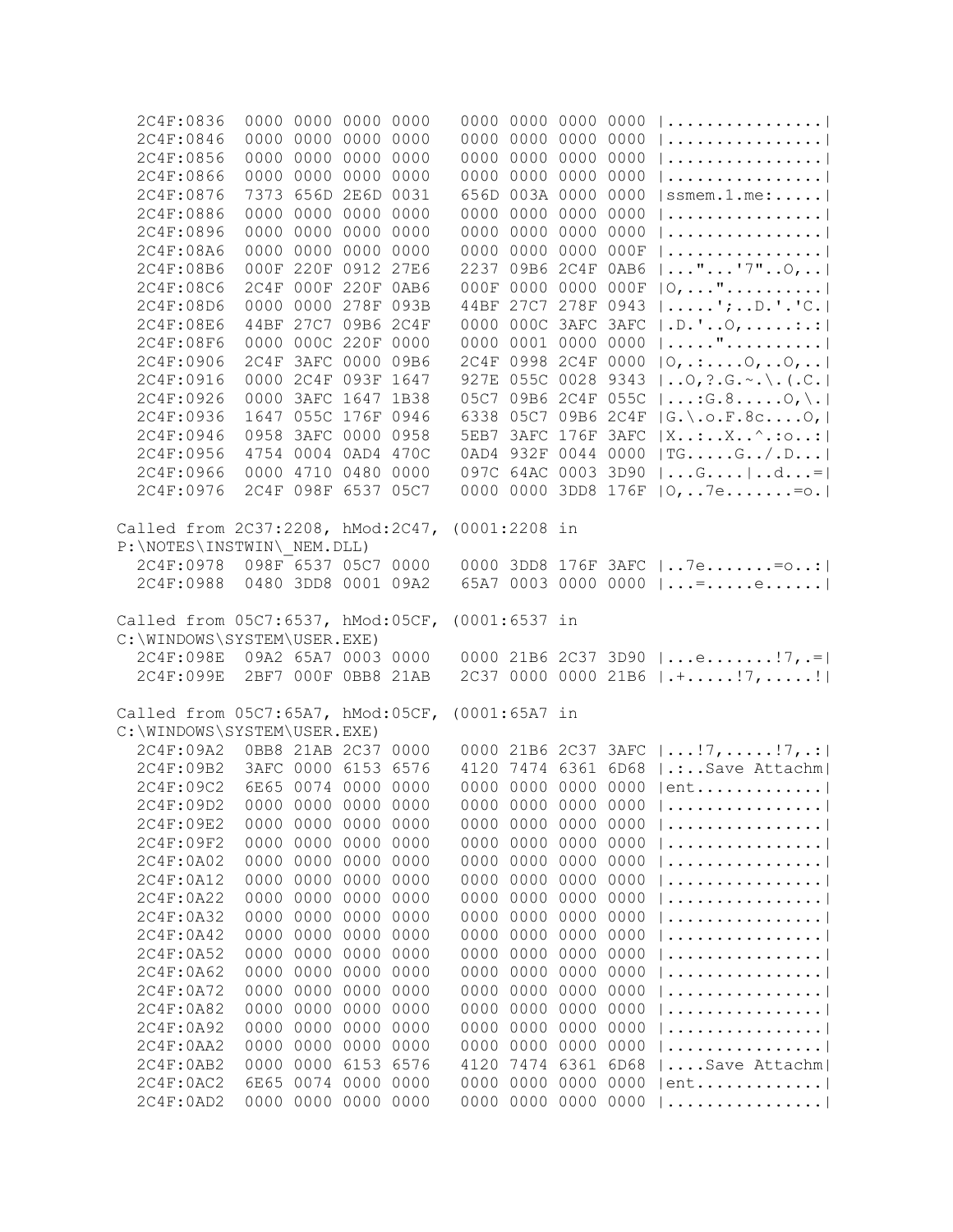2C4F:0AE2 0000 0000 0000 0000 0000 0000 0000 0000 |................| 2C4F:0AF2 0000 0000 0000 0000 0000 0000 0000 0000 |................| 2C4F:0B02 0000 0000 0000 0000 0000 0000 0000 0000 |................| 2C4F:0B12 0000 0000 0000 0000 0000 0000 0000 0000 |................| 2C4F:0B22 0000 0000 0000 0000 0000 0000 0000 0000 |................| 2C4F:0B32 0000 0000 0000 0000 0000 0000 0000 0000 |................| 2C4F:0B42 0000 0000 0000 0000 0000 0000 0000 0000 |................| 2C4F:0B52 0000 0000 0000 0000 0000 0000 0000 0000 |................| 2C4F:0B62 0000 0000 0000 0000 0000 0000 0000 0000 |................| 2C4F:0B72 0000 0000 0000 0000 0000 0000 0000 0000 |................| 2C4F:0B82 0000 0000 0000 0000 0000 0000 0000 0000 |................| 2C4F:0B92 0000 0000 0000 0000 0000 0000 0000 0000 |................| 2C4F:0BA2 0000 0000 0000 0000 0000 0000 0000 0000 |................| 2C4F:0BB2 0000 0000 2BF7 0BCF 670F 2C37 3AFC 0480 |.....+...g7,.:..| Called from 2C37:21AB, hMod:2C47, (0001:21AB in P:\NOTES\INSTWIN\\_NEM.DLL) 2C4F:0BB8 0BCF 670F 2C37 3AFC 0480 0000 0000 0000 |...g7,.:........| 2C4F:0BC8 0000 0000 278F 0C2D 44BF 27C7 3DD8 0400 |.....'-..D.'.=..| Called from 2C37:670F, hMod:2C47, (0001:670F in P:\NOTES\INSTWIN\\_NEM.DLL) 2C4F:0BCE 0C2D 44BF 27C7 3DD8 0400 0480 0111 3AFC |-..D.'.=.......:| 2C4F:0BDE 3AFC 0480 0111 0000 0000 0000 0000 0000 |.:..............| 2C4F:0BEE 0000 0000 3AFC 0000 3DD8 0400 0C82 2C4F |.....:...=....O,| 2C4F:0BFE 0000 0000 2C4F 0C29 8094 05C7 0C82 2C4F |....O,).......O,| 2C4F:0C0E 0000 0000 176F 1BC8 2C5F 2904 7FCC 05C7 |....o...\_,.)....| 2C4F:0C1E 0C82 2C4F 0000 0DA0 18D7 0C48 2C4F 0C45 |..O,......H.O,E.| Called from 27C7:44BF, hMod:27DF, (0002:44BF in C:\WINDOWS\SYSTEM\COMMDLG.DLL) 2C4F:0C2C 0C45 039E 180F 3DD8 0400 0480 0111 3AFC |E......=.......:| 2C4F:0C3C 176F 3AFC 446A 27C7 0C5C 045C 3DD8 0400 |o..:jD.'\.\..=..| Called from 180F:039E, hMod:05CF, (0019:039E in C:\WINDOWS\SYSTEM\USER.EXE) 2C4F:0C44 0C5C 045C 3DD8 0400 0480 0111 3AFC 2C4F |\.\..=.......:O,| 2C4F:0C54 0080 3DD8 2904 0000 0C7C 3AB4 05C7 3DD8 |...=.)..|..:...=| Called from 180F:045C, hMod:05CF, (0019:045C in C:\WINDOWS\SYSTEM\USER.EXE) 2C4F:0C5C 0C7C 3AB4 05C7 3DD8 0400 0480 0111 3AFC ||..:...=.......:| 2C4F:0C6C 0429 180F 3DD8 0080 395F 0111 3AFC A7B4 | )....=.. 9...:..| Called from 05C7:3AB4, hMod:05CF, (0001:3AB4 in C:\WINDOWS\SYSTEM\USER.EXE) 2C4F:0C7C 0C8C 0A32 1807 3DD8 0400 0480 0111 3AFC |..2....=.......:| Called from 1807:0A32, hMod:05CF, (001A:0A32 in C:\WINDOWS\SYSTEM\USER.EXE) 2C4F:0C8C 0CA4 00E6 17EF 0400 0080 0080 000C 7FCC |................| 2C4F:0C9C 05C7 0D02 2C4F 0001 0CB8 143B 17F7 0D20 |....O,....;... .|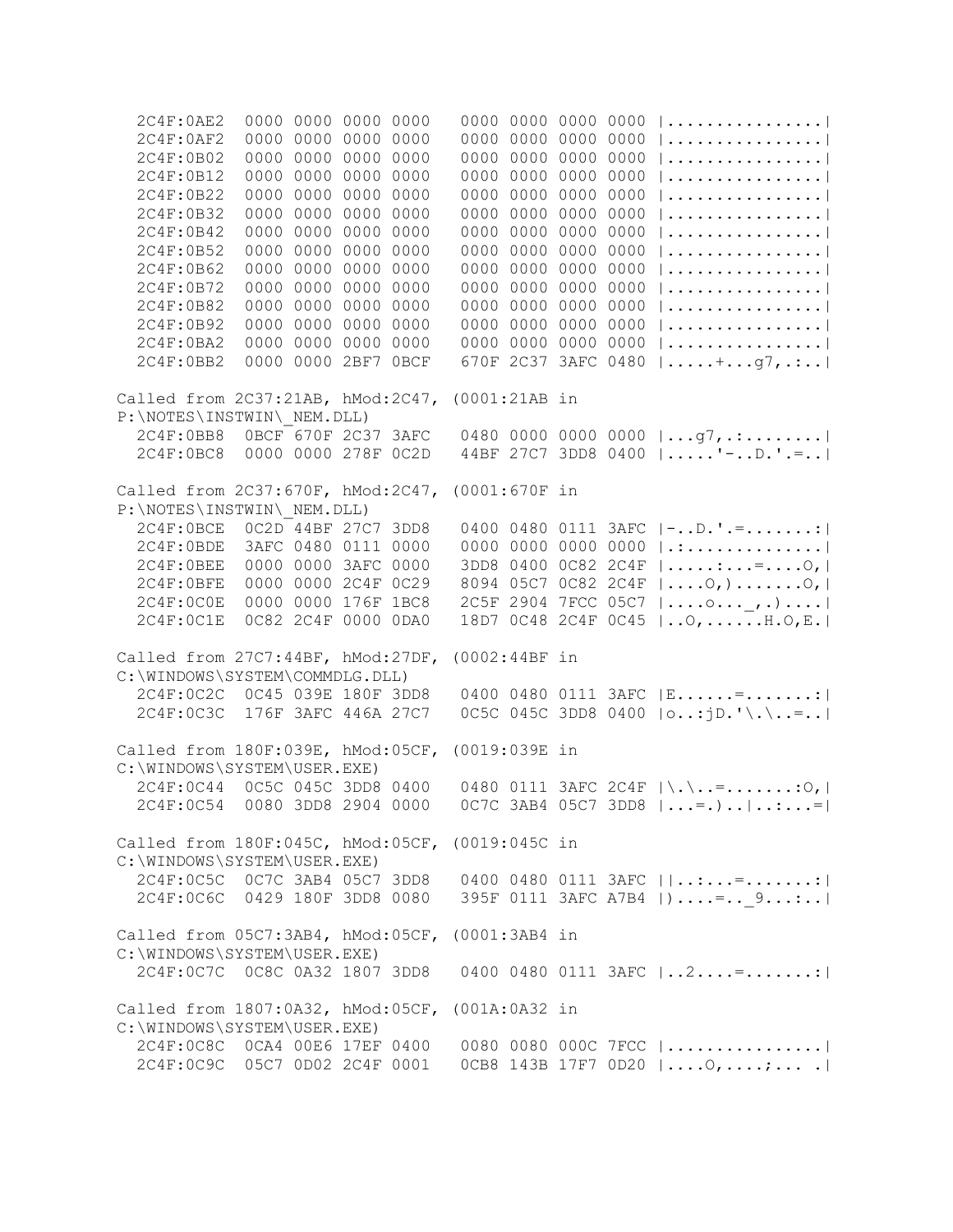Called from 17EF:00E6, hMod:05CF, (001D:00E6 in C:\WINDOWS\SYSTEM\USER.EXE) 2C4F:0CA4 0CB8 143B 17F7 0D20 2C4F 0080 0080 46C8 |..;... .O,.....F| 2C4F:0CB4 0000 079F 0CCC 0D66 1807 0D20 2C4F 0000 |......f... .O,..| Called from 17F7:143B, hMod:05CF, (001C:143B in C:\WINDOWS\SYSTEM\USER.EXE) 2C4F:0CB8 0CCC 0D66 1807 0D20 2C4F 0000 000C 0080 |..f... .O,......| 2C4F:0CC8 3DD8 0007 0CDC 001A 0D20 2C4F 0000 000C |.=...... .O,....| Called from 1807:0D66, hMod:05CF, (001A:0D66 in C:\WINDOWS\SYSTEM\USER.EXE) 2C4F:0CCC 0CDC 001A 0D20 2C4F 0000 000C 3DD8 2C4F |.... .O,.....=O,| Called from 1807:001A, hMod:05CF, (001A:001A in C:\WINDOWS\SYSTEM\USER.EXE) 2C4F:0CDC 0CFC 3AB4 05C7 0D20 2C4F 0000 000C 3DD8 |...:.. .O,.....=| 2C4F:0CEC 0002 1807 46C8 0007 176F 826F 05C7 817E |.....F..o.o...~.| Called from 05C7:3AB4, hMod:05CF, (0001:3AB4 in C:\WINDOWS\SYSTEM\USER.EXE) 2C4F:0CFC 0D10 19C3 05C7 0D20 2C4F 0000 000C 3DD8 |...... .O,.....=| 2C4F:0D0C 19AD 2BF7 0F22 2208 2C37 0D20 2C4F 3DD8 |...+".."7, .O,.=| Called from 05C7:19C3, hMod:05CF, (0001:19C3 in C:\WINDOWS\SYSTEM\USER.EXE) 2C4F:0D10 0F22 2208 2C37 0D20 2C4F 3DD8 46CE 0000 |".."7, .O,.=.F..| 2C4F:0D20 7373 656D 2E6D 0031 656D 003A 0000 0000 |ssmem.1.me:.....| 2C4F:0D30 0000 0000 0000 0000 0000 0000 0000 0000 |................| 2C4F:0D40 0000 0000 0000 0000 0000 0000 0000 0000 |................| 2C4F:0D50 0000 0000 0000 0000 0000 0000 0000 0000 |................| 2C4F:0D60 0000 0000 0000 0000 0000 0000 0000 0000 |................| 2C4F:0D70 0000 0000 0000 0000 0000 0000 0000 0000 |................| 0000 0000 0000 0000 |................| 2C4F:0D90 0000 0000 0000 0000 0000 0000 0000 0000 |................| 2C4F:0DA0 0000 0000 0000 0000 0000 0000 0000 0000 |................| 2C4F:0DB0 0000 0000 0000 0000 0000 0000 0000 0000 |................| 2C4F:0DC0 0000 0000 0000 0000 0000 0000 0000 0000 |................| 2C4F:0DD0 0000 0000 0000 0000 0000 0000 0000 0000 |................| 2C4F:0DE0 0000 0000 0000 0000 0000 0000 0000 0000 |................| 2C4F:0DF0 0000 0000 0000 0000 0000 0000 0000 0000 |................| 2C4F:0E00 0000 0000 0000 0000 0000 0000 0000 0000 |................| 2C4F:0E10 0000 0000 0000 0000 0000 0000 0000 0000 |................| 2C4F:0E20 7373 656D 2E6D 0031 656D 003A 0000 0000 |ssmem.1.me:.....| 2C4F:0E30 0000 0000 0000 0000 0000 0000 0000 0000 |................| 2C4F:0E40 0000 0000 0000 0000 0000 0000 0000 0000 |................| 2C4F:0E50 0000 0000 0000 0000 0000 0000 0000 000F |................| 2C4F:0E60 000F 220F 0EBC 27E6 2237 0F60 2C4F 1060 |..."...'7"`.O,`.| 2C4F:0E70 2C4F 000F 220F 1060 000F 0000 0000 000F |O,..."`.........| 2C4F:0E80 0000 0000 278F 0EE5 44BF 27C7 278F 0EED |.....'...D.'.'..| 2C4F:0E90 44BF 27C7 0F60 2C4F 0000 000C 3AFC 3AFC |.D.'`.O,.....:.:| 2C4F:0EA0 0000 000C 220F 0000 0000 0001 0000 0000 |....."..........| 2C4F:0EB0 2C4F 3AFC 0000 0F60 2C4F 0F42 2C4F 0000 |O,.:..`.O,B.O,..| 2C4F:0EC0 0000 2C4F 0EE9 1647 927E 055C 0028 9343 |..O,..G.~.\.(.C.|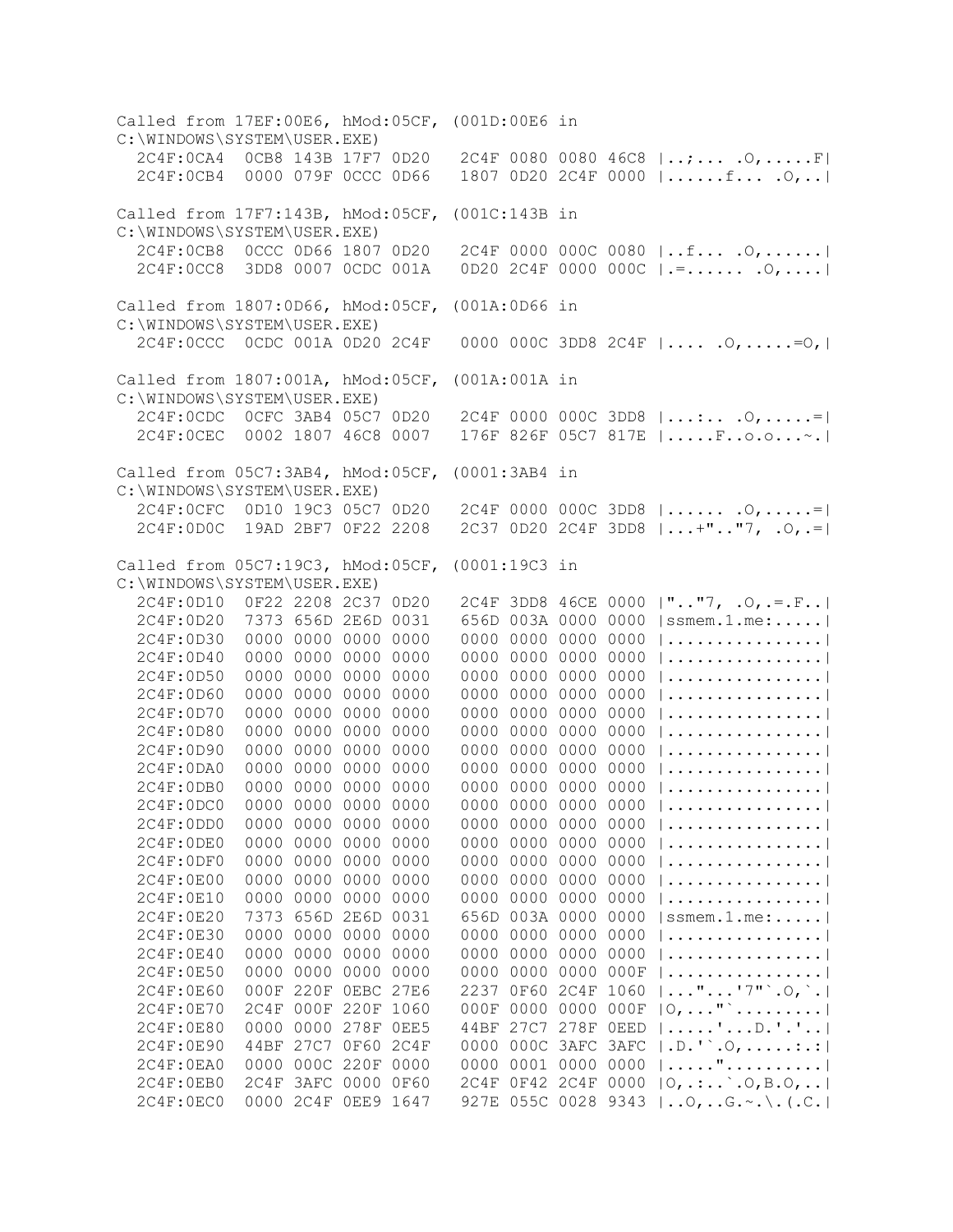| 2C4F:0ED0                         |                     | 0000 3AFC 1647 1B38 |           |           |                 |                     |           |      | 05C7 0F60 2C4F 055C   : G.8 `. O, \.                    |
|-----------------------------------|---------------------|---------------------|-----------|-----------|-----------------|---------------------|-----------|------|---------------------------------------------------------|
| 2C4F:0EE0                         |                     | 1647 055C 176F OEFO |           |           |                 |                     |           |      | 6338 05C7 0F60 2C4F  G.\.o8c`.O,                        |
| 2C4F:0EF0                         |                     | 0F02 3AFC 0000 0F02 |           |           |                 | 5EB7 3AFC 176F 3AFC |           |      | $  \dots : \dots \dots \dots \dots :$                   |
| 2C4F:0F00                         |                     | 470C 0004 0AD4 46C4 |           |           |                 | 0AD4 932F 0044 0000 |           |      | $  . \mathsf{G} . \ldots . \mathsf{F} / . \mathsf{D}  $ |
| 2C4F:0F10                         |                     | 0000 46C8 0480 0000 |           |           |                 | 0F26 64AC 0003 3D90 |           |      | $\vert \ldots F \ldots \& \ldots d \ldots = \vert$      |
| 2C4F:0F20                         |                     | 2C4F 0F39 6537 05C7 |           |           |                 | 0000 0000 3DD8 176F |           |      | $ 0, 9.7e=0.$                                           |
| Called from 2C37:2208, hMod:2C47, |                     |                     |           |           | $(0001:2208$ in |                     |           |      |                                                         |
| P:\NOTES\INSTWIN\ NEM.DLL)        |                     |                     |           |           |                 |                     |           |      |                                                         |
| 2C4F:0F22                         | 0F39 6537 05C7 0000 |                     |           |           |                 |                     |           |      | 0000 3DD8 176F 3AFC   9.7e= o:                          |
| 2C4F:0F32                         |                     | 0480 3DD8 0001 0F4C |           |           |                 |                     |           |      | 65A7 0003 0000 0000 $  = $ . L. e                       |
| Called from 05C7:6537, hMod:05CF, |                     |                     |           |           | (0001:6537 in   |                     |           |      |                                                         |
| C:\WINDOWS\SYSTEM\USER.EXE)       |                     |                     |           |           |                 |                     |           |      |                                                         |
| 2C4F:0F38                         | 0F4C 65A7 0003 0000 |                     |           |           |                 |                     |           |      | 0000 21B6 2C37 3D90 $ L.ee 7,.= $                       |
| 2C4F:0F48                         |                     | 2BF7 000F 1162 21AB |           |           |                 |                     |           |      | 2C37 0000 0000 21B6 $ \cdot $ b!7,!                     |
| Called from 05C7:65A7, hMod:05CF, |                     |                     |           |           | $(0001:65A7$ in |                     |           |      |                                                         |
| C:\WINDOWS\SYSTEM\USER.EXE)       |                     |                     |           |           |                 |                     |           |      |                                                         |
| 2C4F:0F4C                         |                     | 1162 21AB 2C37 0000 |           |           |                 | 0000 21B6 2C37 3AFC |           |      | $ b!7, \ldots .!7, .: $                                 |
| 2C4F:0F5C                         |                     | 3AFC 0000 6153 6576 |           |           |                 | 4120 7474 6361 6D68 |           |      | $  \ldots$ Save Attachm                                 |
| 2C4F:0F6C                         |                     | 6E65 0074 0000 0000 |           |           |                 | 0000 0000 0000 0000 |           |      | $ ent$                                                  |
| 2C4F:0F7C                         |                     | 0000 0000 0000 0000 |           |           |                 | 0000 0000 0000 0000 |           |      |                                                         |
| 2C4F:0F8C                         |                     | 0000 0000 0000 0000 |           |           |                 | 0000 0000 0000 0000 |           |      |                                                         |
| 2C4F:0F9C                         |                     | 0000 0000 0000 0000 |           |           |                 | 0000 0000 0000 0000 |           |      |                                                         |
| 2C4F:0FAC                         |                     | 0000 0000 0000 0000 |           |           |                 | 0000 0000 0000 0000 |           |      |                                                         |
| 2C4F:0FBC                         |                     | 0000 0000 0000 0000 |           |           |                 | 0000 0000 0000 0000 |           |      |                                                         |
| 2C4F:0FCC                         |                     | 0000 0000 0000 0000 |           |           |                 | 0000 0000 0000 0000 |           |      |                                                         |
| 2C4F:0FDC                         |                     | 0000 0000 0000 0000 |           |           |                 | 0000 0000 0000 0000 |           |      |                                                         |
| 2C4F: OFEC                        |                     | 0000 0000           |           | 0000 0000 |                 | 0000 0000 0000 0000 |           |      |                                                         |
| 2C4F:0FFC                         |                     | 0000 0000           |           | 0000 0000 |                 | 0000 0000 0000 0000 |           |      |                                                         |
| 2C4F:100C                         |                     | 0000 0000           |           | 0000 0000 |                 | 0000 0000 0000 0000 |           |      |                                                         |
| 2C4F:101C                         |                     | 0000 0000           |           | 0000 0000 |                 | 0000 0000 0000 0000 |           |      |                                                         |
| 2C4F:102C                         |                     | 0000 0000           |           | 0000 0000 |                 | 0000 0000 0000 0000 |           |      |                                                         |
| 2C4F:103C                         |                     | 0000 0000           |           | 0000 0000 |                 | 0000 0000 0000 0000 |           |      |                                                         |
| 2C4F:104C                         |                     | 0000 0000           |           | 0000 0000 |                 | 0000 0000 0000      |           | 0000 |                                                         |
| 2C4F:105C                         | 0000                | 0000                |           | 6153 6576 | 4120            | 7474 6361 6D68      |           |      | Save Attachm                                            |
| 2C4F:106C                         |                     | 6E65 0074 0000 0000 |           |           |                 | 0000 0000 0000      |           | 0000 | $ent \ldots \ldots$                                     |
| 2C4F:107C                         | 0000                | 0000                | 0000 0000 |           |                 | 0000 0000           | 0000 0000 |      | . 1                                                     |
| 2C4F:108C                         | 0000                | 0000                | 0000      | 0000      | 0000            | 0000                | 0000      | 0000 | .                                                       |
| 2C4F:109C                         | 0000                | 0000                | 0000      | 0000      |                 | 0000 0000           | 0000 0000 |      | . 1                                                     |
| 2C4F:10AC                         | 0000                | 0000                | 0000      | 0000      |                 | 0000 0000           | 0000 0000 |      | .                                                       |
| 2C4F:10BC                         | 0000                | 0000                | 0000      | 0000      |                 | 0000 0000           | 0000 0000 |      | .                                                       |
| 2C4F:10CC                         | 0000                | 0000                | 0000      | 0000      |                 | 0000 0000           | 0000 0000 |      | . 1                                                     |
| 2C4F:10DC                         | 0000                | 0000                | 0000      | 0000      |                 | 0000 0000 0000 0000 |           |      | . 1                                                     |
| 2C4F:10EC                         | 0000                | 0000                | 0000      | 0000      |                 | 0000 0000 0000 0000 |           |      | . 1                                                     |
| 2C4F:10FC                         | 0000                | 0000                | 0000      | 0000      |                 | 0000 0000 0000 0000 |           |      | . 1                                                     |
| 2C4F:110C                         | 0000                | 0000                | 0000      | 0000      |                 | 0000 0000 0000 0000 |           |      | . 1                                                     |
| 2C4F:111C                         |                     | 0000 0000           | 0000      | 0000      |                 | 0000 0000 0000 0000 |           |      | . 1                                                     |
| 2C4F:112C                         |                     | 0000 0000           | 0000      | 0000      |                 | 0000 0000 0000 0000 |           |      | . 1                                                     |
| 2C4F:113C                         |                     | 0000 0000           | 0000      | 0000      |                 | 0000 0000 0000 0000 |           |      | .                                                       |
| 2C4F:114C                         |                     | 0000 0000 0000 0000 |           |           |                 | 0000 0000 0000 0000 |           |      | .                                                       |
| 2C4F:115C                         |                     | 0000 0000 2BF7 1179 |           |           |                 | 670F 2C37 3AFC 0480 |           |      | $\ldots$ +y. $\ldots$ 7, $\ldots$                       |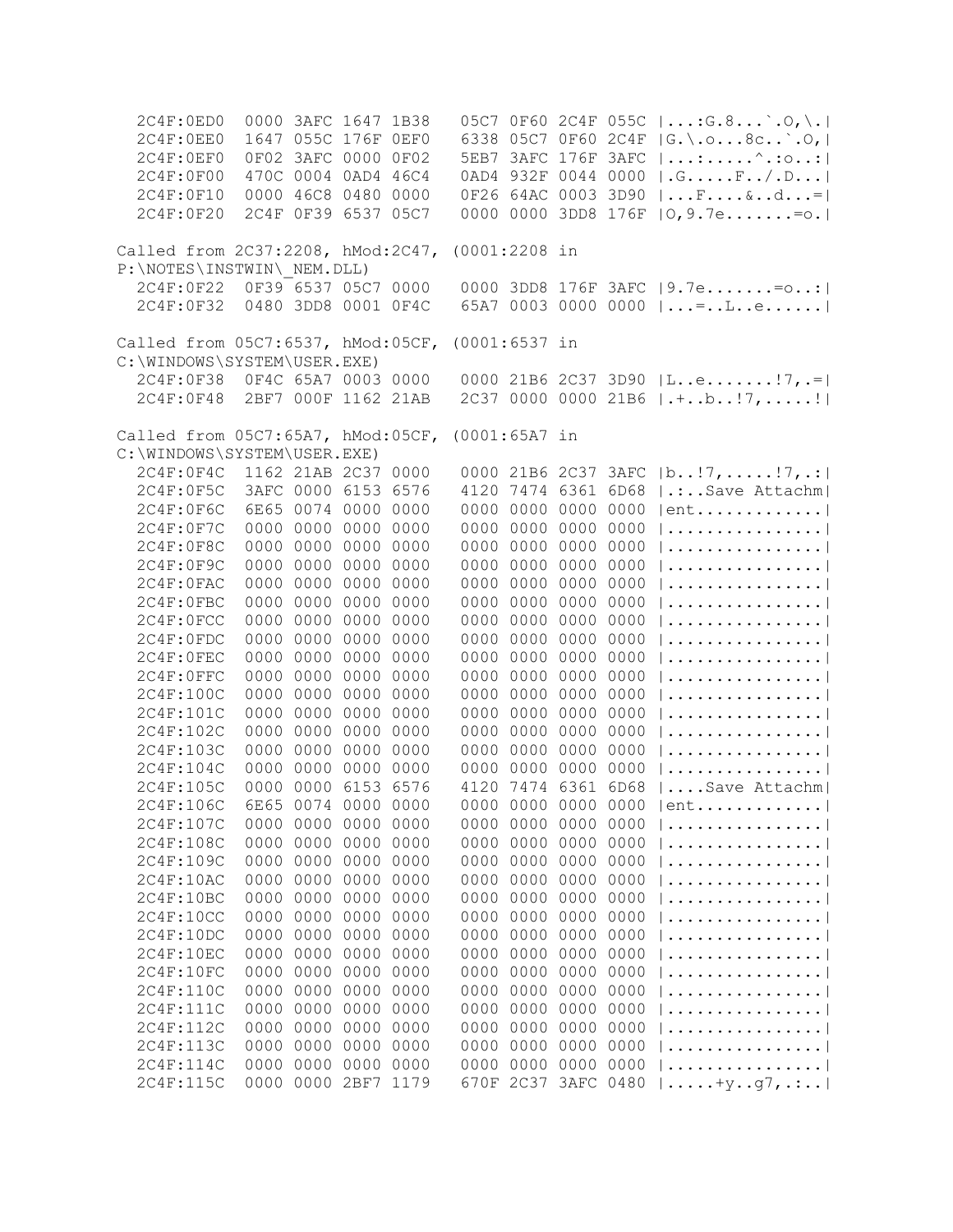Called from 2C37:21AB, hMod:2C47, (0001:21AB in P:\NOTES\INSTWIN\\_NEM.DLL) 2C4F:1162 1179 670F 2C37 3AFC 0480 0000 0000 0000 |y..g7,.:........| 2C4F:1172 0000 0000 278F 11D7 44BF 27C7 3DD8 0400 |.....'...D.'.=..| Called from 2C37:670F, hMod:2C47, (0001:670F in P:\NOTES\INSTWIN\\_NEM.DLL) 2C4F:1178 11D7 44BF 27C7 3DD8 0400 0480 0111 3AFC |...D.'.=.......:| 2C4F:1188 3AFC 0480 0111 0000 0000 0000 0000 0000 |.:..............| 2C4F:1198 0000 0000 3AFC 0000 3DD8 0400 122C 2C4F |.....:...=..,.O,| 2C4F:11A8 0000 0000 2C4F 11D3 8094 05C7 122C 2C4F |....O,......,.O,| 2C4F:11B8 0000 0000 176F 1BC8 2C5F 2904 7FCC 05C7 |....o...\_,.)....| 2C4F:11C8 122C 2C4F 0000 0DA0 18D7 11F2 2C4F 11EF |,.O,........O,..| Called from 27C7:44BF, hMod:27DF, (0002:44BF in C:\WINDOWS\SYSTEM\COMMDLG.DLL) 2C4F:11D6 11EF 039E 180F 3DD8 0400 0480 0111 3AFC |.......=.......:| 2C4F:11E6 176F 3AFC 446A 27C7 1206 045C 3DD8 0400 |o..:jD.'..\..=..| Called from 180F:039E, hMod:05CF, (0019:039E in C:\WINDOWS\SYSTEM\USER.EXE) 2C4F:11EE 1206 045C 3DD8 0400 0480 0111 3AFC 2C4F |..\..=.......:O,| 2C4F:11FE 0080 3DD8 2904 0000 1226 3AB4 05C7 3DD8 |...=.)..&..:...=| Called from 180F:045C, hMod:05CF, (0019:045C in C:\WINDOWS\SYSTEM\USER.EXE) 2C4F:1206 1226 3AB4 05C7 3DD8 0400 0480 0111 3AFC |&..:...=.......:| 2C4F:1216 0429 180F 3DD8 0080 395F 0111 3AFC A7B4 | )....=.. 9...:..| Called from 05C7:3AB4, hMod:05CF, (0001:3AB4 in C:\WINDOWS\SYSTEM\USER.EXE) 2C4F:1226 1236 0A32 1807 3DD8 0400 0480 0111 3AFC |6.2....=.......:| Called from 1807:0A32, hMod:05CF, (001A:0A32 in C:\WINDOWS\SYSTEM\USER.EXE) 2C4F:1236 124E 00E6 17EF 0400 0080 0080 000C 7FCC |N...............| 2C4F:1246 05C7 12AC 2C4F 0001 1262 143B 17F7 12CA |....O,..b.;.....| Called from 17EF:00E6, hMod:05CF, (001D:00E6 in C:\WINDOWS\SYSTEM\USER.EXE) 2C4F:124E 1262 143B 17F7 12CA 2C4F 0080 0080 4680 |b.;.....O,.....F| 2C4F:125E 0000 079F 1276 0D66 1807 12CA 2C4F 0000 |....v.f.....O,..| Called from 17F7:143B, hMod:05CF, (001C:143B in C:\WINDOWS\SYSTEM\USER.EXE) 2C4F:1262 1276 0D66 1807 12CA 2C4F 0000 000C 0080 |v.f.....O,......| 2C4F:1272 3DD8 0007 1286 001A 12CA 2C4F 0000 000C |.=........O,....| Called from 1807:0D66, hMod:05CF, (001A:0D66 in C:\WINDOWS\SYSTEM\USER.EXE) 2C4F:1276 1286 001A 12CA 2C4F 0000 000C 3DD8 2C4F |......O,.....=O,| Called from 1807:001A, hMod:05CF, (001A:001A in C:\WINDOWS\SYSTEM\USER.EXE)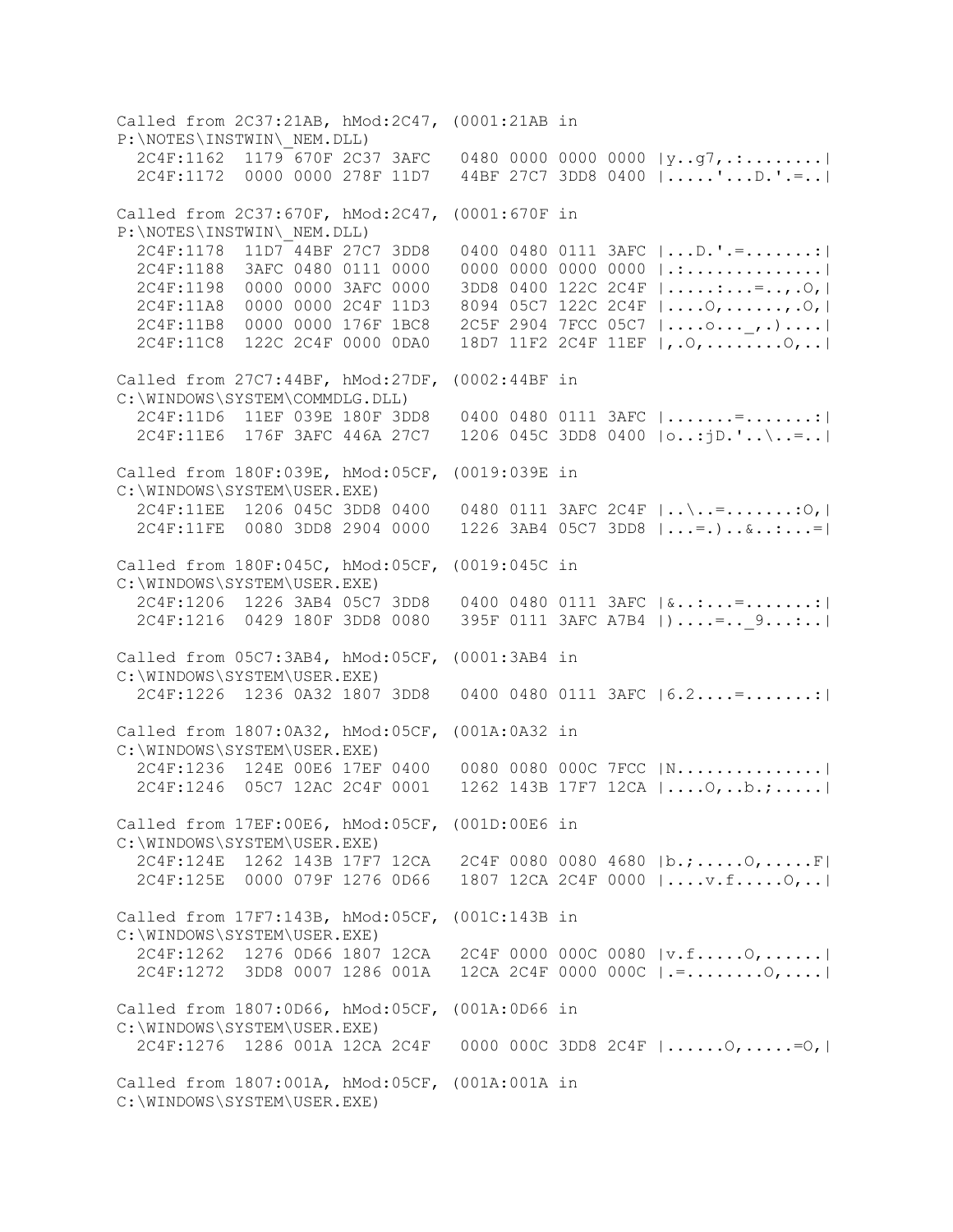| 2C4F:1286                                                                      |                     | 12A6 3AB4 05C7 12CA |      |               |                     |                     |                     | $2C4F$ 0000 000C 3DD8 $ :0,: =$           |
|--------------------------------------------------------------------------------|---------------------|---------------------|------|---------------|---------------------|---------------------|---------------------|-------------------------------------------|
| 2C4F:1296                                                                      |                     | 0002 1807 4680 0007 |      |               |                     |                     |                     | 176F 826F 05C7 817E   Fo.o~.              |
|                                                                                |                     |                     |      |               |                     |                     |                     |                                           |
| Called from 05C7:3AB4, hMod:05CF, (0001:3AB4 in                                |                     |                     |      |               |                     |                     |                     |                                           |
| C:\WINDOWS\SYSTEM\USER.EXE)                                                    |                     |                     |      |               |                     |                     |                     |                                           |
| 2C4F:12A6                                                                      |                     | 12BA 19C3 05C7 12CA |      |               |                     |                     |                     | $2C4F$ 0000 000C 3DD8 $ 0, $              |
| 2C4F:12B6                                                                      |                     | 19AD 2BF7 14CC 2208 |      |               |                     |                     |                     | 2C37 12CA 2C4F 3DD8    +  "7,  0, .=      |
|                                                                                |                     |                     |      |               |                     |                     |                     |                                           |
| Called from 05C7:19C3, hMod:05CF, (0001:19C3 in                                |                     |                     |      |               |                     |                     |                     |                                           |
| C:\WINDOWS\SYSTEM\USER.EXE)                                                    |                     |                     |      |               |                     |                     |                     |                                           |
| 2C4F:12BA                                                                      |                     | 14CC 2208 2C37 12CA |      |               |                     |                     |                     | 2C4F 3DD8 4686 0000  "7,0, =.F            |
| 2C4F:12CA                                                                      |                     | 7373 656D 2E6D 0031 |      |               | 656D 003A 0000 0000 |                     |                     | $ $ ssmem.1.me:                           |
| 2C4F:12DA                                                                      |                     | 0000 0000 0000 0000 |      |               | 0000 0000 0000 0000 |                     |                     | $  \ldots \ldots \ldots \ldots \ldots  $  |
| 2C4F:12EA                                                                      |                     | 0000 0000 0000 0000 |      |               | 0000 0000 0000 0000 |                     |                     |                                           |
| 2C4F:12FA                                                                      |                     | 0000 0000 0000 0000 |      |               | 0000 0000 0000 0000 |                     |                     |                                           |
| 2C4F:130A                                                                      |                     | 0000 0000 0000 0000 |      |               | 0000 0000 0000 0000 |                     |                     |                                           |
| 2C4F:131A                                                                      |                     | 0000 0000 0000 0000 |      |               | 0000 0000 0000 0000 |                     |                     |                                           |
| 2C4F:132A                                                                      | 0000                | 0000 0000 0000      |      |               | 0000 0000 0000 0000 |                     |                     |                                           |
| 2C4F:133A                                                                      | 0000                | 0000 0000           | 0000 |               | 0000 0000 0000 0000 |                     |                     |                                           |
| 2C4F:134A                                                                      | 0000                | 0000 0000           | 0000 |               | 0000 0000 0000      |                     | 0000                |                                           |
| 2C4F:135A                                                                      | 0000                | 0000 0000           | 0000 |               | 0000 0000 0000      |                     | 0000                |                                           |
| 2C4F:136A                                                                      | 0000                | 0000 0000           | 0000 |               | 0000 0000 0000      |                     | 0000                |                                           |
| 2C4F:137A                                                                      | 0000                | 0000 0000           | 0000 |               | 0000 0000 0000 0000 |                     |                     |                                           |
| 2C4F:138A                                                                      | 0000                | 0000 0000           | 0000 |               | 0000 0000 0000 0000 |                     |                     |                                           |
| 2C4F:139A                                                                      | 0000                | 0000 0000 0000      |      |               | 0000 0000 0000 0000 |                     |                     |                                           |
| 2C4F:13AA                                                                      | 0000                | 0000 0000 0000      |      |               | 0000 0000 0000 0000 |                     |                     |                                           |
|                                                                                |                     |                     |      |               |                     |                     |                     |                                           |
|                                                                                |                     |                     |      |               |                     |                     |                     |                                           |
| 2C4F:13BA                                                                      |                     | 0000 0000 0000 0000 |      |               |                     | 0000 0000 0000 0000 |                     |                                           |
| 2C4F:13CA                                                                      |                     | 7373 656D 2E6D 0031 |      |               | 656D 003A 0000 0000 |                     |                     | $ $ ssmem.1.me:                           |
| 2C4F:13DA                                                                      |                     | 0000 0000 0000 0000 |      |               | 0000 0000 0000 0000 |                     |                     |                                           |
| 2C4F:13EA                                                                      |                     | 0000 0000 0000 0000 |      |               | 0000 0000 0000 0000 |                     |                     |                                           |
| 2C4F:13FA                                                                      | 0000                | 0000 0000 0000      |      |               | 0000 0000 0000 000F |                     |                     |                                           |
| 2C4F:140A                                                                      |                     | 000F 220F 1466 27E6 |      |               |                     |                     | 2237 150A 2C4F 160A | $ "$ f'7"0,                               |
| 2C4F:141A                                                                      |                     | 2C4F 000F 220F 160A |      |               | 000F 0000 0000 000F |                     |                     | $ 0, \ldots$ "                            |
| 2C4F:142A                                                                      | 0000                | 0000 278F 148F      |      |               | 44BF 27C7 278F 1497 |                     |                     | $  \ldots   \ldots   \ldots  $            |
| 2C4F:143A                                                                      |                     | 44BF 27C7 150A 2C4F |      |               | 0000 000C 3AFC 3AFC |                     |                     | $ .D.$ ' $\circ$ , :.:                    |
| 2C4F:144A                                                                      |                     | 0000 000C 220F 0000 |      |               | 0000 0001 0000 0000 |                     |                     | ".                                        |
| 2C4F:145A                                                                      |                     | 2C4F 3AFC 0000 150A |      |               | 2C4F 14EC 2C4F 0000 |                     |                     | $ 0, \ldots, 0, \ldots, 0, \ldots $       |
| 2C4F:146A                                                                      |                     | 0000 2C4F 1493 1647 |      |               |                     |                     |                     | 927E 055C 0028 9343    0,  G. ~. \. (. C. |
| 2C4F:147A                                                                      |                     | 0000 3AFC 1647 1B38 |      |               |                     |                     |                     | 05C7 150A 2C4F 055C $ $ : G.8 O, \.       |
| 2C4F:148A                                                                      |                     | 1647 055C 176F 149A |      |               |                     |                     |                     | 6338 05C7 150A 2C4F  G.\.o8cO,            |
| 2C4F:149A                                                                      |                     | 14AC 3AFC 0000 14AC |      |               |                     |                     |                     | 5EB7 3AFC 176F 3AFC   :^.:0:              |
| 2C4F:14AA                                                                      | 46C4 0004 0AD4 467C |                     |      |               |                     |                     |                     | 0AD4 932F 0044 0000  .F   F/.D            |
| 2C4F:14BA 0000 4680 0480 0000                                                  |                     |                     |      |               |                     |                     |                     | 14D0 64AC 0003 3D90  Fd=                  |
| 2C4F:14CA 2C4F 14E3 6537 05C7                                                  |                     |                     |      |               |                     |                     |                     | 0000 0000 3DD8 176F $ 0,7e. = 0.$         |
|                                                                                |                     |                     |      |               |                     |                     |                     |                                           |
| Called from 2C37:2208, hMod:2C47,                                              |                     |                     |      | (0001:2208 in |                     |                     |                     |                                           |
| P:\NOTES\INSTWIN\ NEM.DLL)<br>2C4F:14CC 14E3 6537 05C7 0000                    |                     |                     |      |               |                     |                     |                     |                                           |
|                                                                                |                     |                     |      |               |                     |                     |                     | 0000 3DD8 176F 3AFC   7e= o:              |
| 2C4F:14DC 0480 3DD8 0001 14F6                                                  |                     |                     |      |               |                     |                     |                     | 65A7 0003 0000 0000 $ $ =e                |
|                                                                                |                     |                     |      |               |                     |                     |                     |                                           |
| Called from 05C7:6537, hMod:05CF, (0001:6537 in<br>C:\WINDOWS\SYSTEM\USER.EXE) |                     |                     |      |               |                     |                     |                     |                                           |
| 2C4F:14E2 14F6 65A7 0003 0000                                                  |                     |                     |      |               |                     |                     |                     | 0000 21B6 2C37 3D90 $ e 7$ , =            |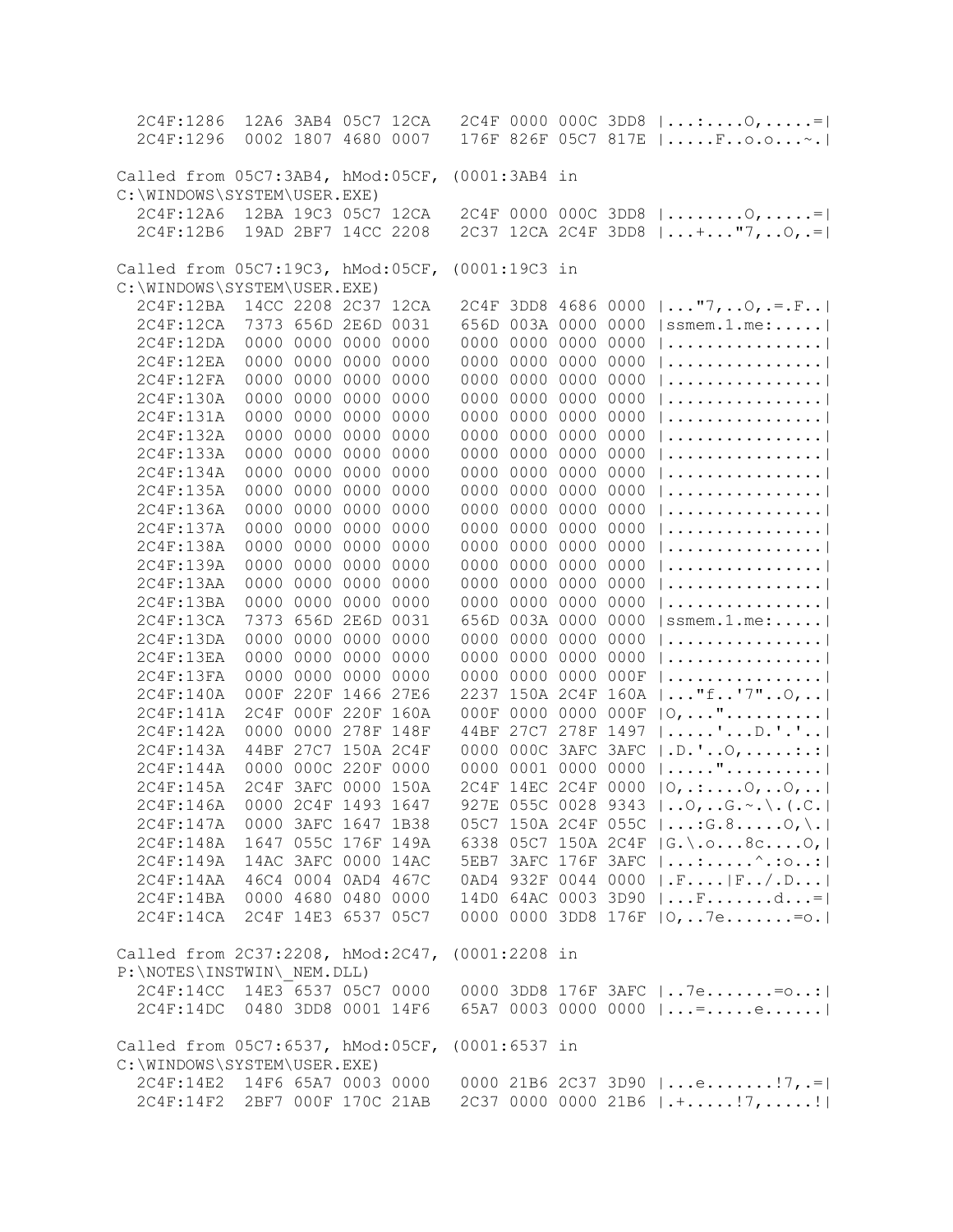| Called from 05C7:65A7, hMod:05CF, (0001:65A7 in |                        |                     |                |                                           |
|-------------------------------------------------|------------------------|---------------------|----------------|-------------------------------------------|
| C:\WINDOWS\SYSTEM\USER.EXE)                     |                        |                     |                |                                           |
| 2C4F:14F6                                       | 170C 21AB 2C37 0000    |                     |                | 0000 21B6 2C37 3AFC $ !7,!7 $             |
| 2C4F:1506                                       | 3AFC 0000 6153<br>6576 | 7474 6361<br>4120   |                | $6D68$   .: Save Attachm                  |
| 2C4F:1516                                       | 6E65 0074 0000<br>0000 | 0000<br>0000 0000   | 0000           | $ ent$                                    |
| 2C4F:1526                                       | 0000 0000 0000<br>0000 | 0000 0000 0000 0000 |                |                                           |
| 2C4F:1536                                       | 0000 0000 0000<br>0000 | 0000 0000 0000      | 0000           |                                           |
| 2C4F:1546                                       | 0000 0000 0000<br>0000 | 0000 0000 0000 0000 |                |                                           |
| 2C4F:1556                                       | 0000 0000 0000<br>0000 | 0000 0000 0000 0000 |                |                                           |
| 2C4F:1566                                       | 0000 0000 0000<br>0000 | 0000 0000 0000 0000 |                |                                           |
| 2C4F:1576<br>0000 0000                          | 0000<br>0000           | 0000 0000 0000 0000 |                |                                           |
| 2C4F:1586<br>0000 0000                          | 0000<br>0000           | 0000 0000 0000 0000 |                |                                           |
| 0000 0000<br>2C4F:1596                          | 0000<br>0000           | 0000 0000 0000 0000 |                |                                           |
| 2C4F:15A6<br>0000                               | 0000<br>0000<br>0000   | 0000 0000 0000 0000 |                |                                           |
| 0000<br>2C4F:15B6                               | 0000<br>0000<br>0000   | 0000 0000 0000      | 0000           |                                           |
| 2C4F:15C6<br>0000                               | 0000<br>0000<br>0000   | 0000 0000 0000      | 0000           |                                           |
| 0000<br>2C4F:15D6                               | 0000<br>0000<br>0000   | 0000 0000 0000      | 0000           |                                           |
| 0000<br>2C4F:15E6                               | 0000<br>0000<br>0000   | 0000                | 0000 0000 0000 |                                           |
| 0000<br>2C4F:15F6                               | 0000<br>0000<br>0000   | 0000<br>0000 0000   | 0000           |                                           |
| 0000<br>2C4F:1606                               | 0000<br>6153 6576      | 4120                | 7474 6361 6D68 | Save Attachm                              |
| 6E65<br>2C4F:1616                               | 0074<br>0000<br>0000   | 0000<br>0000        | 0000<br>0000   | $ ent$                                    |
| 2C4F:1626<br>0000                               | 0000<br>0000<br>0000   | 0000<br>0000        | 0000<br>0000   |                                           |
| 2C4F:1636<br>0000                               | 0000<br>0000<br>0000   | 0000<br>0000        | 0000<br>0000   |                                           |
| 0000<br>2C4F:1646                               | 0000<br>0000<br>0000   | 0000<br>0000        | 0000<br>0000   |                                           |
| 0000<br>2C4F:1656                               | 0000<br>0000<br>0000   | 0000<br>0000        | 0000<br>0000   |                                           |
| 2C4F:1666<br>0000                               | 0000<br>0000<br>0000   | 0000<br>0000        | 0000<br>0000   |                                           |
| 0000                                            | 0000<br>0000<br>0000   | 0000<br>0000        | 0000<br>0000   |                                           |
| 2C4F:1676                                       |                        |                     |                |                                           |
| 2C4F:1686<br>0000                               | 0000<br>0000<br>0000   | 0000<br>0000 0000   | 0000           |                                           |
| 2C4F:1696<br>0000                               | 0000<br>0000<br>0000   | 0000<br>0000 0000   | 0000           |                                           |
| 2C4F:16A6<br>0000                               | 0000<br>0000<br>0000   | 0000 0000 0000      | 0000           |                                           |
| 2C4F:16B6<br>0000                               | 0000<br>0000<br>0000   | 0000 0000 0000      | 0000           |                                           |
| 0000<br>2C4F:16C6                               | 0000<br>0000<br>0000   | 0000 0000 0000 0000 |                |                                           |
| 2C4F:16D6<br>0000                               | 0000<br>0000<br>0000   | 0000 0000 0000 0000 |                |                                           |
| 2C4F:16E6<br>0000                               | 0000<br>0000<br>0000   | 0000                | 0000 0000 0000 |                                           |
| 0000<br>2C4F:16F6                               | 0000<br>0000<br>0000   | 0000 0000 0000 0000 |                |                                           |
| 2C4F:1706                                       | 0000 0000 2BF7 1723    | 670F 2C37 3AFC 0480 |                | $ \ldots \ldots + \# \ldots q7, \ldots  $ |
|                                                 |                        |                     |                |                                           |
| Called from 2C37:21AB, hMod:2C47, (0001:21AB in |                        |                     |                |                                           |
| P:\NOTES\INSTWIN\ NEM.DLL)                      |                        |                     |                |                                           |
| 2C4F:170C 1723 670F 2C37 3AFC                   |                        |                     |                | 0480 0000 0000 0000 $ *, .97, .:  $       |
| 2C4F:171C 0000 0000 278F 1781                   |                        |                     |                | 44BF 27C7 3DD8 0400  'D.'.=               |
| Called from 2C37:670F, hMod:2C47, (0001:670F in |                        |                     |                |                                           |
| P:\NOTES\INSTWIN\ NEM.DLL)                      |                        |                     |                |                                           |
| 2C4F:1722 1781 44BF 27C7 3DD8                   |                        |                     |                | 0400 0480 0111 3AFC    D. ' .= :          |
| 2C4F:1732 3AFC 0480 0111 0000                   |                        |                     |                |                                           |
|                                                 |                        |                     |                | 0000 0000 0000 0000 $ $ .:                |
| 2C4F:1742 0000 0000 3AFC 0000                   |                        |                     |                | 3DD8 0400 17D6 2C4F   :=0,                |
| 2C4F:1752 0000 0000 2C4F 177D                   |                        |                     |                | 8094 05C7 17D6 2C4F    O, }  O,           |
| 2C4F:1762 0000 0000 176F 1BC8                   |                        |                     |                | 2C5F 2904 7FCC 05C7    o , . )            |
| 2C4F:1772 17D6 2C4F 0000 0DA0                   |                        |                     |                | 18D7 179C 2C4F 1799    0,  0,             |
| Called from 27C7:44BF, hMod:27DF, (0002:44BF in |                        |                     |                |                                           |
| C:\WINDOWS\SYSTEM\COMMDLG.DLL)                  |                        |                     |                |                                           |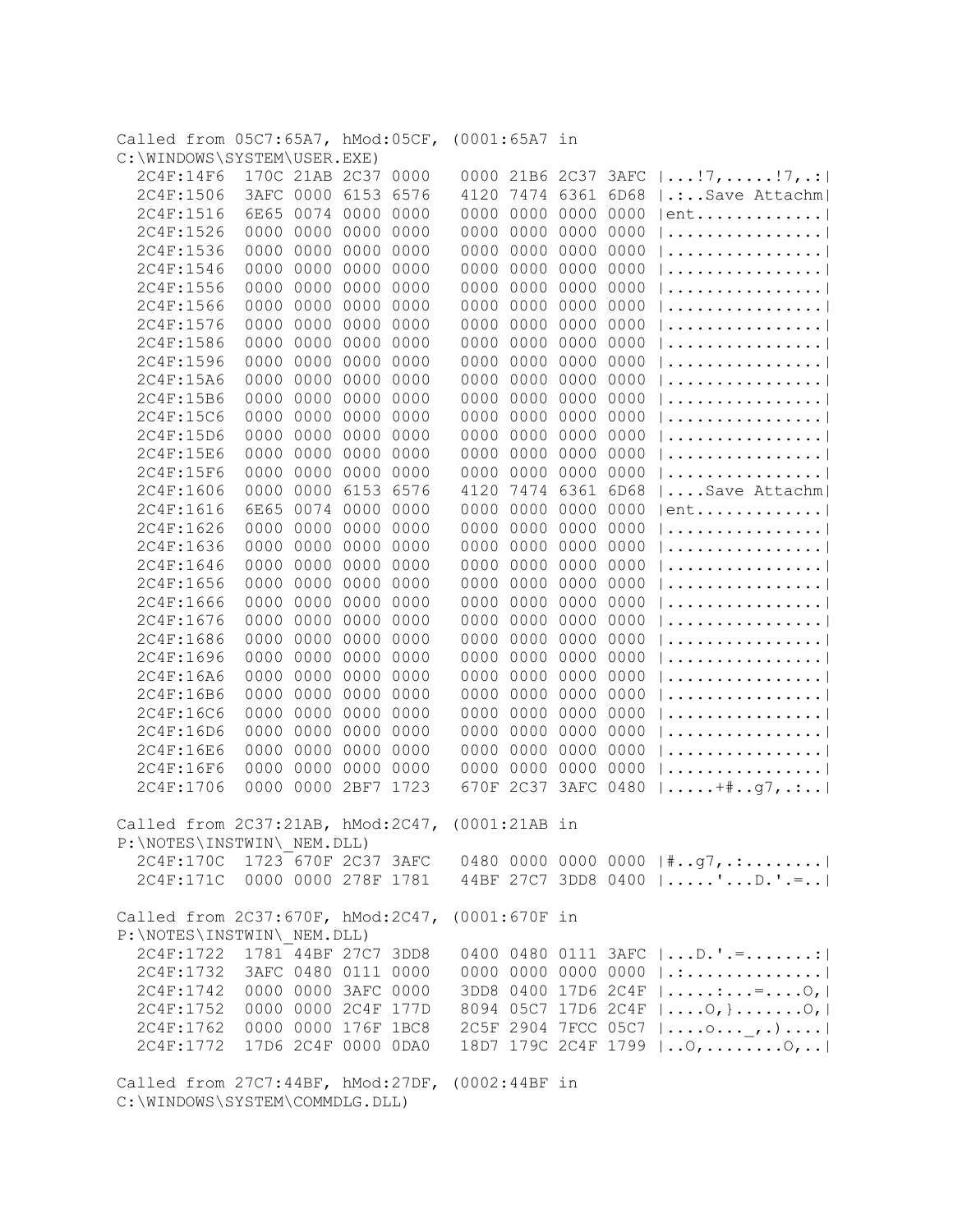2C4F:1780 1799 039E 180F 3DD8 0400 0480 0111 3AFC |.......=.......:| 2C4F:1790 176F 3AFC 446A 27C7 17B0 045C 3DD8 0400 |o..:jD.'..\..=..| Called from 180F:039E, hMod:05CF, (0019:039E in C:\WINDOWS\SYSTEM\USER.EXE) 2C4F:1798 17B0 045C 3DD8 0400 0480 0111 3AFC 2C4F |..\..=.......:O,| 2C4F:17A8 0080 3DD8 2904 0000 17D0 3AB4 05C7 3DD8 |...=.).....:...=| Called from 180F:045C, hMod:05CF, (0019:045C in C:\WINDOWS\SYSTEM\USER.EXE) 2C4F:17B0 17D0 3AB4 05C7 3DD8 0400 0480 0111 3AFC |...:...=.......:| 2C4F:17C0 0429 180F 3DD8 0080 395F 0111 3AFC A7B4 |)....=.. 9...:..| Called from 05C7:3AB4, hMod:05CF, (0001:3AB4 in C:\WINDOWS\SYSTEM\USER.EXE) 2C4F:17D0 17E0 0A32 1807 3DD8 0400 0480 0111 3AFC |..2....=.......:| Called from 1807:0A32, hMod:05CF, (001A:0A32 in C:\WINDOWS\SYSTEM\USER.EXE) 2C4F:17E0 17F8 00E6 17EF 0400 0080 0080 000C 7FCC |................| 2C4F:17F0 05C7 1856 2C4F 0001 180C 143B 17F7 1874 |..V.O,....;...t.| Called from 17EF:00E6, hMod:05CF, (001D:00E6 in C:\WINDOWS\SYSTEM\USER.EXE) 2C4F:17F8 180C 143B 17F7 1874 2C4F 0080 0080 4638 |..;...t.O,....8F| 2C4F:1808 0000 079F 1820 0D66 1807 1874 2C4F 0000 |.... .f...t.O,..| Called from 17F7:143B, hMod:05CF, (001C:143B in C:\WINDOWS\SYSTEM\USER.EXE) 2C4F:180C 1820 0D66 1807 1874 2C4F 0000 000C 0080 | .f...t.O,......| 2C4F:181C 3DD8 0007 1830 001A 1874 2C4F 0000 000C |.=..0...t.O,....| Called from 1807:0D66, hMod:05CF, (001A:0D66 in C:\WINDOWS\SYSTEM\USER.EXE) 2C4F:1820 1830 001A 1874 2C4F 0000 000C 3DD8 2C4F |0...t.O,.....=O,| Called from 1874:001A, hMod:????, (0000:001A in \*File Name Not Available\*) 2C4F:1830 1850 3AB4 05C7 1874 2C4F 0000 000C 3DD8 |P..:..t.O,.....=| 2C4F:1840 0002 1807 4638 0007 176F 826F 05C7 817E |....8F..o.o...~.| Called from 05C7:3AB4, hMod:05CF, (0001:3AB4 in C:\WINDOWS\SYSTEM\USER.EXE) 2C4F:1850 1864 19C3 05C7 1874 2C4F 0000 000C 3DD8 |d.....t.O,.....=| 2C4F:1860 19AD 2BF7 1A76 2208 2C37 1874 2C4F 3DD8 |...+v.."7,t.O,.=| Called from 05C7:19C3, hMod:05CF, (0001:19C3 in C:\WINDOWS\SYSTEM\USER.EXE) 2C4F:1864 1A76 2208 2C37 1874 2C4F 3DD8 463E 0000 |v.."7,t.O,.=>F..| 2C4F:1874 7373 656D 2E6D 0031 656D 003A 0000 0000 |ssmem.1.me:.....| 2C4F:1884 0000 0000 0000 0000 0000 0000 0000 0000 |................| 2C4F:1894 0000 0000 0000 0000 0000 0000 0000 0000 |................| 2C4F:18A4 0000 0000 0000 0000 0000 0000 0000 0000 |................| 2C4F:18B4 0000 0000 0000 0000 0000 0000 0000 0000 |................|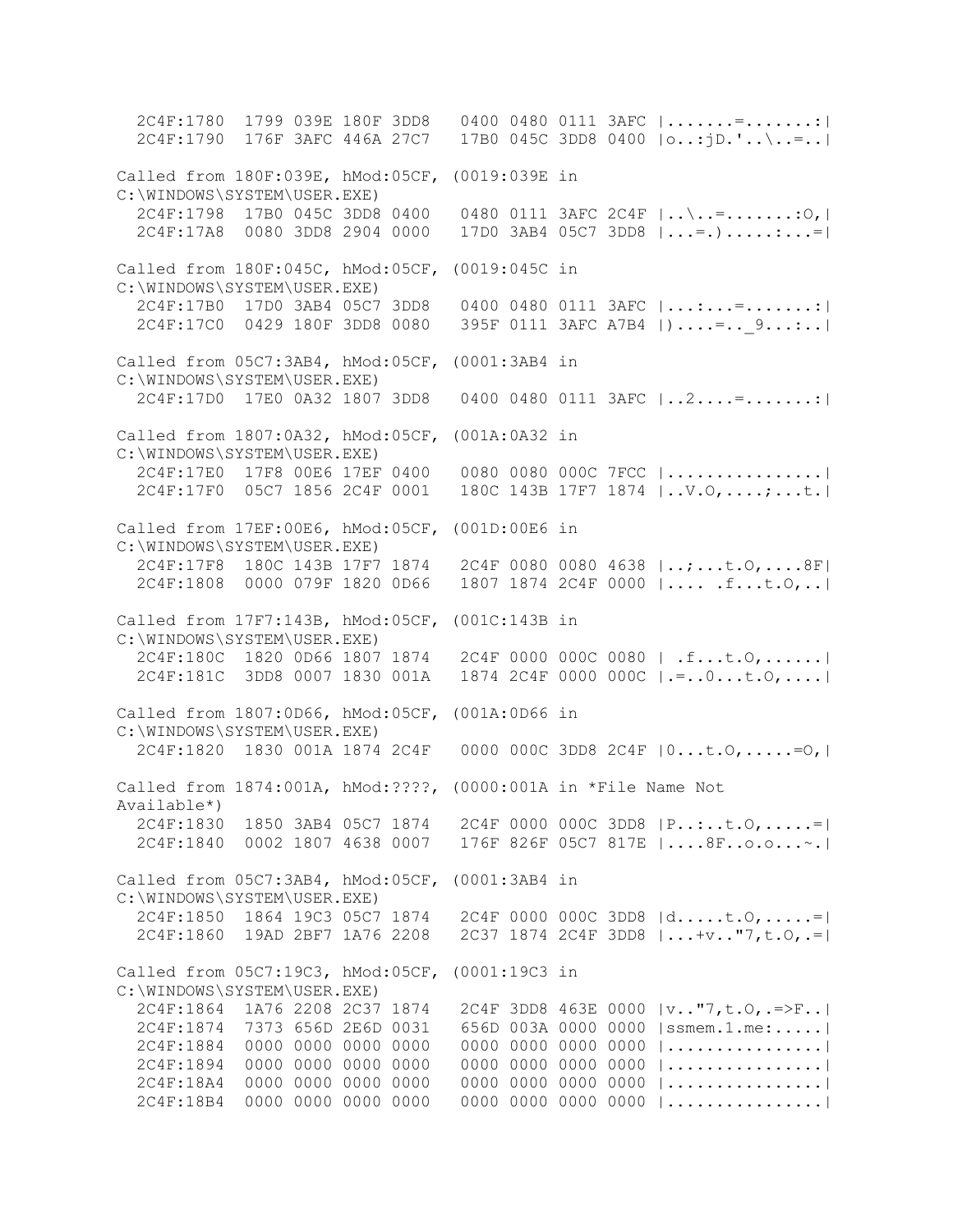| 2C4F:18C4                                                        | 0000 0000 0000 0000                        |  |                 | 0000 0000 0000 0000                        |                                                                                    |
|------------------------------------------------------------------|--------------------------------------------|--|-----------------|--------------------------------------------|------------------------------------------------------------------------------------|
| 2C4F:18D4                                                        | 0000 0000 0000 0000                        |  |                 | 0000 0000 0000 0000                        |                                                                                    |
| 2C4F:18E4                                                        | 0000 0000 0000 0000                        |  |                 | 0000 0000 0000 0000                        |                                                                                    |
| 2C4F:18F4                                                        | 0000 0000 0000 0000                        |  |                 | 0000 0000 0000 0000                        |                                                                                    |
| 2C4F:1904                                                        | 0000 0000 0000 0000                        |  |                 | 0000 0000 0000 0000                        |                                                                                    |
| 2C4F:1914                                                        | 0000 0000 0000 0000                        |  |                 | 0000 0000 0000 0000                        | .                                                                                  |
| 2C4F:1924                                                        | 0000 0000 0000 0000                        |  |                 | 0000 0000 0000 0000                        | .                                                                                  |
| 2C4F:1934                                                        | 0000 0000 0000 0000                        |  |                 | 0000 0000 0000 0000                        |                                                                                    |
| 2C4F:1944                                                        | 0000 0000 0000 0000                        |  |                 | 0000 0000 0000 0000                        |                                                                                    |
| 2C4F:1954                                                        | 0000 0000 0000 0000                        |  |                 | 0000 0000 0000 0000                        | .                                                                                  |
| 2C4F:1964                                                        | 0000 0000 0000 0000                        |  |                 | 0000 0000 0000 0000                        |                                                                                    |
| 2C4F:1974                                                        | 7373 656D 2E6D 0031                        |  |                 | 656D 003A 0000 0000                        | $ $ ssmem.1.me:                                                                    |
| 2C4F:1984                                                        | 0000 0000 0000 0000                        |  |                 | 0000 0000 0000 0000                        |                                                                                    |
| 2C4F:1994                                                        | 0000 0000 0000 0000                        |  |                 | 0000 0000 0000 0000                        |                                                                                    |
| 2C4F:19A4                                                        | 0000 0000 0000 0000                        |  |                 | 0000 0000 0000 000F                        |                                                                                    |
| 2C4F:19B4                                                        | 000F 220F 1A10 27E6                        |  |                 | 2237 1AB4 2C4F 1BB4                        | $  \ldots$ " $ \ldots$ "7" $\circ$ ,                                               |
| 2C4F:19C4                                                        | 2C4F 000F 220F 1BB4                        |  |                 | 000F 0000 0000 000F                        | $ 0, \ldots$ "                                                                     |
| 2C4F:19D4                                                        | 0000 0000 278F 1A39                        |  |                 | 44BF 27C7 278F 1A41                        | $  \ldots   9 \ldots 0 \ldots   A \ldots  $                                        |
| 2C4F:19E4                                                        | 44BF 27C7 1AB4 2C4F                        |  |                 | 0000 000C 3AFC 3AFC                        | $ .D.^{\dagger}.0, \ldots$                                                         |
| 2C4F:19F4                                                        | 0000 000C 220F 0000                        |  |                 | 0000 0001 0000 0000                        | "                                                                                  |
| 2C4F:1A04                                                        | 2C4F 3AFC 0000 1AB4                        |  |                 | 2C4F 1A96 2C4F 0000                        | $ 0, \ldots .0, .0, \ldots $                                                       |
| 2C4F:1A14                                                        | 0000 2C4F 1A3D 1647                        |  |                 | 927E 055C 0028 9343                        | $\vert \ldots 0, \vert = . \, \mathbb{G} \ldots \setminus . \, \vert \ldots \vert$ |
| 2C4F:1A24                                                        | 0000 3AFC 1647 1B38                        |  |                 | 05C7 1AB4 2C4F 055C                        | $\vert \ldots$ : G. 8 $\vert$ $\vert$ .                                            |
| 2C4F:1A34                                                        | 1647 055C 176F 1A44                        |  |                 | 6338 05C7 1AB4 2C4F                        | $ G_{\cdot}\rangle$ , o.D. 8c0, $ $                                                |
| 2C4F:1A44                                                        | 1A56 3AFC 0000 1A56                        |  |                 | 5EB7 3AFC 176F 3AFC                        | $ V:VV$ .: $\circ$ .: :                                                            |
| 2C4F:1A54                                                        | 467C 0004 0AD4 4634                        |  |                 | 0AD4 932F 0044 0000                        | F4F/.D                                                                             |
| 2C4F:1A64                                                        | 0000 4638 0480 0000                        |  |                 | 1A7A 64AC 0003 3D90                        | $ 8Fzd= $                                                                          |
| 2C4F:1A74                                                        | 2C4F 1A8D 6537 05C7                        |  |                 | 0000 0000 3DD8 176F                        | $ 0,7e. = 0.$                                                                      |
| Called from 2C37:2208, hMod:2C47,                                |                                            |  | (0001:2208 in   |                                            |                                                                                    |
| P:\NOTES\INSTWIN\ NEM.DLL)                                       |                                            |  |                 |                                            |                                                                                    |
| 2C4F:1A76                                                        | 1A8D 6537 05C7 0000                        |  |                 |                                            | 0000 3DD8 176F 3AFC   7e= o:                                                       |
| 2C4F:1A86                                                        | 0480 3DD8 0001 1AA0                        |  |                 |                                            | 65A7 0003 0000 0000 $ $ =e                                                         |
| Called from 05C7:6537, hMod:05CF,                                |                                            |  | $(0001:6537$ in |                                            |                                                                                    |
| C:\WINDOWS\SYSTEM\USER.EXE)                                      |                                            |  |                 |                                            |                                                                                    |
| 2C4F:1ABC                                                        | 1AA0 65A7 0003 0000                        |  |                 |                                            | 0000 21B6 2C37 3D90 $ e!7, .= $                                                    |
| 2C4F:1A9C 2BF7 000F 1CB6 21AB                                    |                                            |  |                 |                                            | $2C37 0000 0000 21B6 \mid .+$ !7,!                                                 |
|                                                                  |                                            |  |                 |                                            |                                                                                    |
| Called from 05C7:65A7, hMod:05CF,<br>C:\WINDOWS\SYSTEM\USER.EXE) |                                            |  | $(0001:65A7$ in |                                            |                                                                                    |
| 2C4F:1AA0                                                        | 1CB6 21AB 2C37 0000                        |  |                 |                                            |                                                                                    |
| 2C4F:1AB0                                                        | 3AFC 0000 6153 6576                        |  |                 | 4120 7474 6361 6D68                        | 0000 21B6 2C37 3AFC $ !7,!7, $<br>  .:Save Attachm                                 |
|                                                                  | 6E65 0074 0000 0000                        |  |                 | 0000 0000 0000 0000                        |                                                                                    |
| 2C4F:1AC0                                                        | 0000 0000 0000 0000                        |  |                 | 0000 0000 0000 0000                        | ent                                                                                |
| 2C4F:1AD0                                                        | 0000 0000 0000 0000                        |  |                 | 0000 0000 0000 0000                        | . 1                                                                                |
| 2C4F:1AE0<br>2C4F:1AF0                                           |                                            |  |                 | 0000 0000 0000 0000                        | .                                                                                  |
|                                                                  | 0000 0000 0000 0000<br>0000 0000 0000 0000 |  |                 | 0000 0000 0000 0000                        | . 1                                                                                |
| 2C4F:1B00                                                        |                                            |  |                 |                                            | . 1                                                                                |
| 2C4F:1B10                                                        | 0000 0000 0000 0000                        |  |                 | 0000 0000 0000 0000                        | .                                                                                  |
| 2C4F:1B20                                                        | 0000 0000 0000 0000                        |  |                 | 0000 0000 0000 0000<br>0000 0000 0000 0000 | .                                                                                  |
| 2C4F:1B30                                                        | 0000 0000 0000 0000<br>0000 0000 0000 0000 |  |                 | 0000 0000 0000 0000                        | . 1<br>. 1                                                                         |
| 2C4F:1B40                                                        | 0000 0000 0000 0000                        |  |                 | 0000 0000 0000 0000                        | .                                                                                  |
| 2C4F:1B50<br>2C4F:1B60                                           | 0000 0000 0000 0000                        |  |                 | 0000 0000 0000 0000                        |                                                                                    |
|                                                                  |                                            |  |                 |                                            | .                                                                                  |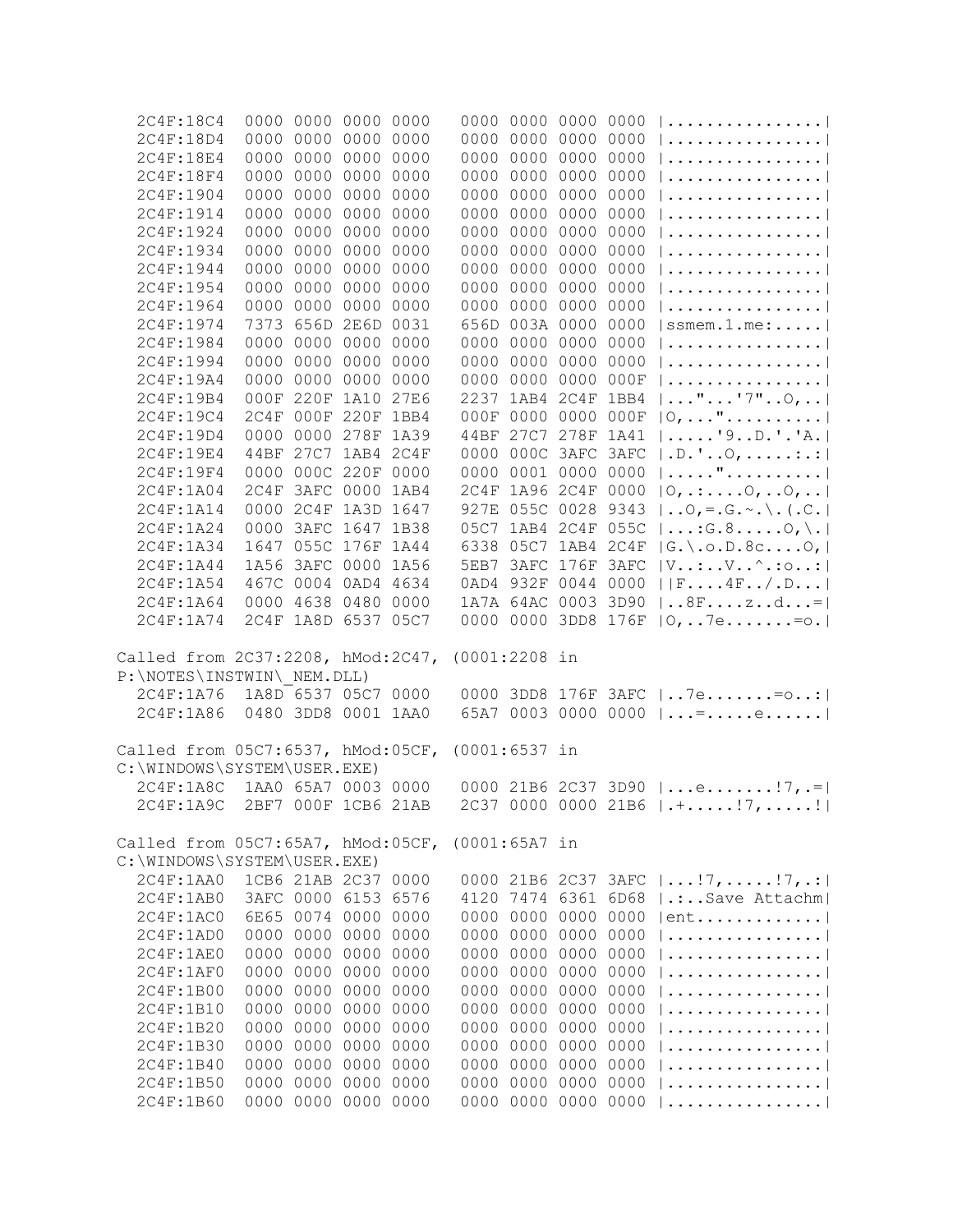| 2C4F:1B70                                                |                     |           | 0000 0000 0000 0000 |                 | 0000 0000 0000 0000 |           |                                               |  |
|----------------------------------------------------------|---------------------|-----------|---------------------|-----------------|---------------------|-----------|-----------------------------------------------|--|
| 2C4F:1B80                                                |                     |           | 0000 0000 0000 0000 |                 | 0000 0000 0000 0000 |           |                                               |  |
| 2C4F:1B90                                                |                     |           | 0000 0000 0000 0000 |                 | 0000 0000 0000 0000 |           |                                               |  |
| 2C4F:1BA0                                                |                     |           | 0000 0000 0000 0000 |                 | 0000 0000 0000 0000 |           |                                               |  |
| 2C4F:1BB0                                                |                     |           | 0000 0000 6153 6576 |                 | 4120 7474 6361 6D68 |           | Save Attachm                                  |  |
| 2C4F:1BC0                                                |                     |           | 6E65 0074 0000 0000 |                 | 0000 0000 0000 0000 |           | $ ent$                                        |  |
| 2C4F:1BD0                                                |                     |           | 0000 0000 0000 0000 |                 | 0000 0000 0000 0000 |           |                                               |  |
| 2C4F:1BE0                                                |                     |           | 0000 0000 0000 0000 |                 | 0000 0000 0000 0000 |           |                                               |  |
| 2C4F:1BF0                                                |                     |           | 0000 0000 0000 0000 |                 | 0000 0000 0000 0000 |           |                                               |  |
| 2C4F:1C00                                                |                     | 0000 0000 | 0000 0000           |                 | 0000 0000 0000 0000 |           |                                               |  |
| 2C4F:1C10                                                |                     | 0000 0000 | 0000 0000           |                 | 0000 0000 0000 0000 |           |                                               |  |
| 2C4F:1C20                                                |                     | 0000 0000 | 0000 0000           |                 | 0000 0000 0000 0000 |           |                                               |  |
| 2C4F:1C30                                                |                     | 0000 0000 | 0000 0000           |                 | 0000 0000 0000 0000 |           |                                               |  |
| 2C4F:1C40                                                |                     |           | 0000 0000 0000 0000 |                 | 0000 0000 0000 0000 |           |                                               |  |
| 2C4F:1C50                                                |                     |           | 0000 0000 0000 0000 |                 | 0000 0000 0000 0000 |           |                                               |  |
| 2C4F:1C60                                                |                     |           | 0000 0000 0000 0000 |                 | 0000 0000 0000 0000 |           |                                               |  |
| 2C4F:1C70                                                |                     |           | 0000 0000 0000 0000 |                 | 0000 0000 0000 0000 |           |                                               |  |
| 2C4F:1C80                                                |                     |           | 0000 0000 0000 0000 |                 | 0000 0000 0000 0000 |           |                                               |  |
| 2C4F:1C90                                                |                     |           | 0000 0000 0000 0000 |                 | 0000 0000 0000 0000 |           |                                               |  |
| 2C4F:1CA0                                                |                     |           | 0000 0000 0000 0000 |                 | 0000 0000 0000 0000 |           |                                               |  |
| 2C4F:1CB0                                                |                     |           | 0000 0000 2BF7 1CCD |                 | 670F 2C37 3AFC 0480 |           | $  \ldots + \ldots + q7, \ldots  $            |  |
|                                                          |                     |           |                     |                 |                     |           |                                               |  |
| Called from 2C37:21AB, hMod:2C47,                        |                     |           |                     | (0001:21AB in   |                     |           |                                               |  |
| P:\NOTES\INSTWIN\ NEM.DLL)                               |                     |           |                     |                 |                     |           |                                               |  |
| 2C4F:1CB6                                                | 1CCD 670F 2C37 3AFC |           |                     |                 |                     |           | 0480 0000 0000 0000 $ q7, $                   |  |
| 2C4F:1CC6                                                |                     |           | 0000 0000 278F 1D2B |                 |                     |           | 44BF 27C7 3DD8 0400  '+D.'.=                  |  |
|                                                          |                     |           |                     |                 |                     |           |                                               |  |
| Called from 2C37:670F, hMod:2C47,                        |                     |           |                     | $(0001:670F$ in |                     |           |                                               |  |
| P:\NOTES\INSTWIN\ NEM.DLL)                               |                     |           |                     |                 |                     |           |                                               |  |
| 2C4F:1CCC                                                |                     |           | 1D2B 44BF 27C7 3DD8 |                 | 0400 0480 0111 3AFC |           | $ +, D, ', =, :  $                            |  |
| 2C4F:1CDC                                                |                     |           | 3AFC 0480 0111 0000 |                 | 0000 0000 0000 0000 |           | . :                                           |  |
| 2C4F:1CEC                                                |                     |           | 0000 0000 3AFC 0000 |                 | 3DD8 0400           | 1D80 2C4F | $  \ldots   \ldots   \ldots  $                |  |
| 2C4F:1CFC                                                |                     |           | 0000 0000 2C4F 1D27 |                 | 8094 05C7 1D80 2C4F |           | $  \ldots .0, ' \ldots0,  $                   |  |
| 2C4F:1D0C                                                |                     |           | 0000 0000 176F 1BC8 |                 | 2C5F 2904 7FCC 05C7 |           | $  \ldots 0 \ldots 1 \ldots  $                |  |
| 2C4F:1D1C                                                |                     |           | 1D80 2C4F 0000 0DA0 |                 | 18D7 1D46 2C4F 1D43 |           | $ 0, \ldots $ $F.0, C. $                      |  |
|                                                          |                     |           |                     |                 |                     |           |                                               |  |
| Called from 27C7:44BF, hMod:27DF,                        |                     |           |                     | $(0002:44BF$ in |                     |           |                                               |  |
| C:\WINDOWS\SYSTEM\COMMDLG.DLL)                           |                     |           |                     |                 |                     |           |                                               |  |
| 2C4F:1D2A 1D43 039E 180F 3DD8 0400 0480 0111 3AFC $ C$ = |                     |           |                     |                 |                     |           |                                               |  |
| 2C4F:1D3A 176F 3AFC 446A 27C7                            |                     |           |                     |                 |                     |           | 1D5A 045C 3DD8 0400 $ 0:jD."Z.\.\.\.= $       |  |
|                                                          |                     |           |                     |                 |                     |           |                                               |  |
| Called from 180F:039E, hMod:05CF, (0019:039E in          |                     |           |                     |                 |                     |           |                                               |  |
| C:\WINDOWS\SYSTEM\USER.EXE)                              |                     |           |                     |                 |                     |           |                                               |  |
| 2C4F:1D42 1D5A 045C 3DD8 0400                            |                     |           |                     |                 |                     |           | 0480 0111 3AFC 2C4F $ Z_{\cdot}\rangle$ =: 0, |  |
| 2C4F:1D52 0080 3DD8 2904 0000                            |                     |           |                     |                 |                     |           | 1D7A 3AB4 05C7 3DD8 $  = .$ )=1               |  |
|                                                          |                     |           |                     |                 |                     |           |                                               |  |
| Called from 180F:045C, hMod:05CF, (0019:045C in          |                     |           |                     |                 |                     |           |                                               |  |
| C:\WINDOWS\SYSTEM\USER.EXE)                              |                     |           |                     |                 |                     |           |                                               |  |
| 2C4F:1D5A 1D7A 3AB4 05C7 3DD8                            |                     |           |                     |                 |                     |           | 0400 0480 0111 3AFC $ z$ =                    |  |
| 2C4F:1D6A 0429 180F 3DD8 0080                            |                     |           |                     |                 |                     |           | 395F 0111 3AFC A7B4   )= 9:                   |  |
|                                                          |                     |           |                     |                 |                     |           |                                               |  |
| Called from 05C7:3AB4, hMod:05CF, (0001:3AB4 in          |                     |           |                     |                 |                     |           |                                               |  |
| C:\WINDOWS\SYSTEM\USER.EXE)                              |                     |           |                     |                 |                     |           |                                               |  |
| 2C4F:1D7A 1D8A 0A32 1807 3DD8 0400 0480 0111 3AFC   2=;  |                     |           |                     |                 |                     |           |                                               |  |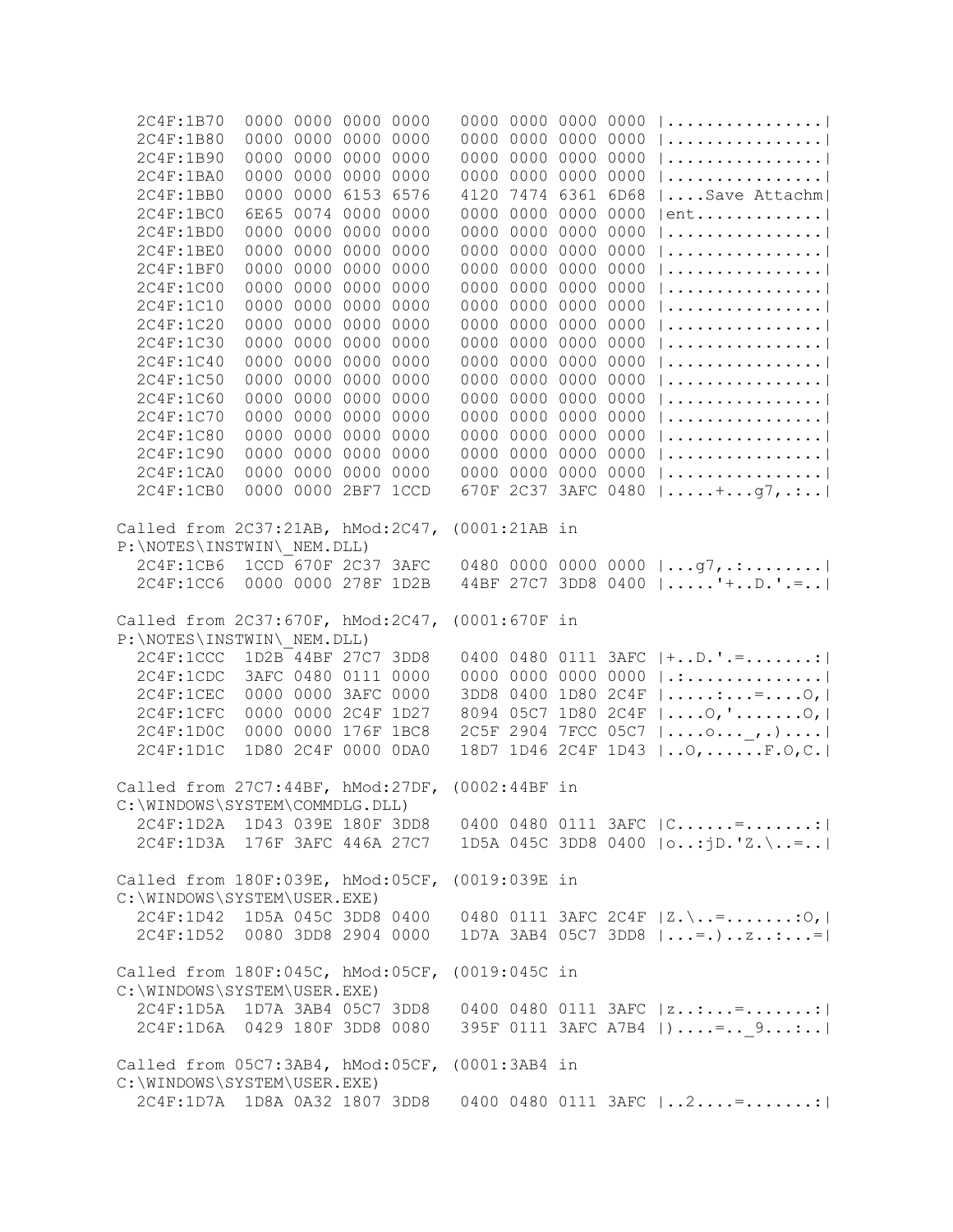Called from 1807:0A32, hMod:05CF, (001A:0A32 in C:\WINDOWS\SYSTEM\USER.EXE) 2C4F:1D8A 1DA2 00E6 17EF 0400 0080 0080 000C 7FCC |................| 2C4F:1D9A 05C7 1E00 2C4F 0001 1DB6 143B 17F7 1E1E |....O,....;.....| Called from 17EF:00E6, hMod:05CF, (001D:00E6 in C:\WINDOWS\SYSTEM\USER.EXE) 2C4F:1DA2 1DB6 143B 17F7 1E1E 2C4F 0080 0080 45F0 |..;.....O,.....E| 2C4F:1DB2 0000 079F 1DCA 0D66 1807 1E1E 2C4F 0000 |......f.....O,..| Called from 17F7:143B, hMod:05CF, (001C:143B in C:\WINDOWS\SYSTEM\USER.EXE) 2C4F:1DB6 1DCA 0D66 1807 1E1E 2C4F 0000 000C 0080 |..f.....O,......| 2C4F:1DC6 3DD8 0007 1DDA 001A 1E1E 2C4F 0000 000C |.=........O,....| Called from 1807:0D66, hMod:05CF, (001A:0D66 in C:\WINDOWS\SYSTEM\USER.EXE) 2C4F:1DCA 1DDA 001A 1E1E 2C4F 0000 000C 3DD8 2C4F |......O,.....=O,| Called from 1807:001A, hMod:05CF, (001A:001A in C:\WINDOWS\SYSTEM\USER.EXE) 2C4F:1DDA 1DFA 3AB4 05C7 1E1E 2C4F 0000 000C 3DD8 |...:....O,.....=| 2C4F:1DEA 0002 1807 45F0 0007 176F 826F 05C7 817E |.....E..o.o...~.| Called from 05C7:3AB4, hMod:05CF, (0001:3AB4 in C:\WINDOWS\SYSTEM\USER.EXE) 2C4F:1DFA 1E0E 19C3 05C7 1E1E 2C4F 0000 000C 3DD8 |........O,.....=| 2C4F:1E0A 19AD 2BF7 2020 2208 2C37 1E1E 2C4F 3DD8 |...+ ."7,..O,.=| Called from 05C7:19C3, hMod:05CF, (0001:19C3 in C:\WINDOWS\SYSTEM\USER.EXE) 2C4F:1E0E 2020 2208 2C37 1E1E 2C4F 3DD8 45F6 0000 | ."7,..O,.=.E..|<br>2C4F:1E1E 7373 656D 2E6D 0031 656D 003A 0000 0000 |ssmem.1.me:.....| 656D 003A 0000 0000 |ssmem.1.me:.....| 2C4F:1E2E 0000 0000 0000 0000 0000 0000 0000 0000 |................| 2C4F:1E3E 0000 0000 0000 0000 0000 0000 0000 0000 |................| 2C4F:1E4E 0000 0000 0000 0000 0000 0000 0000 0000 |................| 2C4F:1E5E 0000 0000 0000 0000 0000 0000 0000 0000 |................| 2C4F:1E6E 0000 0000 0000 0000 0000 0000 0000 0000 |................| 2C4F:1E7E 0000 0000 0000 0000 0000 0000 0000 0000 |................| 2C4F:1E8E 0000 0000 0000 0000 0000 0000 0000 0000 |................| 2C4F:1E9E 0000 0000 0000 0000 0000 0000 0000 0000 |................| 2C4F:1EAE 0000 0000 0000 0000 0000 0000 0000 0000 |................| 2C4F:1EBE 0000 0000 0000 0000 0000 0000 0000 0000 |................| 2C4F:1ECE 0000 0000 0000 0000 0000 0000 0000 0000 |................| 2C4F:1EDE 0000 0000 0000 0000 0000 0000 0000 0000 |................| 2C4F:1EEE 0000 0000 0000 0000 0000 0000 0000 0000 |................| 2C4F:1EFE 0000 0000 0000 0000 0000 0000 0000 0000 |................| 2C4F:1F0E 0000 0000 0000 0000 0000 0000 0000 0000 |................| 2C4F:1F1E 7373 656D 2E6D 0031 656D 003A 0000 0000 |ssmem.1.me:.....| 2C4F:1F2E 0000 0000 0000 0000 0000 0000 0000 0000 |................| 2C4F:1F3E 0000 0000 0000 0000 0000 0000 0000 0000 |................| 2C4F:1F4E 0000 0000 0000 0000 0000 0000 0000 000F |................| 2C4F:1F5E 000F 220F 1FBA 27E6 2237 205E 2C4F 215E |..."...'7"^ O,^!|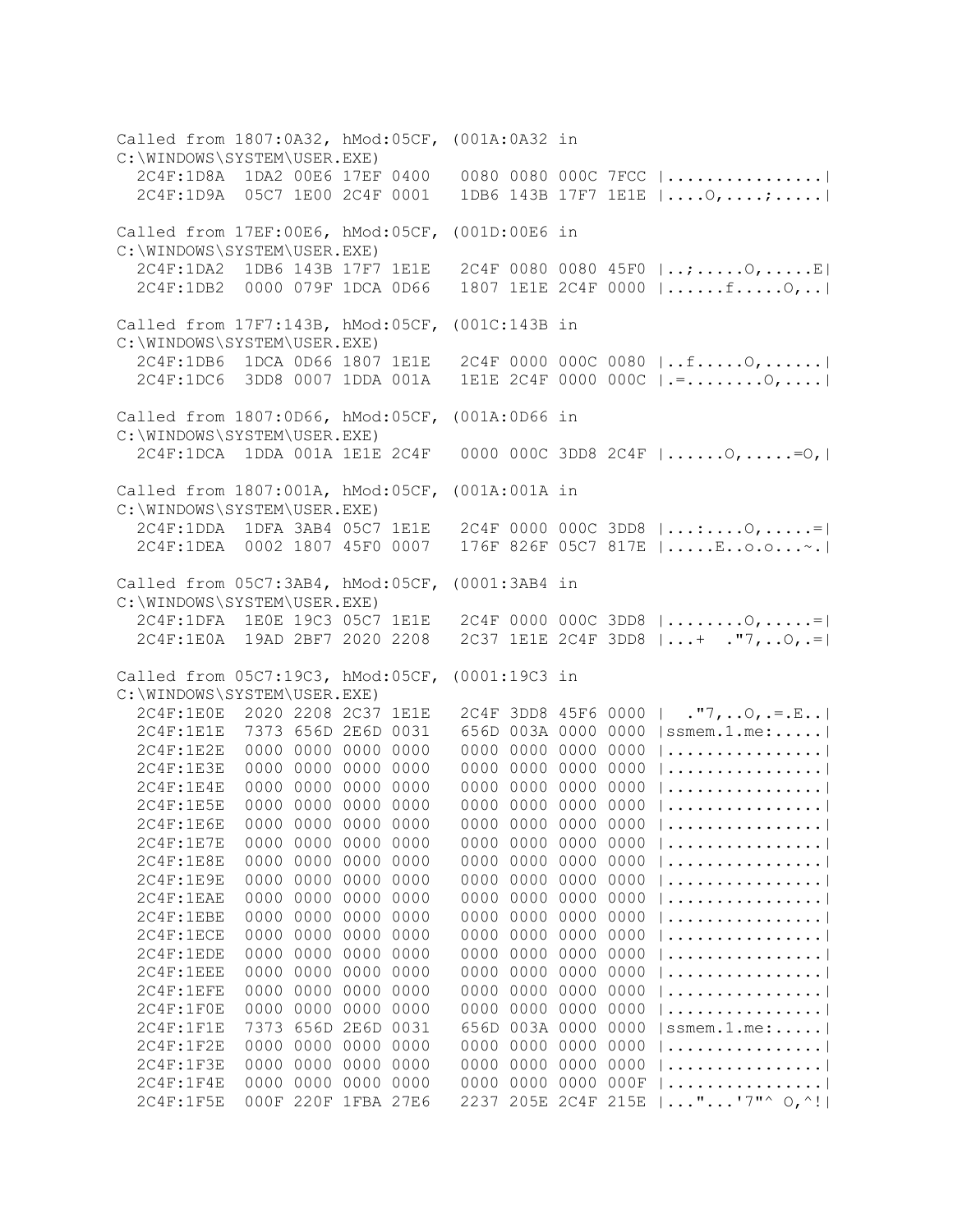| 2C4F:1F6E                                                                     |                     | 2C4F 000F 220F 215E |           |      |      |                     |           |      | 000F 0000 0000 000F   O,  "^!             |
|-------------------------------------------------------------------------------|---------------------|---------------------|-----------|------|------|---------------------|-----------|------|-------------------------------------------|
| 2C4F:1F7E                                                                     |                     | 0000 0000 278F 1FE3 |           |      |      |                     |           |      | 44BF 27C7 278F 1FEB   'D.'.'              |
| 2C4F:1F8E                                                                     |                     | 44BF 27C7 205E 2C4F |           |      |      |                     |           |      | 0000 000C 3AFC 3AFC   .D.'^ 0, :.:        |
| 2C4F:1F9E                                                                     |                     | 0000 000C 220F 0000 |           |      |      |                     |           |      | 0000 0001 0000 0000 $ $ "                 |
| 2C4F:1FAE                                                                     |                     | 2C4F 3AFC 0000 205E |           |      |      |                     |           |      | 2C4F 2040 2C4F 0000   O, .:^ O, @ O,      |
| 2C4F:1FBE                                                                     |                     | 0000 2C4F 1FE7 1647 |           |      |      |                     |           |      | 927E 055C 0028 9343    0,  G. ~. \. (. C. |
| 2C4F:1FCE                                                                     |                     | 0000 3AFC 1647 1B38 |           |      |      |                     |           |      | 05C7 205E 2C4F 055C   : G.8^ O, \.        |
| 2C4F:1FDE                                                                     |                     | 1647 055C 176F 1FEE |           |      |      |                     |           |      | 6338 05C7 205E 2C4F  G.\.o8c^ O,          |
| 2C4F:1FEE                                                                     |                     | 2000 3AFC 0000 2000 |           |      |      |                     |           |      | 5EB7 3AFC 176F 3AFC   ^ .: 0.             |
| 2C4F:1FFE                                                                     |                     | 4634 0004 0AD4 45EC |           |      |      |                     |           |      | 0AD4 932F 0044 0000   4FE/.D              |
| 2C4F:200E                                                                     |                     | 0000 45F0 0480 0000 |           |      |      |                     |           |      | 2024 64AC 0003 3D90  E\$ .d=              |
| 2C4F:201E                                                                     |                     | 2C4F 2037 6537 05C7 |           |      |      |                     |           |      | 0000 0000 3DD8 176F   0,7 7e= o.          |
|                                                                               |                     |                     |           |      |      |                     |           |      |                                           |
| Called from 2C37:2208, hMod:2C47, (0001:2208 in<br>P:\NOTES\INSTWIN\ NEM.DLL) |                     |                     |           |      |      |                     |           |      |                                           |
| 2C4F:2020 2037 6537 05C7 0000                                                 |                     |                     |           |      |      |                     |           |      | 0000 3DD8 176F 3AFC  7 7e= o:             |
|                                                                               |                     |                     |           |      |      |                     |           |      |                                           |
| 2C4F:2030 0480 3DD8 0001 204A                                                 |                     |                     |           |      |      |                     |           |      | 65A7 0003 0000 0000  =J .e                |
| Called from 05C7:6537, hMod:05CF, (0001:6537 in                               |                     |                     |           |      |      |                     |           |      |                                           |
| C:\WINDOWS\SYSTEM\USER.EXE)                                                   |                     |                     |           |      |      |                     |           |      |                                           |
| 2C4F:2036 204A 65A7 0003 0000                                                 |                     |                     |           |      |      |                     |           |      | 0000 21B6 2C37 3D90 $J .e7 =$             |
| 2C4F:2046                                                                     | 2BF7 000F 2260 21AB |                     |           |      |      |                     |           |      | 2C37 0000 0000 21B6 $ \cdot $ '".!7,!     |
| Called from 05C7:65A7, hMod:05CF, (0001:65A7 in                               |                     |                     |           |      |      |                     |           |      |                                           |
| C:\WINDOWS\SYSTEM\USER.EXE)                                                   |                     |                     |           |      |      |                     |           |      |                                           |
| 2C4F:204A 2260 21AB 2C37 0000                                                 |                     |                     |           |      |      |                     |           |      | 0000 21B6 2C37 3AFC   `".!7,!7,.:         |
|                                                                               |                     | 3AFC 0000 6153 6576 |           |      |      |                     |           |      | 4120 7474 6361 6D68   .: Save Attachm     |
| 2C4F:205A                                                                     |                     |                     |           |      |      |                     |           |      |                                           |
| 2C4F:206A                                                                     |                     | 6E65 0074 0000 0000 |           |      |      |                     |           |      | 0000 0000 0000 0000 $ $ ent               |
| 2C4F:207A                                                                     |                     | 0000 0000 0000 0000 |           |      |      | 0000 0000 0000 0000 |           |      |                                           |
| 2C4F:208A                                                                     |                     | 0000 0000 0000 0000 |           |      |      | 0000 0000 0000 0000 |           |      | $  \ldots \ldots \ldots \ldots \ldots  $  |
| 2C4F:209A                                                                     |                     | 0000 0000 0000 0000 |           |      |      | 0000 0000 0000 0000 |           |      | $  \ldots \ldots \ldots \ldots \ldots  $  |
| 2C4F:20AA                                                                     |                     | 0000 0000 0000 0000 |           |      |      | 0000 0000 0000 0000 |           |      |                                           |
| 2C4F:20BA                                                                     |                     | 0000 0000 0000 0000 |           |      |      | 0000 0000 0000 0000 |           |      |                                           |
| 2C4F:20CA                                                                     |                     | 0000 0000 0000 0000 |           |      |      | 0000 0000 0000 0000 |           |      |                                           |
| 2C4F:20DA                                                                     |                     | 0000 0000 0000 0000 |           |      |      | 0000 0000 0000 0000 |           |      |                                           |
| 2C4F:20EA                                                                     |                     | 0000 0000 0000 0000 |           |      |      | 0000 0000 0000 0000 |           |      | $  \ldots \ldots \ldots \ldots \ldots  $  |
| 2C4F:20FA                                                                     |                     | 0000 0000 0000 0000 |           |      |      | 0000 0000 0000 0000 |           |      |                                           |
| 2C4F:210A                                                                     |                     | 0000 0000 0000 0000 |           |      |      |                     |           |      | 0000 0000 0000 0000 $ $                   |
| 2C4F:211A                                                                     |                     | 0000 0000 0000 0000 |           |      |      | 0000 0000 0000 0000 |           |      |                                           |
| 2C4F:212A                                                                     |                     | 0000 0000           | 0000 0000 |      |      | 0000 0000           | 0000 0000 |      |                                           |
| 2C4F:213A                                                                     |                     | 0000 0000 0000 0000 |           |      |      | 0000 0000           | 0000 0000 |      |                                           |
| 2C4F:214A                                                                     |                     | 0000 0000           | 0000 0000 |      | 0000 | 0000                | 0000      | 0000 |                                           |
| 2C4F:215A                                                                     | 0000                | 0000                | 6153 6576 |      | 4120 | 7474                | 6361 6D68 |      | Save Attachm                              |
| 2C4F:216A                                                                     | 6E65                | 0074                | 0000 0000 |      | 0000 | 0000                | 0000      | 0000 | $ ent$                                    |
| 2C4F:217A                                                                     | 0000                | 0000                | 0000      | 0000 | 0000 | 0000                | 0000      | 0000 |                                           |
| 2C4F:218A                                                                     | 0000                | 0000                | 0000 0000 |      | 0000 | 0000                | 0000      | 0000 |                                           |
| 2C4F:219A                                                                     | 0000                | 0000                | 0000 0000 |      | 0000 | 0000                | 0000      | 0000 |                                           |
| 2C4F:21AA                                                                     | 0000                | 0000                | 0000 0000 |      | 0000 | 0000                | 0000      | 0000 |                                           |
| 2C4F:21BA                                                                     | 0000                | 0000                | 0000      | 0000 | 0000 | 0000                | 0000      | 0000 |                                           |
| 2C4F:21CA                                                                     | 0000                | 0000                | 0000 0000 |      | 0000 | 0000                | 0000      | 0000 |                                           |
| 2C4F:21DA                                                                     | 0000                | 0000                | 0000 0000 |      | 0000 | 0000                | 0000      | 0000 |                                           |
|                                                                               |                     |                     |           |      |      |                     |           |      |                                           |
| 2C4F:21EA                                                                     | 0000                | 0000                | 0000 0000 |      | 0000 | 0000                | 0000      | 0000 |                                           |
| 2C4F:21FA                                                                     | 0000                | 0000 0000 0000      |           |      | 0000 | 0000                | 0000 0000 |      |                                           |
| 2C4F:220A                                                                     |                     | 0000 0000 0000 0000 |           |      |      | 0000 0000 0000 0000 |           |      | .                                         |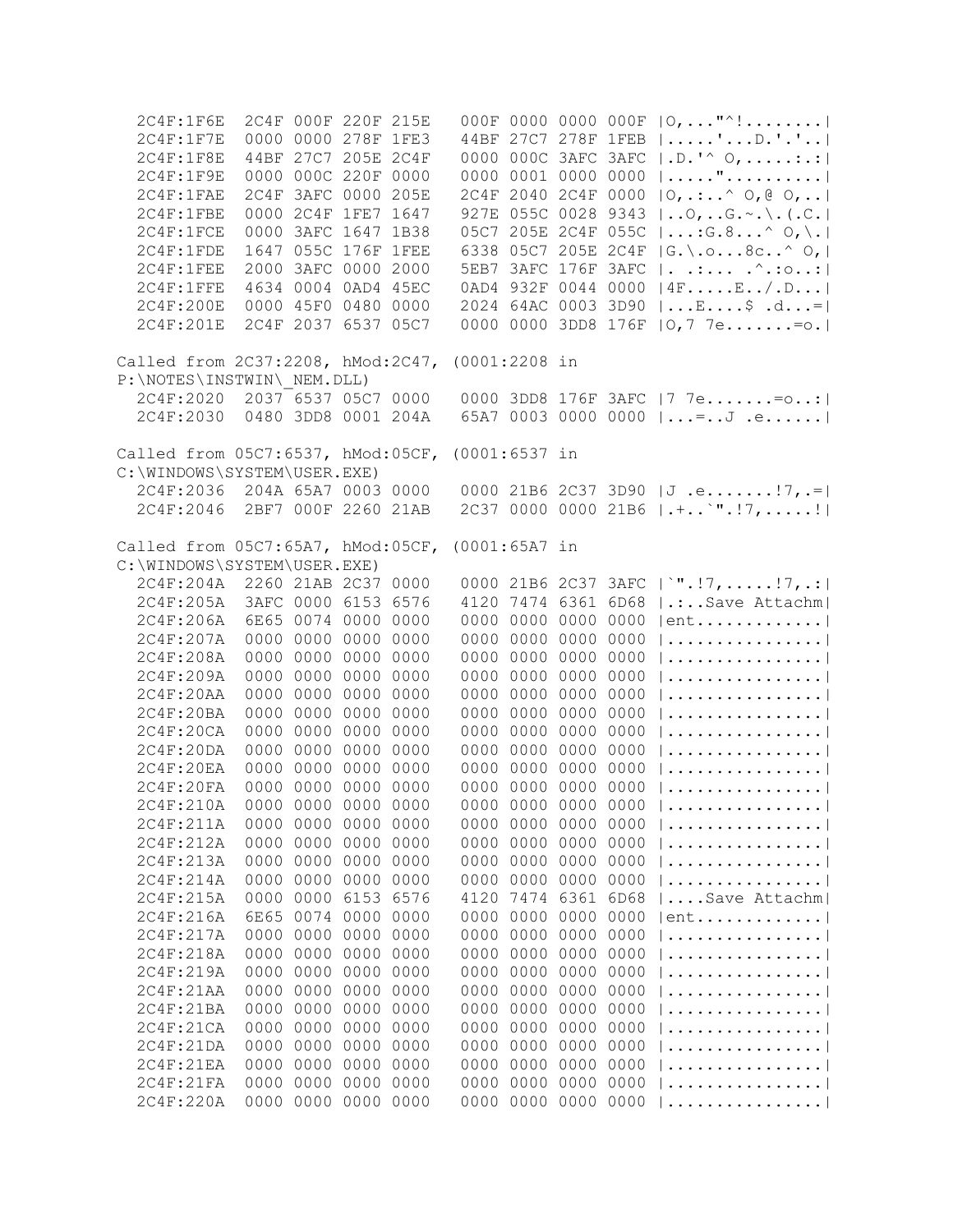2C4F:221A 0000 0000 0000 0000 0000 0000 0000 0000 |................| 2C4F:222A 0000 0000 0000 0000 0000 0000 0000 0000 |................| 2C4F:223A 0000 0000 0000 0000 0000 0000 0000 0000 |................| 2C4F:224A 0000 0000 0000 0000 0000 0000 0000 0000 |................| 2C4F:225A 0000 0000 2BF7 2277 670F 2C37 3AFC 0480 |.....+w".g7,.:..| Called from 2C37:21AB, hMod:2C47, (0001:21AB in P:\NOTES\INSTWIN\\_NEM.DLL) 2C4F:2260 2277 670F 2C37 3AFC 0480 0000 0000 0000 |w".g7,.:........| 2C4F:2270 0000 0000 278F 22D5 44BF 27C7 3DD8 0400 |.....'.".D.'.=..| Called from 2C37:670F, hMod:2C47, (0001:670F in P:\NOTES\INSTWIN\\_NEM.DLL)  $2C4F:2276$   $22D5$   $44BF$   $27C7$   $3DD8$  0400 0480 0111  $3AFC$   $|\cdot" . D \cdot' . = \ldots \ldots$  2C4F:2286 3AFC 0480 0111 0000 0000 0000 0000 0000 |.:..............| 2C4F:2296 0000 0000 3AFC 0000 3DD8 0400 232A 2C4F |.....:...=..\*#O,| 2C4F:22A6 0000 0000 2C4F 22D1 8094 05C7 232A 2C4F |....O,."....\*#O,| 2C4F:22B6 0000 0000 176F 1BC8 2C5F 2904 7FCC 05C7 |....o...\_,.)....| 2C4F:22C6 232A 2C4F 0000 0DA0 18D7 22F0 2C4F 22ED |\*#O,......."O,."| Called from 27C7:44BF, hMod:27DF, (0002:44BF in C:\WINDOWS\SYSTEM\COMMDLG.DLL) 2C4F:22D4 22ED 039E 180F 3DD8 0400 0480 0111 3AFC |.".....=.......:| 2C4F:22E4 176F 3AFC 446A 27C7 2304 045C 3DD8 0400 |o..:jD.'.#\..=..| Called from 180F:039E, hMod:05CF, (0019:039E in C:\WINDOWS\SYSTEM\USER.EXE) 2C4F:22EC 2304 045C 3DD8 0400 0480 0111 3AFC 2C4F |.#\..=.......:O,| 2C4F:22FC 0080 3DD8 2904 0000 2324 3AB4 05C7 3DD8 |...=.)..\$#.:...=| Called from 180F:045C, hMod:05CF, (0019:045C in C:\WINDOWS\SYSTEM\USER.EXE) 2C4F:2304 2324 3AB4 05C7 3DD8 0400 0480 0111 3AFC |\$#.:...=.......:| 2C4F:2314 0429 180F 3DD8 0080 395F 0111 3AFC A7B4 | )....=.. 9...:..| Called from 05C7:3AB4, hMod:05CF, (0001:3AB4 in C:\WINDOWS\SYSTEM\USER.EXE) 2C4F:2324 2334 0A32 1807 3DD8 0400 0480 0111 3AFC |4#2....=.......:| Called from 1807:0A32, hMod:05CF, (001A:0A32 in C:\WINDOWS\SYSTEM\USER.EXE) 2C4F:2334 234C 00E6 17EF 0400 0080 0080 000C 7FCC |L#..............| 2C4F:2344 05C7 23AA 2C4F 0001 2360 143B 17F7 23C8 |...#O,..`#;....#| Called from 17EF:00E6, hMod:05CF, (001D:00E6 in C:\WINDOWS\SYSTEM\USER.EXE) 2C4F:234C 2360 143B 17F7 23C8 2C4F 0080 0080 45A8 |`#;....#O,.....E| 2C4F:235C 0000 079F 2374 0D66 1807 23C8 2C4F 0000 |....t#f....#O,..| Called from 17F7:143B, hMod:05CF, (001C:143B in C:\WINDOWS\SYSTEM\USER.EXE) 2C4F:2360 2374 0D66 1807 23C8 2C4F 0000 000C 0080 |t#f....#O,......| 2C4F:2370 3DD8 0007 2384 001A 23C8 2C4F 0000 000C |.=...#...#O,....|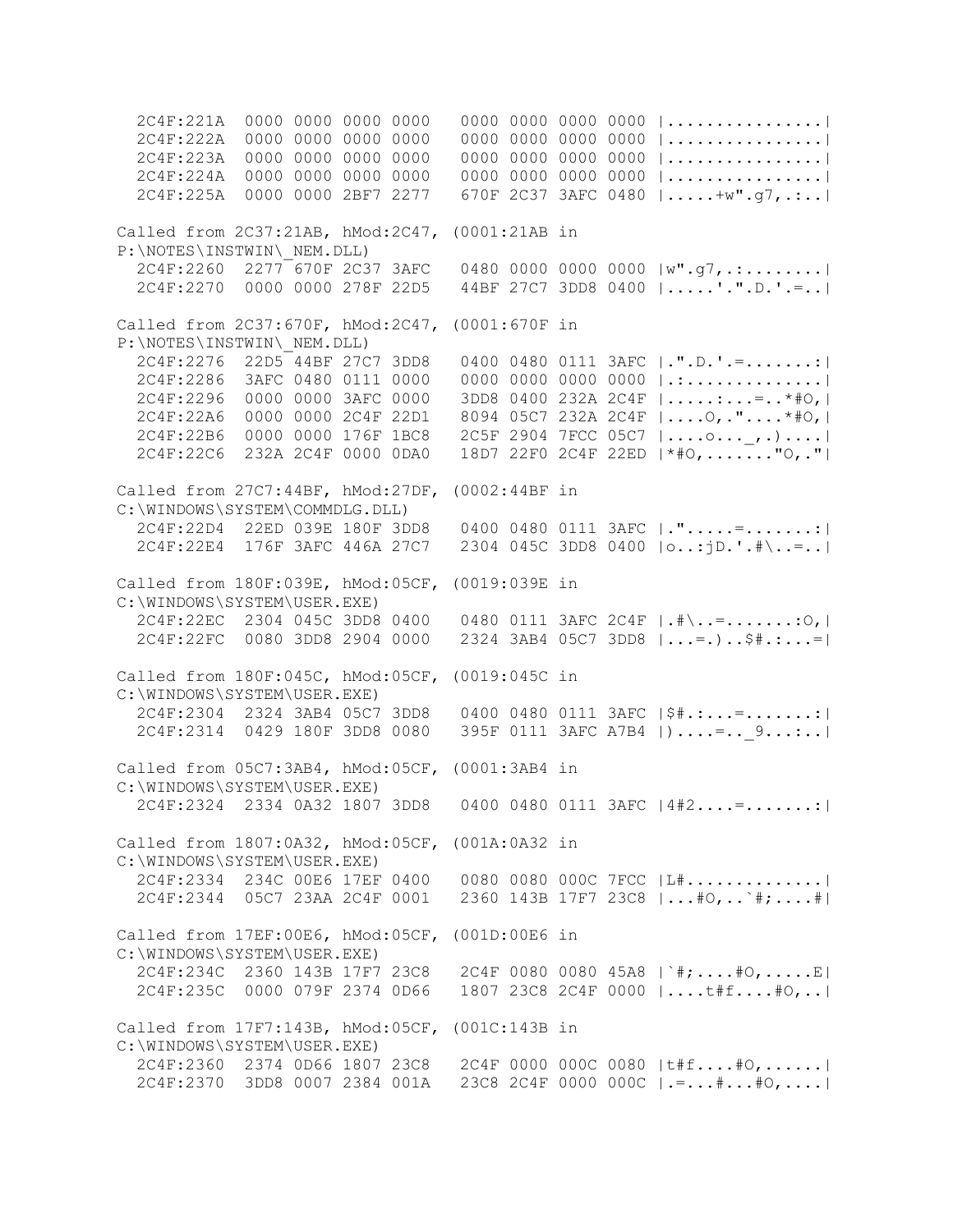Called from 1807:0D66, hMod:05CF, (001A:0D66 in C:\WINDOWS\SYSTEM\USER.EXE) 2C4F:2374 2384 001A 23C8 2C4F 0000 000C 3DD8 2C4F |.#...#O,.....=O,| Called from 1807:001A, hMod:05CF, (001A:001A in C:\WINDOWS\SYSTEM\USER.EXE) 2C4F:2384 23A4 3AB4 05C7 23C8 2C4F 0000 000C 3DD8 |.#.:...#O,.....=| 2C4F:2394 0002 1807 45A8 0007 176F 826F 05C7 817E |.....E..o.o...~.| Called from 05C7:3AB4, hMod:05CF, (0001:3AB4 in C:\WINDOWS\SYSTEM\USER.EXE) 2C4F:23A4 23B8 19C3 05C7 23C8 2C4F 0000 000C 3DD8 |.#.....#O,.....=| 2C4F:23B4 19AD 2BF7 25CA 2208 2C37 23C8 2C4F 3DD8 |...+.%."7,.#O,.=| Called from 05C7:19C3, hMod:05CF, (0001:19C3 in C:\WINDOWS\SYSTEM\USER.EXE) 2C4F:23B8 25CA 2208 2C37 23C8 2C4F 3DD8 45AE 0000 |.%."7,.#O,.=.E..| 2C4F:23C8 7373 656D 2E6D 0031 656D 003A 0000 0000 |ssmem.1.me:.....| 2C4F:23D8 0000 0000 0000 0000 0000 0000 0000 0000 |................| 2C4F:23E8 0000 0000 0000 0000 0000 0000 0000 0000 |................| 2C4F:23F8 0000 0000 0000 0000 0000 0000 0000 0000 |................| 2C4F:2408 0000 0000 0000 0000 0000 0000 0000 0000 |................| 2C4F:2418 0000 0000 0000 0000 0000 0000 0000 0000 |................| 2C4F:2428 0000 0000 0000 0000 0000 0000 0000 0000 |................| 2C4F:2438 0000 0000 0000 0000 0000 0000 0000 0000 |................| 2C4F:2448 0000 0000 0000 0000 0000 0000 0000 0000 |................| 2C4F:2458 0000 0000 0000 0000 0000 0000 0000 0000 |................| 2C4F:2468 0000 0000 0000 0000 0000 0000 0000 0000 |................| 2C4F:2478 0000 0000 0000 0000 0000 0000 0000 0000 |................| 2C4F:2488 0000 0000 0000 0000 0000 0000 0000 0000 |................| 2C4F:2498 0000 0000 0000 0000 0000 0000 0000 0000 |................| 2C4F:24A8 0000 0000 0000 0000 0000 0000 0000 0000 |................| 2C4F:24B8 0000 0000 0000 0000 0000 0000 0000 0000 |................| 2C4F:24C8 7373 656D 2E6D 0031 656D 003A 0000 0000 |ssmem.1.me:.....| 2C4F:24D8 0000 0000 0000 0000 0000 0000 0000 0000 |................| 2C4F:24E8 0000 0000 0000 0000 0000 0000 0000 0000 |................| 2C4F:24F8 0000 0000 0000 0000 0000 0000 0000 000F |................| 2C4F:2508 000F 220F 2564 27E6 2237 2608 2C4F 2708 |..."d%.'7".&O,.'| 2C4F:2518 2C4F 000F 220F 2708 000F 0000 0000 000F |O,...".'........| 2C4F:2528 0000 0000 278F 258D 44BF 27C7 278F 2595 |.....'.%.D.'.'.%| 2C4F:2538 44BF 27C7 2608 2C4F 0000 000C 3AFC 3AFC |.D.'.&O,.....:.:| 2C4F:2548 0000 000C 220F 0000 0000 0001 0000 0000 |....."..........| 2C4F:2558 2C4F 3AFC 0000 2608 2C4F 25EA 2C4F 0000 |O,.:...&O,.%O,..| 2C4F:2568 0000 2C4F 2591 1647 927E 055C 0028 9343 |..O,.%G.~.\.(.C.| 2C4F:2578 0000 3AFC 1647 1B38 05C7 2608 2C4F 055C |...:G.8....&O,\.| 2C4F:2588 1647 055C 176F 2598 6338 05C7 2608 2C4F |G.\.o..%8c...&O,| 2C4F:2598 25AA 3AFC 0000 25AA 5EB7 3AFC 176F 3AFC |.%.:...%.^.:o..:| 2C4F:25A8 45EC 0004 0AD4 45A4 0AD4 932F 0044 0000 |.E.....E../.D...| 2C4F:25B8 0000 45A8 0480 0000 25CE 64AC 0003 3D90 |...E.....%.d...=| 2C4F:25C8 2C4F 25E1 6537 05C7 0000 0000 3DD8 176F |O,.%7e.......=o.| Called from 2C37:2208, hMod:2C47, (0001:2208 in P:\NOTES\INSTWIN\\_NEM.DLL) 2C4F:25CA 25E1 6537 05C7 0000 0000 3DD8 176F 3AFC |.%7e.......=o..:|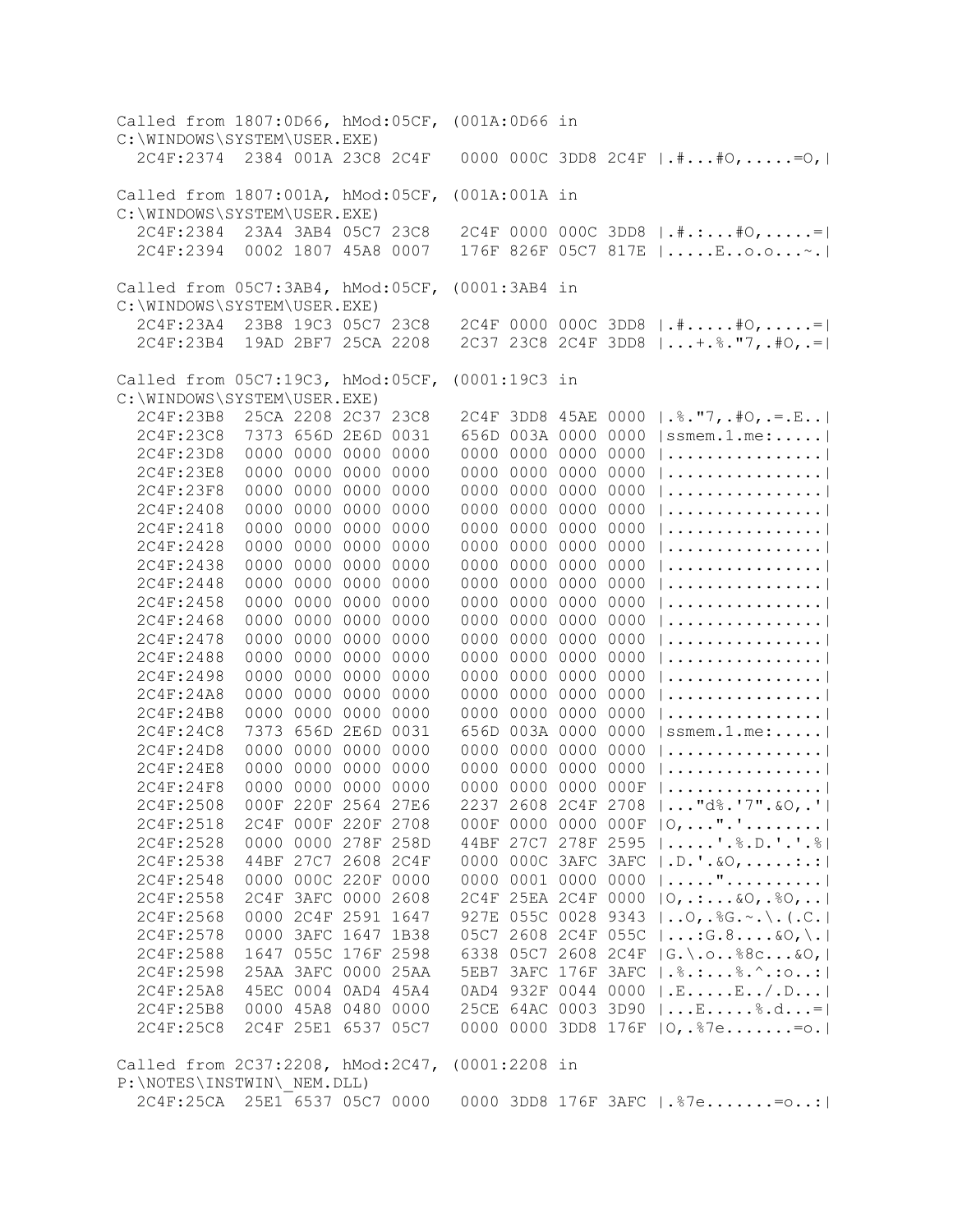| 2C4F:25DA                                                       |                     |                | 0480 3DD8 0001 25F4 |      |               |                     |      | 65A7 0003 0000 0000 $  = $ ;e                                                                                 |
|-----------------------------------------------------------------|---------------------|----------------|---------------------|------|---------------|---------------------|------|---------------------------------------------------------------------------------------------------------------|
| Called from 05C7:6537, hMod:05CF, (0001:6537 in                 |                     |                |                     |      |               |                     |      |                                                                                                               |
| C:\WINDOWS\SYSTEM\USER.EXE)                                     |                     |                |                     |      |               |                     |      |                                                                                                               |
| 2C4F:25E0                                                       |                     |                | 25F4 65A7 0003 0000 |      |               |                     |      | 0000 21B6 2C37 3D90   . \$. e! 7, .=                                                                          |
| 2C4F:25F0                                                       |                     |                | 2BF7 000F 280A 21AB |      |               |                     |      | $2C37 0000 0000 21B6 \mid .+ (.!)7,!$                                                                         |
|                                                                 |                     |                |                     |      |               |                     |      |                                                                                                               |
| Called from 05C7:65A7, hMod:05CF, (0001:65A7 in                 |                     |                |                     |      |               |                     |      |                                                                                                               |
| C:\WINDOWS\SYSTEM\USER.EXE)                                     |                     |                |                     |      |               |                     |      |                                                                                                               |
| 2C4F:25F4                                                       |                     |                | 280A 21AB 2C37 0000 |      |               |                     |      | 0000 21B6 2C37 3AFC $  \cdot   \cdot   \cdot  $ , ! 7, .:                                                     |
| 2C4F:2604                                                       |                     |                | 3AFC 0000 6153 6576 |      |               |                     |      | 4120 7474 6361 6D68   .:Save Attachm                                                                          |
| 2C4F:2614                                                       |                     |                | 6E65 0074 0000 0000 |      |               | 0000 0000 0000 0000 |      | $ ent$                                                                                                        |
| 2C4F:2624                                                       |                     | 0000 0000 0000 |                     | 0000 |               | 0000 0000 0000      | 0000 |                                                                                                               |
| 2C4F:2634                                                       |                     |                | 0000 0000 0000 0000 |      |               | 0000 0000 0000      | 0000 |                                                                                                               |
| 2C4F:2644                                                       |                     | 0000 0000 0000 |                     | 0000 |               | 0000 0000 0000 0000 |      |                                                                                                               |
| 2C4F:2654                                                       |                     | 0000 0000 0000 |                     | 0000 |               | 0000 0000 0000 0000 |      |                                                                                                               |
| 2C4F:2664                                                       | 0000                |                | 0000 0000           | 0000 |               | 0000 0000 0000      | 0000 |                                                                                                               |
| 2C4F:2674                                                       | 0000                |                | 0000 0000 0000      |      |               | 0000 0000 0000 0000 |      |                                                                                                               |
| 2C4F:2684                                                       | 0000                |                | 0000 0000           | 0000 |               | 0000 0000 0000 0000 |      |                                                                                                               |
| 2C4F:2694                                                       | 0000                |                | 0000 0000           | 0000 |               | 0000 0000 0000      | 0000 |                                                                                                               |
| 2C4F:26A4                                                       | 0000                | 0000           | 0000                | 0000 |               | 0000 0000 0000      | 0000 |                                                                                                               |
| 2C4F:26B4                                                       | 0000                |                | 0000 0000           | 0000 |               | 0000 0000 0000      | 0000 |                                                                                                               |
| 2C4F:26C4                                                       | 0000                |                | 0000 0000           | 0000 |               | 0000 0000 0000      | 0000 |                                                                                                               |
| 2C4F:26D4                                                       | 0000                |                | 0000 0000           | 0000 |               | 0000 0000 0000      | 0000 |                                                                                                               |
| 2C4F:26E4                                                       | 0000                |                | 0000 0000 0000      |      |               | 0000 0000 0000      | 0000 |                                                                                                               |
| 2C4F:26F4                                                       | 0000                |                | 0000 0000 0000      |      |               | 0000 0000 0000      | 0000 |                                                                                                               |
| 2C4F:2704                                                       | 0000                |                | 0000 6153 6576      |      |               | 4120 7474 6361      | 6D68 | $  \ldots$ Save Attachm                                                                                       |
| 2C4F:2714                                                       |                     |                | 6E65 0074 0000 0000 |      |               | 0000 0000 0000 0000 |      | $ ent$                                                                                                        |
| 2C4F:2724                                                       | 0000                |                | 0000 0000 0000      |      |               | 0000 0000 0000 0000 |      |                                                                                                               |
| 2C4F:2734                                                       | 0000                |                | 0000 0000 0000      |      |               | 0000 0000 0000 0000 |      |                                                                                                               |
| 2C4F:2744                                                       | 0000                |                | 0000 0000 0000      |      |               | 0000 0000 0000 0000 |      |                                                                                                               |
| 2C4F:2754                                                       | 0000                |                | 0000 0000 0000      |      |               | 0000 0000 0000 0000 |      |                                                                                                               |
| 2C4F:2764                                                       |                     |                | 0000 0000 0000 0000 |      |               | 0000 0000 0000 0000 |      |                                                                                                               |
| 2C4F:2774                                                       | 0000                |                | 0000 0000 0000      |      |               | 0000 0000 0000 0000 |      |                                                                                                               |
| 2C4F:2784                                                       | 0000                |                | 0000 0000 0000      |      |               | 0000 0000 0000 0000 |      |                                                                                                               |
| 2C4F:2794                                                       | 0000                | 0000 0000      |                     | 0000 |               | 0000 0000 0000 0000 |      |                                                                                                               |
| 2C4F:27A4                                                       | 0000                |                | 0000 0000 0000      |      |               | 0000 0000 0000 0000 |      |                                                                                                               |
| 2C4F:27B4                                                       |                     |                | 0000 0000 0000 0000 |      |               | 0000 0000 0000 0000 |      | 1. 1                                                                                                          |
| 2C4F:27C4                                                       |                     |                | 0000 0000 0000 0000 |      |               | 0000 0000 0000 0000 |      |                                                                                                               |
| 2C4F:27D4                                                       |                     |                | 0000 0000 0000 0000 |      |               |                     |      | 0000 0000 0000 0000                                                                                           |
| 2C4F:27E4                                                       |                     |                | 0000 0000 0000 0000 |      |               |                     |      | 0000 0000 0000 0000                                                                                           |
| 2C4F:27F4                                                       | 0000 0000 0000 0000 |                |                     |      |               |                     |      | 0000 0000 0000 0000                                                                                           |
| 2C4F:2804                                                       | 0000 0000 2BF7 2821 |                |                     |      |               |                     |      | 670F 2C37 3AFC 0480    + ! (.g7,.:                                                                            |
|                                                                 |                     |                |                     |      |               |                     |      |                                                                                                               |
| Called from 2C37:21AB, hMod:2C47,<br>P:\NOTES\INSTWIN\ NEM.DLL) |                     |                |                     |      | (0001:21AB in |                     |      |                                                                                                               |
| 2C4F:280A 2821 670F 2C37 3AFC                                   |                     |                |                     |      |               |                     |      |                                                                                                               |
| 2C4F:281A 0000 0000 278F 287F                                   |                     |                |                     |      |               |                     |      | 0480 0000 0000 0000   ! (.g7, .:  <br>44BF 27C7 3DD8 0400  '.(.D.'.=                                          |
|                                                                 |                     |                |                     |      |               |                     |      |                                                                                                               |
| Called from 2C37:670F, hMod:2C47,                               |                     |                |                     |      | (0001:670F in |                     |      |                                                                                                               |
| P:\NOTES\INSTWIN\ NEM.DLL)                                      |                     |                |                     |      |               |                     |      |                                                                                                               |
| 2C4F:2820 287F 44BF 27C7 3DD8                                   |                     |                |                     |      |               |                     |      | 0400 0480 0111 3AFC $  \cdot   \cdot  $ . $  \cdot  $ . $  \cdot  $ . $  \cdot  $ . $  \cdot  $ . $  \cdot  $ |
| 2C4F:2830 3AFC 0480 0111 0004                                   |                     |                |                     |      |               |                     |      | 0000 0000 0000 0000  .:                                                                                       |
| 2C4F:2840 0000 0000 3AFC 0000                                   |                     |                |                     |      |               |                     |      | 3DD8 0400 28D4 2C4F   :=(0,                                                                                   |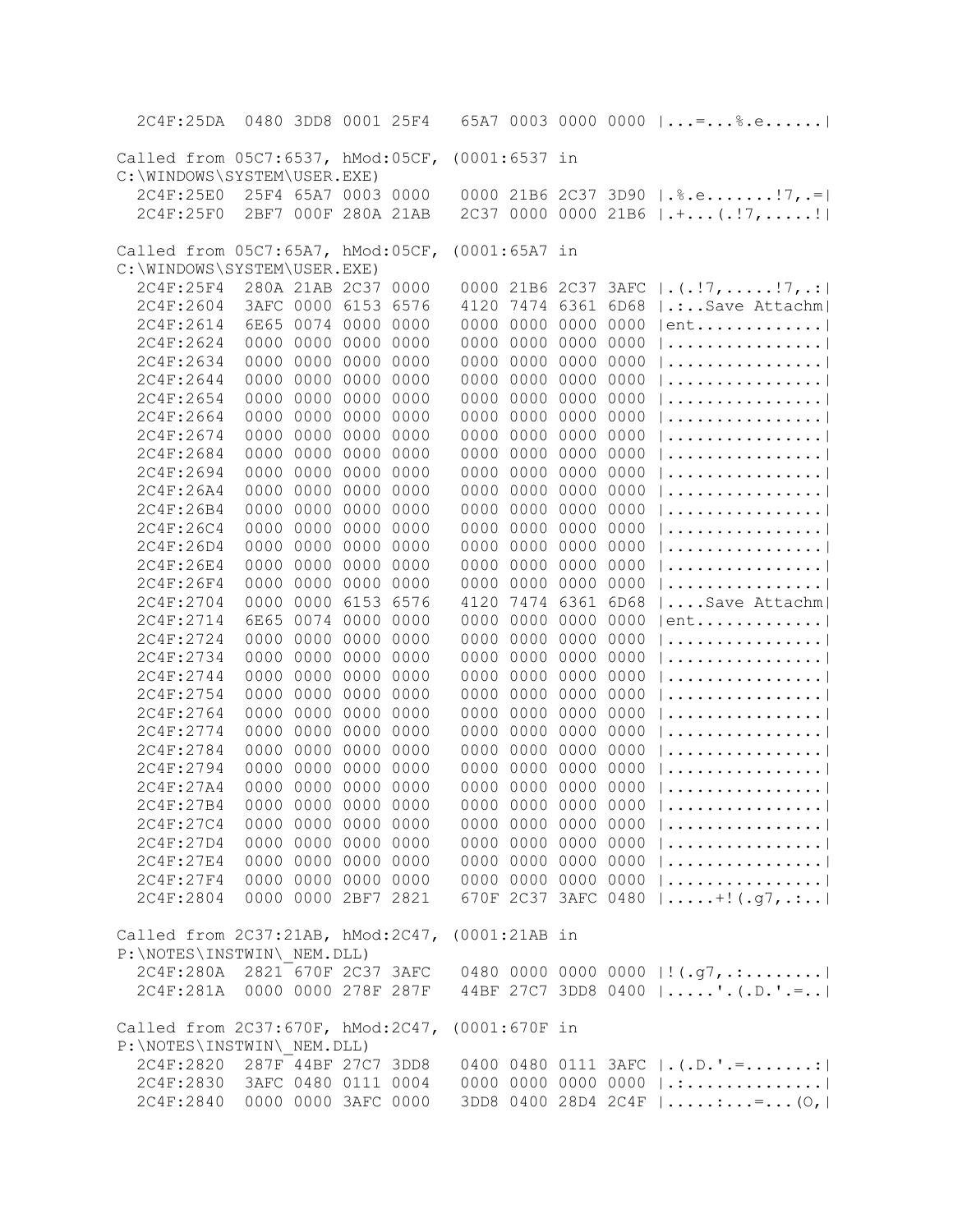2C4F:2850 0000 0000 2C4F 287B 8094 05C7 28D4 2C4F |....O,{(.....(O,| 2C4F:2860 0000 0000 176F 1BC8 2C5F 2904 7FCC 05C7 |....o...\_,.)....| 2C4F:2870 28D4 2C4F 0000 0DA0 18D7 289A 2C4F 2897 |.(O,.......(O,.(| Called from 27C7:44BF, hMod:27DF, (0002:44BF in C:\WINDOWS\SYSTEM\COMMDLG.DLL) 2C4F:287E 2897 039E 180F 3DD8 0400 0480 0111 3AFC |.(.....=.......:| 2C4F:288E 176F 3AFC 446A 27C7 28AE 045C 3DD8 0400 |o..:jD.'.(\..=..| Called from 180F:039E, hMod:05CF, (0019:039E in C:\WINDOWS\SYSTEM\USER.EXE) 2C4F:2896 28AE 045C 3DD8 0400 0480 0111 3AFC 2C4F |.(\..=.......:O,| 2C4F:28A6 0080 3DD8 2904 0000 28CE 3AB4 05C7 3DD8 |...=.)...(.:...=| Called from 180F:045C, hMod:05CF, (0019:045C in C:\WINDOWS\SYSTEM\USER.EXE) 2C4F:28AE 28CE 3AB4 05C7 3DD8 0400 0480 0111 3AFC |.(.:...=.......:| 2C4F:28BE 0429 180F 3DD8 0080 395F 0111 3AFC A7B4 |)....=..\_9...:..| Called from 05C7:3AB4, hMod:05CF, (0001:3AB4 in C:\WINDOWS\SYSTEM\USER.EXE) 2C4F:28CE 28DE 0A32 1807 3DD8 0400 0480 0111 3AFC |.(2....=.......:| Called from 1807:0A32, hMod:05CF, (001A:0A32 in C:\WINDOWS\SYSTEM\USER.EXE) 2C4F:28DE 28F6 00E6 17EF 0400 0080 0080 000C 7FCC |.(..............| 2C4F:28EE 05C7 2954 2C4F 0001 290A 143B 17F7 2972  $| \dots | 0, \dots |$ ;...r) Called from 17EF:00E6, hMod:05CF, (001D:00E6 in C:\WINDOWS\SYSTEM\USER.EXE) 2C4F:28F6 290A 143B 17F7 2972 2C4F 0080 0080 4560 |.);...r)O,....`E| 2C4F:2906 0000 079F 291E 0D66 1807 2972 2C4F 0000 |.....)f...r)O,..| Called from 17F7:143B, hMod:05CF, (001C:143B in C:\WINDOWS\SYSTEM\USER.EXE) 2C4F:290A 291E 0D66 1807 2972 2C4F 0000 000C 0080 |.)f...r)O,......| 2C4F:291A 3DD8 0007 292E 001A 2972 2C4F 0000 000C |.=...)..r)O,....| Called from 1807:0D66, hMod:05CF, (001A:0D66 in C:\WINDOWS\SYSTEM\USER.EXE) 2C4F:291E 292E 001A 2972 2C4F 0000 000C 3DD8 2C4F |.)..r)O,.....=O,| Called from 1807:001A, hMod:05CF, (001A:001A in C:\WINDOWS\SYSTEM\USER.EXE) 2C4F:292E 294E 3AB4 05C7 2972 2C4F 0000 000C 3DD8 |N).:..r)O,.....=| 2C4F:293E 0002 1807 4560 0007 176F 826F 05C7 817E |....`E..o.o...~.| Called from 05C7:3AB4, hMod:05CF, (0001:3AB4 in C:\WINDOWS\SYSTEM\USER.EXE) 2C4F:294E 2962 19C3 05C7 2972 2C4F 0000 000C 3DD8 |b)....r)O,.....=| 2C4F:295E 19AD 2BF7 2B74 2208 2C37 2972 2C4F 3DD8 |...+t+."7,r)O,.=| Called from 05C7:19C3, hMod:05CF, (0001:19C3 in C:\WINDOWS\SYSTEM\USER.EXE)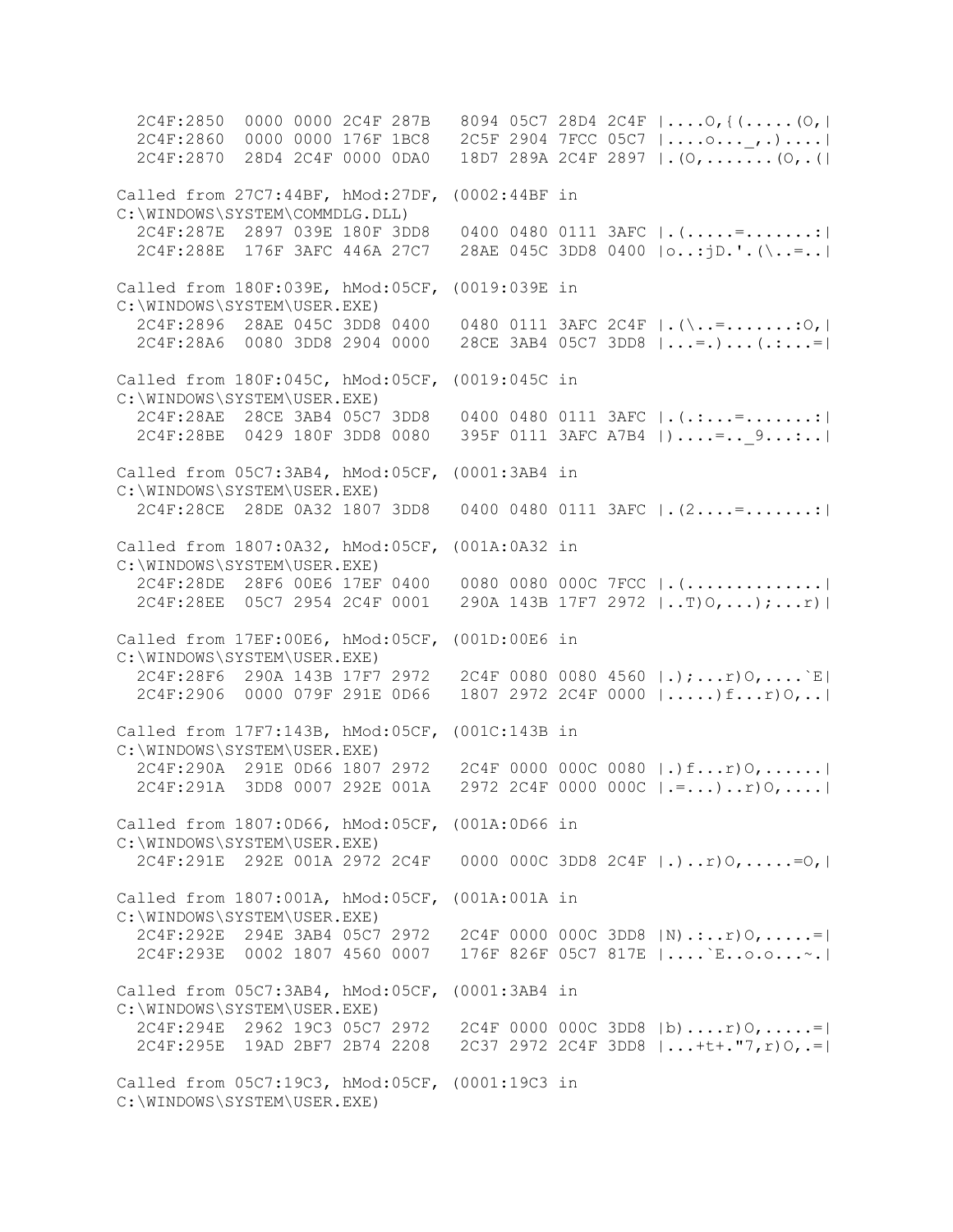| 2C4F:2962                                       |                     | 2B74 2208 2C37 2972 |           |      |                 |                |                     |      | 2C4F 3DD8 4566 54B8  t+."7, r) O, .=fE.T                                 |
|-------------------------------------------------|---------------------|---------------------|-----------|------|-----------------|----------------|---------------------|------|--------------------------------------------------------------------------|
| 2C4F:2972                                       |                     | 7373 656D 2E6D 0031 |           |      |                 |                | 656D 003A 0004 3AAF |      | $ $ ssmem.1.me:                                                          |
| 2C4F:2982                                       |                     | 1C28 4017 0026      |           | 3AAF |                 |                |                     |      | 34D7 299B 187B 379F   (@&:.4.) {7                                        |
| 2C4F:2992                                       |                     | 1C28 4017 0000 34D7 |           |      |                 |                | 29C7 21A5 37B7 1C28 |      | $ (\mathbb{C}4.).:.7(.) $                                                |
| 2C4F:29A2                                       |                     | 4017 1C28 1C14 0000 |           |      | 0000            |                | 0000 0000           | 0000 | $  \cdot \mathbb{G}$ (                                                   |
| 2C4F:29B2                                       |                     | 0000 2D0A 4017      |           | 0000 | 0000            |                | 0C04 0000 0000      |      | $  \ldots - . \, @. \ldots \ldots \ldots  $                              |
| 2C4F:29C2                                       |                     | 0000 34D7 2A37      |           | 0D97 | 37B7            |                |                     |      | 2CB4 2C4F 2A1A $ 47*7.70,.* $                                            |
| 2C4F:29D2                                       |                     | 2C4F 2D0C 2C4F      |           | 004F |                 |                |                     |      | 000D 1C28 4017 141A $ 0, -0, 0$ (0)                                      |
| 2C4F:29E2                                       |                     | 2C4F 0000 0000      |           | 0000 |                 |                | 0000 0000 0000 0000 |      | $ 0, \ldots, \ldots, \ldots,  $                                          |
| 2C4F:29F2                                       |                     | 0000 0000 0000      |           | 0000 |                 | 0000 0000      | 0000 0000           |      |                                                                          |
| 2C4F:2A02                                       |                     | 0000 0000 0000 0000 |           |      |                 |                | 0000 0000 0000 0000 |      |                                                                          |
| 2C4F:2A12                                       |                     | 0000 0000 0000 0013 |           |      |                 |                | 2D0C 1B76 05C7 041C |      | $  \ldots \ldots \ldots \cdots \vdots$                                   |
| 2C4F:2A22                                       |                     | 1647 176F 2C4F      |           | 39FC |                 |                | 2A3E 5EDC 05C7 004F |      | $ G.0.0, .9>^*$ . ^0.                                                    |
| 2C4F:2A32                                       |                     | 2D0C 2C4F 041C 2BF7 |           |      |                 |                | 141A 2C4F 2CC2 1CAD |      | $ .-0, \ldots +0, ., . $                                                 |
| 2C4F:2A42                                       |                     | 2C37 2D0C 2C4F      |           | 004F |                 |                | 000D 39FC 0013 0208 |      |                                                                          |
| 2C4F:2A52                                       |                     | 0000 0000 0000      |           | 0000 |                 |                | 0000 0000 0000 0000 |      | $ 7, -0, 0, \ldots 9, \ldots  $<br>                                      |
| 2C4F:2A62                                       | 0000                | 0000 0000           |           | 0000 |                 |                | 0000 0000 0000 0000 |      |                                                                          |
|                                                 |                     | 7373 656D 2E6D      |           |      |                 | 656D 003A 0000 |                     | 0000 |                                                                          |
| 2C4F:2A72                                       |                     |                     |           | 0031 |                 |                |                     |      | $ $ ssmem.1.me:                                                          |
| 2C4F:2A82                                       | 0000                | 0000 0000           |           | 0000 | 0000            | 0000           | 0000 0000           |      |                                                                          |
| 2C4F:2A92                                       | 0000                | 0000 0000           |           | 0000 | 0000            | 0000           | 0000 0000           |      |                                                                          |
| 2C4F:2AA2                                       | 0000                | 0000 0000           |           | 0000 | 0000            | 0000           | 0000 000F           |      |                                                                          |
| 2C4F:2AB2                                       |                     | 000F 220F 2B0E 27E6 |           |      | 2237            |                | 2BB2 2C4F 2CB2      |      | $  \ldots$ " . + . '7" . +0, . ,                                         |
| 2C4F:2AC2                                       | 2C4F                | 000F 220F           |           | 2CB2 | 000F            | 0000           | 0000 000F           |      | $ 0, \ldots$ ".,                                                         |
| 2C4F:2AD2                                       | 0000                | 0000 278F           |           | 2B37 | 44BF            | 27C7           | 278F 2B3F           |      | $  \ldots   7+ D \cdot   7+  $                                           |
| 2C4F:2AE2                                       | 44BF                | 27C7                | 2BB2 2C4F |      | 0000            | 000C           | 3AFC 3AFC           |      | $ .D.^{\dagger}.+0, \ldots$                                              |
| 2C4F:2AF2                                       | 0000                |                     | 000C 220F | 0000 | 0000            |                | 0001 0000 0000      |      | "                                                                        |
| 2C4F:2B02                                       | 2C4F                | 3AFC 0000           |           | 2BB2 | 2C4F            |                | 2B94 2C4F 0000      |      | $ 0, \ldots, +0, +0, \ldots $                                            |
| 2C4F:2B12                                       |                     | 0000 2C4F 2B3B 1647 |           |      | 927E            | 055C 0028      |                     | 9343 | $ 0,$ ; +G. $\sim$ . \. (.C.)                                            |
| 2C4F:2B22                                       | 0000                | 3AFC 1647           |           | 1B38 | 05C7            |                | 2BB2 2C4F 055C      |      | $ \ldots$ : G. 8 +0, \.                                                  |
| 2C4F:2B32                                       | 1647                | 055C 176F           |           | 2B42 | 6338            | 05C7           | 2BB2 2C4F           |      | $ G. \setminus .0.B+8c+O,  $                                             |
| 2C4F:2B42                                       |                     | 2B54 3AFC 0000      |           | 2B54 | 5EB7            |                | 3AFC 176F           | 3AFC | $ T^+ \cdot : \cdot \cdot T^+ \cdot \hat{\cdot} : \circ \cdot \cdot :  $ |
| 2C4F:2B52                                       |                     | 45A4 0004 0AD4 455C |           |      | 0AD4            | 932F           | 0044 0000           |      | $ \cdot \text{E} \dots \cdot \text{E} \dots / \text{D} \dots  $          |
| 2C4F:2B62                                       |                     | 0000 4560 0480      |           | 0000 | 2B78            |                | 64AC 0003 3D90      |      | $  \dots \rangle$ E $x + . d  =  $                                       |
| 2C4F:2B72                                       |                     | 2C4F 2B8B 6537      |           | 05C7 | 0000            | 0000           | 3DD8 176F           |      | $ 0, .+7e.=0.$                                                           |
| Called from 2C37:2208, hMod:2C47,               |                     |                     |           |      | $(0001:2208$ in |                |                     |      |                                                                          |
| P:\NOTES\INSTWIN\ NEM.DLL)                      |                     |                     |           |      |                 |                |                     |      |                                                                          |
| 2C4F:2B74 2B8B 6537 05C7 0000                   |                     |                     |           |      |                 |                |                     |      | 0000 3DD8 176F 3AFC $ .*7e=0 $                                           |
|                                                 |                     |                     |           |      |                 |                |                     |      | $2C4F:2B84$ 0480 3DD8 0001 2B9E 65A7 0003 0000 0000  =+.e                |
| Called from 05C7:6537, hMod:05CF, (0001:6537 in |                     |                     |           |      |                 |                |                     |      |                                                                          |
| C:\WINDOWS\SYSTEM\USER.EXE)                     |                     |                     |           |      |                 |                |                     |      |                                                                          |
|                                                 |                     |                     |           |      |                 |                |                     |      | 2C4F:2B8A 2B9E 65A7 0003 0000 0000 21B6 2C37 3D90   .+.e! 7, .=          |
| 2C4F:2B9A 2BF7 000F 2DB4 21AB                   |                     |                     |           |      |                 |                |                     |      |                                                                          |
|                                                 |                     |                     |           |      |                 |                |                     |      |                                                                          |
| Called from 05C7:65A7, hMod:05CF, (0001:65A7 in |                     |                     |           |      |                 |                |                     |      |                                                                          |
| C:\WINDOWS\SYSTEM\USER.EXE)                     |                     |                     |           |      |                 |                |                     |      |                                                                          |
| 2C4F:2B9E                                       | 2DB4 21AB 2C37 0000 |                     |           |      |                 |                |                     |      | 0000 21B6 2C37 3AFC $ \cdot - \cdot 7, \ldots 7, \ldots $                |
| 2C4F:2BAE 3AFC 0000 6153 6576                   |                     |                     |           |      |                 |                |                     |      | 4120 7474 6361 6D68   .:Save Attachm                                     |
| 2C4F:2BBE 6E65 0074 0086 0000                   |                     |                     |           |      |                 |                |                     |      | 20F2 4017 2266 1ACE   ent . @f"                                          |
| 2C4F:2BCE 34D7 0C04 1C14 0000                   |                     |                     |           |      |                 |                |                     |      | 20EA 028F 5268 257A   .4  hRz%                                           |
| 2C4F:2BDE 0000 20A6 0000 0000                   |                     |                     |           |      |                 |                |                     |      | 0000 0000 2DBF 0EC3    -                                                 |
| 2C4F:2BEE 233F 0000 220F 2C07                   |                     |                     |           |      |                 |                |                     |      | 0D7D 233F 1C0A 220F   ?#"., } . ?#"                                      |
| 2C4F:2BFE 220F 2C13 0E21 170A                   |                     |                     |           |      |                 |                |                     |      | 0000 220F 0420 0000  .".,!"                                              |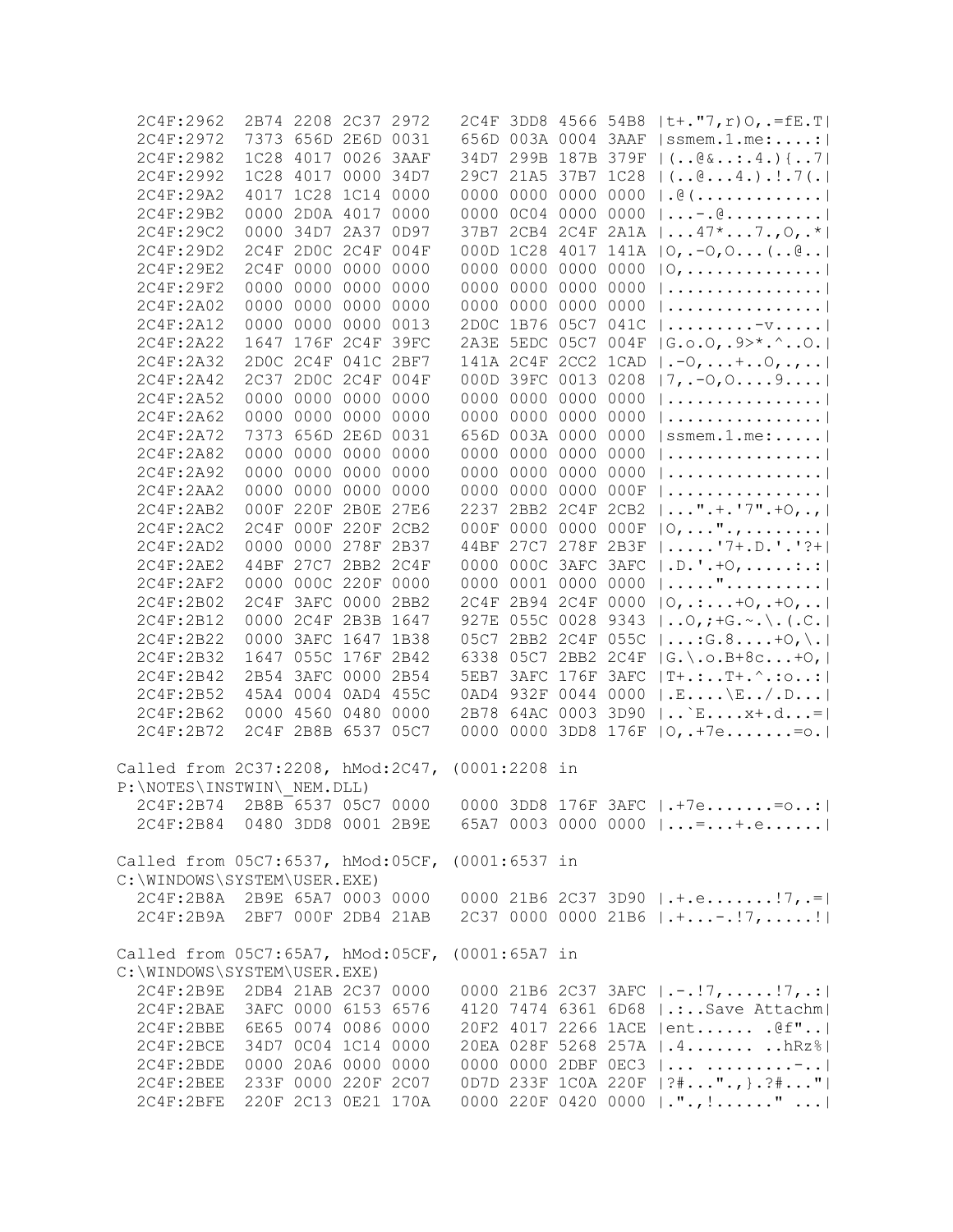| 2C4F:2C1E<br>2C4F:2C2E                                                         |  | 220F 0EC3 220F 0EC3 |               |                     |                     | 233F 0000 220F 2C48  .""?#"H,                                        |
|--------------------------------------------------------------------------------|--|---------------------|---------------|---------------------|---------------------|----------------------------------------------------------------------|
|                                                                                |  | OEAE 2DBF OEC3 220F |               |                     |                     | 0EC3 233F 0000 0010    -  " ? #                                      |
|                                                                                |  | 0000 0D7D 2BB4 074F |               |                     |                     | 20A6 20A6 2C46 3956    }  + O. F, V9                                 |
| 2C4F:2C3E                                                                      |  | 05D7 2C96 593A 0000 |               |                     |                     | 2CE8 371E 05D7 2C6C   , : Y, . 7 1,                                  |
| 2C4F:2C4E                                                                      |  | 2C4F 2C96 2C4F 20A6 |               |                     |                     | OBB6 176F 002F FF9F $ 0, ., 0,0. /  $                                |
| 2C4F:2C5E                                                                      |  | 0604 20A6 257A 0000 |               |                     |                     | 0406 0406 0604 0082   $z^s$                                          |
| 2C4F:2C6E                                                                      |  | 004C 0081 004B 01C7 |               |                     |                     | 005D 2C70 2C4F 0004  LK].p, 0,                                       |
| 2C4F:2C7E                                                                      |  | 002F 074F 2BB4 074F |               |                     |                     | 20A6 2D0C 2C4F 0000  /.O+O .-O,                                      |
| 2C4F:2C8E                                                                      |  | 0000 2C98 0000 0000 |               |                     |                     | 564E 0103 0081 004B   ,  . NV K.                                     |
| 2C4F:2C9E                                                                      |  | 01C7 005D 005D 05D7 |               |                     |                     | 0000 0000 5952 1E56    ] . ] RYV.                                    |
| 2C4F:2CAE                                                                      |  | FFFE FFFE 6153 6576 |               |                     |                     | 4120 7474 6361 6D68    Save Attachm                                  |
| 2C4F:2CBE                                                                      |  | 6E65 0074 20A6 0000 |               |                     |                     | 0000 0000 000A 2CD8   ent ,                                          |
| 2C4F:2CCE                                                                      |  | 6139 22AB 20F2 20A6 |               |                     |                     | 074F 2CF9 1556 05D7   9a.". . O, V                                   |
| 2C4F:2CDE                                                                      |  | 20F2 074F 0000 0000 |               | 0000 080F 151F FF9F |                     | . 0.                                                                 |
| 2C4F:2CEE                                                                      |  | 002F 176F 5058 4E04 |               | 0000 2D80 A5F1 05C7 |                     | $  / . \circ . \times P . N -  $                                     |
| 2C4F:2CFE                                                                      |  | 0000 0000 0BB6 39FC |               |                     |                     | 0BB6 0013 00F7 20BB   9                                              |
| 2C4F:2D0E                                                                      |  | 6553 7263 7465 5320 |               |                     | 7265 6976 6563 4D20 | Secret Service M                                                     |
| 2C4F:2D1E                                                                      |  | 6D65 206F 6552 5520 |               |                     |                     | 5353 2053 6E69 4A20   emo Re USSS in J                               |
| 2C4F:2D2E                                                                      |  | 4B46 4320 6C6F 656C |               |                     |                     | 116C 001C 0047 0000   FK CollelG                                     |
| 2C4F:2D3E                                                                      |  | 0000 20A6 0002 0000 |               |                     |                     | 012F 2D50 0FD2 169F $  \ldots \ldots / P^{-} \ldots  $               |
| 2C4F:2D4E                                                                      |  | 074F 2D60 876B 0117 |               | 169E 20A6 074F 0197 |                     | $[0, -k, \ldots, 0, \ldots]$                                         |
| 2C4F:2D5E                                                                      |  | 019C 2D76 1E18 05D7 |               | 074F 0B54 064D 20A6 |                     | $ v-0.T.M $                                                          |
| 2C4F:2D6E                                                                      |  | 0000 0001 0BB6 176F |               |                     |                     | 2D84 884E 05C7 0BC6    o-N                                           |
| 2C4F:2D7E                                                                      |  | 0BB6 39FC 0BB6 2D96 |               |                     |                     | 5CFC 05C7 0000 0BB6 $ 9- \lambda$                                    |
| 2C4F:2D8E                                                                      |  | 141A 0000 0001 0000 |               |                     |                     | 2DA0 6143 2BF7 141A   -Ca.+                                          |
| 2C4F:2D9E                                                                      |  | 0000 3024 1CAD 2C37 |               |                     |                     | 0000 0000 0001 0086   \$07,                                          |
| 2C4F:2DAE                                                                      |  | 39FC 0001 2BF7 2DCB |               |                     |                     | 670F 2C37 3AFC 0480   . 9. + . - . g7, . :                           |
|                                                                                |  |                     |               |                     |                     |                                                                      |
| Called from 2C37:21AB, hMod:2C47,                                              |  |                     | (0001:21AB in |                     |                     |                                                                      |
|                                                                                |  |                     |               |                     |                     |                                                                      |
| P:\NOTES\INSTWIN\ NEM.DLL)                                                     |  |                     |               |                     |                     |                                                                      |
| 2C4F:2DB4 2DCB 670F 2C37 3AFC                                                  |  |                     |               |                     |                     | 0480 0004 0004 0004 $\left  \cdot -.97, \ldots \ldots \right $       |
| 2C4F:2DC4 1BF2 220F 278F 2E29                                                  |  |                     |               |                     |                     | 44BF 27C7 3DD8 0400  ".')D.'.=                                       |
| Called from 2C37:670F, hMod:2C47, (0001:670F in                                |  |                     |               |                     |                     |                                                                      |
| P:\NOTES\INSTWIN\ NEM.DLL)                                                     |  |                     |               |                     |                     |                                                                      |
| 2C4F:2DCA 2E29 44BF 27C7 3DD8                                                  |  |                     |               |                     |                     | 0400 0480 0111 3AFC $ \cdot $ .D.'.=:                                |
| 2C4F:2DDA 3AFC 0480 0111 3AAF                                                  |  |                     |               |                     |                     | $1C28$ 4017 0026 0000  .:: (@&                                       |
| 2C4F:2DEA 34D7 2DFB 3AFC 0000                                                  |  |                     |               |                     |                     | 3DD8 0400 2E7E 2C4F   .4. -.:=~. O,                                  |
| 2C4F:2DFA 0000 0000 2C4F 2E25                                                  |  |                     |               |                     |                     | 8094 05C7 2E7E 2C4F    0, %~. 0,                                     |
| 2C4F:2E0A 0000 0000 176F 1BC8                                                  |  |                     |               |                     |                     |                                                                      |
| 2C4F:2E1A 2E7E 2C4F 0000 0DA0                                                  |  |                     |               |                     |                     | 2C5F 2904 7FCC 05C7  o_,.) <br>18D7 2E44 2C4F 2E41   ~. 0,  D. 0, A. |
|                                                                                |  |                     |               |                     |                     |                                                                      |
| Called from 27C7:44BF, hMod:27DF, (0002:44BF in                                |  |                     |               |                     |                     |                                                                      |
| C:\WINDOWS\SYSTEM\COMMDLG.DLL)                                                 |  |                     |               |                     |                     |                                                                      |
| 2C4F:2E28 2E41 039E 180F 3DD8                                                  |  |                     |               |                     |                     | 0400 0480 0111 3AFC $ A$ =                                           |
| 2C4F:2E38 176F 3AFC 446A 27C7                                                  |  |                     |               |                     |                     | 2E58 045C 3DD8 0400 $ 0:jD."X.\.\.\.\ .\ .\$                         |
| Called from 180F:039E, hMod:05CF, (0019:039E in                                |  |                     |               |                     |                     |                                                                      |
| C:\WINDOWS\SYSTEM\USER.EXE)                                                    |  |                     |               |                     |                     |                                                                      |
| 2C4F:2E40 2E58 045C 3DD8 0400                                                  |  |                     |               |                     |                     | 0480 0111 3AFC 2C4F $ X_{\cdot}\rangle$ =:0,                         |
| 2C4F:2E50 0080 3DD8 2904 0000                                                  |  |                     |               |                     |                     | 2E78 3AB4 05C7 3DD8 $  = .$                                          |
|                                                                                |  |                     |               |                     |                     |                                                                      |
| Called from 180F:045C, hMod:05CF, (0019:045C in<br>C:\WINDOWS\SYSTEM\USER.EXE) |  |                     |               |                     |                     |                                                                      |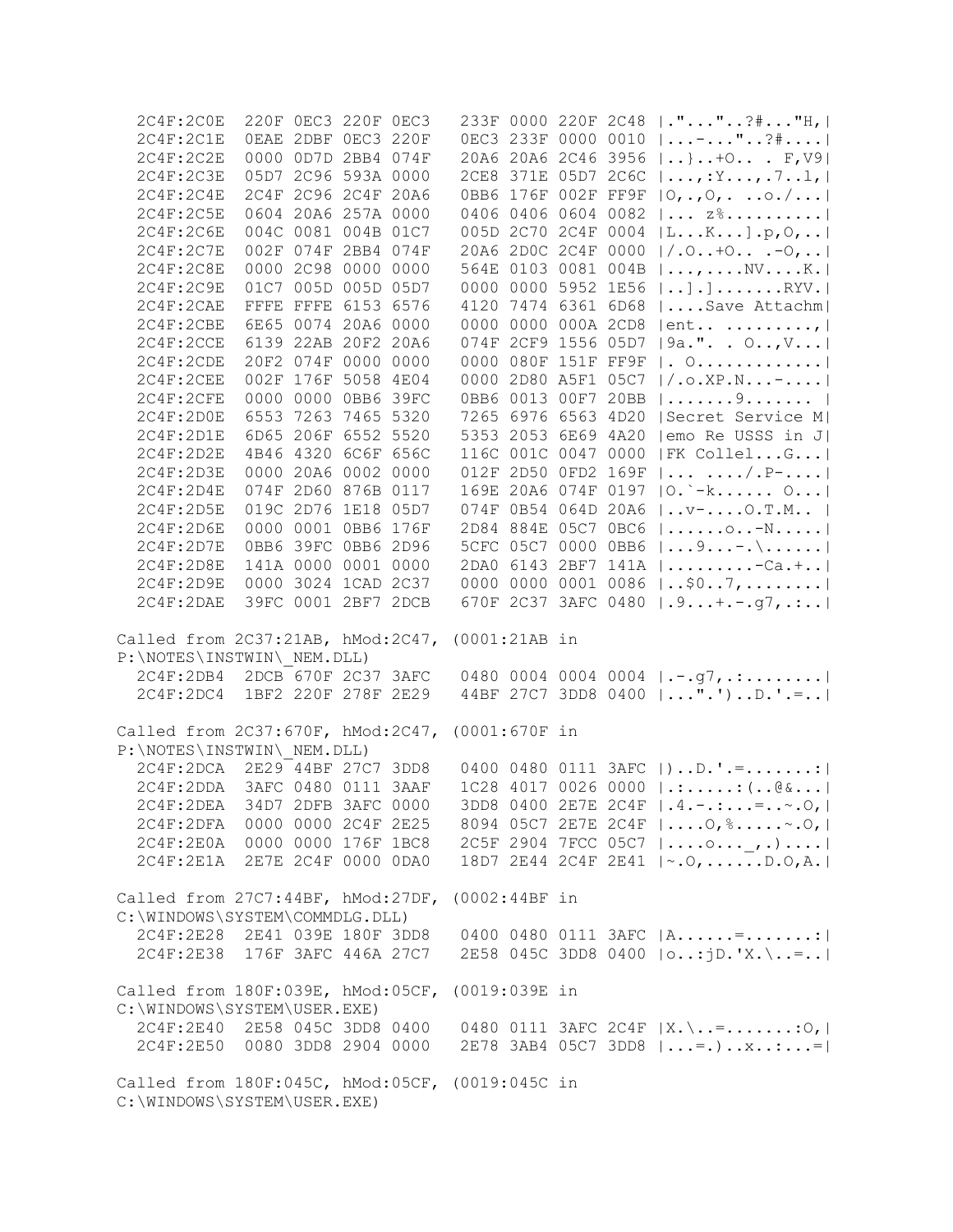2C4F:2E58 2E78 3AB4 05C7 3DD8 0400 0480 0111 3AFC |x..:...=.......:| 2C4F:2E68 0429 180F 3DD8 0080 395F 0111 3AFC A7B4 |)....=..\_9...:..| Called from 05C7:3AB4, hMod:05CF, (0001:3AB4 in C:\WINDOWS\SYSTEM\USER.EXE) 2C4F:2E78 2E88 0A32 1807 3DD8 0400 0480 0111 3AFC |..2....=.......:| Called from 1807:0A32, hMod:05CF, (001A:0A32 in C:\WINDOWS\SYSTEM\USER.EXE) 2C4F:2E88 2EA0 00E6 17EF 0400 0080 0080 000C 7FCC |................| 2C4F:2E98 05C7 2EFE 2C4F 0001 2EB4 143B 17F7 2F1C |....O,....;..../| Called from 17EF:00E6, hMod:05CF, (001D:00E6 in C:\WINDOWS\SYSTEM\USER.EXE) 2C4F:2EA0 2EB4 143B 17F7 2F1C 2C4F 0080 0080 4518 |..;..../O,.....E| 2C4F:2EB0 0000 079F 2EC8 0D66 1807 2F1C 2C4F 0000 |......f..../O,..| Called from 17F7:143B, hMod:05CF, (001C:143B in C:\WINDOWS\SYSTEM\USER.EXE) 2C4F:2EB4 2EC8 0D66 1807 2F1C 2C4F 0000 000C 0080 |..f..../O,......| 2C4F:2EC4 3DD8 0007 2ED8 001A 2F1C 2C4F 0000 000C |.=......./O,....| Called from 1807:0D66, hMod:05CF, (001A:0D66 in C:\WINDOWS\SYSTEM\USER.EXE) 2C4F:2EC8 2ED8 001A 2F1C 2C4F 0000 000C 3DD8 2C4F |...../O,.....=O,| Called from 2F1C:001A, hMod:????, (0000:001A in \*File Name Not Available\*) 2C4F:2ED8 2EF8 3AB4 05C7 2F1C 2C4F 0000 000C 3DD8 |...:.../O,.....=| 2C4F:2EE8 0002 1807 4518 0007 176F 826F 05C7 817E |.....E..o.o...~.| Called from 05C7:3AB4, hMod:05CF, (0001:3AB4 in C:\WINDOWS\SYSTEM\USER.EXE) 2C4F:2EF8 2F0C 19C3 05C7 2F1C 2C4F 0000 000C 3DD8 |./...../O,.....=| 2C4F:2F08 19AD 2BF7 311E 2208 2C37 2F1C 2C4F 3DD8 |...+.1."7,./O,.=| Called from 05C7:19C3, hMod:05CF, (0001:19C3 in C:\WINDOWS\SYSTEM\USER.EXE) 2C4F:2F0C 311E 2208 2C37 2F1C 2C4F 3DD8 451E 0011 |.1."7,./O,.=.E..| 2C4F:2F1C 7373 656D 2E6D 0031 656D 003A 0000 0004 |ssmem.1.me:.....| 2C4F:2F2C 0078 553F 2F3C 19AA 5323 1242 05D7 0001 |x.?U</..#SB.....| 2C4F:2F3C 2284 2BF7 2F58 0E5A 2C0F 0001 0DFA 1ACE |.".+X/Z..,......| 2C4F:2F4C 0E21 0000 0000 003C FFD0 34D7 2F71 07A4 |!.....<....4q/..| 2C4F:2F5C 3557 2FC0 2C4F 2FBE 2C4F 02D0 0382 0DFA |W5./O,./O,......| 2C4F:2F6C 2DBF 34D7 2F95 0C67 3577 2FBE 2C4F 0DFA |.-.4./g.w5./O,..| 2C4F:2F7C 22E4 3A3F 2284 3A3F 1ACE 34D7 2266 1ACE |."?:."?:...4f"..| 2C4F:2F8C 1C14 0060 0002 34D7 2FE7 5E12 379F 0000 |..`....4./.^.7..| 2C4F:2F9C 0000 2FBE 2C4F 0060 0000 0000 2266 0DFA |.../O,`.....f"..| 2C4F:2FAC 1ACE 34D7 1ACE 0014 0000 0004 3A3F 0004 |...4........?:..| 2C4F:2FBC 3AAF 0000 0030 1200 3AAF 21D0 3A3F 05D7 |.:..0....:.!?:..| 2C4F:2FCC 3A3F 0000 221C 3A3F 0000 074F 1478 0014 |?:..."?:..O.x...| 2C4F:2FDC 0000 2BF7 0001 5058 49F8 49FD 2FF8 477A |...+..XP.I.I./zG| 2C4F:2FEC 2C07 0000 0000 0078 553F 3002 19AA 0000 |.,....x.?U.0....| 2C4F:2FFC 3044 34D7 26A6 11C4 26A6 3018 0F19 2C0F |D0.4.&...&.0...,|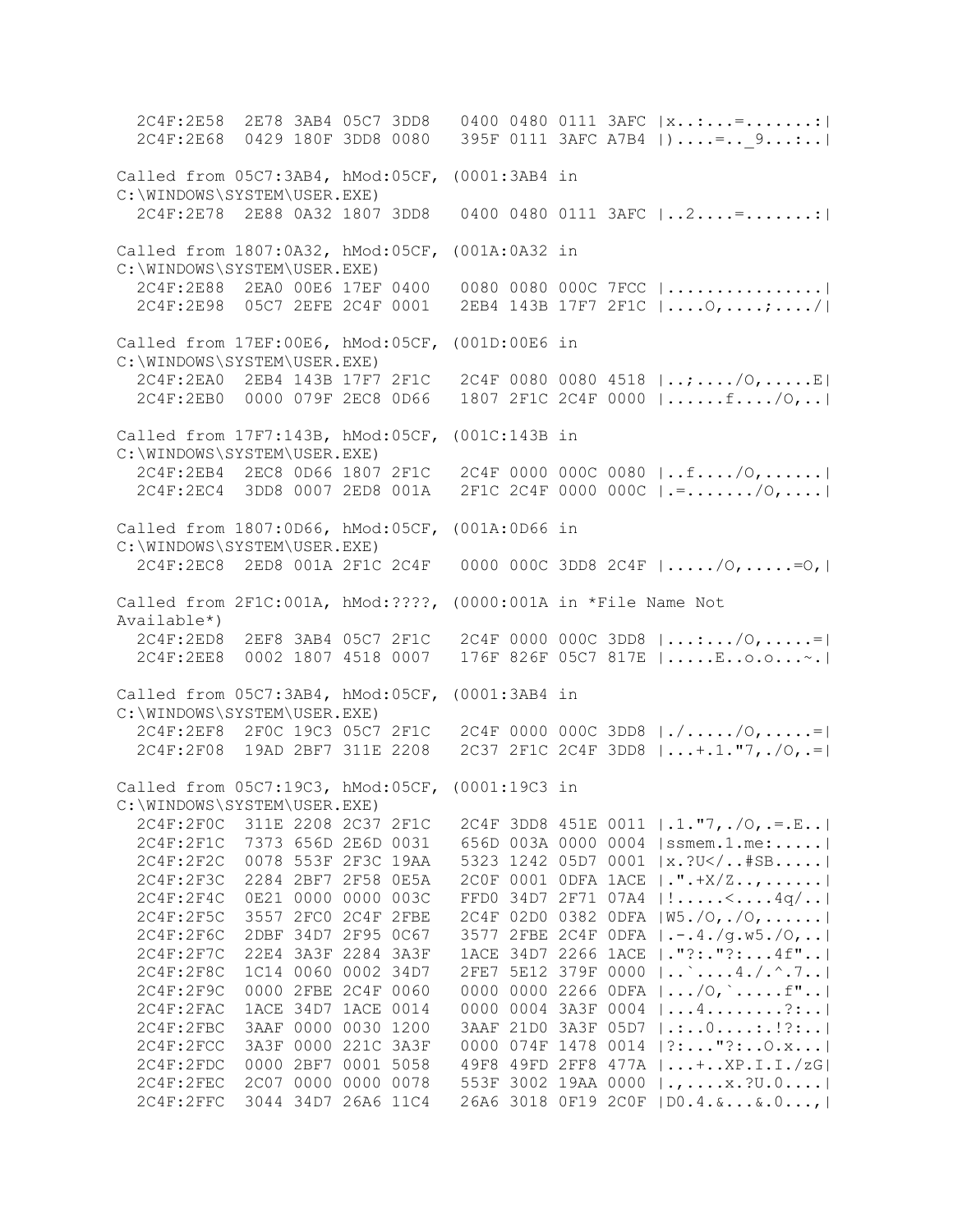| 2C4F:300C                                       |                     | 3280 0002 05DC 0000 |      |                 |           |                     | 3067 34D7 3067 3824   .2g0.4g0\$8                                                                               |
|-------------------------------------------------|---------------------|---------------------|------|-----------------|-----------|---------------------|-----------------------------------------------------------------------------------------------------------------|
| 2C4F:301C                                       |                     | 7373 656D 2E6D 0031 |      |                 |           |                     | 656D 003A 0048 0000  ssmem.1.me:.H                                                                              |
| 2C4F:302C                                       |                     | 0000 0266 015C 0000 |      |                 |           |                     | 0000 0000 021E 015C $ f.\rangle\rangle.$                                                                        |
| 2C4F:303C                                       |                     | 0048 0000 0266 003E |      |                 |           |                     | 0000 0000 021E 015C  Hf.>\.                                                                                     |
| 2C4F:304C                                       |                     | FFB8 00D5 1C28 4017 |      |                 |           |                     | 11C4 3AAF 0113 000F $  \dots ( \cdot \theta \dots \dots  $                                                      |
| 2C4F:305C                                       |                     | 000F 220F 30B8 27E6 |      |                 |           |                     | 2237 315C 2C4F 325C   ".0.'7"\10,\2                                                                             |
| 2C4F:306C                                       |                     | 2C4F 000F 220F 325C |      |                 |           |                     | 000F FFB8 30A4 000F   O,  "\20                                                                                  |
| 2C4F:307C                                       |                     | 0000 074F 278F 30E1 |      |                 |           |                     | 44BF 27C7 278F 30E9    O'. O.D.'.'. O                                                                           |
| 2C4F:308C                                       |                     | 44BF 27C7 315C 2C4F |      |                 |           |                     | 0000 000C 3AFC 3AFC   .D. '\10, :.:                                                                             |
| 2C4F:309C                                       |                     | 0000 000C 220F 2300 |      |                 |           |                     | 0000 0001 0000 0000 $  \ldots \ldots \ldots \ldots \ldots  $                                                    |
| 2C4F:30AC                                       |                     | 2C4F 3AFC 0000 315C |      |                 |           |                     | 2C4F 313E 2C4F 0000   0, .: \10, >10,                                                                           |
| 2C4F:30BC                                       |                     | 0000 2C4F 30E5 1647 |      |                 |           |                     | 927E 055C 0028 9343    0, . 0G. ~. \. (. C.                                                                     |
| 2C4F:30CC                                       |                     | 0000 3AFC 1647 1B38 |      |                 |           |                     | 05C7 315C 2C4F 055C $ ;G.8 \10, \. $                                                                            |
| 2C4F:30DC                                       |                     | 1647 055C 176F 30EC |      |                 |           |                     | 6338 05C7 315C 2C4F   G.\.o08c\10,                                                                              |
| 2C4F:30EC                                       |                     | 30FE 3AFC 0000 30FE |      |                 |           |                     | 5EB7 3AFC 176F 3AFC   .0.:0.^.:0:                                                                               |
| 2C4F:30FC                                       |                     | 455C 0004 0AD4 4514 |      |                 |           |                     | 0AD4 932F 0044 0000 $ \E_{E}/D $                                                                                |
| 2C4F:310C                                       |                     | 0000 4518 0480 0000 |      |                 |           |                     | 3122 64AC 0003 3D90 $ E"1.d= $                                                                                  |
| 2C4F:311C                                       |                     |                     |      |                 |           |                     |                                                                                                                 |
|                                                 |                     | 2C4F 3135 6537 05C7 |      |                 |           |                     | 0000 0000 3DD8 176F   0,517e= o.                                                                                |
| Called from 2C37:2208, hMod:2C47,               |                     |                     |      | $(0001:2208$ in |           |                     |                                                                                                                 |
| P:\NOTES\INSTWIN\ NEM.DLL)                      |                     |                     |      |                 |           |                     |                                                                                                                 |
| 2C4F:311E 3135 6537 05C7 0000                   |                     |                     |      |                 |           |                     | 0000 3DD8 176F 3AFC   517e= o:                                                                                  |
| 2C4F: 312E                                      | 0480 3DD8 0001 3148 |                     |      |                 |           |                     | 65A7 0003 0000 0000 $  = . H1.e$                                                                                |
|                                                 |                     |                     |      |                 |           |                     |                                                                                                                 |
| Called from 05C7:6537, hMod:05CF, (0001:6537 in |                     |                     |      |                 |           |                     |                                                                                                                 |
| C:\WINDOWS\SYSTEM\USER.EXE)                     |                     |                     |      |                 |           |                     |                                                                                                                 |
| 2C4F:3134 3148 65A7 0003 0000                   |                     |                     |      |                 |           |                     | 0000 21B6 2C37 3D90   H1.e! 7, .=                                                                               |
| 2C4F:3144 2BF7 000F 335E 21AB                   |                     |                     |      |                 |           |                     | 2C37 0000 0000 21B6 $\vert \cdot \vert \cdot \cdot \cdot \cdot \cdot \cdot \cdot \cdot \cdot \cdot \vert \vert$ |
|                                                 |                     |                     |      |                 |           |                     |                                                                                                                 |
| Called from 05C7:65A7, hMod:05CF, (0001:65A7 in |                     |                     |      |                 |           |                     |                                                                                                                 |
| C:\WINDOWS\SYSTEM\USER.EXE)                     |                     |                     |      |                 |           |                     |                                                                                                                 |
| 2C4F:3148                                       | 335E 21AB 2C37 0000 |                     |      |                 |           |                     | 0000 21B6 2C37 3AFC   ^3.!7, !7, .:                                                                             |
| 2C4F:3158                                       |                     | 3AFC 316D 6153 6576 |      |                 |           |                     | 4120 7474 6361 6D68   .: m1Save Attachm                                                                         |
| 2C4F:3168                                       |                     | 6E65 0074 317F 0D7D |      |                 |           |                     | 233F 1COA 220F 220F   ent1 }. ?# "."                                                                            |
| 2C4F:3178                                       |                     | 1C28 1C14 233F 2BF7 |      |                 |           |                     | 321F 1C14 321E 041D   (?#.+.22                                                                                  |
| 2C4F:3188                                       |                     | ODFA 1C28 1C14 2337 |      |                 |           |                     | 0280 01E0 0011 0011    (  7#                                                                                    |
| 2C4F:3198                                       |                     | 0011 0011 220F 0EC3 |      |                 |           |                     | 233F 0000 0004 0011  "?#                                                                                        |
| 2C4F:31A8                                       |                     | 0011 0020 0020 2DBF |      |                 |           |                     | OEC3 233F 0004 220F    - ?#"                                                                                    |
| 2C4F:31B8                                       |                     | 31CB 0D7D 233F 1C0A |      |                 | 220F 220F |                     | $31D7$ $0E21$ $  .1 \}$ . $?$ #".".1!.                                                                          |
| 2C4F:31C8                                       |                     | 233F 1C0A 220F 03C0 |      |                 |           | 2DBF 2DBF 220F 31E1 | $ ?$ # " - . - . " . 1                                                                                          |
| 2C4F:31D8                                       |                     | 13B2 2337 1BF2 220F |      |                 |           | 31FC OF2E 03C0 2DBF | $ 7*"$ . 1-                                                                                                     |
| 2C4F: 31E8                                      |                     | 1BF2 220F 0004 0004 |      |                 |           | 0004 1BF2 220F 5497 | $  \ldots$ "".T                                                                                                 |
| 2C4F: 31F8                                      | 2DBF                | 220F 321B 54B8      |      |                 |           | 233F 001E 1C28 1C14 | $ $ ".2.T?# $( $                                                                                                |
| 2C4F:3208                                       |                     | 37B7 0002 0004 3AAF |      |                 |           | 1C28 4017 0026 3AAF | .7. : ( @ & :                                                                                                   |
| 2C4F:3218                                       |                     | 34D7 3229 187B 379F |      |                 |           | 1C28 4017 0000 34D7 | $  .4)$ 2 { $.7$ ( $.6$ $.4$ }                                                                                  |
| 2C4F:3228                                       |                     | 3255 21A5 37B7 1C28 |      |                 |           |                     | 4017 1C28 1C14 34D7 $ U2.$ 7(@(4)                                                                               |
| 2C4F:3238                                       |                     | 3265 21A5 37B7 01C4 |      |                 |           | 0041 0000 0000 021E | e2.1.7A                                                                                                         |
| 2C4F:3248                                       |                     | 015C 0C04 0001 2904 |      |                 |           | 7FCC 34D7 32C5 0D97 | $ \ldots \ldots \ldots \ldots 4.2 \ldots $                                                                      |
| 2C4F:3258                                       |                     | 37B7 32E0 6153 6576 |      |                 |           | 4120 7474 6361 6D68 | .7.2Save Attachm                                                                                                |
| 2C4F:3268                                       | 6E65                | 0074 4017 141A      |      |                 |           | 39FC 0000 0000 0001 | ent@9                                                                                                           |
| 2C4F:3278                                       |                     | 0401 1C28 4017      | 141A |                 |           | 39FC 05C7 32FC 2C4F | $  \ldots ( \ldots \emptyset \ldots 9 \ldots 20,  $                                                             |
| 2C4F:3288                                       |                     | 0000 0000 176F 1BC8 |      |                 |           | 2C5F 2904 7FCC 05C7 | $  \ldots 0 \ldots 0 \ldots 1 \rangle$                                                                          |
| 2C4F:3298                                       |                     | 32FC 2C4F 0000 0000 |      |                 |           | 18D7 32C2 0939 18DF | $ .20, \ldots  .29 $                                                                                            |
| 2C4F:32A8                                       |                     | 1C28 4017 2CCB 4017 |      |                 |           |                     | 1C28 4017 2E70 39FC   (@.,.@(@p9                                                                                |
|                                                 |                     |                     |      |                 |           |                     |                                                                                                                 |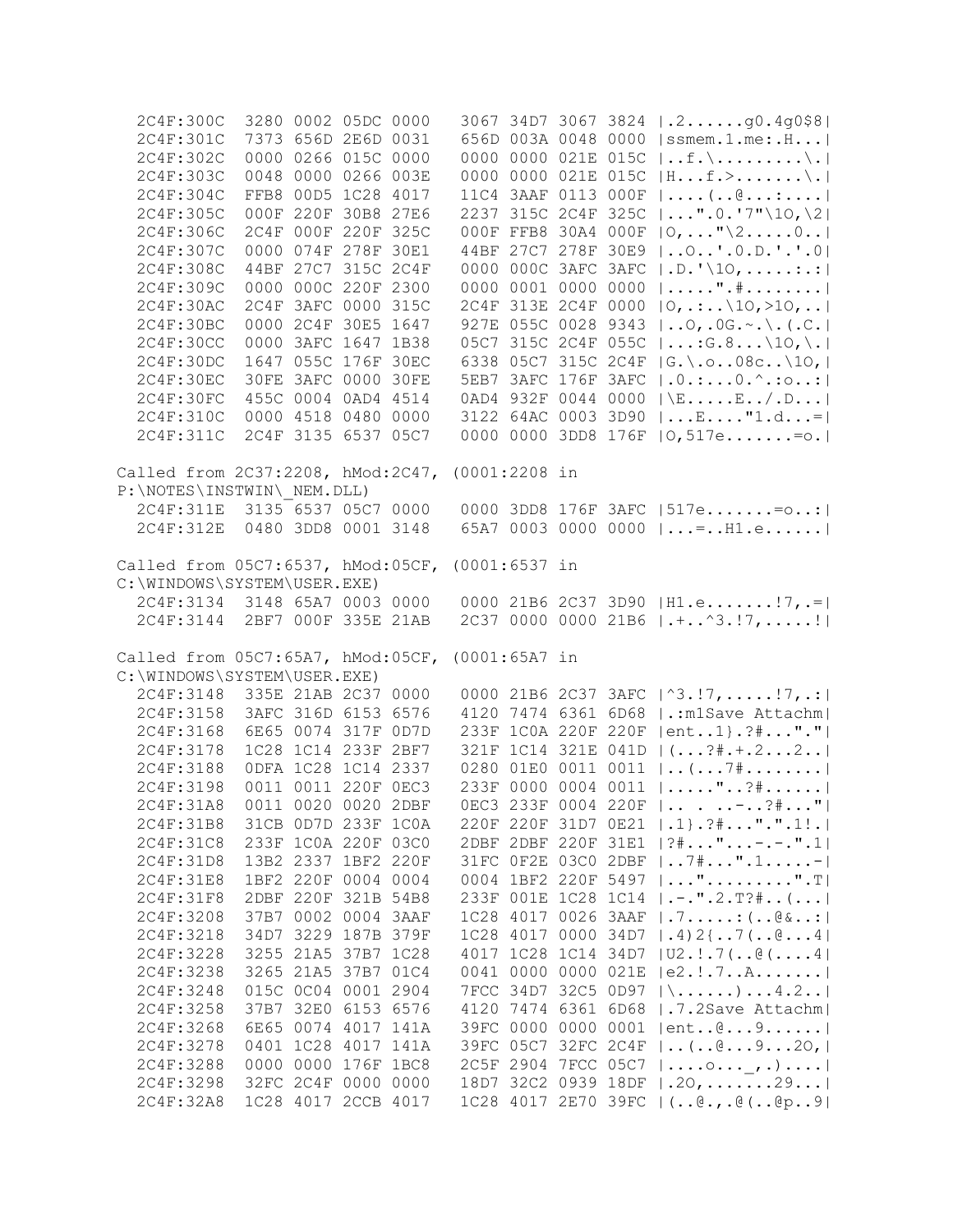2C4F:32B8 1C28 4017 0000 4017 1C28 2BF7 32E7 3178 |(..@...@(..+.2x1| 2C4F:32C8 2C37 32E0 2C4F 0001 0000 0000 0404 39FC |7,.2O,.........9| 2C4F:32D8 1C14 4017 141A 009F 0000 0000 2BF7 3301 |...@.........+.3| 2C4F:32E8 45F4 2C37 0001 0000 0000 0404 141A 350F |.E7,...........5| 2C4F:32F8 01E4 009F 39FC 2BF7 350F 08F1 2C37 2E70 |.....9.+.5..7,p.| 2C4F:3308 0000 3510 20AF 6553 7263 7465 5320 7265 |...5. Secret Ser| 2C4F:3318 6976 6563 4D20 6D65 206F 6552 5520 5353 |vice Memo Re USS| 2C4F:3328 2053 6E69 4A20 4B46 4320 6C6F 656C 7463 |S in JFK Collect| 2C4F:3338 6F69 006E 0000 24EA 028F 5268 257A 0000 |ion....\$..hRz%..| 2C4F:3348 24A6 0128 0000 04F7 0000 0000 DF00 6020 |.\$(........... `| 2C4F:3358 0000 0000 2BF7 3375 670F 2C37 3AFC 0480 |.....+u3.g7,.:..| Called from 2C37:21AB, hMod:2C47, (0001:21AB in P:\NOTES\INSTWIN\\_NEM.DLL) 2C4F:335E 3375 670F 2C37 3AFC 0480 2C4F 0000 0000 |u3.g7,.:..O,....| 2C4F:336E 257A 074F 278F 33D3 44BF 27C7 3DD8 0400 |z%O..'.3.D.'.=..| Called from 2C37:670F, hMod:2C47, (0001:670F in P:\NOTES\INSTWIN\\_NEM.DLL) 2C4F:3374 33D3 44BF 27C7 3DD8 0400 0480 0111 3AFC |.3.D.'.=.......:| 2C4F:3384 3AFC 0480 0111 080F 24A6 24A6 FFFA 0000 |.:.......\$.\$....| 2C4F:3394 0010 0000 3AFC 0000 3DD8 0400 3428 2C4F |.....:...=..(4O,| 2C4F:33A4 0000 0000 2C4F 33CF 8094 05C7 3428 2C4F |....O,.3....(4O,| 2C4F:33B4 0000 0000 176F 1BC8 2C5F 2904 7FCC 05C7 |....o...\_,.)....| 2C4F:33C4 3428 2C4F 0000 0DA0 18D7 33EE 2C4F 33EB |(40,.......30,.3) Called from 27C7:44BF, hMod:27DF, (0002:44BF in C:\WINDOWS\SYSTEM\COMMDLG.DLL) 2C4F:33D2 33EB 039E 180F 3DD8 0400 0480 0111 3AFC |.3.....=.......:| 2C4F:33E2 176F 3AFC 446A 27C7 3402 045C 3DD8 0400 |o..:jD.'.4\..=..| Called from 180F:039E, hMod:05CF, (0019:039E in C:\WINDOWS\SYSTEM\USER.EXE) 2C4F:33EA 3402 045C 3DD8 0400 0480 0111 3AFC 2C4F |.4\..=.......:O,| 2C4F:33FA 0080 3DD8 2904 0000 3422 3AB4 05C7 3DD8 |...=.).."4.:...=| Called from 180F:045C, hMod:05CF, (0019:045C in C:\WINDOWS\SYSTEM\USER.EXE) 2C4F:3402 3422 3AB4 05C7 3DD8 0400 0480 0111 3AFC |"4.:...=.......:| 2C4F:3412 0429 180F 3DD8 0080 395F 0111 3AFC A7B4 |)....=..\_9...:..| Called from 05C7:3AB4, hMod:05CF, (0001:3AB4 in C:\WINDOWS\SYSTEM\USER.EXE) 2C4F:3422 3432 0A32 1807 3DD8 0400 0480 0111 3AFC |242....=.......:| Called from 1807:0A32, hMod:05CF, (001A:0A32 in C:\WINDOWS\SYSTEM\USER.EXE) 2C4F:3432 344A 00E6 17EF 0400 0080 0080 000C 7FCC |J4..............| 2C4F:3442 05C7 34A8 2C4F 0001 345E 143B 17F7 34C6 |...4O,..^4;....4| Called from 17EF:00E6, hMod:05CF, (001D:00E6 in C:\WINDOWS\SYSTEM\USER.EXE) 2C4F:344A 345E 143B 17F7 34C6 2C4F 0080 0080 4488 |^4;....4O,.....D| 2C4F:345A 0000 079F 3472 0D66 1807 34C6 2C4F 0000 |....r4f....4O,..|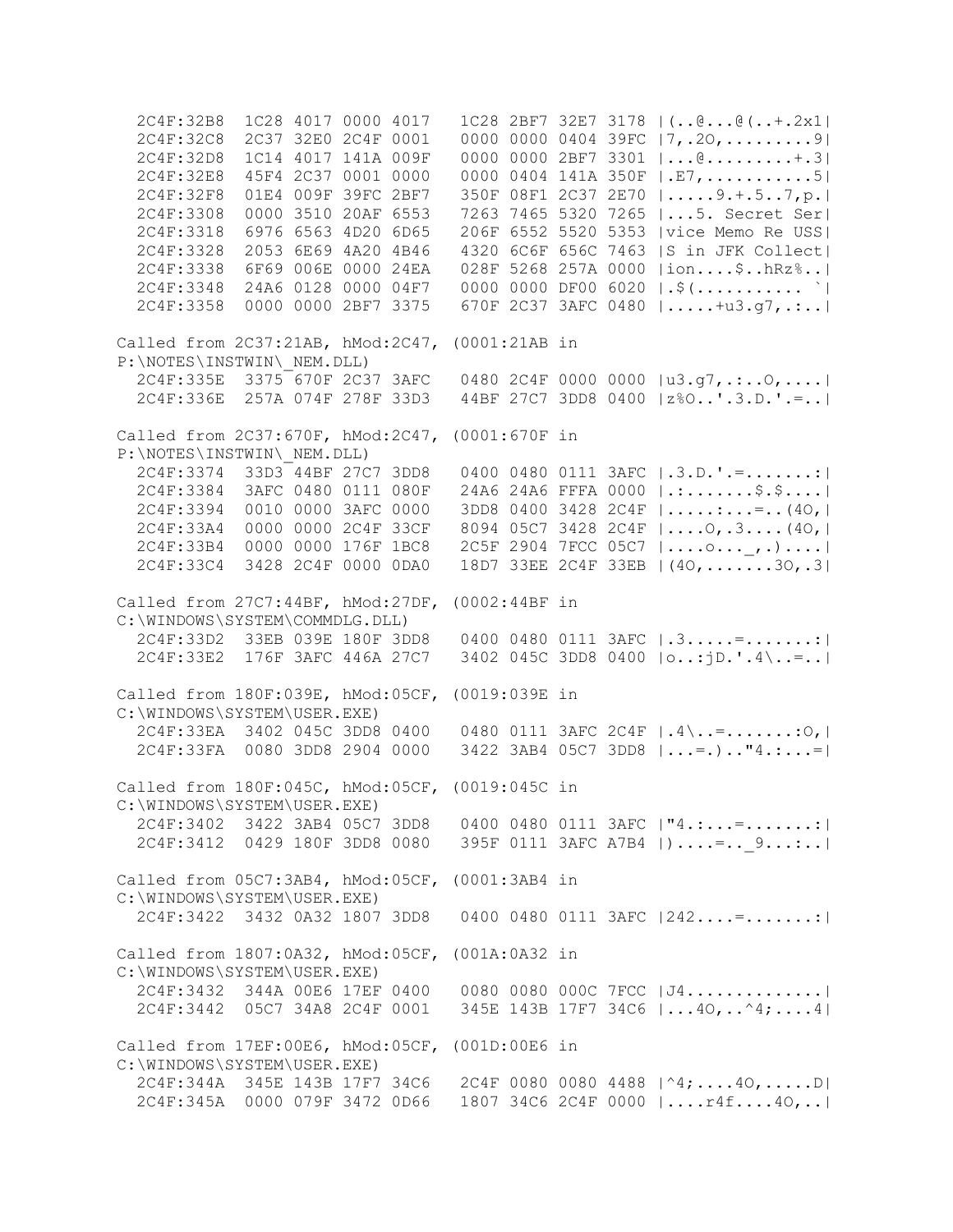Called from 17F7:143B, hMod:05CF, (001C:143B in C:\WINDOWS\SYSTEM\USER.EXE) 2C4F:345E 3472 0D66 1807 34C6 2C4F 0000 000C 0080 |r4f....4O,......| 2C4F:346E 3DD8 0007 3482 001A 34C6 2C4F 0000 000C |.=...4...4O,....| Called from 1807:0D66, hMod:05CF, (001A:0D66 in C:\WINDOWS\SYSTEM\USER.EXE) 2C4F:3472 3482 001A 34C6 2C4F 0000 000C 3DD8 2C4F |.4...4O,.....=O,| Called from 1807:001A, hMod:05CF, (001A:001A in C:\WINDOWS\SYSTEM\USER.EXE) 2C4F:3482 34A2 3AB4 05C7 34C6 2C4F 0000 000C 3DD8 |.4.:...4O,.....=| 2C4F:3492 0002 1807 4488 0007 176F 826F 05C7 817E |.....D..o.o...~.| Called from 05C7:3AB4, hMod:05CF, (0001:3AB4 in C:\WINDOWS\SYSTEM\USER.EXE) 2C4F:34A2 34B6 19C3 05C7 34C6 2C4F 0000 000C 3DD8 |.4.....4O,.....=| 2C4F:34B2 19AD 2BF7 36C8 2208 2C37 34C6 2C4F 3DD8 |...+.6."7,.4O,.=| Called from 05C7:19C3, hMod:05CF, (0001:19C3 in C:\WINDOWS\SYSTEM\USER.EXE) 2C4F:34B6 36C8 2208 2C37 34C6 2C4F 3DD8 448E 0197 |.6."7,.4O,.=.D..| 2C4F:34C6 7373 656D 2E6D 0031 656D 003A 064D 24A6 |ssmem.1.me:.M..\$| 2C4F:34D6 0000 0001 2E70 0000 34EC 884E 2E70 0000 |....p....4N.p...| 2C4F:34E6 0000 0000 0B96 34FE 4488 0000 4488 0007 |.......4.D...D..| 2C4F:34F6 826F 05C7 8274 176F 3854 05C7 2BF7 2E70 |o...t.o.T8...+p.| 2C4F:3506 0000 3784 1384 2C37 39FC 2E70 2E70 0001 |...7..7,.9p.p...| 2C4F:3516 141A 2E70 2E70 000D 0000 1F8B 3366 66DA |..p.p.......f3.f| 2C4F:3526 C323 3366 67C2 AB66 8366 F286 04FE 8366 |#.f3.gf.f.....f.| 2C4F:3536 0000 07FE 8B66 F296 66FE 9603 FF0A 6736 |....f....f....6g| 2C4F:3546 8B66 6612 000B 6601 EF83 6601 E2C1 6708 |f..f...f...f...g| 2C4F:3556 AD66 0000 0000 661F DA33 2366 66C3 C233 |f......f3.f#.f3.| 2C4F:3566 6726 8B66 661F AF7C AFB3 3582 A816 05C7 |&gf..f|....5....| 2C4F:3576 374E 2C4F 0000 3DB7 394C 0000 36F0 1F15 |N7O,...=L9...6..| 2C4F:3586 3DFF 374E 2C4F 0000 0046 394C 375C 4CB0 |.=N7O,..F.L9\7.L| 2C4F:3596 0000 0000 0000 0000 0000 5CE2 074F 23EA |...........\O..#| 2C4F:35A6 074F 0042 1627 FFFA 064C 1647 0000 0002 |O.B.'...L.G.....| 2C4F:35B6 0076 0000 0000 080F 23A6 0B9E 074F 00F1 |v........#..O...| 2C4F:35C6 7373 656D 2E6D 0031 656D 003A 0000 0000 |ssmem.1.me:.....| 2C4F:35D6 0000 0006 064C 1647 0B9E 0B9E 4A34 176F |....L.G.....4Jo.| 2C4F:35E6 36F6 12D6 05C7 0EE0 0000 1647 0B9E 6143 |.6........G...Ca| 2C4F:35F6 636E 6C65 0100 04F7 04F7 0280 01E0 000F |ncel............| 2C4F:3606 000F 220F 3662 27E6 2237 3706 2C4F 3806 |..."b6.'7".7O,.8| 2C4F:3616 2C4F 000F 220F 3806 000F 0108 0120 000F |O,...".8.... ...| 2C4F:3626 0000 010A 278F 368B 44BF 27C7 278F 3693 |.....'.6.D.'.'.6| 2C4F:3636 44BF 27C7 3706 2C4F 0000 000C 3AFC 3AFC |.D.'.7O,.....:.:| 2C4F:3646 0000 000C 220F 0400 0000 0001 0000 0000 |....."..........| 2C4F:3656 2C4F 3AFC 0000 3706 2C4F 36E8 2C4F 0000 |O,.:...7O,.6O,..| 2C4F:3666 0000 2C4F 368F 1647 927E 055C 0028 9343 |..O,.6G.~.\.(.C.| 2C4F:3676 0000 3AFC 1647 1B38 05C7 3706 2C4F 055C |...:G.8....7O,\.| 2C4F:3686 1647 055C 176F 3696 6338 05C7 3706 2C4F |G.\.o..68c...7O,| 2C4F:3696 36A8 3AFC 0000 36A8 5EB7 3AFC 176F 3AFC |.6.:...6.^.:o..:| 2C4F:36A6 0000 36C2 0508 44CC 0AD4 932F 0044 0000 |...6...D../.D...|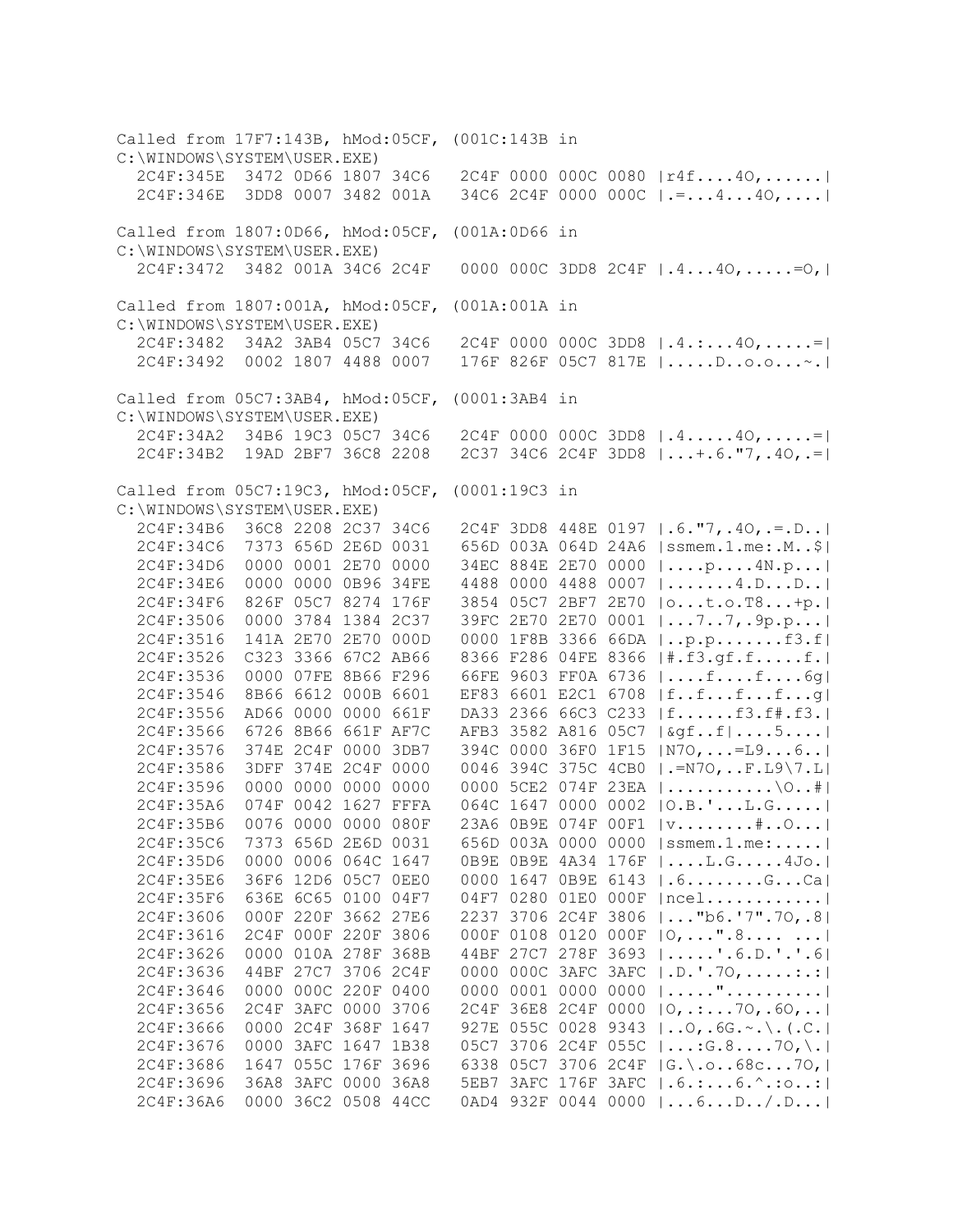| 2C4F:36B6                         | 0000 4488 0480 0000 |      |                 |                     |      | $36CC 64AC 0003 3D90  D6.d=$                                                   |
|-----------------------------------|---------------------|------|-----------------|---------------------|------|--------------------------------------------------------------------------------|
| 2C4F:36C6                         | 2C4F 36DF 6537 05C7 |      |                 |                     |      | 0000 0000 3DD8 176F $ 0, .67e=0.$                                              |
|                                   |                     |      |                 |                     |      |                                                                                |
| Called from 2C37:2208, hMod:2C47, |                     |      | $(0001:2208$ in |                     |      |                                                                                |
| P:\NOTES\INSTWIN\ NEM.DLL)        |                     |      |                 |                     |      |                                                                                |
| 2C4F:36C8                         | 36DF 6537 05C7 0000 |      |                 |                     |      | 0000 3DD8 176F 3AFC   .67e= o:                                                 |
| 2C4F:36D8                         | 0480 3DD8 0001 36F2 |      |                 |                     |      | 65A7 0003 0000 0000 $  =  6$                                                   |
|                                   |                     |      |                 |                     |      |                                                                                |
| Called from 05C7:6537, hMod:05CF, |                     |      | $(0001:6537$ in |                     |      |                                                                                |
| C:\WINDOWS\SYSTEM\USER.EXE)       |                     |      |                 |                     |      |                                                                                |
| 2C4F:36DE                         | 36F2 65A7 0003 0000 |      |                 |                     |      | 0000 21B6 2C37 3D90   .6.e!7,.=                                                |
| 2C4F:36EE                         | 2BF7 000F 3908 21AB |      |                 |                     |      | 2C37 0000 0000 21B6 $ \cdot $ 9.!7,!                                           |
|                                   |                     |      |                 |                     |      |                                                                                |
| Called from 05C7:65A7, hMod:05CF, |                     |      | $(0001:65A7$ in |                     |      |                                                                                |
| C:\WINDOWS\SYSTEM\USER.EXE)       |                     |      |                 |                     |      |                                                                                |
| 2C4F:36F2                         | 3908 21AB 2C37 0000 |      |                 |                     |      | 0000 21B6 2C37 3AFC $ .9.!7, \ldots.!7, .: $                                   |
| 2C4F:3702                         | 3AFC 2E70 6153 6576 |      |                 | 4120 7474 6361 6D68 |      | .: p. Save Attachm                                                             |
| 2C4F:3712                         | 6E65 0074 004E 2C4F |      |                 | 2E70 0000 0000 0000 |      | $ ent.N.0, p. \ldots  $                                                        |
| 2C4F:3722                         | 37AA 2C4F 0000 0000 |      |                 | 2C4F 3751 8094 05C7 |      | $ .70, \ldots .0, 07 \ldots  $                                                 |
| 2C4F:3732                         | 37AA 2C4F 0000 0000 |      |                 | 176F 1BC8 2C5F 2904 |      |                                                                                |
|                                   |                     |      |                 |                     |      | $  .70,0 , . \rangle  $                                                        |
| 2C4F:3742                         | 7FCC 1360 OFOA 1FDE |      |                 | 0020 0000 00DC 0000 |      | $ $                                                                            |
| 2C4F:3752                         | 06CE 0000 390F 0020 |      |                 | 0000 390F FF00 4B48 |      | $ 999$ HK                                                                      |
| 2C4F:3762                         | 2C4F 2E70 2E70 2E70 |      |                 | 3784 0508 07B0 37A4 |      | $ 0, p, p, p, \ldots, 7, \ldots, 7 $                                           |
| 2C4F:3772                         | 4488 0007 37AA 2C4F |      |                 | 0000 2E70 0000 0000 |      | .D70, p                                                                        |
| 2C4F:3782                         | 2C4F 37A5 3AB4 05C7 |      |                 | 0000 0000 4488 0007 |      | 0, .7. : D. .                                                                  |
| 2C4F:3792                         | 2E70 OFCA 2C37      | 2E70 |                 | 2E70 176F 0007 2E70 |      | $ p \ldots 7, p \ldots 0 \ldots p. $                                           |
| 2C4F:37A2                         | A7B4 37B4 344E 05C7 |      |                 | 0000 0000 4488      | 0007 | $  \ldots 7M4 \ldots \ldots D \ldots  $                                        |
| 2C4F:37B2                         | 2E70 37CE 37D7 2E70 |      |                 | 4488 2E70 0002 0E8C |      | p7.7pDp                                                                        |
| 2C4F:37C2                         | 07C8 37D6 0000 4488 |      |                 | 4488 0000 37E0 39A5 |      | $  \ldots 7 \ldots D \ldots 7 \ldots 9  $                                      |
| 2C4F:37D2                         | 05C7 0001 0000 2E70 |      |                 | 4488 0002 0000 37F4 |      | $  \ldots   \ldots p \ldots p \ldots 7  $                                      |
| 2C4F:37E2                         | 2624 180F 0001 2E70 |      |                 | 278F 4488 0002 0001 |      | $ \$&p'.D $                                                                    |
| 2C4F:37F2                         | 2E70 3AA6 355A 27C7 |      |                 | 0000 4488 4488 0002 |      | $ p_{\cdot} : 25 \cdot \n \cdot \n \dots D \cdot D \dots  $                    |
| 2C4F:3802                         | DF4F 6020 6153 6576 |      |                 | 4120 7474 6361 6D68 |      | O. Save Attachm                                                                |
| 2C4F:3812                         | 6E65 0074 0000 0000 |      |                 | 0000 0000 000D 0098 |      | $ ent$                                                                         |
| 2C4F:3822                         | 0027 000D FFFF 01E2 |      |                 | 3F3A 2C4F 0001 074F |      | $  ' \ldots \ldots \ldots \ldots ?0, \ldots 0.  $                              |
| 2C4F:3832                         | 0027 01E3 0000 080F |      |                 | 23A6 38C0 0042 1627 |      | $ ! \ldots \ldots \ldots \# \ldots \mathbb{B} \ldots  $                        |
| 2C4F:3842                         | 0061 38D2 0001 0275 |      |                 | 23EA 028F 5268 5CE2 |      | $ a8u*.hR.\rangle$                                                             |
| 2C4F:3852                         | 0000 23A6 0000 23A6 |      |                 | 0B9E 0029 000D FFFF |      |                                                                                |
| 2C4F:3862                         | 01E1 0B9E 390A 374D |      |                 |                     |      | 05D7 0002 000B 000D $  \ldots .9M7 \ldots .11 $                                |
| 2C4F:3872                         | 388E 2C4F 0200 1ACE |      |                 |                     |      | 0004 OB9E OB9E 0001   .80,                                                     |
| 2C4F:3882                         | 23A6 0100 0000 0000 |      |                 |                     |      | 000D 0099 01E2 0098   .#                                                       |
| 2C4F:3892                         | FFFF 3A3F 34D7 39AF |      |                 |                     |      | 22C5 3797 3D50 2C4F   ?:.4.9.".7P=0,                                           |
| 2C4F:38A2                         | 004F 000D 0000 20F2 |      |                 |                     |      | 4017 2266 1ACE 34D7   0 . @f"4                                                 |
| 2C4F:38B2                         | 0C04 1C14 0200 028F |      |                 |                     |      | 220F OEC3 233F 0000   "?#                                                      |
| 2C4F:38C2                         | 0000 2C4F 0200 0B9E |      |                 |                     |      | 176F 2DBF 0EC3 233F    0,  0. . -?#                                            |
| 2C4F:38D2                         | 0000 220F 38E9 0D7D |      |                 |                     |      | 233F 1COA 220F 220F    ".8}. ?# ". "                                           |
| 2C4F:38E2                         | 38F5 0E21 233F 1C0A |      |                 |                     |      | 220F 0420 0000 220F   .8! . ?#" "                                              |
| 2C4F:38F2                         | OEC3 220F OEC3 233F |      |                 |                     |      | 0000 220F 392A OEAE   "?#"*9                                                   |
| 2C4F:3902                         | 2DBF 0EC3 2BF7 391F |      |                 |                     |      | 670F 2C37 3AFC 0480   .-+.9.g7,.:                                              |
|                                   |                     |      |                 |                     |      |                                                                                |
| Called from 2C37:21AB, hMod:2C47, |                     |      | (0001:21AB in   |                     |      |                                                                                |
| P:\NOTES\INSTWIN\ NEM.DLL)        |                     |      |                 |                     |      |                                                                                |
| 2C4F:3908 391F 670F 2C37 3AFC     |                     |      |                 |                     |      |                                                                                |
|                                   |                     |      |                 |                     |      | 0480 OD7D 233F 1C0A $ .9.97$ , .:}.?# <br>44BF 27C7 3DD8 0400   .-' } 9.D.' .= |
| 2C4F:3918 2DBF 0EC3 278F 397D     |                     |      |                 |                     |      |                                                                                |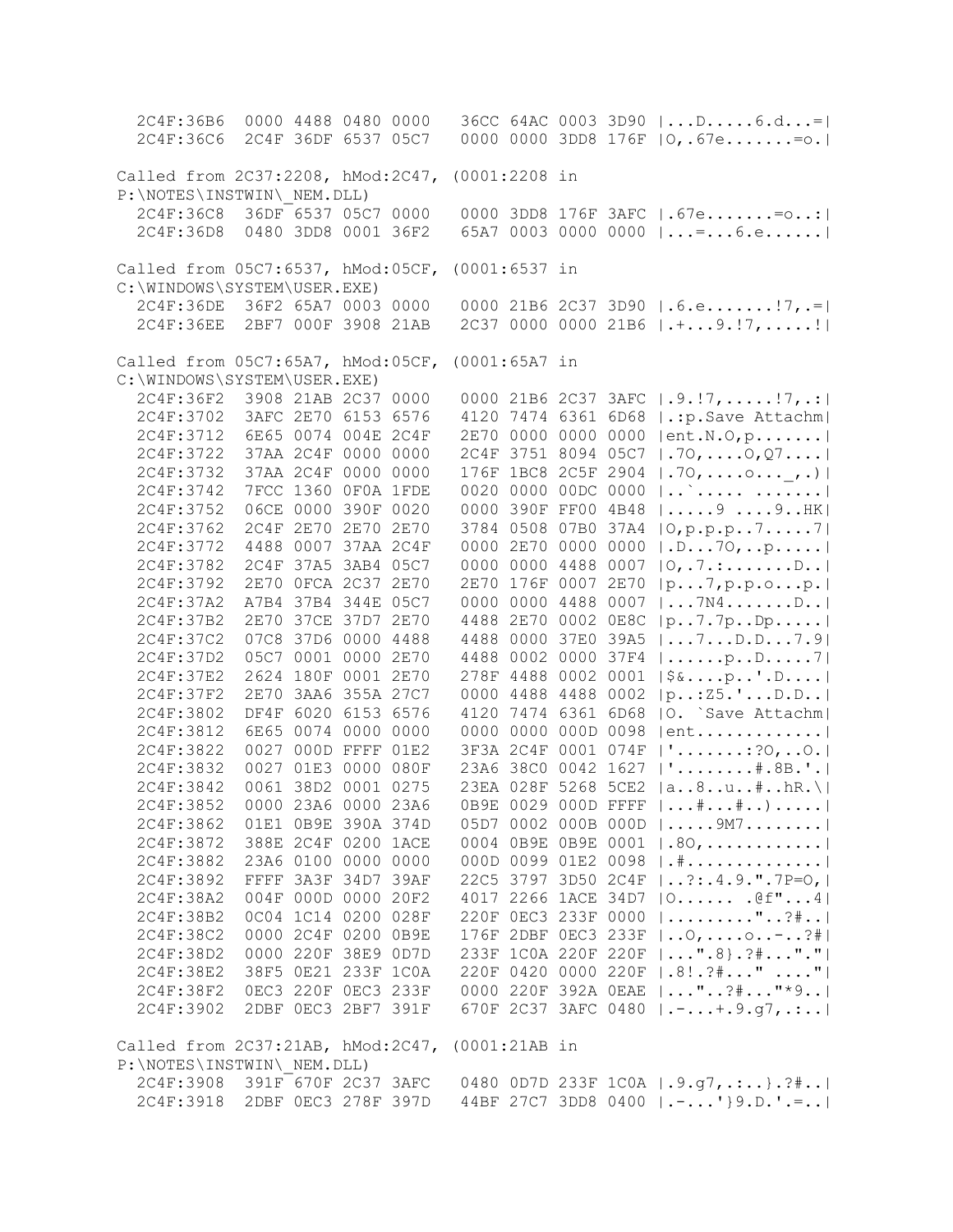Called from 2C37:670F, hMod:2C47, (0001:670F in P:\NOTES\INSTWIN\\_NEM.DLL) 2C4F:391E 397D 44BF 27C7 3DD8 0400 0480 0111 3AFC |}9.D.'.=.......:| 2C4F:392E 3AFC 0480 0111 2BF7 39D5 1C14 39D4 0000 |.:.....+.9...9..| 2C4F:393E 0DFA 1C28 3AFC 0000 3DD8 0400 39D2 2C4F |..(..:...=...9O,| 2C4F:394E 0000 0000 2C4F 3979 8094 05C7 39D2 2C4F |....O,y9.....9O,| 2C4F:395E 0000 0000 176F 1BC8 2C5F 2904 7FCC 05C7 |....o...\_,.)....| 2C4F:396E 39D2 2C4F 0000 0DA0 18D7 3998 2C4F 3995 |.9O,.......9O,.9| Called from 27C7:44BF, hMod:27DF, (0002:44BF in C:\WINDOWS\SYSTEM\COMMDLG.DLL) 2C4F:397C 3995 039E 180F 3DD8 0400 0480 0111 3AFC |.9.....=.......:| 2C4F:398C 176F 3AFC 446A 27C7 39AC 045C 3DD8 0400 |o..:jD.'.9\..=..| Called from 180F:039E, hMod:05CF, (0019:039E in C:\WINDOWS\SYSTEM\USER.EXE) 2C4F:3994 39AC 045C 3DD8 0400 0480 0111 3AFC 2C4F |.9\..=.......:O,| 2C4F:39A4 0080 3DD8 2904 0000 39CC 3AB4 05C7 3DD8 |...=.)...9.:...=| Called from 180F:045C, hMod:05CF, (0019:045C in C:\WINDOWS\SYSTEM\USER.EXE) 2C4F:39AC 39CC 3AB4 05C7 3DD8 0400 0480 0111 3AFC |.9.:...=.......:| 2C4F:39BC 0429 180F 3DD8 0080 395F 0111 3AFC A7B4 |)....=..\_9...:..| Called from 05C7:3AB4, hMod:05CF, (0001:3AB4 in C:\WINDOWS\SYSTEM\USER.EXE) 2C4F:39CC 39DC 0A32 1807 3DD8 0400 0480 0111 3AFC |.92....=.......:| Called from 1807:0A32, hMod:05CF, (001A:0A32 in C:\WINDOWS\SYSTEM\USER.EXE) 2C4F:39DC 39F4 00E6 17EF 0400 0080 0080 000C 7FCC |.9..............| 2C4F:39EC 05C7 3A52 2C4F 0001 3A08 143B 17F7 3A70 |..R:O,...:;...p:| Called from 17EF:00E6, hMod:05CF, (001D:00E6 in C:\WINDOWS\SYSTEM\USER.EXE) 2C4F:39F4 3A08 143B 17F7 3A70 2C4F 0080 0080 3E20 |.:;...p:O,.... >| 2C4F:3A04 0000 079F 3A1C 0D66 1807 3A70 2C4F 0000 |.....:f...p:O,..| Called from 17F7:143B, hMod:05CF, (001C:143B in C:\WINDOWS\SYSTEM\USER.EXE) 2C4F:3A08 3A1C 0D66 1807 3A70 2C4F 0000 000C 0080 |.:f...p:O,......| 2C4F:3A18 3DD8 0007 3A2C 001A 3A70 2C4F 0000 000C |.=..,:..p:O,....| Called from 1807:0D66, hMod:05CF, (001A:0D66 in C:\WINDOWS\SYSTEM\USER.EXE) 2C4F:3A1C 3A2C 001A 3A70 2C4F 0000 000C 3DD8 2C4F |,:..p:O,.....=O,| Called from 1807:001A, hMod:05CF, (001A:001A in C:\WINDOWS\SYSTEM\USER.EXE) 2C4F:3A2C 3A4C 3AB4 05C7 3A70 2C4F 0000 000C 3DD8 |L:.:..p:O,.....=| 2C4F:3A3C 0002 1807 3E20 0007 176F 826F 05C7 817E |.... >..o.o...~.|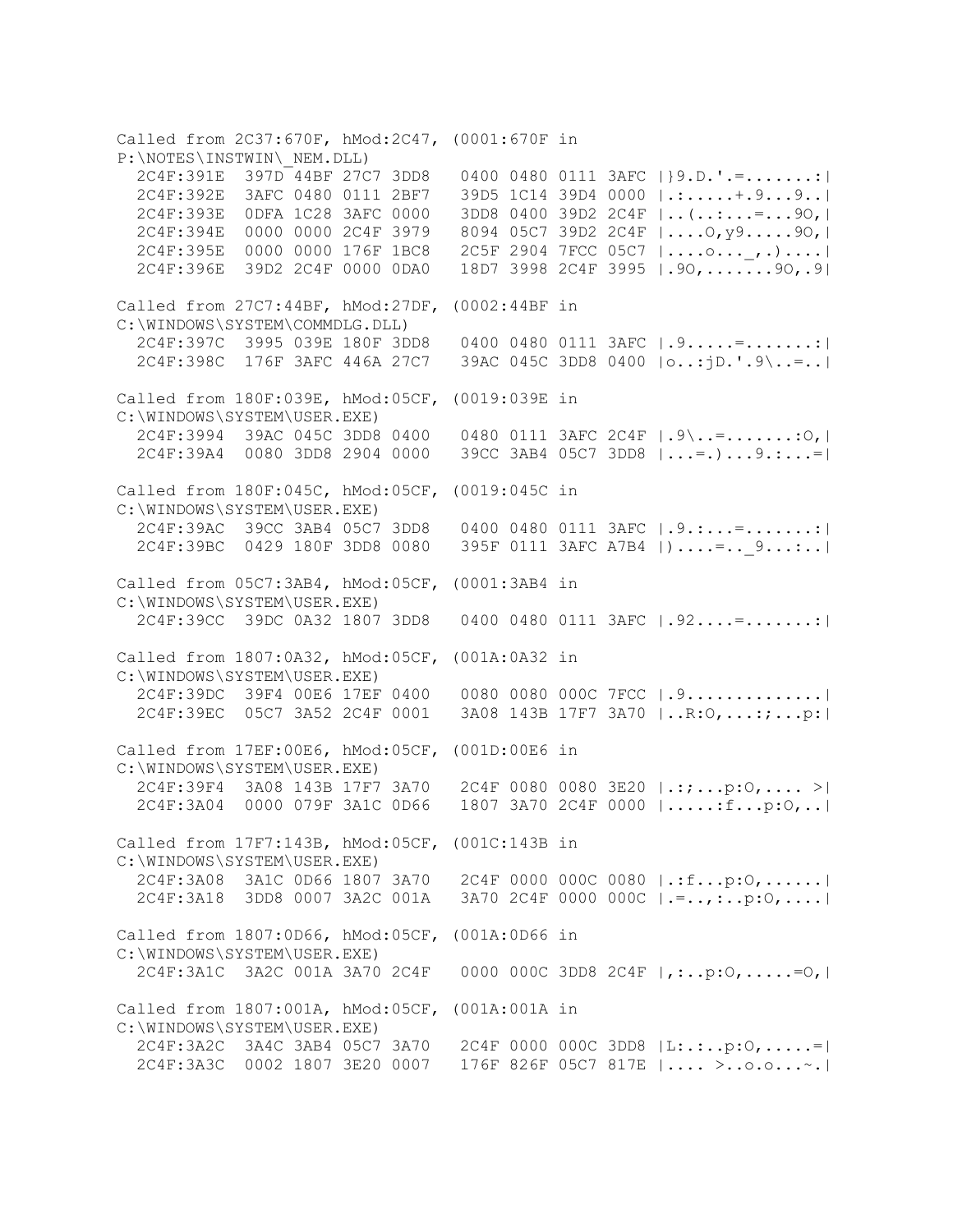| Called from 05C7:3AB4, hMod:05CF, (0001:3AB4 in                                |                     |                |                     |      |               |                     |           |      |                                                                                                                                     |
|--------------------------------------------------------------------------------|---------------------|----------------|---------------------|------|---------------|---------------------|-----------|------|-------------------------------------------------------------------------------------------------------------------------------------|
| C:\WINDOWS\SYSTEM\USER.EXE)                                                    |                     |                |                     |      |               |                     |           |      |                                                                                                                                     |
| 2C4F:3A4C                                                                      |                     |                | 3A60 19C3 05C7 3A70 |      |               |                     |           |      | 2C4F 0000 000C 3DD8   `:p:0,=                                                                                                       |
| 2C4F:3A5C                                                                      |                     |                | 19AD 2BF7 3C72 2208 |      |               |                     |           |      | 2C37 3A70 2C4F 3DD8    +r<. "7, p:0, .=                                                                                             |
|                                                                                |                     |                |                     |      |               |                     |           |      |                                                                                                                                     |
| Called from 05C7:19C3, hMod:05CF,                                              |                     |                |                     |      | (0001:19C3 in |                     |           |      |                                                                                                                                     |
| C:\WINDOWS\SYSTEM\USER.EXE)                                                    |                     |                |                     |      |               |                     |           |      |                                                                                                                                     |
| 2C4F:3A60                                                                      |                     |                | 3C72 2208 2C37 3A70 |      |               |                     |           |      | 2C4F 3DD8 3E26 3A82   r<. "7, p:0, .=&>.:                                                                                           |
| 2C4F: 3A70                                                                     |                     |                | 7373 656D 2E6D 0031 |      |               |                     |           |      | 656D 003A 2BF7 141A   ssmem.1.me:+                                                                                                  |
| 2C4F: 3A80                                                                     |                     |                | 2C4F 3D06 1CAD 2C37 |      |               | 3D50 2C4F 004F 000D |           |      | $ 0, -1, 7, P=0, 0 $                                                                                                                |
| 2C4F:3A90                                                                      |                     |                | 39FC 0013 022E 074F |      |               | 3AD5 3C44 05D7 0000 |           |      | .9.0. . : D <                                                                                                                       |
| 2C4F: 3AA0                                                                     |                     |                | 0000 0000 0000 0000 |      |               | 0010 0000 0010      |           | 0000 |                                                                                                                                     |
| 2C4F:3AB0                                                                      |                     | 3FFF 0000 0000 |                     | 0000 |               | 00FC 8200 0000      |           | 0000 | . ?                                                                                                                                 |
| 2C4F:3AC0                                                                      |                     | 0000 0000 080F |                     | 0000 |               | 3A58 01C2 0000      |           | 0042 | $  \ldots \ldots \ldots \ldots \ldots \ldots \ldots \ldots  $                                                                       |
| 2C4F:3AD0                                                                      |                     |                | 1627 0001 3AEE 000E |      |               | 05D7 000E 0000 0000 |           |      |                                                                                                                                     |
| 2C4F:3AE0                                                                      |                     |                | 19EE 028F 0000 028F |      |               | 5277 3C62 0000 19AA |           |      | $  \ldots \ldots \ldots$ wRb $\leq \ldots$ .                                                                                        |
| 2C4F:3AF0                                                                      |                     |                | 0000 0000 0000 00FF |      |               | 0038 00D3 00A7 00D4 |           |      | $  \ldots \ldots \ldots 8 \ldots \ldots  $                                                                                          |
| 2C4F:3B00                                                                      |                     |                | 4CA6 0003 005D 03F6 |      |               | 084B 0000 0201 083B |           |      | $ L_{\cdot}, L_{\cdot}, L_{\cdot}, K_{\cdot}, \ldots, K_{\cdot}, L_{\cdot} $                                                        |
| 2C4F:3B10                                                                      |                     |                | 0000 0208 09FB 0000 |      |               | 0002 09EB 0000 0008 |           |      |                                                                                                                                     |
| 2C4F:3B20                                                                      |                     |                | 09FB 0000 0602 09EB |      |               | 0000 0608 082B 0000 |           |      |                                                                                                                                     |
| 2C4F:3B30                                                                      |                     |                | 0501 081B 0000 0508 |      |               | 06EB 0000 0104 0C2B |           |      | $ + $                                                                                                                               |
| 2C4F:3B40                                                                      |                     |                | 0000 0207 0C3B 0000 |      |               | 0208 0C6B 0000 0604 |           |      |                                                                                                                                     |
| 2C4F: 3B50                                                                     |                     |                | 0B4B 0000 0608 08FB |      |               | 0000 0402 08EB 0000 |           |      | $ K$                                                                                                                                |
| 2C4F:3B60                                                                      |                     |                | 0408 05DB BA8B 010C |      |               | 0000 3D55 0000 0001 |           |      | $\vert \ldots \ldots \ldots \ldots U^{\pm} \ldots \vert$                                                                            |
| 2C4F:3B70                                                                      |                     |                | 7373 656D 2E6D 0031 |      |               | 656D 003A 19AA 0000 |           |      | ssmem.1.me:                                                                                                                         |
| 2C4F:3B80                                                                      |                     |                | 0000 0000 04F7 0103 |      |               | 028F 5270 3D5A 0000 |           |      | $  \ldots \ldots \ldots \text{pRZ} = \ldots  $                                                                                      |
| 2C4F:3B90                                                                      |                     |                | 20A6 FFFC 05D7 00A6 |      |               | 005E 01C8 00D4 0010 |           |      | $ \cdot $ $\wedge$ $ $                                                                                                              |
| 2C4F:3BA0                                                                      |                     |                | 174A 0094 00A6 01DA |      |               | 0400 0094 074F 000F |           |      | $ J \ldots  \ldots 0 $                                                                                                              |
| 2C4F: 3BB0                                                                     |                     |                | 000F 220F 3C0C 27E6 |      |               | 2237 3CB0 2C4F 3DB0 |           |      | $  \ldots$ ". < . '7". < $\odot$ , . =                                                                                              |
| 2C4F: 3BC0                                                                     |                     |                | 2C4F 000F 220F 3DB0 |      |               | 000F 0000 03FF 000F |           |      | $ 0, \ldots$ ".=                                                                                                                    |
| 2C4F: 3BD0                                                                     |                     |                | 0000 0000 278F 3C35 |      |               | 44BF 27C7 278F 3C3D |           |      | $  \ldots   5 \lt. D \cdot   - \lt.  $                                                                                              |
| 2C4F: 3BE0                                                                     |                     |                | 44BF 27C7 3CB0 2C4F |      |               | 0000 000C 3AFC 3AFC |           |      | $ .D.^{\dagger}.<\!\!\circlearrowleft, \ldots \ldots \ldots  $                                                                      |
| 2C4F:3BF0                                                                      |                     |                | 0000 000C 220F 0000 |      |               | 0000 0001 0000      |           | 0000 | $  \dots   \dots$ " $ $                                                                                                             |
| 2C4F:3C00                                                                      | 2C4F                |                | 3AFC 0000 3CB0      |      |               | 2C4F 3C92 2C4F 0000 |           |      | $ 0, \ldots .50, .50, \ldots $                                                                                                      |
| 2C4F:3C10                                                                      |                     |                | 0000 2C4F 3C39 1647 |      |               | 927E 055C 0028 9343 |           |      | $ 0,9\le G. \sim . \setminus .(.C. $                                                                                                |
| 2C4F:3C20                                                                      |                     |                | 0000 3AFC 1647 1B38 |      |               | 05C7 3CB0 2C4F 055C |           |      | $  \ldots$ :G.8 $<$ O,\.                                                                                                            |
| 2C4F:3C30                                                                      |                     |                | 1647 055C 176F 3C40 |      |               | 6338 05C7 3CB0 2C4F |           |      | $ G. \ .0.0000000 $                                                                                                                 |
| 2C4F:3C40                                                                      |                     |                | 3C52 3AFC 0000 3C52 |      | 5EB7          |                     | 3AFC 176F | 3AFC | $R < . : . R < . ^ . : . : . : . :  $                                                                                               |
| 2C4F:3C50                                                                      | 0000 3C6C 0508 3E64 |                |                     |      |               |                     |           |      | 0AD4 932F 0044 0000 $ 1/D $                                                                                                         |
| 2C4F:3C60 0000 3E20 0480 0000                                                  |                     |                |                     |      |               |                     |           |      | $3C76 64AC 0003 3D90   > v < .d =  $                                                                                                |
| 2C4F:3C70 2C4F 3C89 6537 05C7                                                  |                     |                |                     |      |               |                     |           |      | 0000 0000 3DD8 176F $ 0, .\langle 7e=0. $                                                                                           |
|                                                                                |                     |                |                     |      |               |                     |           |      |                                                                                                                                     |
| Called from 2C37:2208, hMod:2C47, (0001:2208 in                                |                     |                |                     |      |               |                     |           |      |                                                                                                                                     |
| P:\NOTES\INSTWIN\ NEM.DLL)                                                     |                     |                |                     |      |               |                     |           |      |                                                                                                                                     |
| 2C4F:3C72 3C89 6537 05C7 0000                                                  |                     |                |                     |      |               |                     |           |      | 0000 3DD8 176F 3AFC   .< 7e= o:                                                                                                     |
| 2C4F:3C82 0480 3DD8 0001 3C9C                                                  |                     |                |                     |      |               |                     |           |      | 65A7 0003 0000 0000 $  =  < e $                                                                                                     |
|                                                                                |                     |                |                     |      |               |                     |           |      |                                                                                                                                     |
| Called from 05C7:6537, hMod:05CF, (0001:6537 in                                |                     |                |                     |      |               |                     |           |      |                                                                                                                                     |
| C:\WINDOWS\SYSTEM\USER.EXE)                                                    |                     |                |                     |      |               |                     |           |      |                                                                                                                                     |
| 2C4F:3C88 3C9C 65A7 0003 0000                                                  |                     |                |                     |      |               |                     |           |      | 0000 21B6 2C37 3D90 $ \cdot $ . $ 7, .= $                                                                                           |
| 2C4F:3C98 2BF7 000F 3EB2 21AB                                                  |                     |                |                     |      |               |                     |           |      | 2C37 0000 0000 21B6 $\vert \cdot \vert \cdot \ldots \cdot \vert \cdot \vert \cdot \vert \cdot \ldots \cdot \vert \cdot \vert \vert$ |
|                                                                                |                     |                |                     |      |               |                     |           |      |                                                                                                                                     |
| Called from 05C7:65A7, hMod:05CF, (0001:65A7 in<br>C:\WINDOWS\SYSTEM\USER.EXE) |                     |                |                     |      |               |                     |           |      |                                                                                                                                     |
|                                                                                |                     |                |                     |      |               |                     |           |      |                                                                                                                                     |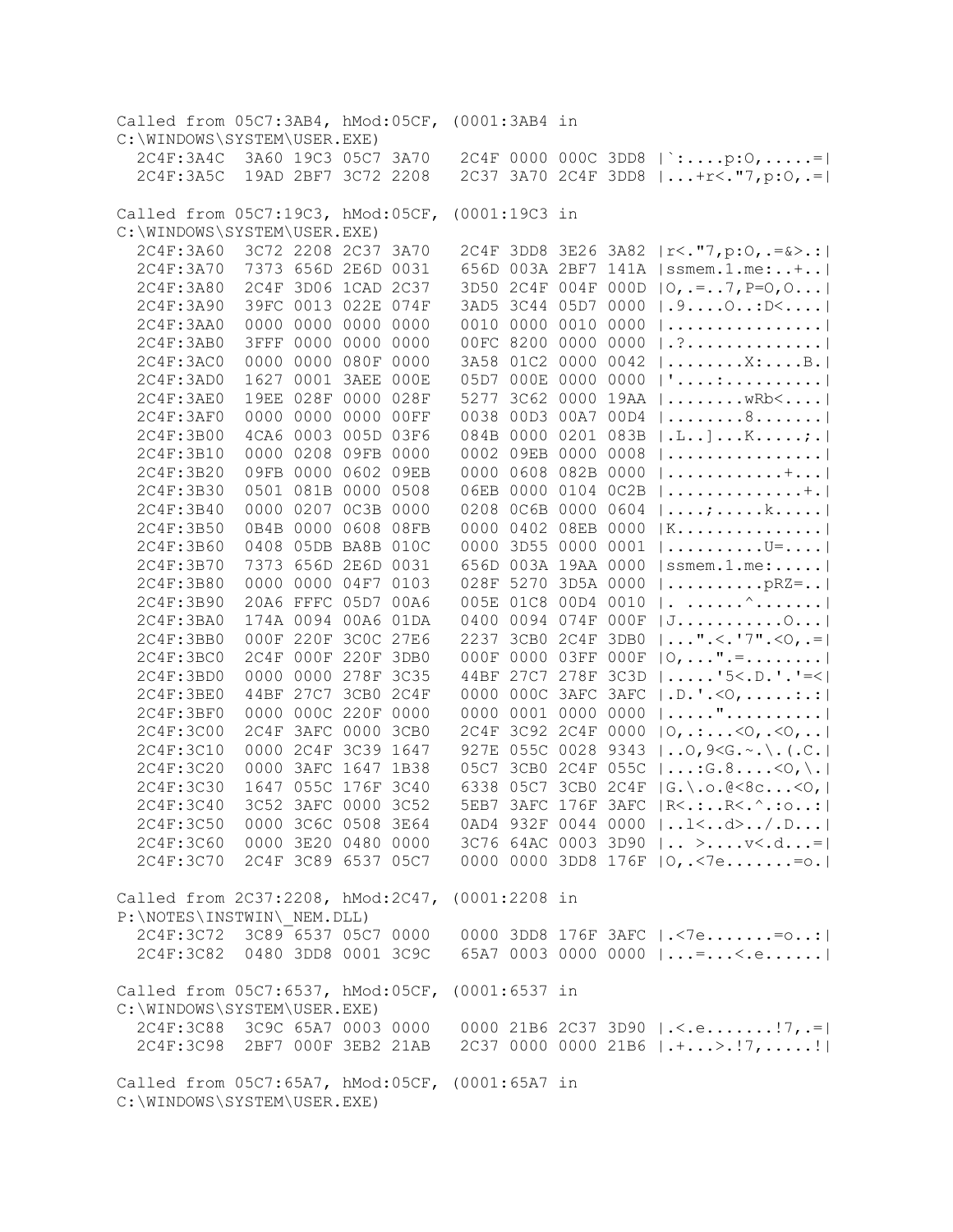| 2C4F:3C9C                                                                         | 3EB2 21AB 2C37 0000 |  |                     |  | 0000 21B6 2C37 3AFC   .>.!7, !7, .:                            |
|-----------------------------------------------------------------------------------|---------------------|--|---------------------|--|----------------------------------------------------------------|
| 2C4F:3CAC                                                                         | 3AFC 0000 6153 6576 |  |                     |  | 4120 7474 6361 6D68   .:Save Attachm                           |
| 2C4F:3CBC                                                                         | 6E65 0074 0004 002F |  |                     |  | 074F 2BB4 074F 20A6   ent/.O+O                                 |
| 2C4F:3CCC                                                                         | 3D50 2C4F 0000 0000 |  |                     |  | 3CDC 0000 0000 176F   P=0, <o. < td=""></o. <>                 |
| 2C4F:3CDC                                                                         | OFOE 0103 0AC6 20A6 |  | 024E 005D 05D7 0000 |  | $ \ldots $ . $\mathbb{N}$ . $ \ldots $                         |
| 2C4F:3CEC                                                                         | 0000 0000 1E56 FFFE |  | FFFE 0000 0003 074F |  | $ \ldots, V_{\cdot}, \ldots, \ldots, O_{\cdot} $               |
| 2C4F:3CFC                                                                         | 0042 0BB6 26D2 20F2 |  | 0000 20A6 FFFC 0000 |  | B6                                                             |
| 2C4F:3D0C                                                                         | 0000 080F 3D1C 6139 |  |                     |  | 22AB 20F2 20A6 074F   =9a.". . O.                              |
| 2C4F:3D1C                                                                         | 3D3D 1556 05D7 20F2 |  |                     |  | 074F 0000 0000 0000 $ =V 0$                                    |
| 2C4F:3D2C                                                                         | 080F 151F FF8C 002F |  |                     |  | 176F 5058 4E04 0000  /.o.XP.N                                  |
| 2C4F:3D3C                                                                         | 3DC4 A5F1 05C7 0000 |  |                     |  | 0000 0BB6 39FC 0BB6   .=9                                      |
| 2C4F:3D4C                                                                         | 074F 00F4 20BB 6553 |  |                     |  | 7263 7465 5320 7265   O Secret Ser                             |
| 2C4F:3D5C                                                                         | 6976 6563 4D20 6D65 |  |                     |  | 206F 6552 5520 5353   vice Memo Re USS                         |
| 2C4F:3D6C                                                                         |                     |  |                     |  |                                                                |
|                                                                                   | 2053 6E69 4A20 4B46 |  |                     |  | 4320 6C6F 656C 116C  S in JFK Collel.                          |
| 2C4F:3D7C                                                                         | 1618 204F 0246 000E |  |                     |  | 0010 0000 0330 3FEF    O F 0?                                  |
| 2C4F:3D8C                                                                         | 0005 1F57 OEBB 3FEA |  |                     |  | 1618 204F 0246 0007    W. ? O F                                |
| 2C4F:3D9C                                                                         | 0010 0000 0330 0012 |  |                     |  | OODC 2C4F 0330 3DBA $ 000,0 =$                                 |
| 2C4F:3DAC                                                                         | 0612 2037 6153 6576 |  |                     |  | 4120 7474 6361 6D68    7 Save Attachm                          |
| 2C4F:3DBC                                                                         | 6E65 0074 3DCE 2C4F |  |                     |  | 0001 CB2A 0012 1F67   ent= 0, *g.                              |
| 2C4F:3DCC                                                                         | 0000 0001 0012 1F67 |  |                     |  | 074F 1F97 3DE8 2C4F $  \dots q.0=0 $                           |
| 2C4F:3DDC                                                                         | 413C 2C4F 000B 0000 |  |                     |  | 0000 CB2A 5C5C 5241   <a0,*.\\ar < td=""></a0,*.\\ar <>        |
| 2C4F:3DEC                                                                         | 4252 5C31 5953 5C53 |  |                     |  | 5550 4C42 4349 2020   RB1\SYS\PUBLIC                           |
| 2C4F:3DFC                                                                         | 005C 5C53 4F4E 4554 |  |                     |  | 5C53 4E49 5453 4957   \. S\NOTES\INSTWI                        |
| 2C4F:3E0C                                                                         | 004E 0190 0000 0000 |  |                     |  | 0064 1AE0 34D7 0208  Nd4                                       |
| 2C4F: 3E1C                                                                        | 4000 009C 0000 0001 |  |                     |  | 003B 0000 0AA0 077E   .@;~.                                    |
| 2C4F:3E2C                                                                         | 0000 3EEE 085C 19AA |  |                     |  | E100 0000 3ED6 3F0C $ >\rangle$ >.?                            |
| 2C4F: 3E3C                                                                        | 0800 0000 0000 0000 |  |                     |  | 54C6 074F 3E50 091A   TO.P>                                    |
| 2C4F: 3E4C                                                                        | 0000 0AA0 A000 03F7 |  |                     |  | E000 0128 6000 00EA    (`                                      |
| 2C4F: 3E5C                                                                        | 4000 009C D000 0007 |  |                     |  | A000 008C 0000 007D   .@}.                                     |
| 2C4F: 3E6C                                                                        | C800 0000 6000 0009 |  |                     |  | 7800 0005 5800 0002   ` x X                                    |
| 2C4F:3E7C                                                                         | 5800 0002 C800 0000 |  |                     |  | C800 0000 1000 0000 $ X$                                       |
| 2C4F:3E8C                                                                         | 1ACE 0004 7800 0000 |  |                     |  | 1000 0000 0400 0000  x                                         |
| 2C4F:3E9C                                                                         | 0C00 0000 0C00 0000 |  |                     |  | 0C00 0000 3A3F 34D7  ?:.4                                      |
| 2C4F: 3EAC                                                                        | 3FC3 22C5 2BF7 3EC9 |  |                     |  | 670F 2C37 3AFC 0480   .?.". + . > . g7, .:                     |
| Called from 2C37:21AB, hMod:2C47, (0001:21AB in                                   |                     |  |                     |  |                                                                |
| P:\NOTES\INSTWIN\ NEM.DLL)                                                        |                     |  |                     |  |                                                                |
| 2C4F:3EB2 3EC9 670F 2C37 3AFC                                                     |                     |  |                     |  | 0480 20F2 4017 2266   .> .g7, .: . @f"                         |
|                                                                                   |                     |  |                     |  | 2C4F:3EC2 1ACE 34D7 278F 3F27 44BF 27C7 3DD8 0400  4.''?.D.'.= |
| Called from 2C37:670F, hMod:2C47, (0001:670F in                                   |                     |  |                     |  |                                                                |
| P:\NOTES\INSTWIN\ NEM.DLL)                                                        |                     |  |                     |  |                                                                |
| 2C4F:3EC8 3F27 44BF 27C7 3DD8                                                     |                     |  |                     |  | 0400 0480 0111 3AFC   '?.D. '.=:                               |
| 2C4F:3ED8 3AFC 0480 0111 8055                                                     |                     |  |                     |  | 2DBF 0EC3 A155 0000   .: U. .- U                               |
| 2C4F: 3EE8 19AA 0000 3AFC 0000                                                    |                     |  |                     |  | 3DD8 0400 3F7C 2C4F   := ?O,                                   |
| 2C4F:3EF8 0000 0000 2C4F 3F23                                                     |                     |  |                     |  | 8094 05C7 3F7C 2C4F    0, #?   ?0,                             |
| 2C4F:3F08 0000 0000 176F 1BC8                                                     |                     |  |                     |  | 2C5F 2904 7FCC 05C7  o_,.)                                     |
| 2C4F:3F18 3F7C 2C4F 0000 0DA0                                                     |                     |  |                     |  | 18D7 3F42 2C4F 3F3F   ?O, B?O, ??                              |
| Called from 27C7:44BF, hMod:27DF, (0002:44BF in<br>C:\WINDOWS\SYSTEM\COMMDLG.DLL) |                     |  |                     |  |                                                                |
| 2C4F:3F26 3F3F 039E 180F 3DD8                                                     |                     |  |                     |  | 0400 0480 0111 3AFC $ ?$ =                                     |
| 2C4F:3F36 176F 3AFC 446A 27C7                                                     |                     |  |                     |  | 3F56 045C 3DD8 0400   o: jD. 'V?\=                             |
|                                                                                   |                     |  |                     |  |                                                                |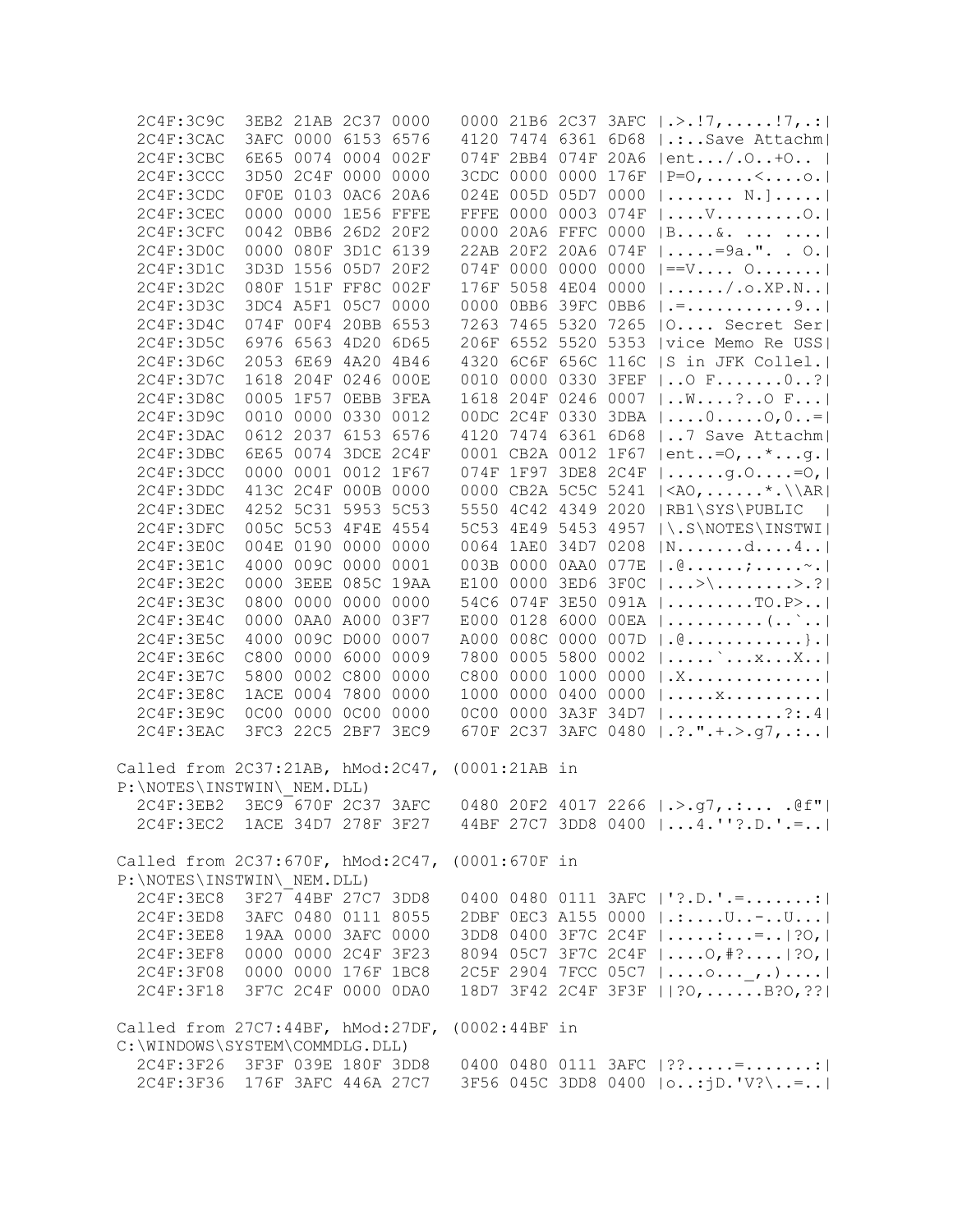Called from 180F:039E, hMod:05CF, (0019:039E in C:\WINDOWS\SYSTEM\USER.EXE) 2C4F:3F3E 3F56 045C 3DD8 0400 0480 0111 3AFC 2C4F |V?\..=.......:O,| 2C4F:3F4E 0080 3DD8 2904 0000 3F76 3AB4 05C7 3DD8 |...=.)..v?.:...=| Called from 180F:045C, hMod:05CF, (0019:045C in C:\WINDOWS\SYSTEM\USER.EXE) 2C4F:3F56 3F76 3AB4 05C7 3DD8 0400 0480 0111 3AFC |v?.:...=.......:| 2C4F:3F66 0429 180F 3DD8 0080 395F 0111 3AFC A7B4 |)....=..\_9...:..| Called from 05C7:3AB4, hMod:05CF, (0001:3AB4 in C:\WINDOWS\SYSTEM\USER.EXE) 2C4F:3F76 3F86 0A32 1807 3DD8 0400 0480 0111 3AFC |.?2....=.......:| Called from 1807:0A32, hMod:05CF, (001A:0A32 in C:\WINDOWS\SYSTEM\USER.EXE) 2C4F:3F86 3F9E 00E6 17EF 0400 0080 0080 000C 7FCC |.?..............| 2C4F:3F96 05C7 3FFC 2C4F 0001 3FB2 143B 17F7 401A |...?O,...?;....@| Called from 17EF:00E6, hMod:05CF, (001D:00E6 in C:\WINDOWS\SYSTEM\USER.EXE) 2C4F:3F9E 3FB2 143B 17F7 401A 2C4F 0080 0080 44D0 |.?;....@O,.....D| 2C4F:3FAE 0000 079F 3FC6 0D66 1807 401A 2C4F 0000 |.....?f....@O,..| Called from 17F7:143B, hMod:05CF, (001C:143B in C:\WINDOWS\SYSTEM\USER.EXE) 2C4F:3FB2 3FC6 0D66 1807 401A 2C4F 0000 000C 0080 |.?f....@O,......| 2C4F:3FC2 3DD8 0007 3FD6 001A 401A 2C4F 0000 000C |.=...?...@O,....| Called from 1807:0D66, hMod:05CF, (001A:0D66 in C:\WINDOWS\SYSTEM\USER.EXE) 2C4F:3FC6 3FD6 001A 401A 2C4F 0000 000C 3DD8 2C4F |.?...@O,.....=O,| Called from 1807:001A, hMod:05CF, (001A:001A in C:\WINDOWS\SYSTEM\USER.EXE) 2C4F:3FD6 3FF6 3AB4 05C7 401A 2C4F 0000 000C 3DD8 |.?.:...@O,.....=| 2C4F:3FE6 0002 1807 44D0 0007 176F 826F 05C7 817E |.....D..o.o...~.| Called from 05C7:3AB4, hMod:05CF, (0001:3AB4 in C:\WINDOWS\SYSTEM\USER.EXE) 2C4F:3FF6 400A 19C3 05C7 401A 2C4F 0000 000C 3DD8 |.@.....@O,.....=| 2C4F:4006 19AD 2BF7 421C 2208 2C37 401A 2C4F 3DD8 |...+.B."7,.@O,.=| Called from 05C7:19C3, hMod:05CF, (0001:19C3 in C:\WINDOWS\SYSTEM\USER.EXE) 2C4F:400A 421C 2208 2C37 401A 2C4F 3DD8 44D6 A100 |.B."7,.@O,.=.D..| 2C4F:401A 7373 656D 2E6D 0031 656D 003A 5C53 5550 |ssmem.1.me:.S\PU| 2C4F:402A 4C42 4349 2020 005C 44E7 0080 429C 176F |BLIC \..D...Bo.| 2C4F:403A 4052 0A0E 17BF 404A 2C4F 4244 0042 0080 |R@....J@O,DBB...| 2C4F:404A 0000 0E55 1847 0E55 1847 429C 0000 0000 |..U.G.U.G..B....| 2C4F:405A 0000 001D 0606 0001 0001 4076 0F11 0000 |..........v@....| 2C4F:406A 0000 0000 0000 0001 4244 176F 4090 3E4F |........DBo..@O>| 2C4F:407A 05C7 3E4F 05C7 176F 429C 4244 4244 4098 |..O>..o..BDBDB.@| 2C4F:408A 20A8 17BF 0485 0000 0000 0000 4244 40D2 |. ..........DB.@|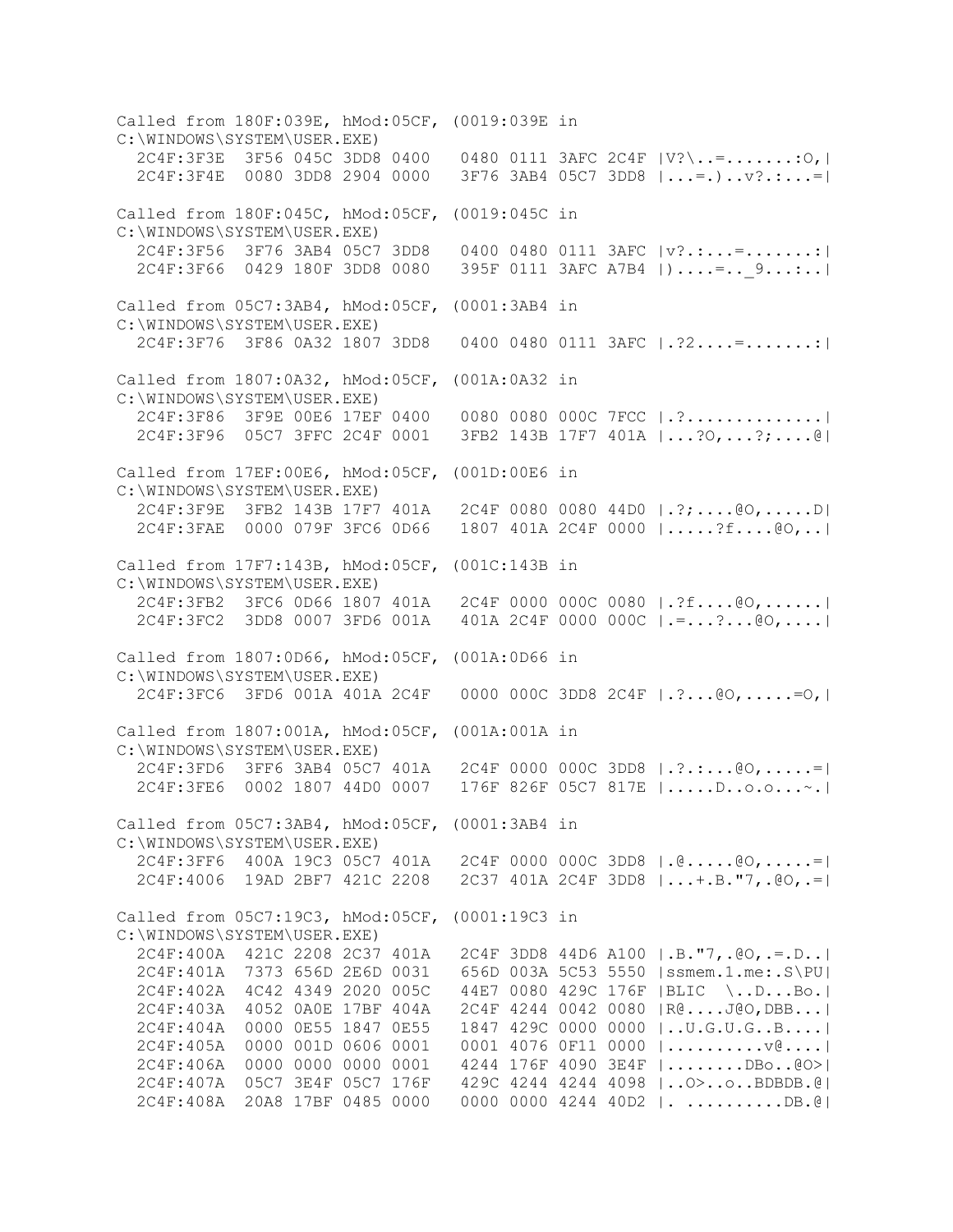| 2C4F:409A                                       |      | 023F 0001 429C 0001 |                  |                 |           |                     |      | 4214 2C4F 2C4F 0000   ?BBO, O,                          |
|-------------------------------------------------|------|---------------------|------------------|-----------------|-----------|---------------------|------|---------------------------------------------------------|
| 2C4F:40AA                                       |      | 0000 2904 4B48 0206 |                  |                 |           |                     |      | 0206 4700 0206 4112 $  \dots \rangle$ HKGA              |
| 2C4F:40BA                                       |      | 1D9D 0117 0206 2CC4 |                  |                 |           |                     |      | 27CF 17BF 278F 0001   , .''                             |
| 2C4F:40CA                                       |      | 000B 3A45 575C 2D50 |                  |                 |           |                     |      | 4F44 5343 0500 0000  E:\WP-DOCS                         |
| 2C4F:40DA                                       |      | 0000 0001 000B 4244 |                  |                 |           |                     |      | 0100 17BF 0001 4214    DB B                             |
| 2C4F:40EA                                       |      | 176F 000B 4244 A7B4 |                  |                 |           |                     |      | 4106 0739 17CF 0000   o DB A9                           |
| 2C4F:40FA                                       |      | 0000 0001 000B 4244 |                  |                 |           |                     |      | 2C4F 012F 4244 0283  DBO, /.DB                          |
| 2C4F:410A                                       |      | 0E20 0212 0200 278F |                  |                 |           |                     |      | 4123 54D7 27C7 0100   '#A.T.'                           |
| 2C4F:411A                                       |      | 7373 656D 2E6D 0031 |                  |                 |           |                     |      | 656D 003A 02F4 000B   ssmem.1.me:                       |
| 2C4F:412A                                       |      | 0001 0001 007A 4432 |                  |                 |           |                     |      | 4A30 0065 3AFC 0001    z.2D0Je:                         |
| 2C4F:413A                                       |      | 0016 5C5C 5241 4252 |                  |                 |           |                     |      | 5C31 5953 5C53 5550  \\ARRB1\SYS\PU                     |
| 2C4F:414A                                       |      | 4C42 4349 2020 005C |                  |                 |           |                     |      | 5C53 4F4E 4554 000F   BLIC \.S\NOTE                     |
| 2C4F:415A                                       |      | 000F 220F 41B6 27E6 |                  |                 |           |                     |      | 2237 425A 2C4F 435A   ".A.'7"ZBO, ZC                    |
| 2C4F:416A                                       |      | 2C4F 000F 220F 435A |                  |                 |           |                     |      | 000F 4195 233F 000F   O,  "ZC A?#                       |
| 2C4F:417A                                       |      | 0000 3A7A 278F 41DF |                  |                 |           |                     |      | 44BF 27C7 278F 41E7    z: .' . A. D. ' .' . A           |
| 2C4F:418A                                       |      | 44BF 27C7 425A 2C4F |                  |                 |           |                     |      | 0000 000C 3AFC 3AFC   .D. 'ZBO, :.:                     |
| 2C4F:419A                                       |      | 0000 000C 220F 7700 |                  |                 |           | 0000 0001 0000 0000 |      | $  \dots  $ $\ldots$ $\mathbb{W}$ $ $                   |
| 2C4F:41AA                                       |      | 2C4F 3AFC 0000 425A |                  |                 |           |                     |      | 2C4F 423C 2C4F 0000   O, .:ZBO, <bo, td=""  <=""></bo,> |
| 2C4F:41BA                                       |      | 0000 2C4F 41E3 1647 |                  |                 |           |                     |      | 927E 055C 0028 9343    O, . AG. ~. \. (. C.             |
| 2C4F:41CA                                       |      | 0000 3AFC 1647 1B38 |                  |                 |           |                     |      | 05C7 425A 2C4F 055C   : G.8ZBO, \.                      |
| 2C4F:41DA                                       |      | 1647 055C 176F 41EA |                  |                 |           |                     |      | 6338 05C7 425A 2C4F   G. \.oA8cZBO,                     |
| 2C4F: 41EA                                      |      | 41FC 3AFC 0000 41FC |                  |                 |           | 5EB7 3AFC 176F 3AFC |      | $  .A. :  A. ^ . : 0 :  $                               |
| 2C4F:41FA                                       |      | 0000 4216 0508 180F |                  |                 |           |                     |      | 425A 2C4F 0000 000C    B.  ZBO,                         |
| 2C4F:420A                                       |      | 3AFC 44D0 0480 0480 |                  |                 |           | 4220 64AC 0003 3D90 |      | $ \ldots D\ldots B\ldots =$                             |
| 2C4F:421A                                       |      | 2C4F 4233 6537 05C7 |                  |                 |           |                     |      | 0000 0000 3DD8 176F   0,3B7e= o.                        |
| Called from 2C37:2208, hMod:2C47,               |      |                     |                  | $(0001:2208$ in |           |                     |      |                                                         |
| P:\NOTES\INSTWIN\ NEM.DLL)                      |      |                     |                  |                 |           |                     |      |                                                         |
| 2C4F:421C 4233 6537 05C7 0000                   |      |                     |                  |                 |           |                     |      | 0000 3DD8 176F 3AFC   3B7e= o:                          |
| 2C4F:422C 0480 3DD8 0001 4246                   |      |                     |                  |                 |           |                     |      | 65A7 0003 0000 0000 $  = .$ FB.e                        |
| Called from 05C7:6537, hMod:05CF, (0001:6537 in |      |                     |                  |                 |           |                     |      |                                                         |
| C:\WINDOWS\SYSTEM\USER.EXE)                     |      |                     |                  |                 |           |                     |      |                                                         |
| 2C4F:4232 4246 65A7 0003 0000                   |      |                     |                  |                 |           |                     |      | 0000 21B6 2C37 3D90   FB.e! 7, .=                       |
| 2C4F:4242 2BF7 000F 445C 21AB                   |      |                     |                  |                 |           |                     |      | 2C37 0000 0000 21B6 $ \cdot $ \D.!7,!                   |
| Called from 05C7:65A7, hMod:05CF, (0001:65A7 in |      |                     |                  |                 |           |                     |      |                                                         |
| C:\WINDOWS\SYSTEM\USER.EXE)                     |      |                     |                  |                 |           |                     |      |                                                         |
| 2C4F:4246                                       |      | 445C 21AB 2C37      | 0000             |                 |           | 0000 21B6 2C37 3AFC |      | $ \D. !7, \ldots . !7, . : $                            |
| 2C4F:4256                                       |      | 3AFC 1C28 6153 6576 |                  |                 |           | 4120 7474 6361 6D68 |      | .: (. Save Attachm                                      |
| 2C4F:4266                                       |      | 6E65 0074 3AAF      | 34D7             |                 |           | 427D 187B 379F 1C28 |      | $ ent:4\}B$ [7(.]                                       |
| 2C4F:4276                                       |      | 4017 0000 34D7      | 41 <sub>D0</sub> |                 |           | 000C 0004 0402 0905 |      | . @ 4 . A                                               |
| 2C4F:4286                                       |      | 0F0A 1311 1816 0019 |                  |                 |           | 080F 458C 2C4F AF7C |      | $  \ldots   \ldots   \ldots  $ . EO, $  \ldots  $       |
| 2C4F:4296                                       |      | AFB3 42AA A816 0004 |                  |                 |           | 0019 2C4F 0000 2BF7 |      | $ \ldots B \ldots \ldots 0, \ldots +  $                 |
| 2C4F:42A6                                       | 0000 | 2C4F 452E           | 1CAD             |                 |           | 2C37 458C 2C4F 0000 |      | 0, .E7, .EO,                                            |
| 2C4F:42B6                                       | 0046 | 2E70 45C6 459A      |                  |                 |           | 1C28 4017 141A 0000 |      | F.pE.E(@]                                               |
| 2C4F:42C6                                       |      | 2E70 0000 2C4F 0000 |                  |                 |           | 0000 176F 0000 0000 |      | $ p\ldots 0, \ldots 0 \ldots  $                         |
| 2C4F:42D6                                       |      | AFDA AFB3 42EC A816 |                  |                 | 05C7 0000 | 0000                | 3DD8 | $  \ldots B \ldots =  $                                 |
| 2C4F:42E6                                       |      | 2BF7 0000 0000 4570 |                  | 1CAD            | 2C37      | 0000                | 0000 | $ +pE7, $                                               |
| 2C4F:42F6                                       | 3DD8 | 0008 2E70           | 2E70             |                 |           | 3DD8 074F 4017 1C28 |      | $ .-. p.p=00( .  $                                      |
| 2C4F:4306                                       |      | 4017 0000 0415 0000 |                  |                 |           | 0000 0000 39FC 0000 |      | $ .\& \dots$                                            |
| 2C4F:4316                                       |      | 2BF7 433B 3178 2C37 |                  |                 |           | 4334 2C4F 0000 0000 |      | $ $ .+; Cx17, 4CO,                                      |
| 2C4F:4326                                       | 0000 | 0401 39FC 1C14      |                  |                 |           | 4017 3AFC 2BF7 0000 |      | $  \ldots9 \ldots @. : . +  $                           |
| 2C4F:4336                                       |      | 0000 2BF7 07E7 02B7 |                  |                 |           | 0346 0001 2C4F 01E7 |      | $ \ldots + \ldots + \ldots + \ldots + \circ$ ,          |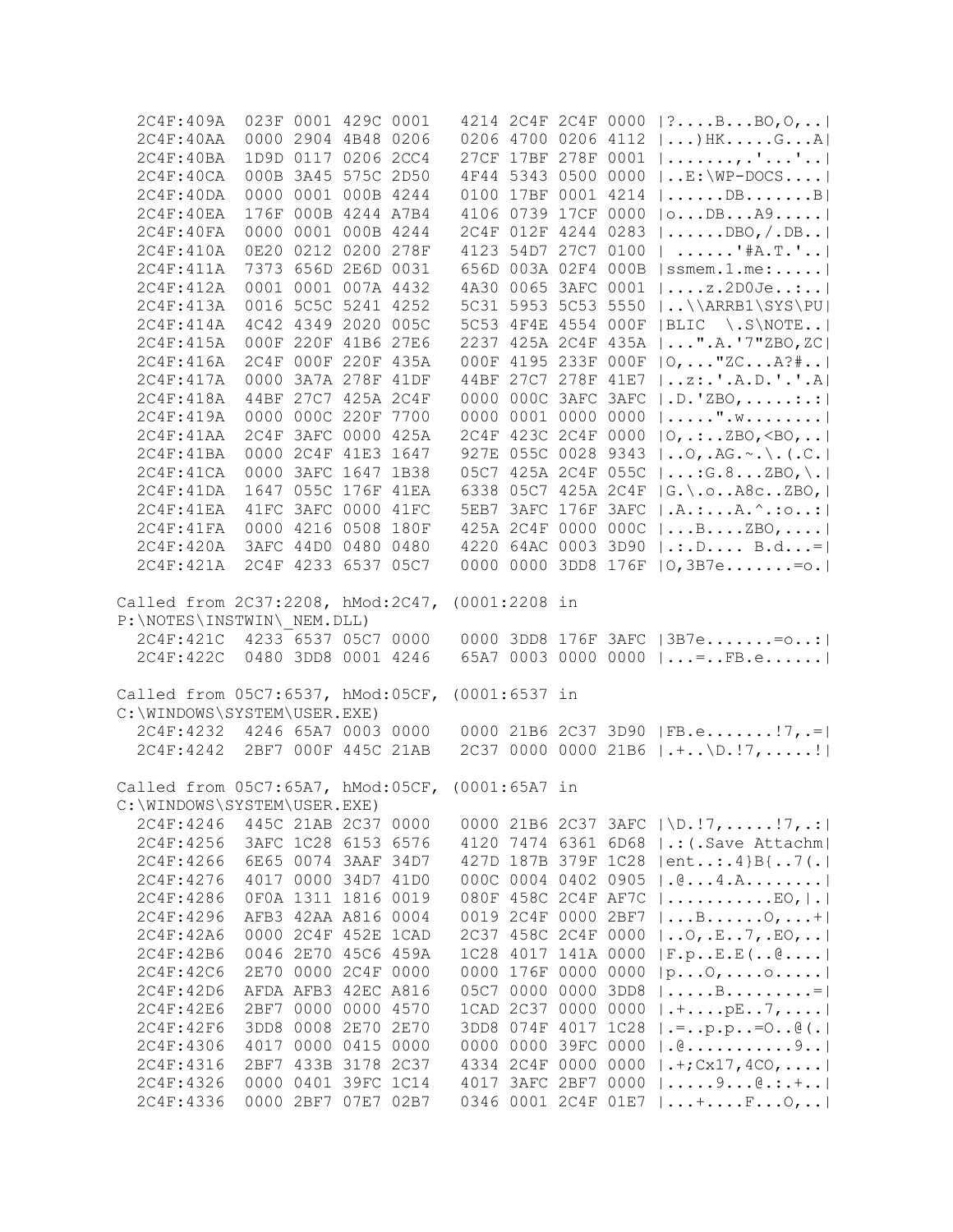2C4F:4346 01C3 0000 0008 176F 4360 1D8B 17BF 0001 |......o.`C......| 2C4F:4356 435C 2C4F 6153 6576 4120 7474 6361 6D68 |\CO,Save Attachm| 2C4F:4366 6E65 0074 2C4F 429C 0410 4442 2C4F 43FC |ent.O,.B..BDO,.C| 2C4F:4376 2C4F 0000 0000 2C4F 43A3 8094 3936 0000 |O,....O,.C..69..| 2C4F:4386 2C4F 3936 0000 3926 0002 079F 0001 43D6 |O,69..&9.......C| 2C4F:4396 0379 0001 0001 FFFF 4442 2C4F 429C 0001 |y.......BDO,.B..| 2C4F:43A6 4214 2C4F 2C4F 0000 0000 2904 4B48 2C4F |.BO,O,.....)HKO,| 2C4F:43B6 0001 4214 2C4F 0000 0000 07B0 43F6 8094 |...BO,.......C..| 2C4F:43C6 05C7 43FC 2C4F 0000 0000 176F 2904 2C5F |...CO,....o..)\_,| 2C4F:43D6 43F6 3AB4 05C7 4442 2C4F FFFF 0410 4244 |.C.:..BDO,....DB| 2C4F:43E6 0100 17BF 0001 4214 22EA 028F 5268 5D9E |.......B."..hR.]| 2C4F:43F6 0000 22A6 FFFC 4442 2C4F FFFF 0410 4244 |..."..BDO,....DB| 2C4F:4406 2C4F 3AFC 442A 3AB4 05C7 4442 2C4F FFFF |O,.:\*D.:..BDO,..| 2C4F:4416 0410 41D0 0000 1188 0000 3AFC 278F 040C |...A.......:.'..| 2C4F:4426 41D0 A7B4 4544 216A 27C7 4442 2C4F FFFF |.A..DEj!.'BDO,..| 2C4F:4436 040C 41D0 3AFC 0001 0018 41D0 3A65 000D |...A.:.....Ae:..| 2C4F:4446 0000 7272 3162 645C 7461 5C61 686B 7265 |..rrb1\data\kher| 2C4F:4456 2064 5C20 2BF7 4473 670F 2C37 3AFC 0480 |d \.+sD.g7,.:..| Called from 2C37:21AB, hMod:2C47, (0001:21AB in P:\NOTES\INSTWIN\\_NEM.DLL)  $2C4F:445C$   $4473$  670F 2C37 3AFC 0480 0231 05D7 0000  $|SD.g7, \ldots 1 \ldots |$  2C4F:446C 0FEA 028F 278F 44D1 44BF 27C7 3DD8 0100 |.....'.D.D.'.=..| Called from 2C37:670F, hMod:2C47, (0001:670F in P:\NOTES\INSTWIN\\_NEM.DLL)  $2C4F:4472$   $44D1$   $44BF$   $27C7$   $3DD8$  0100 0480 0111  $3AFC$   $|.D.D.$   $|. = . . . . . . . : |$  2C4F:4482 3AFC 0480 0111 45AE 074F 0020 00CC 0000 |.:.....EO. .....| 2C4F:4492 0000 2C04 3AFC 0000 3DD8 0100 4526 2C4F |...,.:...=..&EO,| 2C4F:44A2 0000 0000 2C4F 44CD 8094 05C7 4526 2C4F |....O,.D....&EO,| 2C4F:44B2 0000 0000 176F 1BC8 2C5F 2904 7FCC 05C7 |....o...\_,.)....| 2C4F:44C2 4526 2C4F 0000 0DA0 18D7 44EC 2C4F 44E9 |&EO,.......DO,.D| Called from 27C7:44BF, hMod:27DF, (0002:44BF in C:\WINDOWS\SYSTEM\COMMDLG.DLL) 2C4F:44D0 44E9 039E 180F 3DD8 0100 0480 0111 3AFC |.D.....=.......:| 2C4F:44E0 176F 3AFC 446A 27C7 4500 045C 3DD8 0100 |o..:jD.'.E\..=..| Called from 180F:039E, hMod:05CF, (0019:039E in C:\WINDOWS\SYSTEM\USER.EXE) 2C4F:44E8 4500 045C 3DD8 0100 0480 0111 3AFC 2C4F |.E\..=.......:O,| 2C4F:44F8 0080 0BA6 2904 0000 4520 3AB4 05C7 3DD8 |.....).. E.:...=| Called from 180F:045C, hMod:05CF, (0019:045C in C:\WINDOWS\SYSTEM\USER.EXE) 2C4F:4500 4520 3AB4 05C7 3DD8 0100 0480 0111 3AFC | E.:...=.......:| 2C4F:4510 0429 180F 0BA6 0080 395F 0111 3AFC A7B4 |).......\_9...:..| Called from 05C7:3AB4, hMod:05CF, (0001:3AB4 in C:\WINDOWS\SYSTEM\USER.EXE) 2C4F:4520 4530 0A32 1807 3DD8 0100 0480 0111 3AFC |0E2....=.......:| Called from 1807:0A32, hMod:05CF, (001A:0A32 in C:\WINDOWS\SYSTEM\USER.EXE)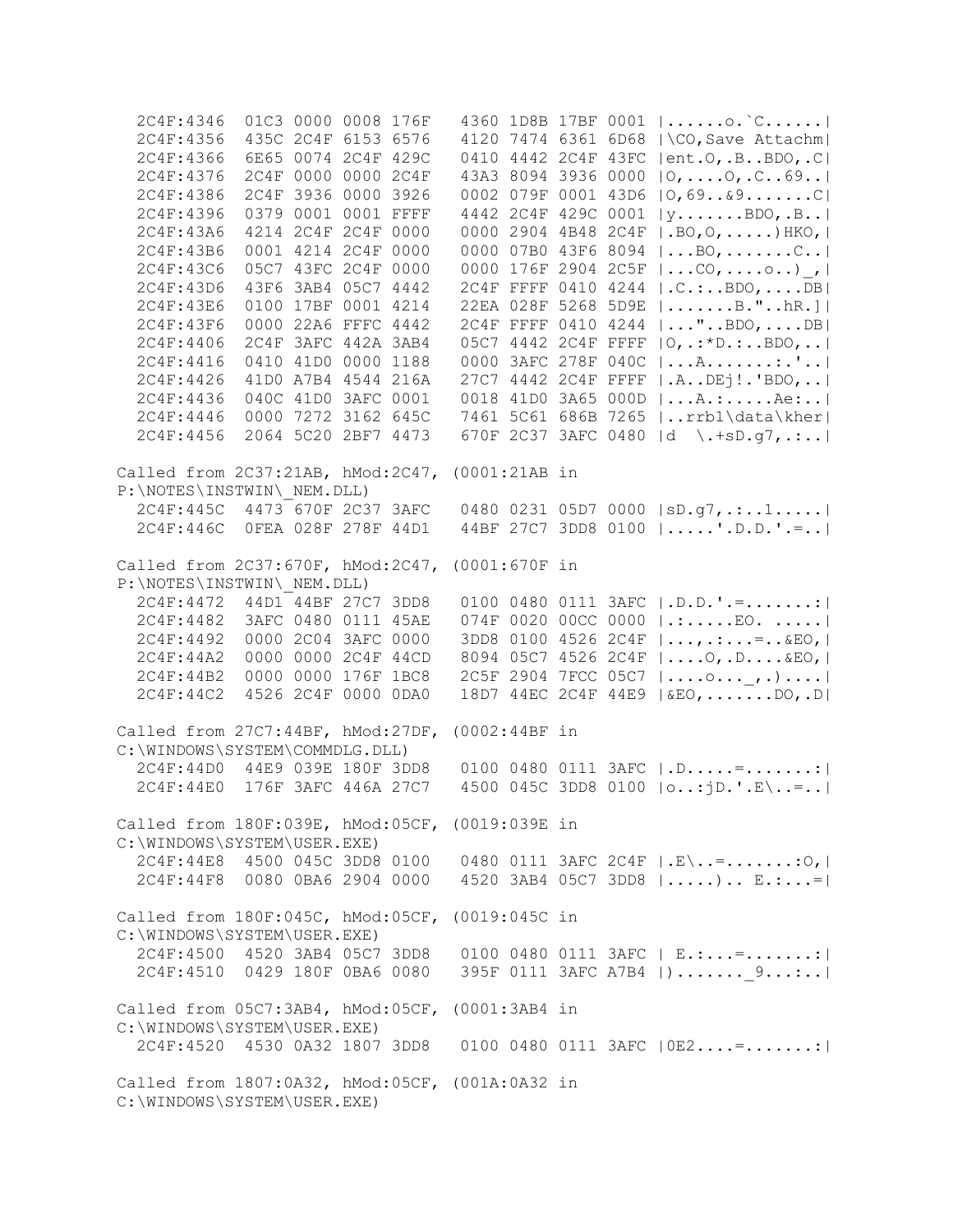2C4F:4530 453E 128D 17F7 0100 0080 0080 0007 454C |>E............LE| Called from 17F7:128D, hMod:05CF, (001C:128D in C:\WINDOWS\SYSTEM\USER.EXE) 2C4F:453E 454C 141F 0080 0080 3DD8 0000 079F 4560 |LE.......=....`E| Called from 17F7:141F, hMod:05CF, (001C:141F in C:\WINDOWS\SYSTEM\USER.EXE) 2C4F:454C 4560 0D66 1807 0000 0000 2E70 0007 0080 |`Ef.......p.....| 2C4F:455C 3DD8 2E70 4570 001A 0000 0000 2E70 0007 |.=p.pE......p...| Called from 1807:0D66, hMod:05CF, (001A:0D66 in C:\WINDOWS\SYSTEM\USER.EXE) 2C4F:4560 4570 001A 0000 0000 2E70 0007 3DD8 2C4F |pE......p....=O,| Called from 1807:001A, hMod:05CF, (001A:001A in C:\WINDOWS\SYSTEM\USER.EXE) 2C4F:4570 4590 3AB4 05C7 0000 0000 2E70 0007 3DD8 |.E.:......p....=| 2C4F:4580 0002 1807 3DD8 2E70 176F 0007 3DD8 A7B4 |.....=p.o....=..| Called from 05C7:3AB4, hMod:05CF, (0001:3AB4 in C:\WINDOWS\SYSTEM\USER.EXE) 2C4F:4590 45A0 344E 05C7 0000 0000 2E70 0007 3DD8 |.EN4......p....=| Called from 05C7:344E, hMod:05CF, (0001:344E in C:\WINDOWS\SYSTEM\USER.EXE) 2C4F:45A0 45AE 384B 3DD8 2E70 176F 3AFC 0000 45BA |.EK8.=p.o..:...E| Called from 05C7:384B, hMod:05CF, (0001:384B in C:\WINDOWS\SYSTEM\USER.EXE) 2C4F:45AE 45BA 0419 180F 3DD8 3AFC 0001 45CA 051C |.E.....=.:...E..| Called from 180F:0419, hMod:05CF, (0019:0419 in C:\WINDOWS\SYSTEM\USER.EXE) 2C4F:45BA 45CA 051C 3AFC 2C4F 3AFC 3AFC 2904 0000 |.E...:O,.:.:.)..| Called from 180F:051C, hMod:05CF, (0019:051C in C:\WINDOWS\SYSTEM\USER.EXE) 2C4F:45CA 45EA 3AB4 05C7 2E70 0000 0001 0006 3AFC |.E.:..p........:| 2C4F:45DA 0429 180F 3AFC 3AFC 176F 0006 3AFC A7B4 |)....:.:o....:..| Called from 05C7:3AB4, hMod:05CF, (0001:3AB4 in C:\WINDOWS\SYSTEM\USER.EXE) 2C4F:45EA 460C 3792 05C7 2E70 0000 0001 0006 3AFC |.F.7..p........:| 2C4F:45FA 3AFC 3AFC 0000 0000 0001 0000 2E70 2E70 |.:.:........p.p.| 2C4F:460A 0000 461E 39A5 05C7 0001 0000 3AFC 3AFC |...F.9.......:.:| Called from 05C7:3792, hMod:05CF, (0001:3792 in C:\WINDOWS\SYSTEM\USER.EXE) 2C4F:460C 461E 39A5 05C7 0001 0000 3AFC 3AFC 3AFC |.F.9.......:.:.:| 2C4F:461C 0000 4630 0D1E 07FF 0001 3AFC 176F 3AFC |..0F.......:o..:| Called from 05C7:39A5, hMod:05CF, (0001:39A5 in C:\WINDOWS\SYSTEM\USER.EXE)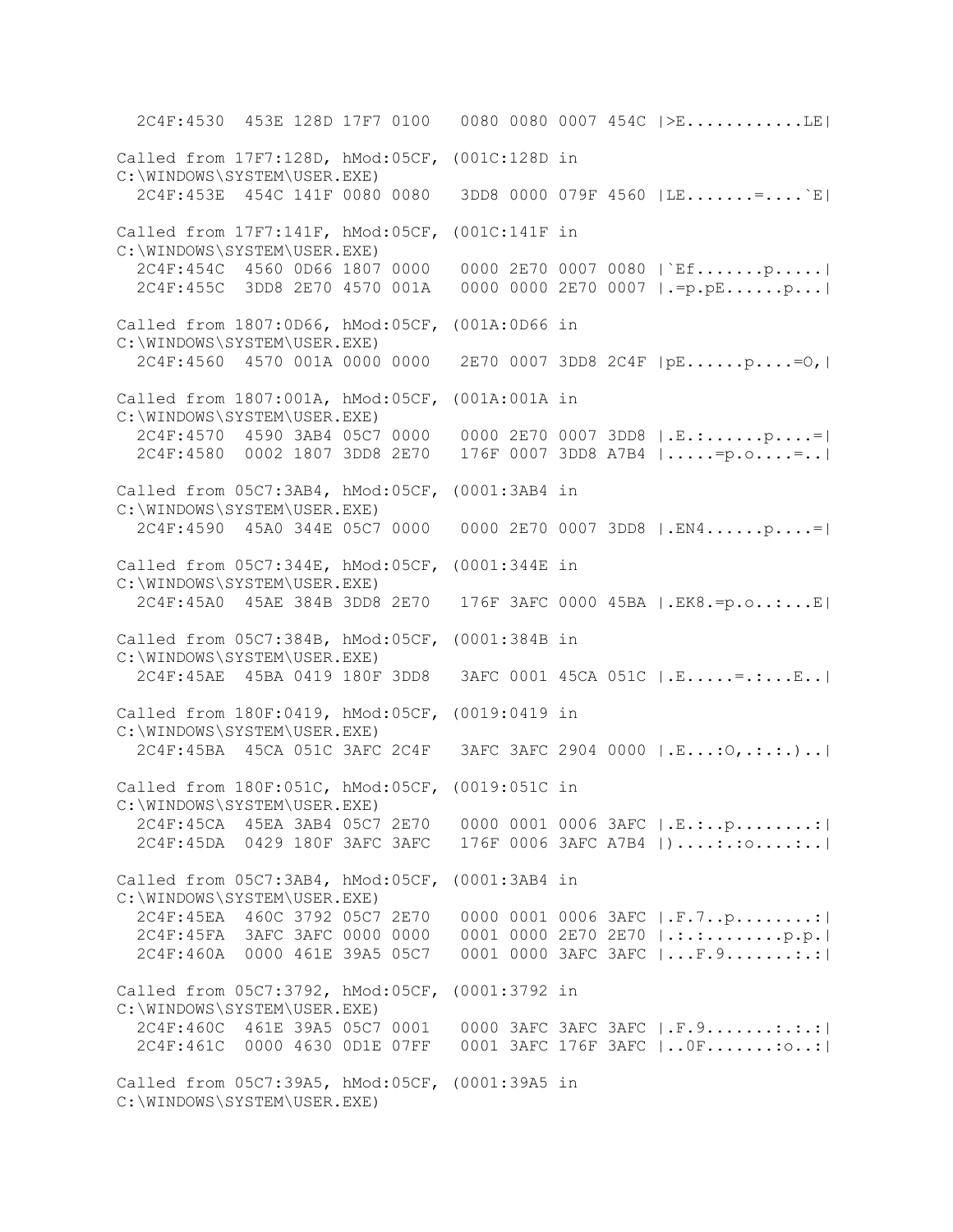2C4F:461E 4630 0D1E 07FF 0001 3AFC 176F 3AFC 0043 |0F.......:o..:C.| 2C4F:462E 0000 4656 0846 180F 0001 3AFC 2E70 3AFC |..VFF......:p..:| Called from 07FF:0D1E, hMod:05CF, (000E:0D1E in C:\WINDOWS\SYSTEM\USER.EXE) 2C4F:4630 4656 0846 180F 0001 3AFC 2E70 3AFC 3990 |VFF......:p..:.9| 2C4F:4640 000F 0000 0000 0000 4881 0025 01E4 009F |.........H%.....| 2C4F:4650 0000 0001 0001 4674 0974 0000 0008 2E70 |......tFt.....p.| Called from 180F:0846, hMod:05CF, (0019:0846 in C:\WINDOWS\SYSTEM\USER.EXE) 2C4F:4656 4674 0974 0000 0008 2E70 3AFC 278F 4B24 |tFt.....p..:.'\$K| 2C4F:4666 4B7C 2C4F 3957 87EC 0117 0008 0000 469A ||KO,W9.........F| Called from 180F:0974, hMod:05CF, (0019:0974 in C:\WINDOWS\SYSTEM\USER.EXE) 2C4F:4674 469A 0BA4 27C7 4826 2C4F 446A 27C7 39FC |.F...'&HO,jD.'.9| 2C4F:4684 3956 278E 4B24 4B7C 3956 2BF6 0001 0609 |V9.'\$K|KV9.+....| 2C4F:4694 0000 022C 0000 46AC 0C69 446A 27C7 4826 |..,....Fi.jD.'&H| Called from 27C7:0BA4, hMod:27DF, (0002:0BA4 in C:\WINDOWS\SYSTEM\COMMDLG.DLL) 2C4F:469A 46AC 0C69 446A 27C7 4826 2C4F 4B24 4B7C |.Fi.jD.'&HO,\$K|K| 2C4F:46AA 2BF7 4885 6B0E 2C37 4826 2C4F 2C4F 4B7C |.+.H.k7,&HO,O,|K| Called from 27C7:0C69, hMod:27DF, (0002:0C69 in C:\WINDOWS\SYSTEM\COMMDLG.DLL) 2C4F:46AC 4885 6B0E 2C37 4826 2C4F 2C4F 4B7C 220F |.H.k7,&HO,O,|K."| 2C4F:46BC 0067 000A 005A 080F 0010 0054 002F 176F |g...Z.....T./.o.| 2C4F:46CC 5058 4E04 0000 475A A5F1 05C7 0000 0000 |XP.N..ZG........| 2C4F:46DC 0BAE 39FC 0000 00FC 220F 0000 0000 0001 |...9....."......| 2C4F:46EC 0000 0000 0001 0000 0001 FFFD 6D00 220F |.............m."| 2C4F:46FC 4789 636F 2337 0000 0000 00B2 220F 0001 |.Goc7#......."..| 2C4F:470C 4774 2C4F 47B2 2C4F 001E 220F 0000 001B |tGO,.GO,..."....| 2C4F:471C 2C7F 0012 001A 2C4F 4821 4B7C 074F 0100 |.,....O,!H|KO...| 2C4F:472C 0001 FB00 0F00 0022 0000 0000 0000 0400 |......".........| 2C4F:473C FF00 0419 2700 002D 0000 0000 0000 0000 |.....'-.........| 2C4F:474C 0000 0000 0000 0000 0000 0400 1F00 042D |..............-.| 2C4F:475C 47A4 0023 220F 478B 0A61 2237 0009 0011 |.G#..".Ga.7"....| 2C4F:476C 2C7F 47A8 2C4F 001B 000A 0000 0054 0010 |.,.GO,......T...| 2C4F:477C 0000 47A8 2C4F 1A00 2C4F 47A8 012F 47A8 |...GO,..O,.G/..G| 2C4F:478C 079B 2C4F 480E 70C2 2337 0001 1100 0000 |..O,.H.p7#......| 2C4F:479C 76EE 220F 2C7F 0011 001A 2C7F 3A45 575C |.v.".,.....,E:\W| 2C4F:47AC 2D50 4F44 5343 5300 5754 4E49 39FC 30BC |P-DOCS.STWIN.9.0| 2C4F:47BC 000D 0000 001F 233F 0000 0001 0001 0000 |......?#........| 2C4F:47CC 0103 0000 39FC 0000 0000 0000 4860 2C4F |.....9......`HO,| 2C4F:47DC 0000 0000 2C4F 4807 8094 05C7 4860 2C4F |....O,.H....`HO,| 2C4F:47EC 0000 0000 176F 1BC8 2C5F 2904 7FCC 05C7 |....o...\_,.)....| 2C4F:47FC 4860 2C4F 0000 0000 18D7 4826 0939 18DF |`HO,......&H9...| 2C4F:480C 4860 2C4F 0000 0000 2904 4B48 2C4F 30BC |`HO,.....)HKO,.0| 2C4F:481C 39FC 0A61 2237 0001 07B0 0048 0000 39FC |.9a.7"....H....9| 2C4F:482C 2BF6 0004 3A17 0000 0000 0000 0000 0000 |.+...:..........| 2C4F:483C 0000 0004 39FF 0064 0000 0000 0000 0000 |.....9d.........| 2C4F:484C 0000 0000 0000 4918 2C4F 0864 0000 0000 |.......IO,d.....|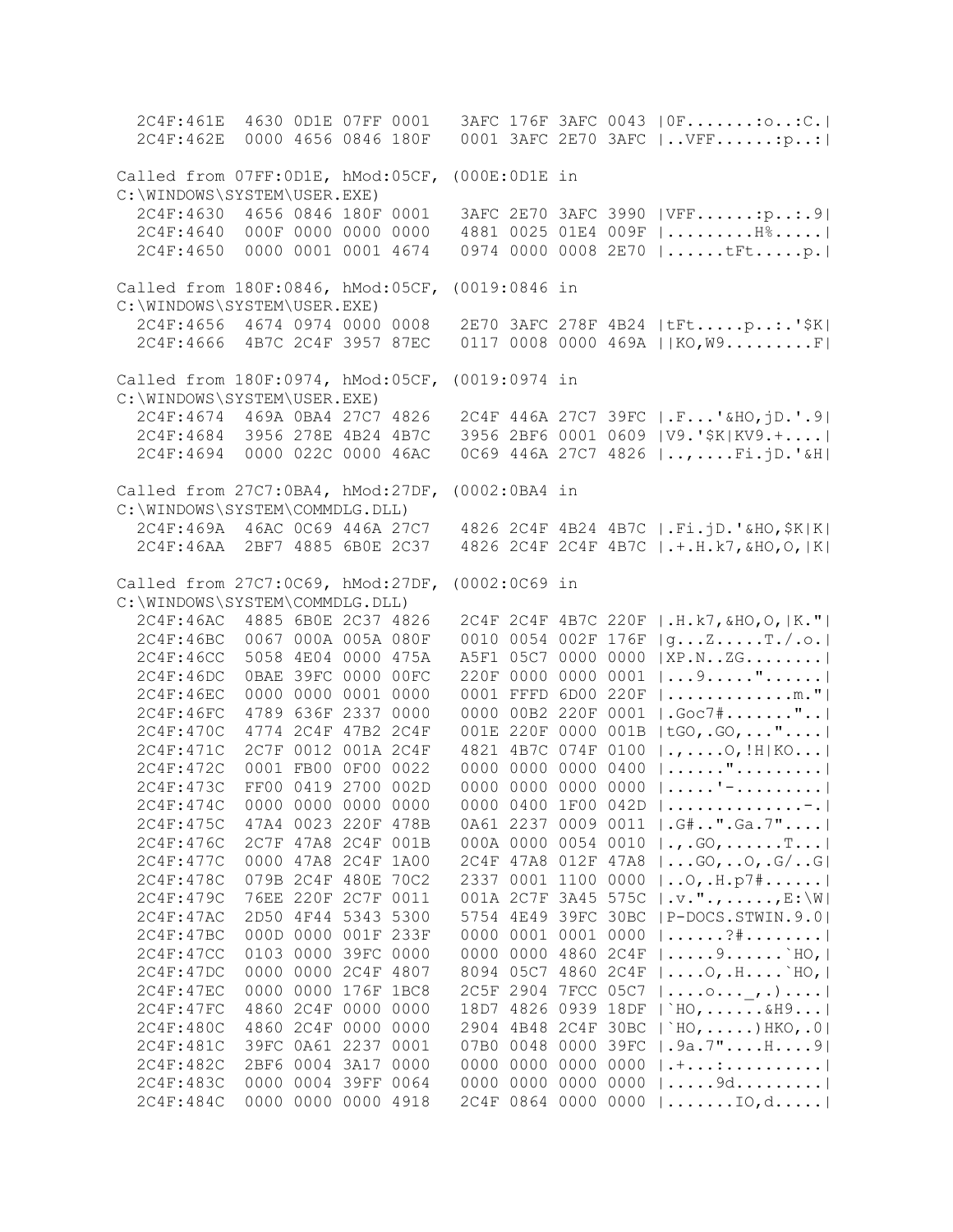2C4F:485C 0000 0000 0000 0000 0000 65A7 2C37 0609 |...........e7,..| 2C4F:486C 0000 4B7C 0008 001F 0027 27C6 0027 0000 |..|K....'..''...| 2C4F:487C 000D 0000 490B 2BF7 490A 6348 0001 4B7C |.....I.+.IHc..|K| Called from 2C37:6B0E, hMod:2C47, (0001:6B0E in P:\NOTES\INSTWIN\\_NEM.DLL) 2C4F:4884 490A 6348 0001 4B7C 2C4F 2D0A 1C28 3FBE |.IHc..|KO,.-(..?| 2C4F:4894 0182 48A4 0DA2 000F 0007 37D7 0000 176F |...H.......7..o.| 2C4F:48A4 48C2 0B87 07EF 0182 0000 0000 3FBE 37D7 |.H...........?.7| 2C4F:48B4 1C28 0001 3FBF 3FBE 000F 233F 1C0A 48D6 |(....?.?..?#...H| 2C4F:48C4 0BCC 0006 0000 00FE 4918 2C4F FFFF 37D7 |.........IO,...7| 2C4F:48D4 220F 48EE 343D 2337 00FF 4918 2C4F 0C60 |.".H=47#...IO,`.| 2C4F:48E4 37D7 0000 0DFA 000F 220F 4907 32F3 2337 |.7.......".I.27#| 2C4F:48F4 00FF 4918 2C4F 65A7 2C37 0000 233F 2C4F |...IO,.e7,..?#O,| 2C4F:4904 34D7 0000 34D7 4BE1 00C7 358F 0001 4B7C |.4...4.K...5..|K| Called from 2C37:6348, hMod:2C47, (0001:6348 in P:\NOTES\INSTWIN\\_NEM.DLL) 2C4F:490A 4BE1 00C7 358F 0001 4B7C 2C4F 220F 6153 |.K...5..|KO,."Sa| 2C4F:491A 6576 4120 7474 6361 6D68 6E65 0074 233F |ve Attachment.?#| 2C4F:492A 1C0A 220F 03C0 2DBF 2DBF 220F 4941 13B2 |..."...-.-."AI..|<br>2C4F:493A 2337 1BF2 220F 495C 0F2E 03C0 2DBF 1BF2 |7#..."\I.....-..|  $0F2E 03C0 2DBF 1BF2 |7#..." \I......$  2C4F:494A 220F 0004 0004 0004 1BF2 220F 5497 2DBF |.".........".T.-| 2C4F:495A 220F 497B 54B8 233F 001E 1C28 1C14 37B7 |."{I.T?#..(....7| 2C4F:496A 0002 0004 3AAF 1C28 4017 0026 3AAF 34D7 |.....:(..@&..:.4| 0000 0086 34D7 49B5  $|I:...,(......4,I|]$  2C4F:498A 21A5 37B7 0000 4017 1C28 39FC 0000 0000 |.!.7...@(..9....| 2C4F:499A 0000 4A24 2C4F 0000 0000 2C4F 49CB 8094 |..\$JO,....O,.I..| 2C4F:49AA 05C7 4A24 2C4F 0000 0000 176F 1BC8 028F |..\$JO,....o.....|<br>2C4F:49BA 02A7 02A7 028F 8085 0000 02A0 028F 4F44 |.................DO| 0000 02A0 028F 4F44 |..............DO| 2C4F:49CA 51E2 4CA6 0003 8D36 0000 0001 0000 02EA |.Q.L..6.........| 2C4F:49DA 025F 5166 5766 5666 48B9 6700 AD66 6667 |\_.fQfWfV.H.gf.gf|  $2C4F:49EA$  49AB F775 8366 02EE 8366 02EF 6667 26AD |.Iu.f...f...gf.&|<br>2C4F:49FA 6667 1F8B 8166 FFE3 00FF 6600 0025 FF00 |qf..f......f%...|  $00FF 6600 0025 FF00 |qf..f.\ldots.f*...|$  2C4F:4A0A 66FF C30B 6667 66AB 665E 665F 4959 2644 |.f..gf.f^f\_fYID&| 2C4F:4A1A 7465 6361 0068 6600 C681 0400 0000 B1E9 |etach..f........| 2C4F:4A2A CBFF 39FC 141A 2C37 2BF7 4CB1 1D2C 2C37 |...9..7,.+.L,.7,|<br>2C4F:4A3A 39FC 3A3C 0000 876B 0117 169E 20A6 074F |.9<:..k...... 0.| 0117 169E 20A6 074F |.9<:..k...... O.| 2C4F:4A4A 0197 019C 4A64 1E18 05D7 074F 0B54 064D |....dJ....O.T.M.| 2C4F:4A5A 20A6 0000 0001 0BB6 176F 4A72 884E 05C7 |. ......o.rJN...| 2C4F:4A6A 0BC6 0BB6 3D4C BA8B 01FC 0007 4C85 0000 |....L=.......L..|<br>2C4F:4A7A 0001 2C4F 0342 028F 5298 593A 0007 23A6 |..O,B....R:Y...#| 5298 593A 0007 23A6 |..O,B....R:Y...#| 2C4F:4A8A 0000 4AC2 1E78 2C4F 005E 000D 01FE 001D |...Jx.O,^.......| 2C4F:4A9A 005D 000C 01FE 001E 005D 000C 01FE 001E |].......].......| 2C4F:4AAA 0000 1ACE 0004 FFFF 05C7 0400 0000 0000 |................| 2C4F:4ABA 0000 326F 2937 3100 4A30 3AB4 05C7 3A3F |..o27).10J.:..?:| 2C4F:4ACA 34D7 4BE3 22C5 3797 0000 0000 0000 0401 |.4.K.".7........| 2C4F:4ADA 0000 20F2 4017 2266 1ACE 34D7 0C04 1C14 |... .@f"...4....| 2C4F:4AEA 2C4F 0000 220F 0EC3 3EA6 B964 0102 0007 |O,..."...>d.....|<br>2C4F:4AFA 041F 0000 0001 0093 0342 028F 5298 4C80 |.......B....R.L|  $0342$   $028F$  5298 4C80  $|$ ........B....R.L 2C4F:4B0A 220F 0EC3 233F 0000 220F 220F 220F 6C41 |."..?#..."."."Al| 2C4F:4B1A 206C 6946 656C 0073 002A 2200 4B39 0D7D |l Files.\*.."9K}.| 2C4F:4B2A 233F 1C0A 220F 220F 4B45 0E21 233F 1C0A |?#..."."EK!.?#..| 2C4F:4B3A 220F 0420 0000 220F 0EC3 233F 0000 2337 |." ...."..?#..7#|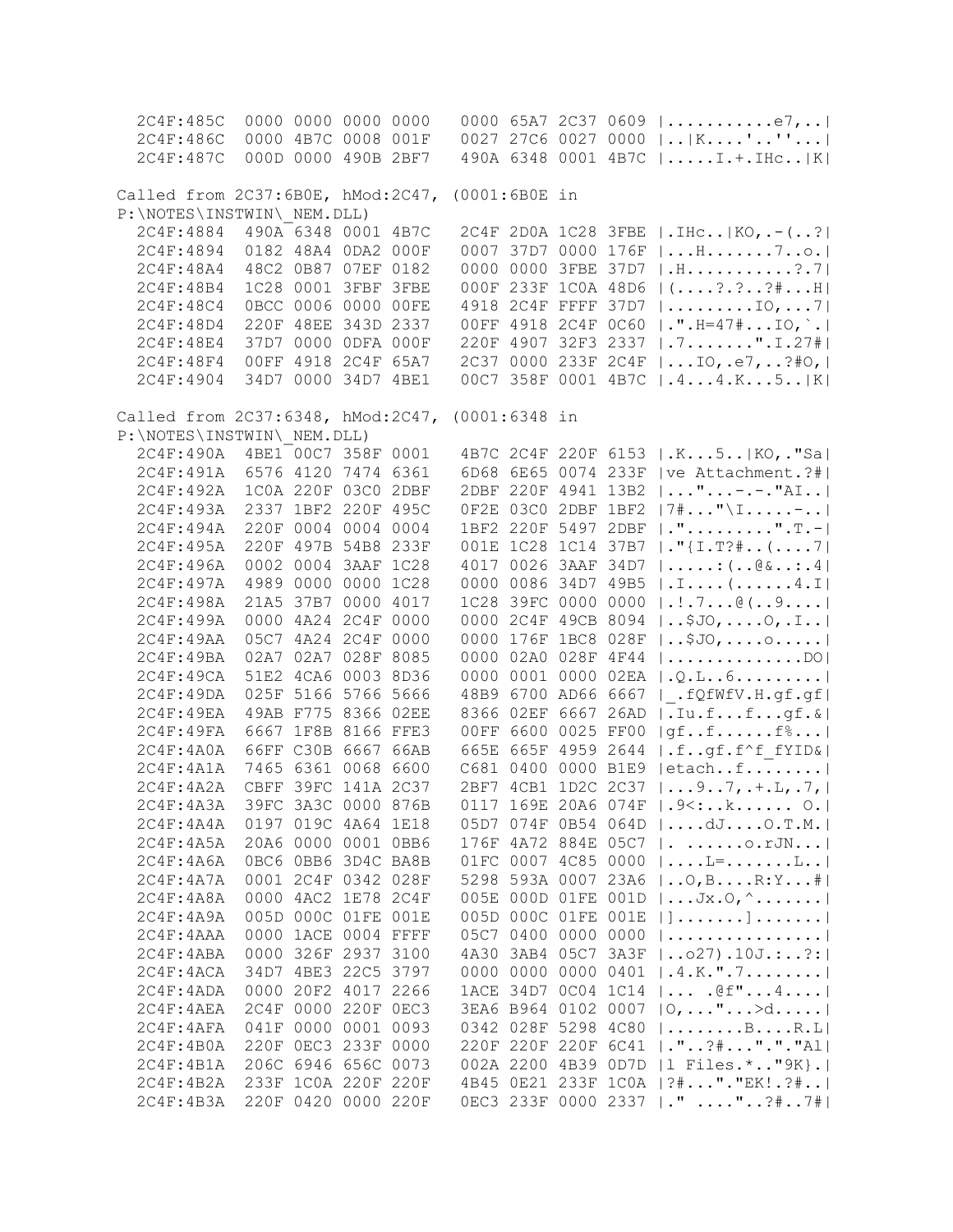| 2C4F:4B4A                                       |                     | 1BF2 220F 4B7A OEAE |                |      |           |                     |           |      | 2DBF 0EC3 233F 2258    "zK-?#X"                      |
|-------------------------------------------------|---------------------|---------------------|----------------|------|-----------|---------------------|-----------|------|------------------------------------------------------|
| 2C4F:4B5A                                       |                     | 220F 4B6F 0D7D 233F |                |      |           |                     |           |      | 1COA 220F 220F 4B7B  ."oK}.?#"."{K                   |
| 2C4F:4B6A                                       |                     | 0E21 233F 1C0A 220F |                |      |           |                     |           |      | 0420 2DBF 2DBF 220F   ! . ? # " -.-. "               |
| 2C4F:4B7A                                       |                     | 4B85 0048 0000 39FC |                |      |           |                     |           |      | 2BF6 4B18 2C4F 0000  .KH9.+.KO,                      |
| 2C4F:4B8A                                       |                     | 0000 0000 0000 0001 |                |      |           |                     |           |      | 0000 4DDC 2C4F 0064    MO, d.                        |
| 2C4F:4B9A                                       |                     | 0000 0000 0000 0000 |                |      |           | 0000 0000           |           |      | 0000 4918 $ $ I                                      |
| 2C4F:4BAA                                       |                     | 2C4F 0064 0000 0000 |                |      |           | 0000 0000           |           |      | 0000 0000 $ 0, d \ldots  $                           |
| 2C4F:4BBA                                       |                     | 0000 65A7 2C37 0609 |                |      |           |                     |           |      | 0000 0000 0000 0000 $ e7, $                          |
| 2C4F:4BCA                                       |                     | 0000 0000 0000 0000 |                |      |           |                     |           |      | 0000 4A18 2C4F 0000 $ $ JO,                          |
| 2C4F:4BDA                                       |                     | 0000 2011 34D7 4EDB |                |      |           |                     |           |      |                                                      |
|                                                 |                     |                     |                |      |           |                     |           |      | 1284 358F 0000 0064    . 4. N. 5. . d.               |
|                                                 |                     |                     |                |      |           |                     |           |      |                                                      |
| Called from 358F:00C7, hMod:37D7, (0048:00C7 in |                     |                     |                |      |           |                     |           |      |                                                      |
| P:\NOTES\INSTWIN\ EDIT.DLL)                     |                     |                     |                |      |           |                     |           |      |                                                      |
| 2C4F:4BE0                                       | 4EDB 1284 358F 0000 |                     |                |      |           |                     |           |      | 0064 4DDC 2C4F 1C28  .N5dMO, (.                      |
| 2C4F:4BF0                                       |                     | 4017 OEEO 0469 0000 |                |      |           |                     |           |      | 028F 0000 4D74 0007  .@itM                           |
| 2C4F:4C00                                       |                     | 23A6 0000 8200 0000 |                |      |           |                     |           |      | 0000 000B 0001 000B   .#                             |
| 2C4F:4C10                                       |                     | 524A 4D8A 0007 23A6 |                |      |           |                     |           |      | 0000 000D 0000 0001   JR.M#                          |
| 2C4F:4C20                                       |                     | 00CF 0000 1188 0000 |                |      |           |                     |           |      | 011C 00FF 8300 A1B3                                  |
| 2C4F:4C30                                       |                     | A1B3 019B 23A6 0007 |                |      |           |                     |           |      | 4EC8 0000 0100 A104    # N                           |
| 2C4F:4C40                                       |                     | 0000 0006 0006 DFD6 |                |      |           | 6020 DF00           |           |      | 6020 074F $ $ ` `0.                                  |
| 2C4F:4C50                                       |                     | 008D 074F 4C8F 0100 |                |      |           |                     |           |      | 0500 0000 0000 0000    O. . L.                       |
| 2C4F:4C60                                       |                     | 0000 0000 5F32 074F |                |      |           |                     |           |      | 074F 4CA5 3AE2 05D7  2 0.0L.:                        |
| 2C4F:4C70                                       |                     | 0000 4D5C 2C4F 0000 |                |      |           |                     |           |      | 0000 5F32 074F 23EA   \MO, 2 O#                      |
| 2C4F:4C80                                       |                     | 074F 0042 1627 0000 |                |      |           |                     |           |      | 0066 176F 594A 074F   O.B.'f.o.JYO.                  |
| 2C4F:4C90                                       |                     | 00C3 011B 0000 080F |                |      |           |                     |           |      |                                                      |
|                                                 |                     |                     |                |      |           |                     |           |      | 23A6 4D1E 0042 1627   #.MB.'.                        |
| 2C4F:4CA0                                       |                     | 23A6 4D30 4D30 0275 |                |      |           |                     |           |      | 064F 4D58 2C4F 594A  .#0M0Mu.O.XMO, JY               |
| 2C4F:4CB0                                       |                     | 074F 23A6 0B9E 23A6 |                |      |           |                     |           |      | 0B9E 074F 00F9 074F   0##00.                         |
| 2C4F:4CC0                                       |                     | 4CFB 23EA 028F 5268 |                |      |           |                     |           |      | 5F32 0007 23A6 0000  .L.#hR2 #                       |
| 2C4F:4CD0                                       |                     | 0000 000D 00B7 0035 |                |      |           |                     |           |      | 000D FFFF 011B 593A   5: Y                           |
| 2C4F:4CE0                                       |                     | 2C4F 0001 0000 0000 |                |      |           |                     |           |      | 000D 00C3 0000 000D $ 0, \ldots, \ldots, \ldots,  $  |
| 2C4F:4CF0                                       |                     | FFFF 011B 593A 176F |                |      |           |                     |           |      | 0001 0001 0000 23EA   : Yo #                         |
| 2C4F:4D00                                       |                     | 028F 5268 5F32 0007 |                |      |           |                     |           |      | 23A6 0000 23A6 4D9C    hR2  # #. M                   |
| 2C4F:4D10                                       |                     | 0001 0275 0100 00AB |                |      |           |                     |           |      | 0071 01C3 00CF 05D7   uq                             |
| 2C4F:4D20                                       |                     | 0002 000B 000D 4D42 |                |      |           |                     |           |      | 2C4F 0200 1188 0000  BMO,                            |
| 2C4F:4D30                                       |                     | 4DD4 374D 05D7 0002 |                |      |           |                     |           |      | 000B 000D 4D58 2C4F  .MM7XMO,                        |
| 2C4F:4D40                                       |                     | 0200 0B9E 176F 0000 |                |      |           |                     |           |      | 0B9E 593A 23A6 0000    o: Y.#                        |
| 2C4F:4D50                                       |                     | 0000 0000 000D 0000 |                |      |           |                     |           |      | 011B 00C3 011B 00C3                                  |
| 2C4F:4D60                                       |                     | 0125 00C4 4D5C 2C4F |                |      |           |                     |           |      | 0000 0000 028F 0000 $ , \text{MO}, \ldots,  $        |
|                                                 |                     |                     |                |      |           |                     |           |      |                                                      |
| 2C4F:4D70                                       |                     | 5F32 0007 0066 176F |                |      |           |                     |           |      | 0000 0000 0001 0000 $ 2$ f.o                         |
| 2C4F:4D80                                       |                     | 0200 000B 6020 01C3 |                |      | 0000      | 074F                | 4DC9 3C44 |      | $  \ldots$ MD< $ $                                   |
| 2C4F:4D90                                       |                     | 0000 0000 0000 0000 |                |      |           | 0000 0000           | 5F32 0000 |      |                                                      |
| 2C4F:4DA0                                       |                     | 0002 074F 0042 0000 |                |      |           | 26D2 23EE           | 0007 23A6 |      | $ 0.B6.*$                                            |
| 2C4F:4DB0                                       | 0000                | 0000 0100 0001      |                |      |           | 4DC4 6139 22AB DFEE |           |      | $  \ldots \ldots \ldots$ . M9a. " $\ldots  $         |
| 2C4F:4DC0                                       | 6020                | 074F 00E5           |                | 074F |           | 4E05 3C44 05D7 0000 |           |      | $ $ $00$ ND $\leq$                                   |
| 2C4F:4DD0                                       | 0000                |                     | 0000 0000      | 0000 |           | 5F32 074F           | 5353 454D |      | $  \ldots \ldots \ldots 2$ O.SSME                    |
| 2C4F:4DE0                                       | 2E4D                | 0031 FFF7           |                | 4E2C | 2C4F 0000 |                     | 0000 0000 |      | $ M.1, NQ,$                                          |
| 2C4F:4DF0                                       | 0000                |                     | 0000 080F 23A6 |      |           | 0B9E 074F           | 0121 0042 |      | $  \ldots \ldots \hat{*} \ldots 0 \ldots B \ldots  $ |
| 2C4F:4E00                                       | 1627                |                     | 042E 4E1E      | 3CE5 | 05D7 0000 |                     | 0000      | 0000 | $  ' \ldots N, \leq, \ldots, \ldots  $               |
| 2C4F: 4E10                                      |                     | 0009 4E2C 2C4F      |                | 0B9E | 0B9E      | 3D08                | 176F 4F2E |      | $ , N0, \ldots := 00 $                               |
| 2C4F:4E20                                       |                     | 12D6 05C7 0009      |                | 4E2C | 2C4F      | 0B9E                | 6544 6174 |      | $  \ldots \ldots \ldots \text{NO}$ , Deta            |
| 2C4F: 4E30                                      | 6863                | 2E2E 04F7           |                | 04F7 | 0280      | 01E0                | 0400 0801 |      | $ ch \ldots  \ldots  $                               |
|                                                 |                     | 5353 454D 2E4D      |                |      |           |                     | 0000      |      |                                                      |
| 2C4F: 4E40                                      |                     |                     |                | 0031 | 0000      | 0000                |           | 0000 | $ $ SSMEM.1                                          |
| 2C4F:4E50                                       | 0000                | 0000 0000           |                | 0003 | 0000      | 0000                | 0000 0000 |      |                                                      |
| 2C4F:4E60                                       |                     | 080F 23A6 0B9E 074F |                |      |           |                     |           |      | 55AA 0042 1627 55AA  #OUB.'U                         |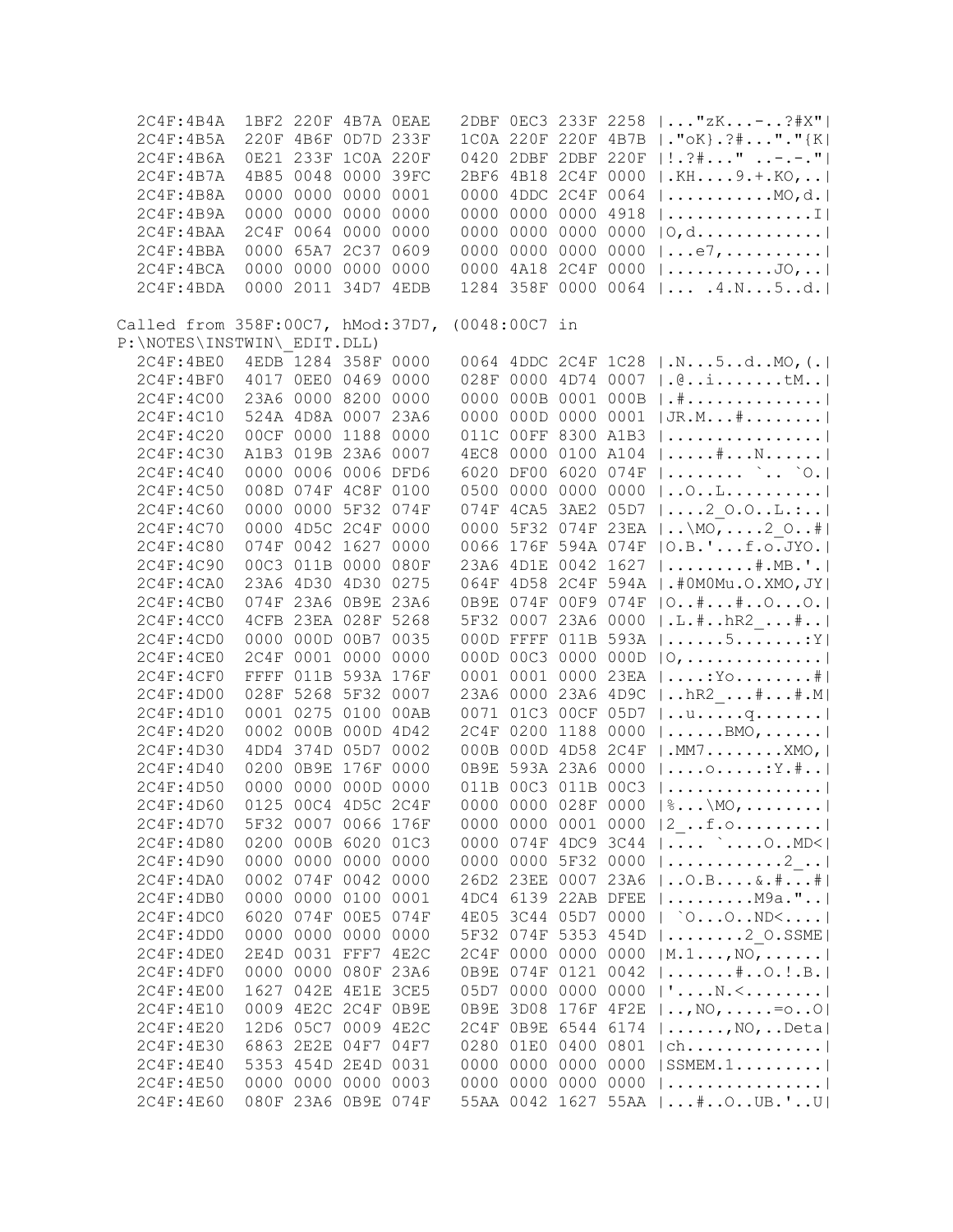2C4F:4E70 4E8A 3CE5 05D7 0000 0000 0000 0009 4E98 |.N.<...........N| 2C4F:4E80 2C4F 0B9E 0B9E 3D08 176F 028F 028F 43FE |O,.....=o......C| 2C4F:4E90 0008 0C03 0003 8393 074F 074F 4F07 2EC3 |........O.O..O..| 2C4F:4EA0 05D7 23EA 5353 454D 2E4D 0031 005A 000F |...#SSMEM.1.Z...| 2C4F:4EB0 0001 2C04 074F 23A6 4EC8 4F06 2E7A 05D7 |...,O..#.N.Oz...| 2C4F:4EC0 4EC8 0001 4F74 4017 5656 0000 0000 23A6 |.N..tO.@VV.....#| 2C4F:4ED0 0153 00C5 0152 00B6 34D7 4F95 11A2 358F |S...R....4.O...5| Called from 358F:1284, hMod:37D7, (0048:1284 in P:\NOTES\INSTWIN\\_EDIT.DLL) 2C4F:4EDA 4F95 11A2 358F 1C28 4017 0EE0 0469 4EF8 |.O...5(..@..i..N| 2C4F:4EEA 0000 0000 0049 005A 26D2 23EA 074F 0000 |....I.Z..&.#O...| 2C4F:4EFA 080F 0000 0000 0101 4F0C 4F1A 1B79 0AC6 |.........O.Oy...| 2C4F:4F0A 0B9E 0001 4F74 176F 0000 501F 4DEF 4DF5 |....tOo....P.M.M| 2C4F:4F1A 4F2C 2045 05C7 0AC6 0B9E 0B9E 3D08 000F |,OE .........=..| 2C4F:4F2A 003A 4F3C 2090 0049 005A 0BE6 4F74 2C4F |:.<O. I.Z...tOO,| 2C4F:4F3A 0B9E 4F9C 1699 180F 4F74 2C4F 0B9E 3D08 |...O....tOO,...=| 2C4F:4F4A 0B9E 000D 5702 55AA 116C 0114 00B2 0000 |.....W.Ul.......| 2C4F:4F5A 0000 23A6 0002 55AA 012F 4F6C 0001 3D08 |...#...U/.lO...=| 2C4F:4F6A 074F 0469 0111 0117 169E 23A6 074F 0000 |O.i........#O...| 2C4F:4F7A 019C 4F92 3A3C 0000 3D08 0000 500E 2C4F |...O<:...=...PO,| 2C4F:4F8A 0000 0000 2C4F 4FB5 2BF7 4FB9 2140 2C37 |....O,.O.+.O@!7,| Called from 358F:11A2, hMod:37D7, (0048:11A2 in P:\NOTES\INSTWIN\\_EDIT.DLL) 2C4F:4F94 4FB9 2140 2C37 3D08 0000 0469 0111 3A3C |.O@!7,.=..i...<:| 2C4F:4FA4 3A3C 7FCC 0FC0 358F 2C4F 0000 0000 0001 |<:.....5O,......| 2C4F:4FB4 0EE0 2C4F 4FD1 039E 180F 3D08 0000 0469 |..O,.O.....=..i.| Called from 2C37:2140, hMod:2C47, (0001:2140 in P:\NOTES\INSTWIN\\_NEM.DLL) 2C4F:4FB8 4FD1 039E 180F 3D08 0000 0469 0111 3A3C |.O.....=..i...<:| 2C4F:4FC8 176F 3A3C 20B2 2C37 4FE8 045C 3D08 0000 |o.<:. 7,.O\..=..| Called from 180F:039E, hMod:05CF, (0019:039E in C:\WINDOWS\SYSTEM\USER.EXE) 2C4F:4FD0 4FE8 045C 3D08 0000 0469 0111 3A3C 2C4F |.O\..=..i...<:O,| 2C4F:4FE0 0001 3D08 2904 0000 5008 3AB4 05C7 3D08 |...=.)...P.:...=| Called from 180F:045C, hMod:05CF, (0019:045C in C:\WINDOWS\SYSTEM\USER.EXE) 2C4F:4FE8 5008 3AB4 05C7 3D08 0000 0469 0111 3A3C |.P.:...=..i...<:| 2C4F:4FF8 0429 180F 3D08 0001 176F 0111 3A3C A7B4 |)....=..o...<:..| Called from 05C7:3AB4, hMod:05CF, (0001:3AB4 in C:\WINDOWS\SYSTEM\USER.EXE) 2C4F:5008 5018 1251 180F 3D08 0000 0469 0111 3A3C |.PQ....=..i...<:| Called from 180F:1251, hMod:05CF, (0019:1251 in C:\WINDOWS\SYSTEM\USER.EXE) 2C4F:5018 5026 131E 0000 3D08 3D08 3D08 2C4F 5060 |&P.....=.=.=O,`P| Called from 180F:131E, hMod:05CF, (0019:131E in C:\WINDOWS\SYSTEM\USER.EXE)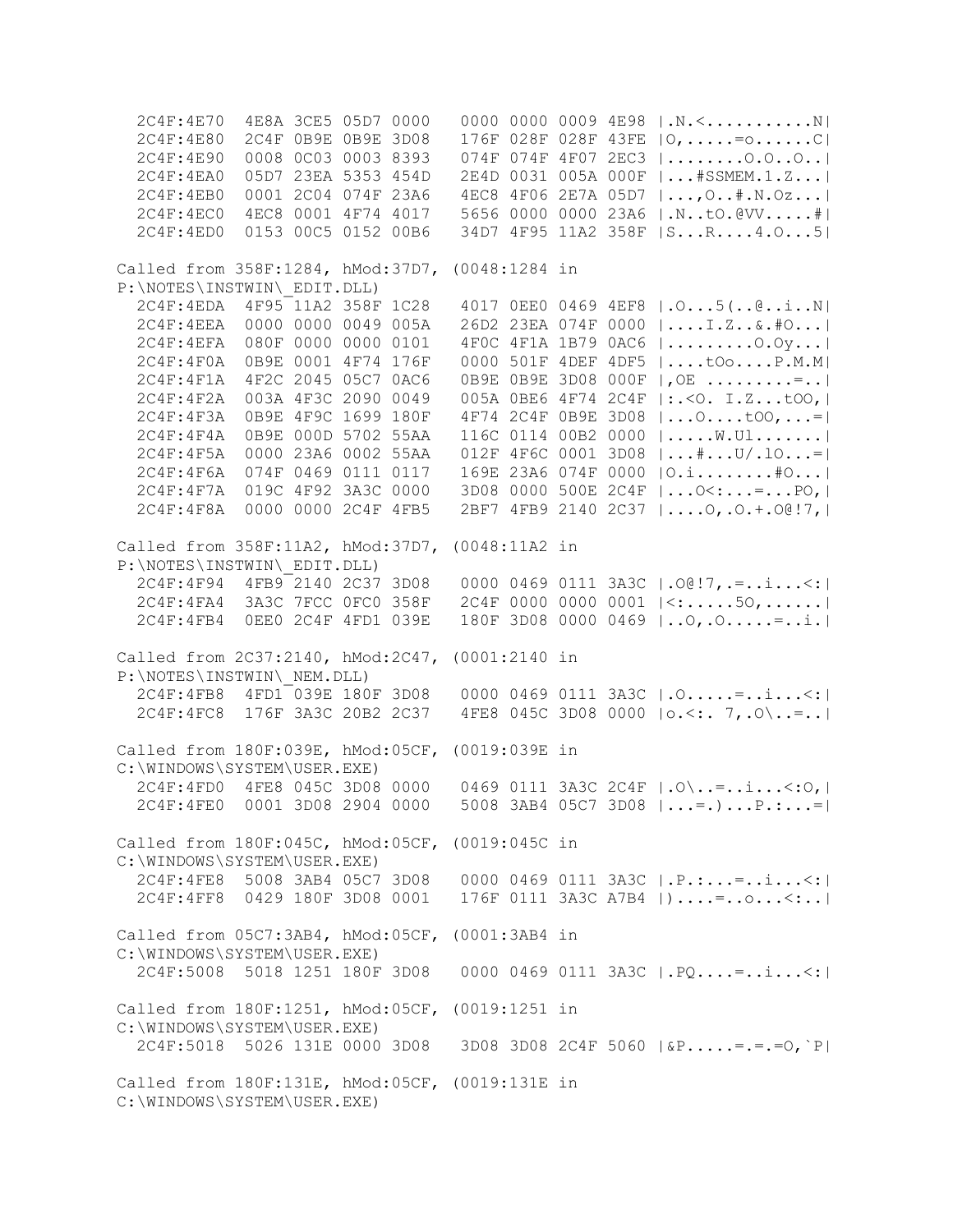2C4F:5026 5060 1F74 0001 3D08 2C4F 50A8 3D08 2C4F |`Pt....=O,.P.=O,| 2C4F:5036 0000 0000 220F 5054 005C 2347 0193 2DA7 |....."TP\.G#...-| 2C4F:5046 50A8 2C4F 0000 0000 50A8 0000 2C4F 5079 |.PO,.....P..O,yP| 2C4F:5056 8094 05C7 50A8 2C4F 0001 507A 27BB 05C7 |.....PO,..zP.'..| Called from 180F:1F74, hMod:05CF, (0019:1F74 in C:\WINDOWS\SYSTEM\USER.EXE) 2C4F:5060 507A 27BB 05C7 0015 0009 0000 0202 3D08 |zP.'...........=| 2C4F:5070 0202 3D08 176F 3D08 50A8 5098 0CAC 180F |...=o..=.P.P....| Called from 05C7:27BB, hMod:05CF, (0001:27BB in C:\WINDOWS\SYSTEM\USER.EXE) 2C4F:507A 5098 0CAC 180F 1A12 180F 176F 3A3C 042E |.P........o.<:..| 2C4F:508A 176F 0002 2C5F 50C0 0000 180F 0000 50C0 |o...\_,.P.......P| Called from 180F:0CAC, hMod:05CF, (0019:0CAC in C:\WINDOWS\SYSTEM\USER.EXE) 2C4F:5098 50C0 07E9 180F 50A8 2C4F 3A3C 2E70 042E |.P.....PO,<:p...| 2C4F:50A8 3D08 0202 0000 0015 0009 2408 0025 0129 |.=.........\$%.).| 2C4F:50B8 00BB 0000 0001 0001 50D6 0A34 0001 0000 |.........P4.....| Called from 180F:07E9, hMod:05CF, (0019:07E9 in C:\WINDOWS\SYSTEM\USER.EXE) 2C4F:50C0 50D6 0A34 0001 0000 2E70 3A3C 176F 0314 |.P4.....p.<:o...| 2C4F:50D0 2E70 0001 0000 50EE 099E 180F 0000 0000 |p......P........| Called from 180F:0A34, hMod:05CF, (0019:0A34 in C:\WINDOWS\SYSTEM\USER.EXE) 2C4F:50D6 50EE 099E 180F 0000 0000 20B2 2C37 2E70 |.P......... 7,p.| 2C4F:50E6 03F7 0000 34D6 2BF7 5114 009E 2C37 20B2 |.....4.+.Q..7,. | Called from 180F:099E, hMod:05CF, (0019:099E in C:\WINDOWS\SYSTEM\USER.EXE) 2C4F:50EE 5114 009E 2C37 20B2 2C37 2E70 03F7 0000 |.Q..7,. 7,p.....| 2C4F:50FE 34D6 1C28 0840 0FC0 358F 0064 0000 1C28 |.4(.@....5d...(.| 2C4F:510E 3ACF 0004 34D7 5201 0FAB 358F 0FC0 358F |.:...4.R...5...5| Called from 2C37:009E, hMod:2C47, (0001:009E in P:\NOTES\INSTWIN\\_NEM.DLL) 2C4F:5114 5201 0FAB 358F 0FC0 358F 03F7 34D6 1ABC |.R...5...5...4..| 2C4F:5124 1ABC 3A3F 0314 3ACF 2D0A 4017 5353 454D |..?:...:.-.@SSME| 2C4F:5134 2E4D 0031 0007 34D7 518F 5E12 379F 0000 |M.1....4.Q.^.7..| 2C4F:5144 0000 5166 2C4F 0060 0000 0000 2266 0DFA |..fQO,`.....f"..| 2C4F:5154 1ABC 34D7 1ABC 0014 093F 0004 3A3F 0004 |...4....?...?:..| 2C4F:5164 3AAF 0000 0030 1200 3AAF 21D0 3A3F 233F |.:..0....:.!?:?#| 2C4F:5174 3A3F 0000 221C 3A3F 0000 233F 1C0A 0014 |?:..."?:..?#....| 2C4F:5184 0000 2BF7 0001 5058 1ABC 0004 51A0 477A |...+..XP.....QzG| 2C4F:5194 0006 0000 01AE 0000 0007 0000 0001 0000 |................| 2C4F:51A4 0000 281E 0000 CD18 0056 6564 8525 CD18 |...(....V.de%...| 2C4F:51B4 0056 6564 8525 1C28 4017 5130 2C4F 5353 |V.de%.(..@0QO,SS| 2C4F:51C4 454D 2E4D 0031 0004 0004 220F 0EC3 233F |MEM.1......"..?#| 2C4F:51D4 0000 0266 015C 0000 0000 0000 2DBF 8042 |..f.\........-B.| 2C4F:51E4 0310 1ACE 34D7 233A 3A3F 225C 3A3F 2E70 |.....4:#?:\"?:p.| 2C4F:51F4 4017 0000 20F2 4017 3ACF 34D7 535D 0298 |.@... .@.:.4]S..|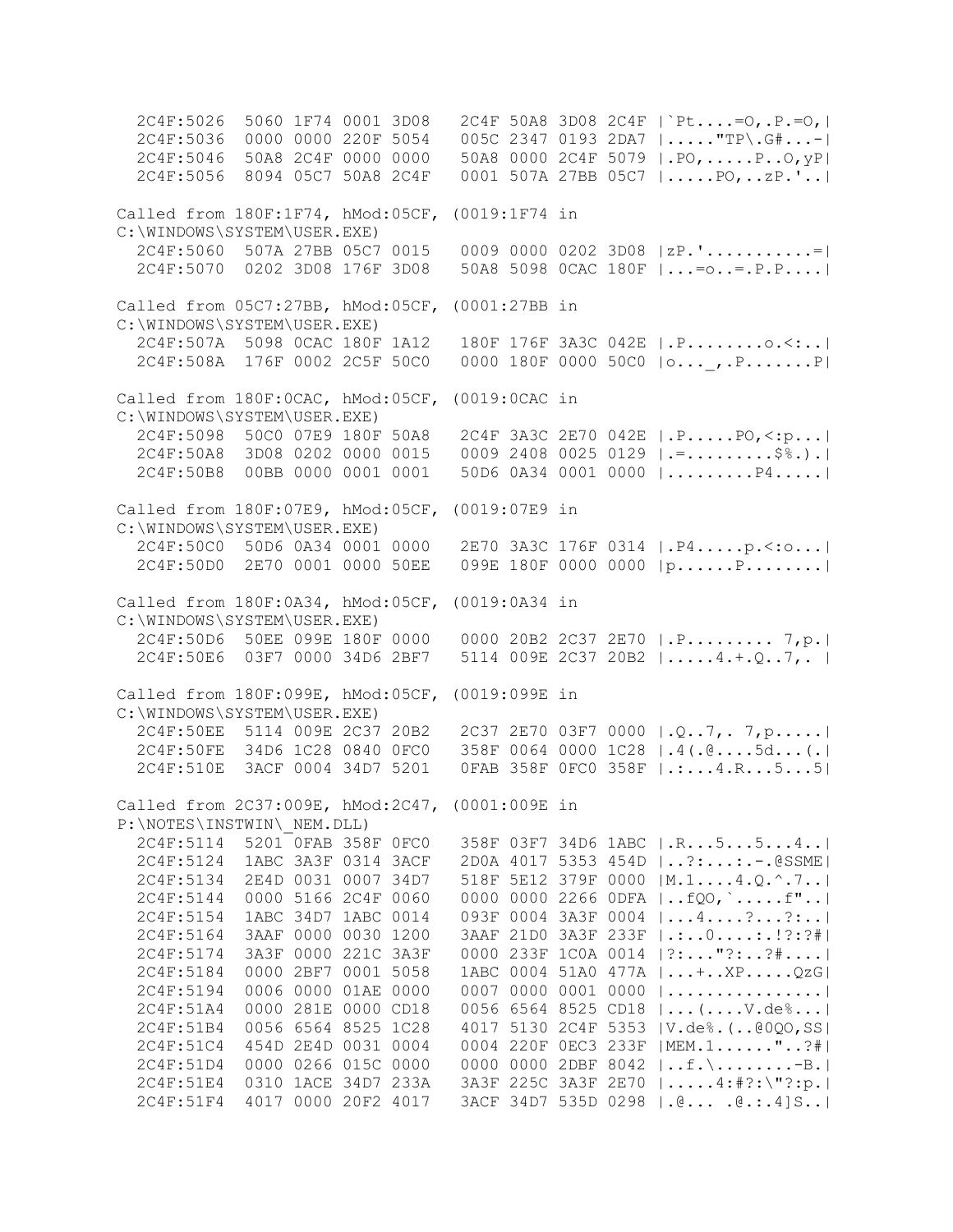Called from 358F:0FAB, hMod:37D7, (0048:0FAB in P:\NOTES\INSTWIN\\_EDIT.DLL) 2C4F:5200 535D 0298 34F7 1C28 4017 1ABC 223E 233F |]S...4(..@..>"?#| 2C4F:5210 0000 523E 0EAE 2DBF 0EC3 220F 2DBF 0EC3 |..>R...-...".-..| 2C4F:5220 233F 0000 220F 5239 2242 3A3F 1C0A 220F |?#..."9RB"?:..."| 2C4F:5230 220F 5245 0E21 233F 1C0A 220F 0420 0000 |."ER!.?#..." ...| 2C4F:5240 220F 0EC3 220F 0EC3 233F 0000 220F 527A |."..."..?#..."zR| 2C4F:5250 0EAE 2DBF 0EC3 220F 0EC3 233F 0000 220F |...-..."..?#..."| 2C4F:5260 5273 0D7D 233F 1C0A 2DBF 1ABC 0004 0000 |sR}.?#...-......| 2C4F:5270 220F 5285 0D7D 233F 1C0A 220F 220F 1C28 |.".R}.?#..."."(.| 2C4F:5280 1C14 233F 2BF7 3A3F 34D7 220F 0EC3 233F |..?#.+?:.4."..?#| 2C4F:5290 0000 00EA 0001 0203 0000 20F2 2DBF 0EC3 |........... .-..| 2C4F:52A0 233F 0000 220F 52B9 0D7D 233F 1C0A 220F |?#...".R}.?#..."| 2C4F:52B0 220F 52C5 0E21 233F 1C0A 220F 0420 0000 |.".R!.?#..." ...| 2C4F:52C0 220F 0EC3 220F 0EC3 233F 0000 220F 52FA |."..."..?#...".R| 2C4F:52D0 0EAE 220F 0EC3 233F 0000 233F 0000 220F |..."..?#..?#..."| 2C4F:52E0 52F3 0D7D 2DBF 0EC3 233F 0000 220F 5301 |.R}..-..?#...".S| 2C4F:52F0 0D7D 233F 1C0A 220F 220F 530D 0E21 233F |}.?#...".".S!.?#| 2C4F:5300 1C0A 220F 0420 0000 2DBF 220F 5317 13B2 |..." ....-.".S..| 2C4F:5310 2337 1BF2 220F 5342 0EAE 0420 2DBF 1BF2 |7#..."BS.. ..-..| 2C4F:5320 220F 0000 34D7 220F 5342 1188 0000 2DBF |."...4."BS.....-| 2C4F:5330 1BF2 220F 1ABC 3A3F 225C 3A3F 1BF2 220F |..."..?:\"?:..."| 2C4F:5340 220F 535F 40E8 233F 0021 1ABC 0000 0012 |."\_S.@?#!.......| 2C4F:5350 1ABC 34D7 0004 3A3F 220F 34D7 537B 2598 |...4..?:.".4{S.%| Called from 34F7:0298, hMod:37D7, (005B:0298 in P:\NOTES\INSTWIN\\_EDIT.DLL) 2C4F:535C 537B 2598 3547 53C8 2C4F 002B 00EA 0004 |{S.%G5.SO,+.....| 2C4F:536C 223E 1ABC 34D7 2CC2 4017 34D7 34D7 53A1 |>"...4.,.@.4.4.S| Called from 3547:2598, hMod:37D7, (0051:2598 in P:\NOTES\INSTWIN\\_EDIT.DLL) 2C4F:537A 53A1 8018 37B7 53C8 2C4F 002B 00EA 0004 |.S...7.SO,+.....| 2C4F:538A 223E 1ABC 34D7 1C28 4017 33EC 1ABC 34D7 |>"...4(..@.3...4| 2C4F:539A 4017 4017 34D7 53CD 35AA 37B7 53C8 2C4F |.@.@.4.S.5.7.SO,| Called from 37B7:8018, hMod:37D7, (0003:8018 in P:\NOTES\INSTWIN\\_EDIT.DLL) 2C4F:53A0 53CD 35AA 37B7 53C8 2C4F 002B 00EA 0004 |.S.5.7.SO,+.....| 2C4F:53B0 2D0A 4017 1C28 4017 1C28 1C14 1EB2 4017 |.-.@(..@(......@| 2C4F:53C0 0000 0000 021E 015C 0001 05C7 53FC 15CB |......\......S..| Called from 37B7:35AA, hMod:37D7, (0003:35AA in P:\NOTES\INSTWIN\\_EDIT.DLL) 2C4F:53CC 53FC 15CB 0001 002B 00EA 1C28 4017 1C28 |.S....+...(..@(.| 2C4F:53DC 1C14 2C4F 39FC 2E70 0201 002B 00EA 2D0A |..O,.9p...+....-| 2C4F:53EC 4017 2C4F 2C4F 0C04 0001 01CD 01BF 34D7 |.@O,O,.........4| Called from 37B7:15CB, hMod:37D7, (0003:15CB in P:\NOTES\INSTWIN\\_EDIT.DLL) 2C4F:53FC 546D 0D97 37B7 56EA 2C4F 5450 2C4F 002B |mT...7.VO,PTO,+.| 2C4F:540C 00EA 0001 0203 1C28 4017 141A 00EA 0000 |......(..@......| 2C4F:541C 043B 1C28 4017 0BAE 37F8 2E70 0000 5460 |;.(..@...7p...`T|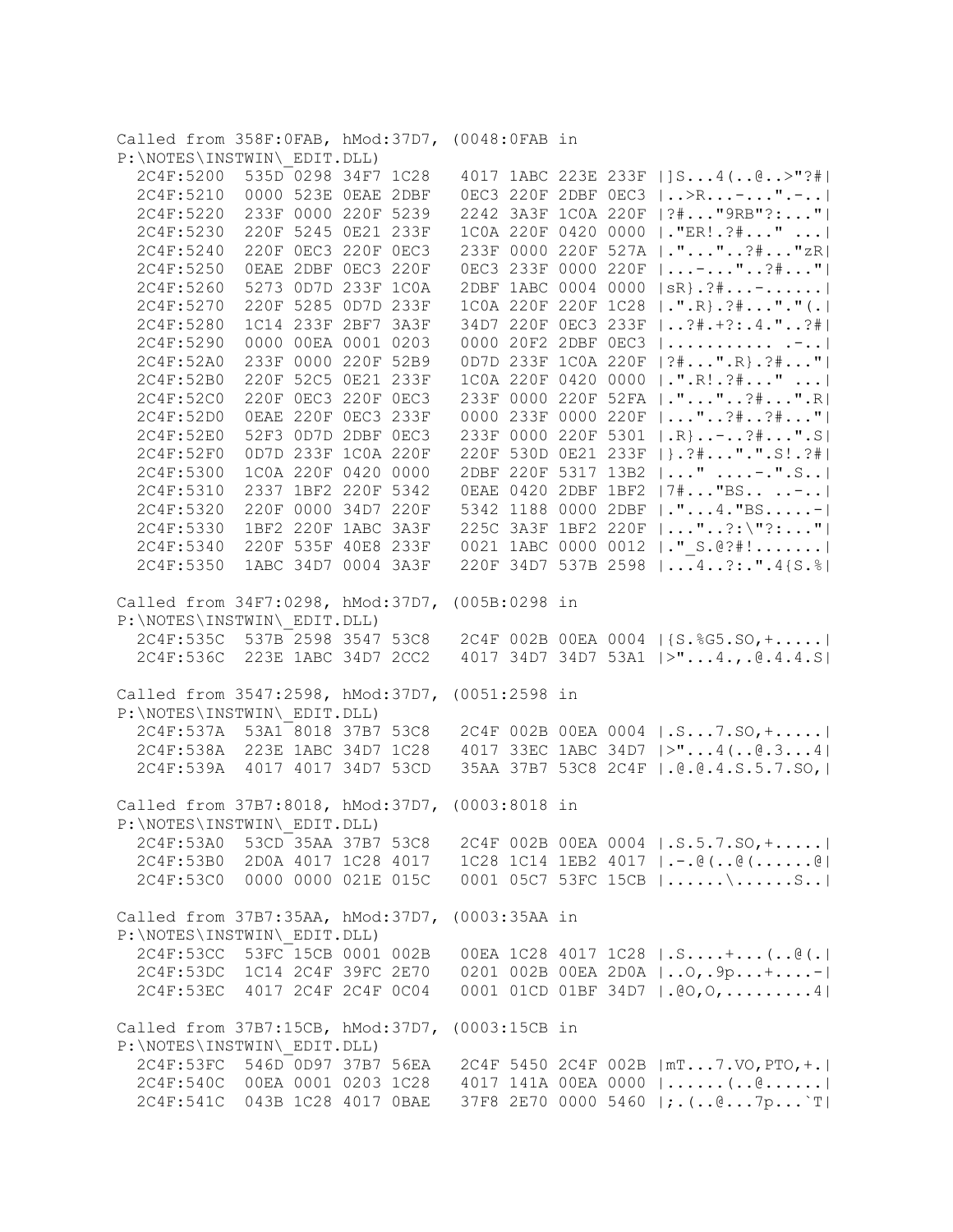| 2C4F:542C                                       |      |                | 5BD0 05C7 0143 0043 |      |               |                        |           | 0005 00A0 2E70 0000   . [C.Cp                   |
|-------------------------------------------------|------|----------------|---------------------|------|---------------|------------------------|-----------|-------------------------------------------------|
| 2C4F:543C                                       |      |                | 8200 02C0 176F 07C8 |      |               |                        |           |                                                 |
| 2C4F:544C                                       |      |                | 545E 571E 1C28 4017 |      |               |                        |           | 0000 0001 0E8C 07C8    o                        |
|                                                 |      |                |                     |      |               |                        |           | 176F 4017 1C28 4017   ^T.W(@o@(@                |
| 2C4F:545C                                       |      |                | 00EA 4017 AFB3 4017 |      |               |                        |           | 1C28 0001 0203 2BF7 $ @@(+ $                    |
| 2C4F:546C                                       |      |                | 56F9 1BA4 2C37 56EA |      |               |                        |           | 2C4F 002B 00EA 0001   .V7, .VO, +               |
|                                                 |      |                |                     |      |               |                        |           |                                                 |
| Called from 37B7:0D97, hMod:37D7, (0003:0D97 in |      |                |                     |      |               |                        |           |                                                 |
| P:\NOTES\INSTWIN\ EDIT.DLL)                     |      |                |                     |      |               |                        |           |                                                 |
| 2C4F:546C                                       |      |                | 56F9 1BA4 2C37 56EA |      |               |                        |           | 2C4F 002B 00EA 0001  .V7,.VO, +                 |
| 2C4F:547C                                       |      |                | 0203 39FC 1C14 4017 |      |               |                        |           | 571E 0001 043B 39FC    9 @. W; 9                |
| 2C4F:548C                                       |      |                | 1C14 0102 2100 074F |      |               |                        |           | 54D8 0698 064F 0000  ! OTO                      |
| 2C4F:549C                                       |      |                | 55CC 2C4F 074F 54DD |      |               |                        |           | 3AE2 05D7 0006 5506  .UO, OT.:U                 |
| 2C4F:54AC                                       |      | 2C4F 0000 0000 |                     | 4AE2 |               |                        |           | 074F 21EA 074F 0042   O,  JO! O.B.              |
| 2C4F:54BC                                       |      |                | 1627 0000 55CC 2C4F |      |               |                        |           | 5C8E 074F 01CB 01B2  ' UO, .\0                  |
| 2C4F:54CC                                       | 0000 | 080F 21A6      |                     | 5C7E |               | 000C 0018              |           | 0006 21A6 $ $ !~\!                              |
| 2C4F:54DC                                       |      |                | 557E 3732 05D7 5502 |      |               |                        |           | 2C4F 5C8E 074F 21A6  ~U27UO,.\O!                |
| 2C4F:54EC                                       |      | OBAE 3257 OBAE |                     | 0006 |               | 01CC 21A6 4AE2 0000    |           | W2!J                                            |
| 2C4F:54FC                                       |      | 0280 01E0      | 0400                | 01B2 |               | 01CB 01A6 01CD 01BF    |           |                                                 |
|                                                 |      |                |                     |      |               |                        |           |                                                 |
| 2C4F:550C                                       |      |                | 01D8 5506 2C4F 0006 |      |               | 0000 0000 0000 0103    |           | $ U0,$                                          |
| 2C4F:551C                                       |      | 0000 55CC 2C4F |                     | 0000 |               | 0000 0020 0000 0000    |           | $ 00,$                                          |
| 2C4F:552C                                       | 0000 | 0000           | 080F                | 0000 |               | 0AAA 0010              | 0000 0000 |                                                 |
| 2C4F:553C                                       |      | 0002 000E 0000 |                     | 0000 |               | 169E 5602 0000 0002    |           | $  \ldots \ldots \ldots \ldots \nabla \ldots  $ |
| 2C4F:554C                                       | 0000 |                | ODFA OBAE 26D2      |      |               | 21F2 0007 21A6 0000    |           | $  \ldots   \ldots   \ldots  $                  |
| 2C4F:555C                                       | 0000 | 0000           | 55CB 556E           |      |               | 6139 22AB 21F2 21A6    |           | $  \ldots \ldots$ UnU9a.".!.!                   |
| 2C4F:556C                                       |      |                | 0000 558F 000B 0001 |      |               | 0000 0000 0042 1627    |           | $  \ldots U \ldots \ldots B \ldots  $           |
| 2C4F:557C                                       |      |                | 000D 55B8 0F5C 325F |      |               | 0000 0000 0000 55CC    |           | $ U\langle$ . 2U                                |
| 2C4F:558C                                       |      |                | 2C4F 55AE 2C4F 0006 |      |               | 0000 0192 39FC 0000    |           | 0, .00,9                                        |
| 2C4F:559C                                       |      |                | 0BAE 0000 0084 0000 |      |               | 0000 01A2 0000 0000    |           |                                                 |
| 2C4F:55AC                                       |      |                | 0000 0186 39FC 0000 |      |               | 004B 0148              | 5640 2C4F | $  \ldots .9 \ldots .8 \ldots  $                |
| 2C4F:55BC                                       |      |                | 0000 0000 2C4F 55E7 |      |               | 8094 05C7 5640 2C4F    |           | $  \ldots .0, .U \ldots .0 \rangle$             |
| 2C4F:55CC                                       |      |                | 0000 0000 176F 1BC8 |      |               | 2E70 0201 7FCC 39FC    |           | $  \ldots$ . $\circ \ldots p \ldots \ldots 9  $ |
| 2C4F:55DC                                       |      | 0020 2C4F 0000 |                     | 0000 |               | 18D7 0000              | 3338 0201 | $ .0, \ldots, .83 $                             |
| 2C4F:55EC                                       |      |                | 39FC 0000 0001      | 0201 |               | 567C 2C4F              | 0000 0000 | .9.   V0,                                       |
| 2C4F:55FC                                       |      | 2C4F 5623 8094 |                     | 05C7 |               | 567C 2C4F 0000 0000    |           | $[0, #V]$ VO,                                   |
| 2C4F:560C                                       |      |                | 176F 1BC8 2C5F 2904 |      |               |                        | 567C 2C4F |                                                 |
|                                                 |      | 0000 0000      |                     |      |               | 7FCC 05C7<br>0939 18DF |           | $ 0 ,  $ VO,                                    |
| 2C4F:561C                                       |      |                | 18D7 5642           |      |               |                        | 567C 2C4F | $  \ldots \ldots$ . BV9 $  \text{VO}_L  $       |
| 2C4F:562C                                       |      |                | 0000 0000 2904      | 4B48 |               | 2C4F 0201 7FCC 05C7    |           | $ \ldots\rangle$ HKO, $\ldots$ .                |
| 2C4F:563C                                       |      |                | 56DE 2C4F 0000 0000 |      |               |                        |           | 18D7 5668 OBCB 18DF   .VO, hV                   |
| 2C4F:564C                                       |      |                | 56DE 2C4F 0000 0000 |      |               |                        |           | 2060 4B48 2C4F 4004  .VO,  `HKO, .@             |
| 2C4F:565C                                       |      |                | 003F 0201 39FC 0000 |      |               |                        |           | 0000 0AD8 568E 8094   ? 9 V                     |
| 2C4F:566C                                       |      |                | 05C7 56DE 2C4F 0000 |      |               |                        |           | 0000 176F 2060 2C5F $ V0,$ o. $^{\circ}$ /      |
| 2C4F:567C                                       |      |                | 0000 4E8E 05C7 56EE |      |               |                        |           | 307F 05C7 1B05 0025  NV.O%.                     |
| 2C4F:568C                                       |      |                | 002B 00EA 0001 0203 |      |               |                        |           | 39FC 571E 2C4F AF7C   +9. WO,   .               |
| 2C4F:569C                                       |      |                | AFB3 56B0 A816 56B0 |      |               |                        |           | 5F15 37F8 002B 00EA    V V. _ . 7+              |
| 2C4F:56AC                                       |      |                | 37F8 0000 2C5F 0002 |      |               |                        |           | 0000 0000 0000 0001 $  .7.  $                   |
| 2C4F:56BC                                       |      |                | 0001 004B 0148 0203 |      |               |                        |           | 0000 002B 00EA 0008    K. H.  +                 |
| 2C4F:56CC                                       |      |                | 0000 012F 18FF 2C77 |      |               |                        |           | 56E0 56E0 39FC 0000  /w,.V.V.9                  |
| 2C4F:56DC                                       |      |                | 0000 0201 004B 0148 |      |               |                        |           | 1B05 0001 0203 0000  K.H                        |
| 2C4F:56EC                                       |      |                | 0000 0000 39FC 002B |      |               |                        |           | OOEA 2C4F 5713 27BB    9+ O, .W.'               |
|                                                 |      |                |                     |      |               |                        |           |                                                 |
| Called from 2C37:1BA4, hMod:2C47,               |      |                |                     |      | (0001:1BA4 in |                        |           |                                                 |
| P:\NOTES\INSTWIN\ NEM.DLL)                      |      |                |                     |      |               |                        |           |                                                 |
| 2C4F:56F8 5713 27BB 05C7 002B                   |      |                |                     |      |               |                        |           |                                                 |
|                                                 |      |                |                     |      |               |                        |           | 00EA 0001 0203 39FC   .W.'+9                    |
| 2C4F:5708 0203 39FC 2BF7 0001                   |      |                |                     |      |               |                        |           | 2C47 5732 7369 2C37  9.+G,2Wis7,                |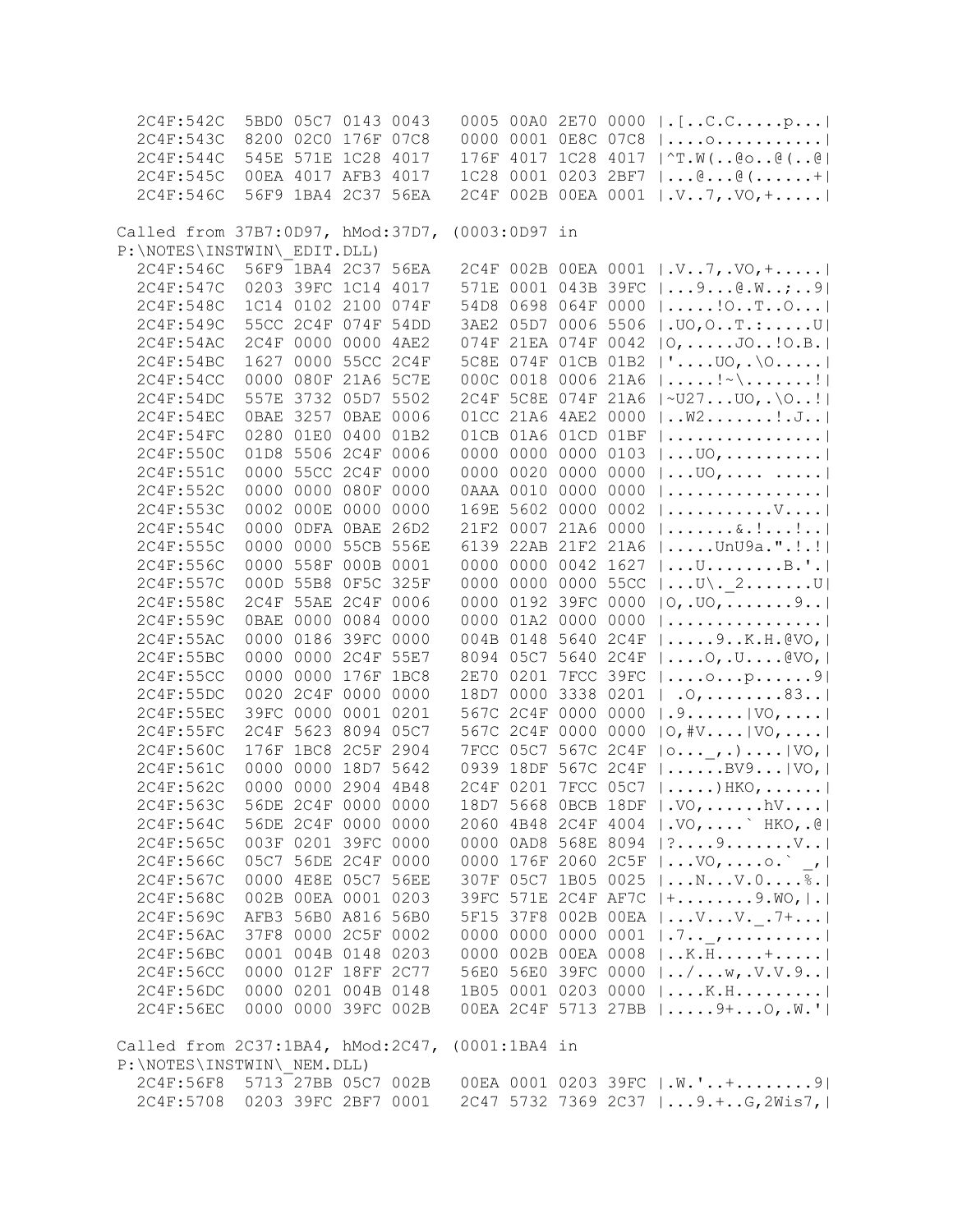| Called from 05C7:27BB, hMod:05CF, (0001:27BB in                 |      |                        |                     |              |               |                                            |              |                                                                                  |
|-----------------------------------------------------------------|------|------------------------|---------------------|--------------|---------------|--------------------------------------------|--------------|----------------------------------------------------------------------------------|
| C:\WINDOWS\SYSTEM\USER.EXE)                                     |      |                        |                     |              |               |                                            |              |                                                                                  |
| 2C4F:5712                                                       |      |                        | 5732 7369 2C37 OFCA |              |               |                                            |              | 2C37 05C7 39FC 0203   2Wis7, 7,  9                                               |
| 2C4F:5722                                                       |      |                        | 0001 002B 00EA 1B05 |              |               |                                            |              | 0025 004B 0148 2C4F    +  \$.K.H.O,                                              |
|                                                                 |      |                        |                     |              |               |                                            |              |                                                                                  |
| Called from 2C37:7369, hMod:2C47,<br>P:\NOTES\INSTWIN\ NEM.DLL) |      |                        |                     |              | (0001:7369 in |                                            |              |                                                                                  |
| 2C4F:5732                                                       |      |                        | 5A2B 03E3 2C57      | 008A         |               |                                            |              | 2C57 0000 2C4E 0000 $ +ZW,W,N, $                                                 |
| 2C4F:5742                                                       |      |                        | 0000 0000 0000      | 0000         |               | 0000 0000 0000                             | 0000         |                                                                                  |
| 2C4F:5752                                                       |      |                        | 0000 0000 0000      | 0000         |               | 0000 0000 0000                             | 0000         |                                                                                  |
| 2C4F:5762                                                       |      |                        | 0000 0000 0000      | 0000         |               | 0000 0000 0000                             | 0000         |                                                                                  |
| 2C4F:5772                                                       |      |                        | 0000 0000 0000      | 0000         |               | 0000 0000 0000                             | 0000         |                                                                                  |
| 2C4F:5782                                                       |      |                        | 0000 0000 0000      | 0000         |               | 0000 0000 0000                             | 0000         |                                                                                  |
| 2C4F:5792                                                       |      |                        | 0000 0000 0000 0000 |              |               | 0000 0000 0000                             | 0000         |                                                                                  |
| 2C4F:57A2                                                       |      |                        | 0000 0000 0000 0000 |              |               | 0000 0000 0000 0000                        |              |                                                                                  |
| 2C4F:57B2                                                       |      |                        | 0000 0000 0000 0000 |              |               | 0000 0000 0000 0000                        |              |                                                                                  |
| 2C4F:57C2                                                       |      |                        | 0000 0000 0000 0000 |              |               | 0000 0000 0000 0000                        |              |                                                                                  |
| 2C4F:57D2                                                       |      |                        | 0000 0000 0000 0000 |              |               | 0000 0000 0000 0000                        |              |                                                                                  |
| 2C4F:57E2                                                       |      |                        | 0000 0000 0000 0000 |              |               | 0000 0000 0000 0000                        |              |                                                                                  |
| 2C4F:57F2                                                       |      |                        | 0000 0000 0000 0000 |              |               | 0000 0000 0000 0000                        |              |                                                                                  |
| 2C4F:5802                                                       |      |                        | 0000 0000 0000 0000 |              |               | 0000 0000 0000 0000                        |              |                                                                                  |
| 2C4F:5812                                                       |      |                        | 0000 0000 0000 0000 |              |               | 0000 0000 0000 0000                        |              |                                                                                  |
| 2C4F:5822                                                       |      |                        | 0000 0000 0000 0000 |              |               | 0000 0000 0000 0000                        |              |                                                                                  |
|                                                                 |      |                        | 0000 0000 0000 0000 |              |               |                                            |              |                                                                                  |
| 2C4F:5832<br>2C4F:5842                                          |      |                        | 0000 0000 0000      |              |               | 0000 0000 0000 0000<br>0000 0000 0000 0000 |              |                                                                                  |
| 2C4F:5852                                                       |      |                        | 0000 0000 0000      | 0000         |               | 0000 0000 0000 0000                        |              |                                                                                  |
|                                                                 |      | 0000 0000              |                     | 0000         |               | 0000 0000 0000 0000                        |              |                                                                                  |
| 2C4F:5862                                                       |      | 0000 0000              | 0000<br>0000        | 0000         |               | 0000 0000 0000 0000                        |              |                                                                                  |
| 2C4F:5872                                                       |      | 0000 0000              | 0000                | 0000         |               | 0000 0000 0000 0000                        |              |                                                                                  |
| 2C4F:5882                                                       |      |                        |                     | 0000         |               |                                            |              |                                                                                  |
| 2C4F:5892                                                       |      | 0000 0000              | 0000                | 0000         |               | 0000 0000 0000                             | 0000         |                                                                                  |
| 2C4F:58A2                                                       |      | 0000 0000<br>0000 0000 | 0000<br>0000        | 0000         |               | 0000 0000 0000<br>0000 0000 0000 0000      | 0000         |                                                                                  |
| 2C4F:58B2<br>2C4F:58C2                                          |      | 0000 0000              | 0000                | 0000         |               | 0000 0000 0000                             |              |                                                                                  |
| 2C4F:58D2                                                       |      | 0000 0000              | 0000                | 0000<br>0000 |               | 0000 0000 0000                             | 0000<br>0000 |                                                                                  |
|                                                                 |      | 0000 0000              |                     |              |               |                                            |              |                                                                                  |
| 2C4F:58E2                                                       |      |                        | 0000                | 0000         |               | 0000 0000 0000                             | 0000         |                                                                                  |
| 2C4F:58F2                                                       | 5754 | 0000 0000              | 3A50                | 4E5C         |               | 544F 5345 495C 534E                        |              | $\ldots$ P: \NOTES\INS                                                           |
| 2C4F:5902                                                       |      |                        | 4E49 5F5C 454E      |              |               | 2E4D 4C44 004C 4C44                        |              | TWIN\ NEM.DLL.DL                                                                 |
| 2C4F:5912<br>2C4F:5922                                          |      | 0000 0000 0000         | 004C 0000 0000 0000 |              |               | 0000 0000 0000                             | 0000<br>0000 | L.  <br>                                                                         |
|                                                                 |      |                        |                     | 0000         |               | 0000 0000 0000                             |              |                                                                                  |
| 2C4F:5932                                                       |      |                        | 0000 0000 0000      | 0000         |               | 0000 0000 0000<br>0000 0000 0000 0000      | 0000         |                                                                                  |
| 2C4F:5942                                                       |      |                        | 0000 0000 0000 0000 |              |               |                                            |              |                                                                                  |
| 2C4F:5952                                                       |      |                        | 0000 0000 0000 0000 |              |               | 3A50 4E5C 544F 5345                        |              | $  \ldots  $ P: \NOTES                                                           |
| 2C4F:5962                                                       |      |                        | 495C 534E 5754 4E49 |              |               | 5F00 4E4C 544F 5345                        |              | \INSTWIN. LNOTES                                                                 |
| 2C4F:5972                                                       |      |                        | 452E 4558 FF00 264F |              |               | 5984 22E4 264F 0340                        |              | $ $ .EXEO&.Y."O&@.                                                               |
| 2C4F:5982                                                       |      |                        | 5CC0 59EA 31E3 5CC0 |              |               | 8085 264F 0000 0000                        |              | $ \cdot \cdot \cdot \cdot 1 \cdot \cdot \cdot \cdot 0 \cdot \cdot \cdot \cdot  $ |
| 2C4F:5992                                                       |      |                        | 0000 8020 0000 0000 |              |               | 0340 0000 2C58 0000                        |              | $  \ldots   \ldots   \mathbb{C} \ldots \mathbb{C} \ldots X_{r} \ldots  $         |
| 2C4F:59A2                                                       |      |                        | 0000 8000 59B4 59B2 |              |               | 0000 000C 0000 2C5C                        |              | $ \ldots,Y,Y,\ldots,\lambda_{r} $                                                |
| 2C4F:59B2                                                       |      |                        | 00B7 222D 1FE5 0340 |              |               | 0000 00DF 00C7 0000                        |              | $  -$ " $0$                                                                      |
| 2C4F:59C2                                                       |      |                        | 8000 EEC0 0000 0000 |              |               | 0000 2C5F 0000 00DF                        |              |                                                                                  |
| 2C4F:59D2                                                       |      |                        | 00C7 3FC3 8000 2040 |              |               | 0003 59EA 097E 0000                        |              | $ ?@Y^{\sim} $                                                                   |
| 2C4F:59E2                                                       |      |                        | 0000 2C4E 0054 176F |              |               | 59FE 0B67 0000 0000                        |              | $ N, T. \circ Yg $                                                               |
| 2C4F:59F2                                                       |      |                        | 0003 0000 8003 1796 |              |               | 0000 2C4E 0206 2500                        |              | $  \ldots   \ldots   \ldots   \mathbb{N}_{I} \ldots   \mathbb{S}  $              |
| 2C4F:5A02                                                       |      |                        | 1D15 05C7 0246 176F |              |               | 0460 07B7 0000 0000                        |              | $  \ldots$ . F.O. $\ldots \ldots$ .                                              |